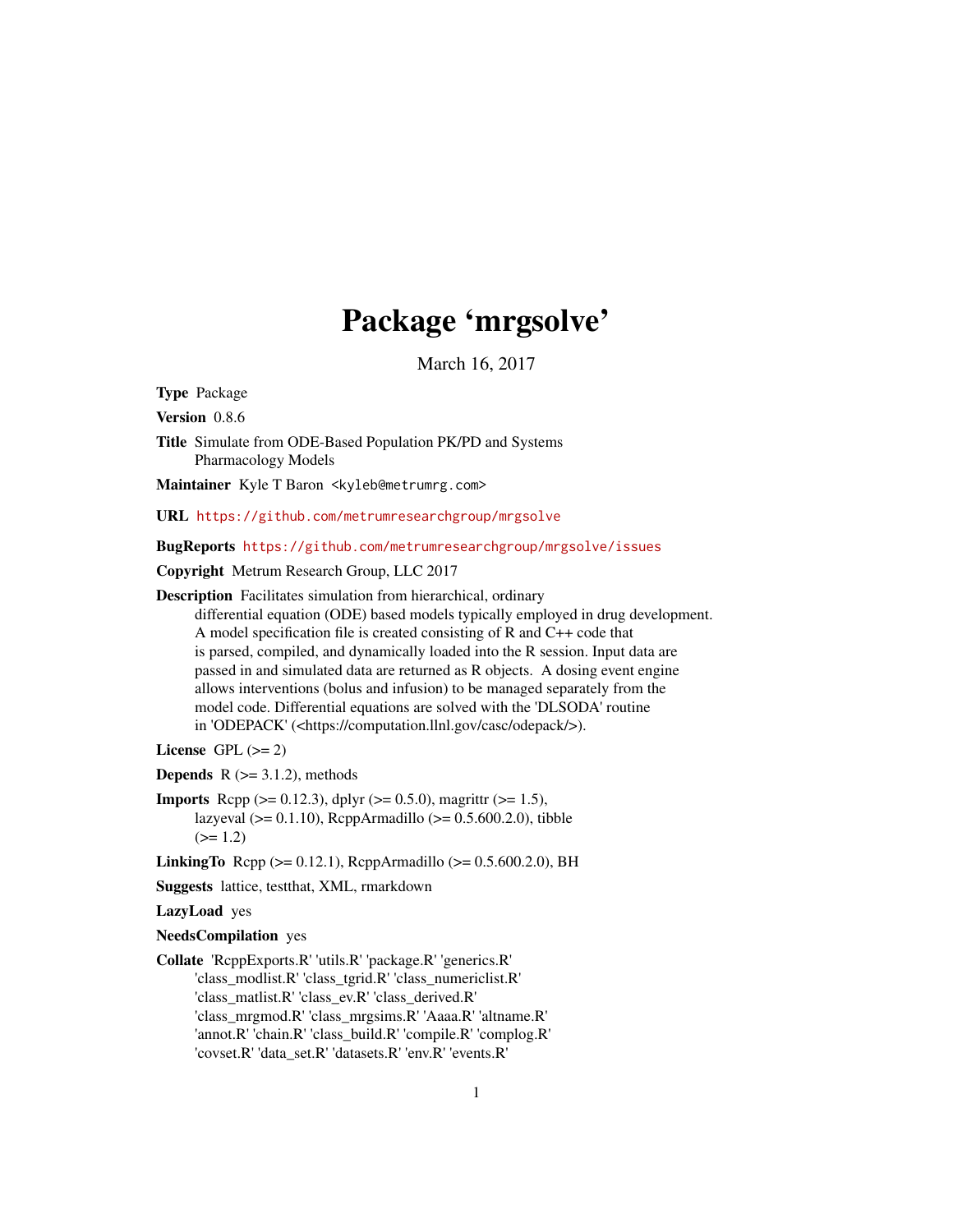'example.R' 'funset.R' 'idata\_set.R' 'init.R' 'knobs.R' 'library.R' 'matlist.R' 'matrix.R' 'mcache.R' 'model\_include.R' 'modlib.R' 'modspec.R' 'mread.R' 'mrgindata.R' 'mrgsims.R' 'mrgsolve.R' 'nmxml.R' 'param.R' 'print.R' 'qsim.R' 'render.R' 'simtime.R' 'update.R'

# RoxygenNote 6.0.1

Author Kyle T Baron [aut, cre], Alan C Hindmarsh [ctb], Linda R Petzold [ctb], Bill Gillespie [ctb], Charles Margossian [ctb], Devin Pastoor [ctb], Metrum Research Group LLC [cph]

# Repository CRAN

Date/Publication 2017-03-16 13:24:25

# R topics documented:

| $\overline{4}$                                                                                                    |
|-------------------------------------------------------------------------------------------------------------------|
| 5<br>as.list, mrgmod-method $\ldots \ldots \ldots \ldots \ldots \ldots \ldots \ldots \ldots \ldots \ldots \ldots$ |
| 6                                                                                                                 |
| 6                                                                                                                 |
| 8                                                                                                                 |
| 9                                                                                                                 |
| 10                                                                                                                |
| 10                                                                                                                |
| 11                                                                                                                |
| 12                                                                                                                |
| 12                                                                                                                |
| 13                                                                                                                |
| 14                                                                                                                |
| 14                                                                                                                |
| 15                                                                                                                |
| 15                                                                                                                |
| 16                                                                                                                |
| 16                                                                                                                |
| 17                                                                                                                |
| 18                                                                                                                |
| 19                                                                                                                |
| 20                                                                                                                |
| 20                                                                                                                |
| 21                                                                                                                |
| 21                                                                                                                |
| 21                                                                                                                |
| 22                                                                                                                |
| 24                                                                                                                |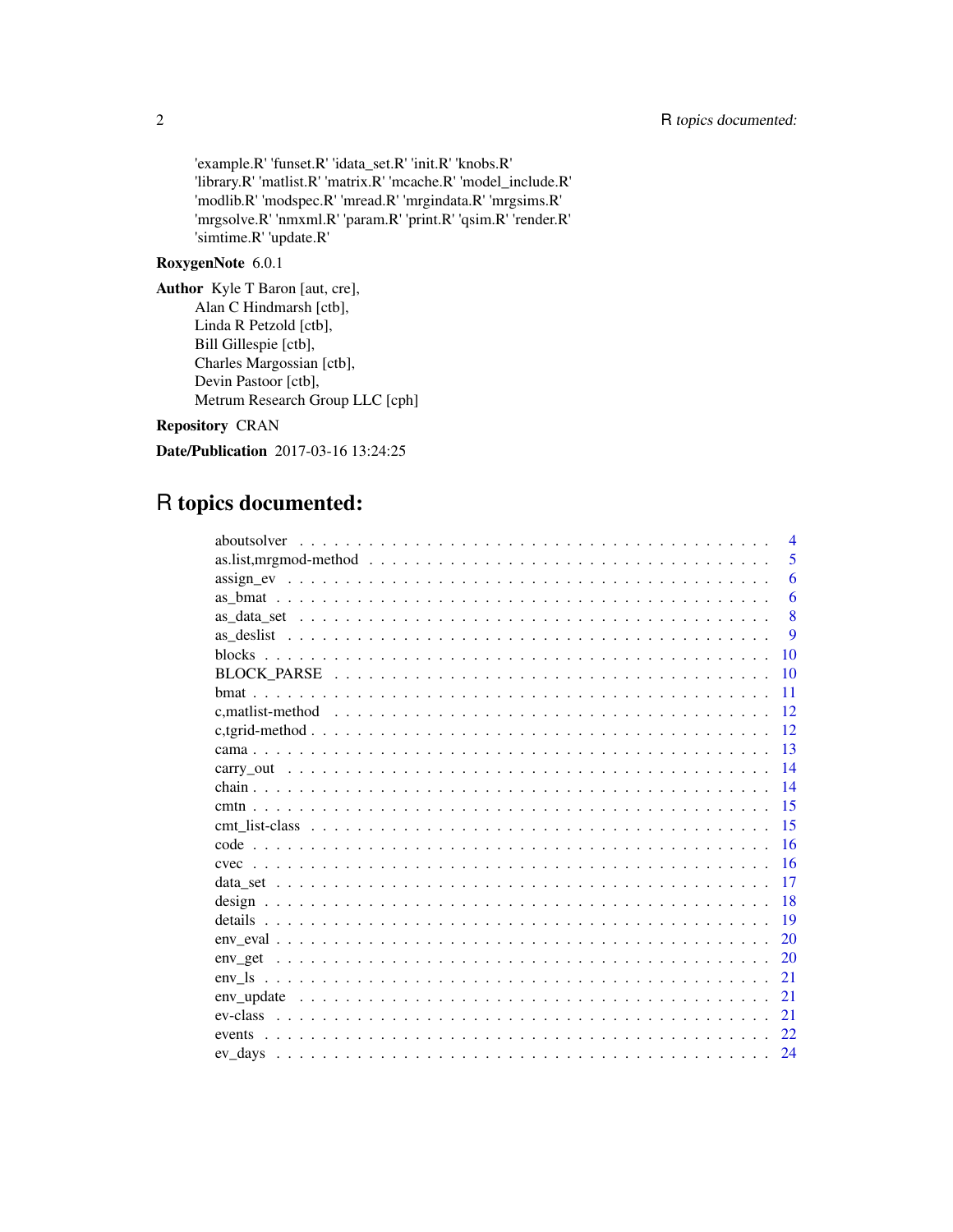|                   | 25 |
|-------------------|----|
|                   | 26 |
|                   | 27 |
|                   | 28 |
| house             | 28 |
|                   | 29 |
|                   | 30 |
|                   | 32 |
|                   | 32 |
|                   | 33 |
|                   | 34 |
|                   | 35 |
|                   | 35 |
|                   | 36 |
|                   | 37 |
|                   | 37 |
|                   | 38 |
|                   | 38 |
|                   | 39 |
|                   | 40 |
|                   | 40 |
|                   | 41 |
|                   | 42 |
|                   | 43 |
|                   | 44 |
|                   | 45 |
|                   | 46 |
|                   | 46 |
|                   | 47 |
|                   | 47 |
|                   | 49 |
|                   | 50 |
|                   | 52 |
|                   | 54 |
|                   | 55 |
|                   | 56 |
|                   | 58 |
|                   | 59 |
|                   | 60 |
|                   | 60 |
| numeric2diag      | 61 |
| numericlist       | 62 |
| numericlist-class | 63 |
|                   | 63 |
| obsonly           | 63 |
|                   | 64 |
|                   | 66 |
|                   | 66 |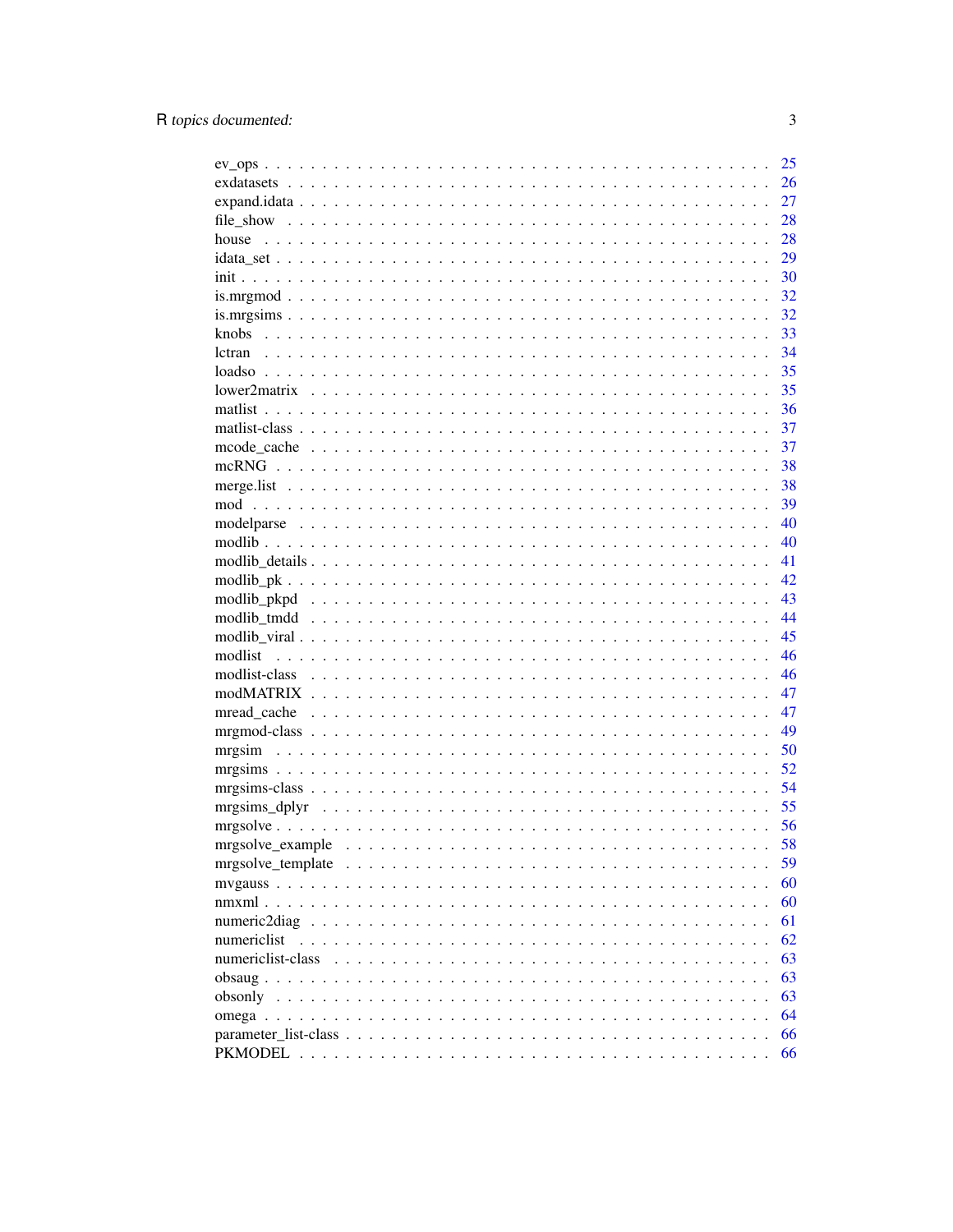<span id="page-3-0"></span>

| $plot_mrgsims \dots \dots \dots \dots \dots \dots \dots \dots \dots \dots \dots \dots \dots \dots \dots \dots$    | 69  |
|-------------------------------------------------------------------------------------------------------------------|-----|
|                                                                                                                   | -70 |
|                                                                                                                   | 71  |
|                                                                                                                   | 71  |
|                                                                                                                   | 72  |
|                                                                                                                   | 72  |
|                                                                                                                   | 73  |
|                                                                                                                   | 74  |
|                                                                                                                   | 75  |
|                                                                                                                   | 75  |
|                                                                                                                   | 76  |
|                                                                                                                   | 76  |
|                                                                                                                   | 77  |
| show, modlist-method $\ldots \ldots \ldots \ldots \ldots \ldots \ldots \ldots \ldots \ldots \ldots \ldots \ldots$ | 77  |
| show, mrgmod-method $\ldots \ldots \ldots \ldots \ldots \ldots \ldots \ldots \ldots \ldots \ldots \ldots \ldots$  | 78  |
|                                                                                                                   | 78  |
|                                                                                                                   | 79  |
|                                                                                                                   | 80  |
|                                                                                                                   | 81  |
| stime, mrgmod-method $\dots \dots \dots \dots \dots \dots \dots \dots \dots \dots \dots \dots \dots \dots \dots$  | 81  |
|                                                                                                                   | 83  |
| tscale                                                                                                            | 83  |
|                                                                                                                   | 84  |
|                                                                                                                   | 85  |
|                                                                                                                   | 86  |
| $\% > \%$                                                                                                         | 88  |
|                                                                                                                   | 89  |

aboutsolver *About the ODEPACK differential equation solver used by mrgsolve.*

# Description

About the ODEPACK differential equation solver used by mrgsolve.

# DLSODA

```
C----------------------------------------------------------------------
C This is the 12 November 2003 version of
C DLSODA: Livermore Solver for Ordinary Differential Equations, with
C Automatic method switching for stiff and nonstiff problems.
C
C This version is in double precision.
\mathsf CC DLSODA solves the initial value problem for stiff or nonstiff
```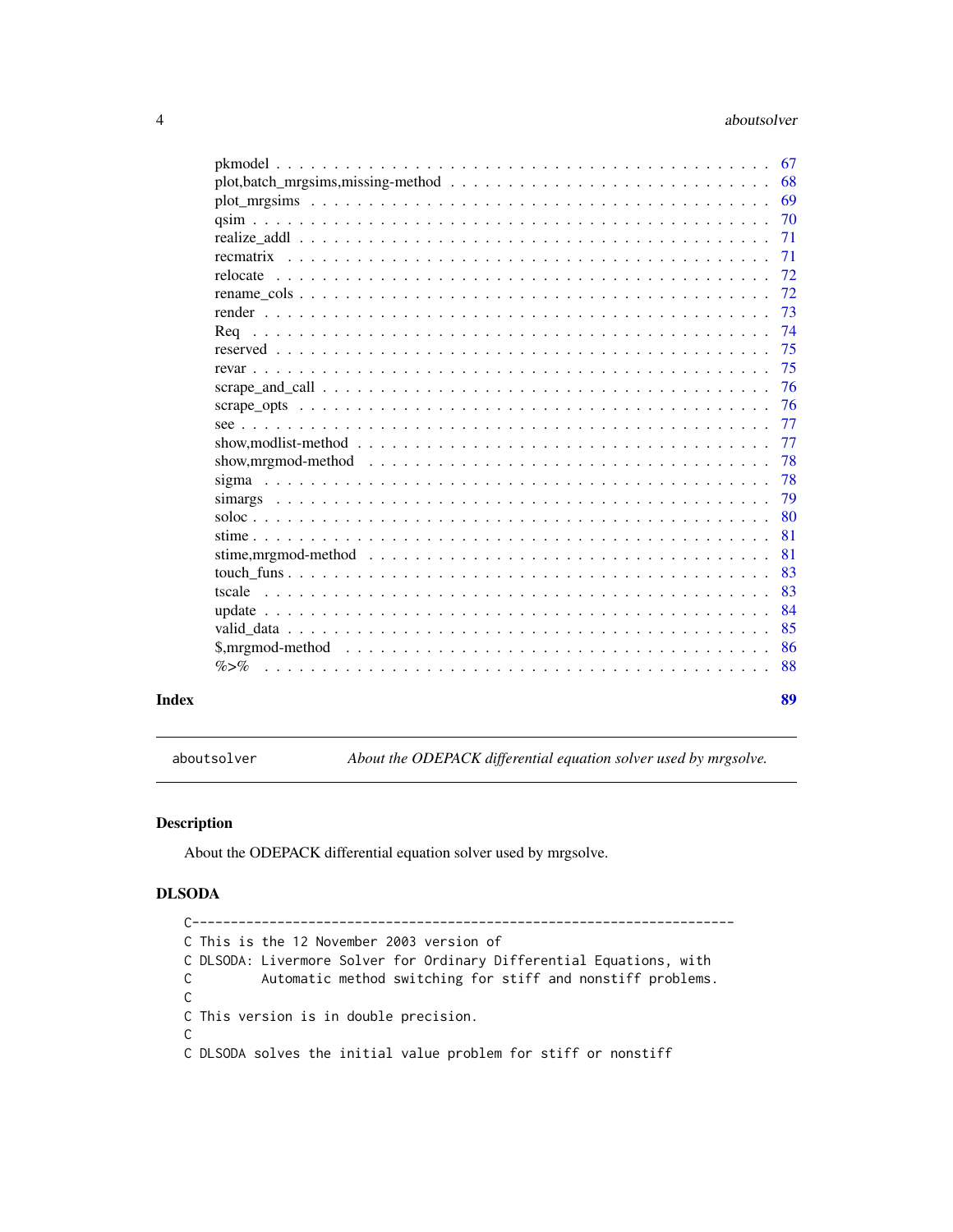```
C systems of first order ODEs,
C dy/dt = f(t, y), or, in component form,
C dy(i)/dt = f(i) = f(i,t,y(1),y(2),...,y(NEQ)) (i = 1,...,NEQ).
\mathcal{C}C This a variant version of the DLSODE package.
C It switches automatically between stiff and nonstiff methods.
C This means that the user does not have to determine whether the
C problem is stiff or not, and the solver will automatically choose the
C appropriate method. It always starts with the nonstiff method.
C
C Authors: Alan C. Hindmarsh
C Center for Applied Scientific Computing, L-561
C Lawrence Livermore National Laboratory
C Livermore, CA 94551
C and
C Linda R. Petzold
C Univ. of California at Santa Barbara
C Dept. of Computer Science
C Santa Barbara, CA 93106
C
C References:
C 1. Alan C. Hindmarsh, ODEPACK, A Systematized Collection of ODE
C Solvers, in Scientific Computing, R. S. Stepleman et al. (Eds.),
C North-Holland, Amsterdam, 1983, pp. 55-64.
C 2. Linda R. Petzold, Automatic Selection of Methods for Solving
C Stiff and Nonstiff Systems of Ordinary Differential Equations,
C Siam J. Sci. Stat. Comput. 4 (1983), pp. 136-148.
C----------------------------------------------------------------------
```
as.list,mrgmod-method *Coerce a model object to list.*

#### **Description**

Coerce a model object to list.

#### Usage

```
## S4 method for signature 'mrgmod'
as.list(x, \ldots)
```
#### Arguments

|   | mrgmod object           |
|---|-------------------------|
| . | passed to other methods |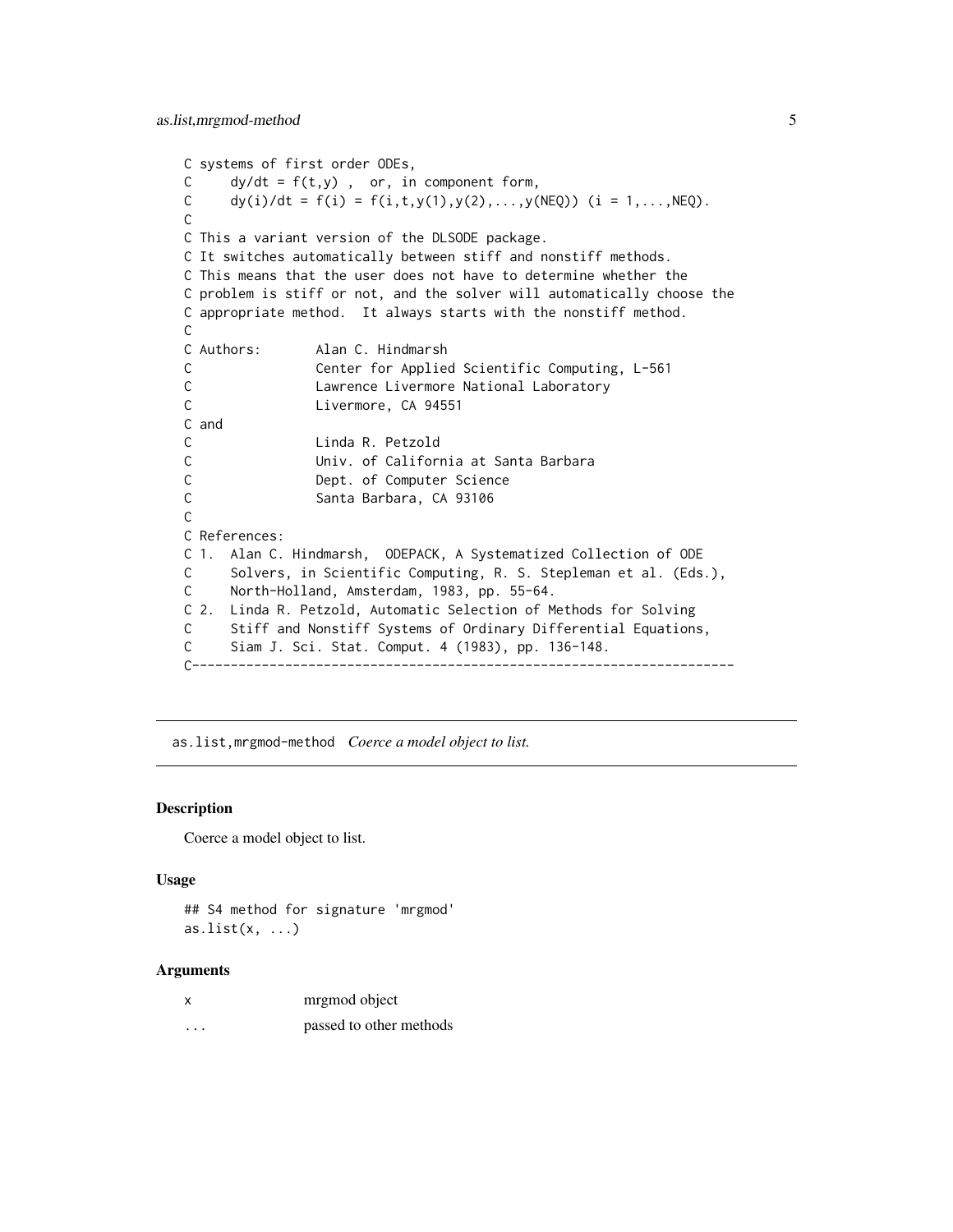<span id="page-5-0"></span>

Replicate a list of events into a data set.

# Usage

assign\_ev(l, idata, evgroup, join = FALSE)

# Arguments

|         | list of event objects                                                                   |
|---------|-----------------------------------------------------------------------------------------|
| idata   | an idata set (one ID per row)                                                           |
| evgroup | the character name of the column in idata that specifies event object to imple-<br>ment |
| join    | if TRUE, join idata to the data set before returning.                                   |

# Examples

```
ev1 <- ev(amt=100)
ev2 <- ev(amt=300, rate=100, ii=12, addl=10)
idata <- data.frame(ID=1:10)
idata$arm <- 1+(idata$ID %%2)
assign_ev(list(ev1,ev2),idata,"arm",join=TRUE)
```
<span id="page-5-1"></span>as\_bmat *Coerce R objects to block or diagonal matrices.*

# <span id="page-5-2"></span>Description

Coerce R objects to block or diagonal matrices.

# Usage

```
as_bmat(x, \ldots)## S4 method for signature 'list'
as_bmat(x, \ldots)## S4 method for signature 'numeric'
```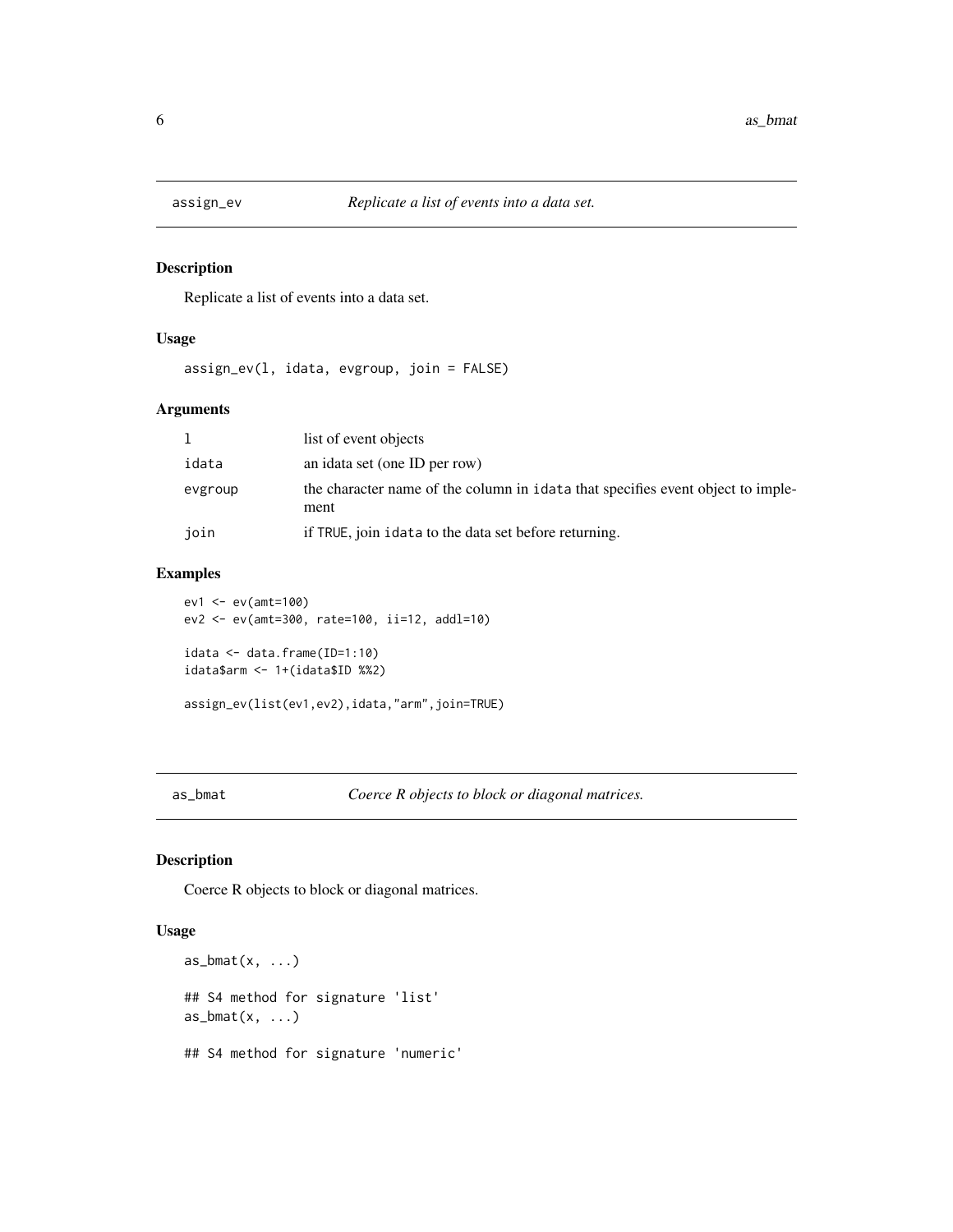#### as\_bmat 7 ass as  $\sim$  7 and 7 and 7 and 7 and 7 and 7 and 7 and 7 and 7 and 7 and 7 and 7 and 7 and 7 and 7 and 7 and 7 and 7 and 7 and 7 and 7 and 7 and 7 and 7 and 7 and 7 and 7 and 7 and 7 and 7 and 7 and 7 and 7 and 7

```
as_bmat(x, pat = "*", ...)## S4 method for signature 'data.frame'
as_bmat(x, pat = "*", cols = NULL, ...)## S4 method for signature 'ANY'
as\_bmat(x, \ldots)as\_dmat(x, \ldots)## S4 method for signature 'list'
as\_dmat(x, \ldots)## S4 method for signature 'ANY'
as\_dmat(x, \ldots)## S4 method for signature 'numeric'
as_dmat(x, pat = "*", ...)
## S4 method for signature 'data.frame'
as\_dmat(x, pat = "*", cols = NULL, ...)
```
#### Arguments

| $\mathsf{x}$            | an R object                        |
|-------------------------|------------------------------------|
| $\cdot$ $\cdot$ $\cdot$ | passed along                       |
| pat                     | regular expression, character      |
| cols                    | column names to use instead of pat |

### Value

A numeric matrix for list and numeric methods. For data.frames, a list of matrices are returned.

#### See Also

[bmat](#page-10-1), [dmat](#page-10-2)

```
df <- data.frame(OMEGA1.1 = c(1,2),
                 OMEGA2.1 = c(11, 22),
                 OMEGA2.2 = c(3, 4),SIGMA1.1 = 1,FOO=-1)as_bmat(df, "OMEGA")
as_dmat(df,"SIGMA")
as_dmat(df[1,],"OMEGA")
```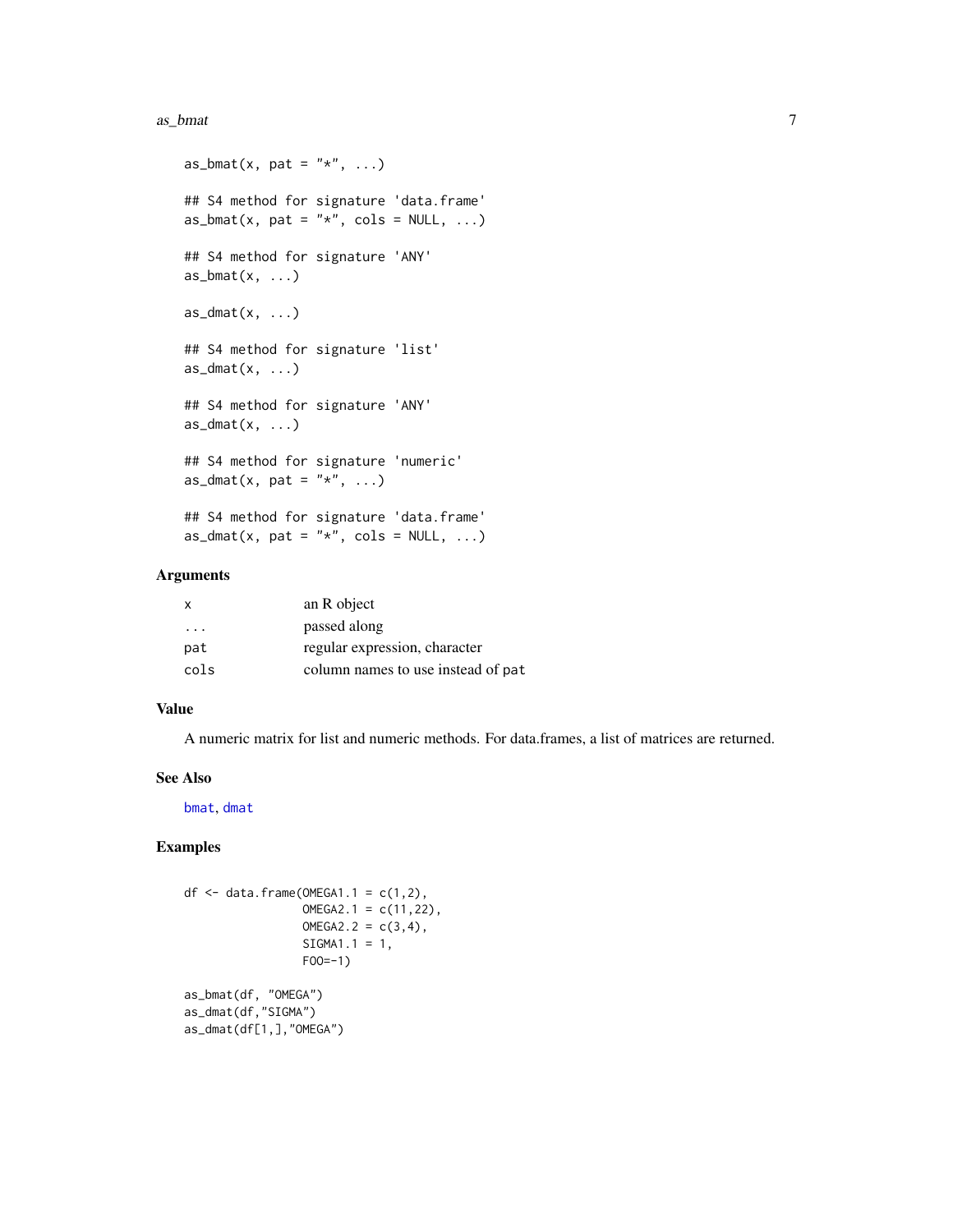<span id="page-7-0"></span>

Create a simulatinon data set from ev objects.

#### Usage

```
as\_data\_set(x, \ldots)## S4 method for signature 'ev'
```
 $as\_data\_set(x, \ldots)$ 

#### Arguments

| x       | ev objects      |
|---------|-----------------|
| $\cdot$ | more ev objects |

#### Details

The goal is to take a series of event objects and combine them into a single data set that can be passed to [data\\_set](#page-16-1). Each event object is added to the data frame as an ID or set of IDs that are distinct from the IDs in the other event objects. Note that including ID argument to the [ev](#page-21-1) call where length(ID) is greater than one will render that set of events for all of IDs that are requested.

To get a data frame with one row (event) per ID look at [expand.ev](#page-26-1).

#### Value

a data frame suitable for passing into [data\\_set](#page-16-1)

```
as_data_set(ev(amt=c(100,200), cmt=1, ID=1:3),
            ev(amt=300, time=24, ID=1:2),
            ev(amt=1000, ii=8, addl=10, ID=1:3))
# Instead of this, use expand.ev
```

```
as_data_set(ev(amt=100), ev(amt=200),ev(amt=300))
```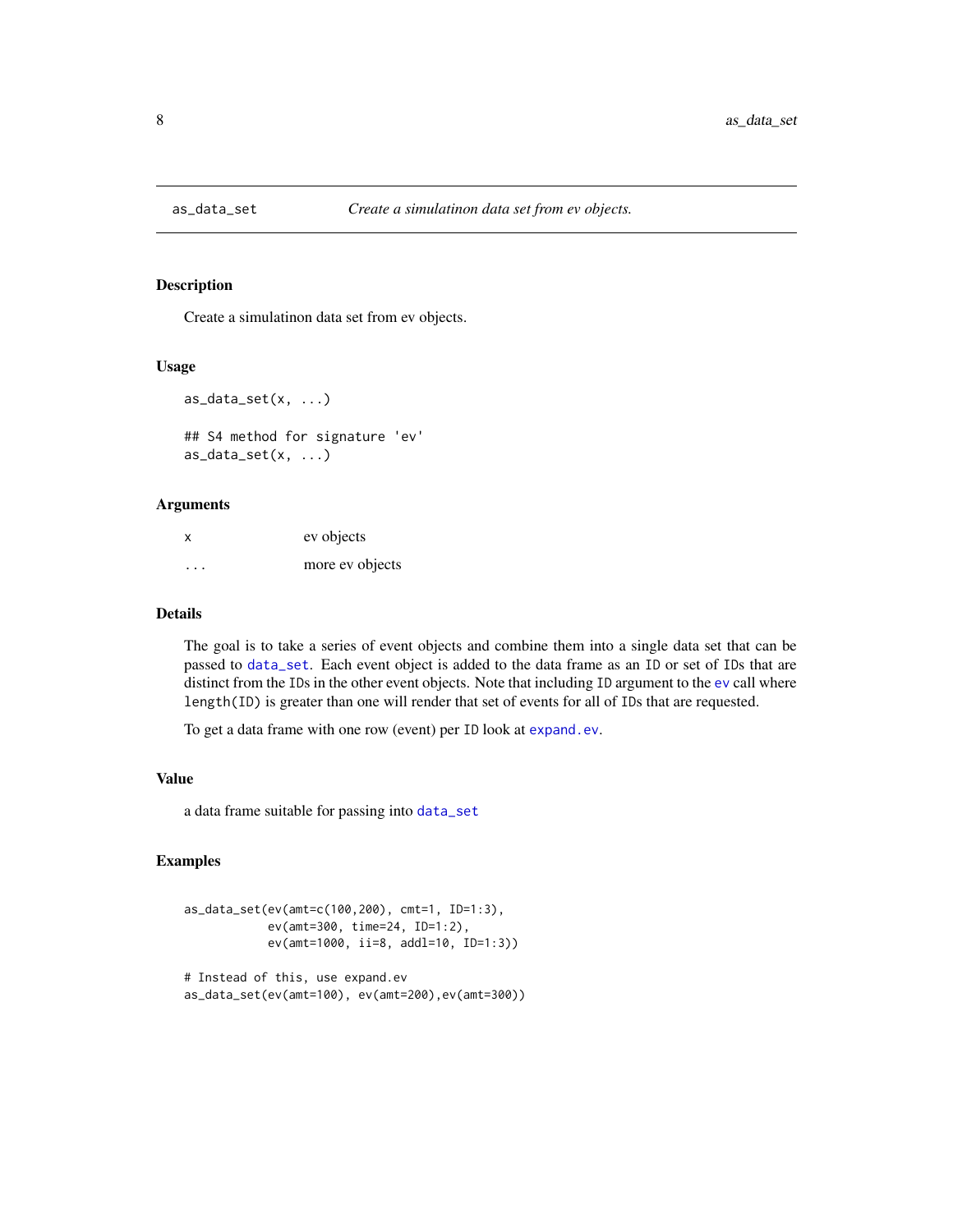<span id="page-8-0"></span>

Create a list of designs from a data frame.

#### Usage

as\_deslist(data, descol = "ID")

#### Arguments

| data   | input data set; see details                        |
|--------|----------------------------------------------------|
| descol | character column name to be used for design groups |

#### Details

The input data set must have a column with the same name as the value of descol. Other column names should be start (the time of the first observation), end (the time of the last observation), delta (the time steps to take between start and end), and add (other, ad-hoc times). Note that add might be a list-column to get a vector of times for each time grid object.

#### Value

The function returns a list of tgrid objects, one for each unique value found in descol.

```
idata < - dplyr::data_frame(ID=1:4, end=seq(24,96,24), delta=6,
add=list(c(122,124,135),c(111), c(99),c(88)))
idata <- dplyr::mutate(idata, GRP = ID %%2)
idata
l <- as_deslist(idata,"GRP")
\mathbf 1lapply(l,stime)
lapply(as_deslist(idata, "ID"), stime)
```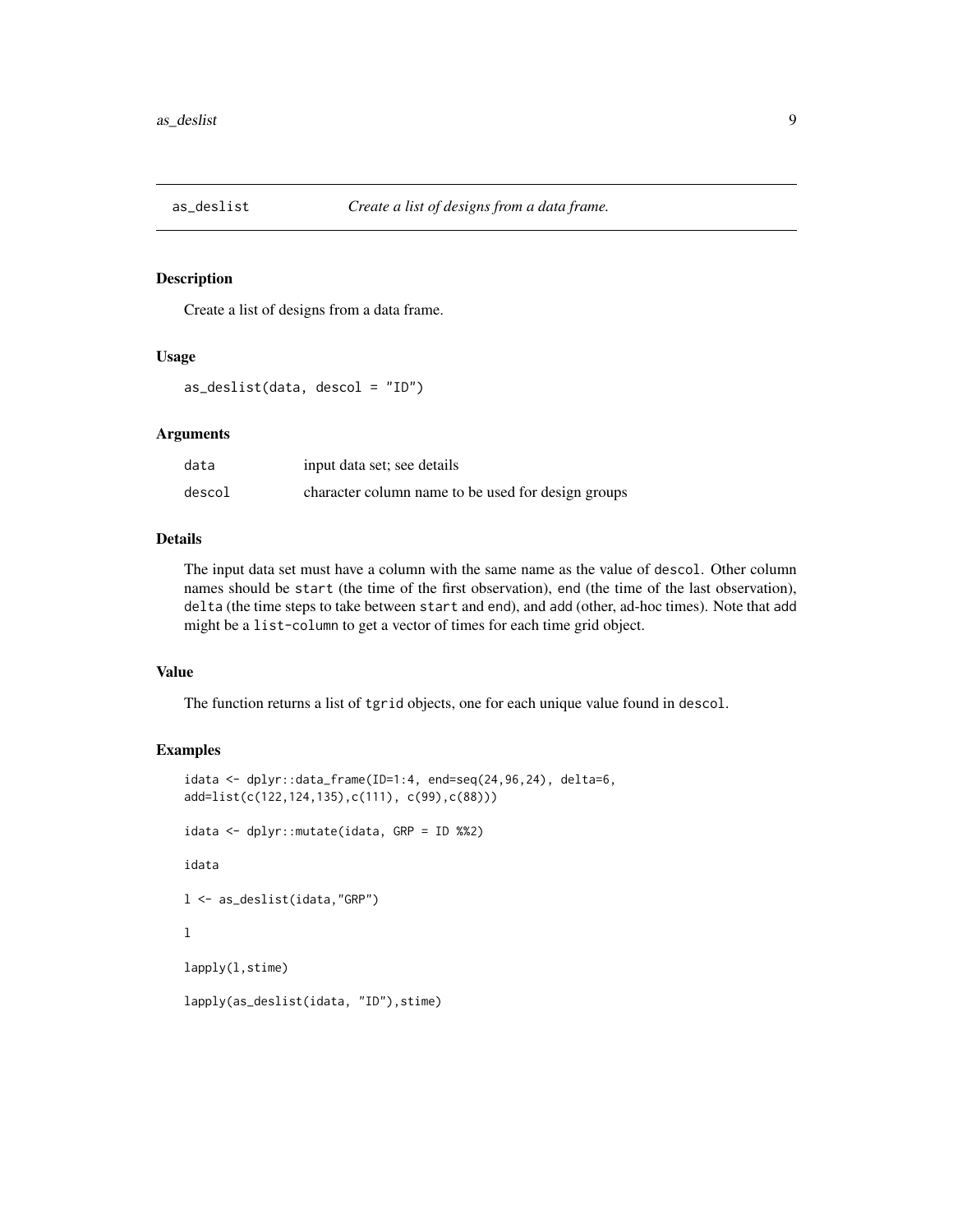<span id="page-9-0"></span>

Return the code blocks from a model specification file.

#### Usage

```
blocks(x, \ldots)## S4 method for signature 'mrgmod'
blocks(x, ...)
## S4 method for signature 'character'
blocks(x, \ldots)
```
#### Arguments

| $\boldsymbol{\mathsf{x}}$ | model object or path to model specification file |
|---------------------------|--------------------------------------------------|
| .                         | passed along                                     |

#### Examples

mod <- mrgsolve:::house() mod %>% blocks mod %>% blocks(PARAM,TABLE)

BLOCK\_PARSE *Functions to parse code blocks.*

#### Description

Most of the basic blocks are listed in this help topic. But see also [PKMODEL](#page-65-1) which has more-involved options and is documented separately.

#### Usage

```
PARAM(x, env, annotated = FALSE, pos = 1, ...)
FIXED(x, env, annotated = FALSE, pos = 1, ...)
THETA(x, env, annotated = FALSE, pos = 1, name = "THETA", \ldots)
INIT(x, env, annotated = FALSE, pos = 1, ...)
```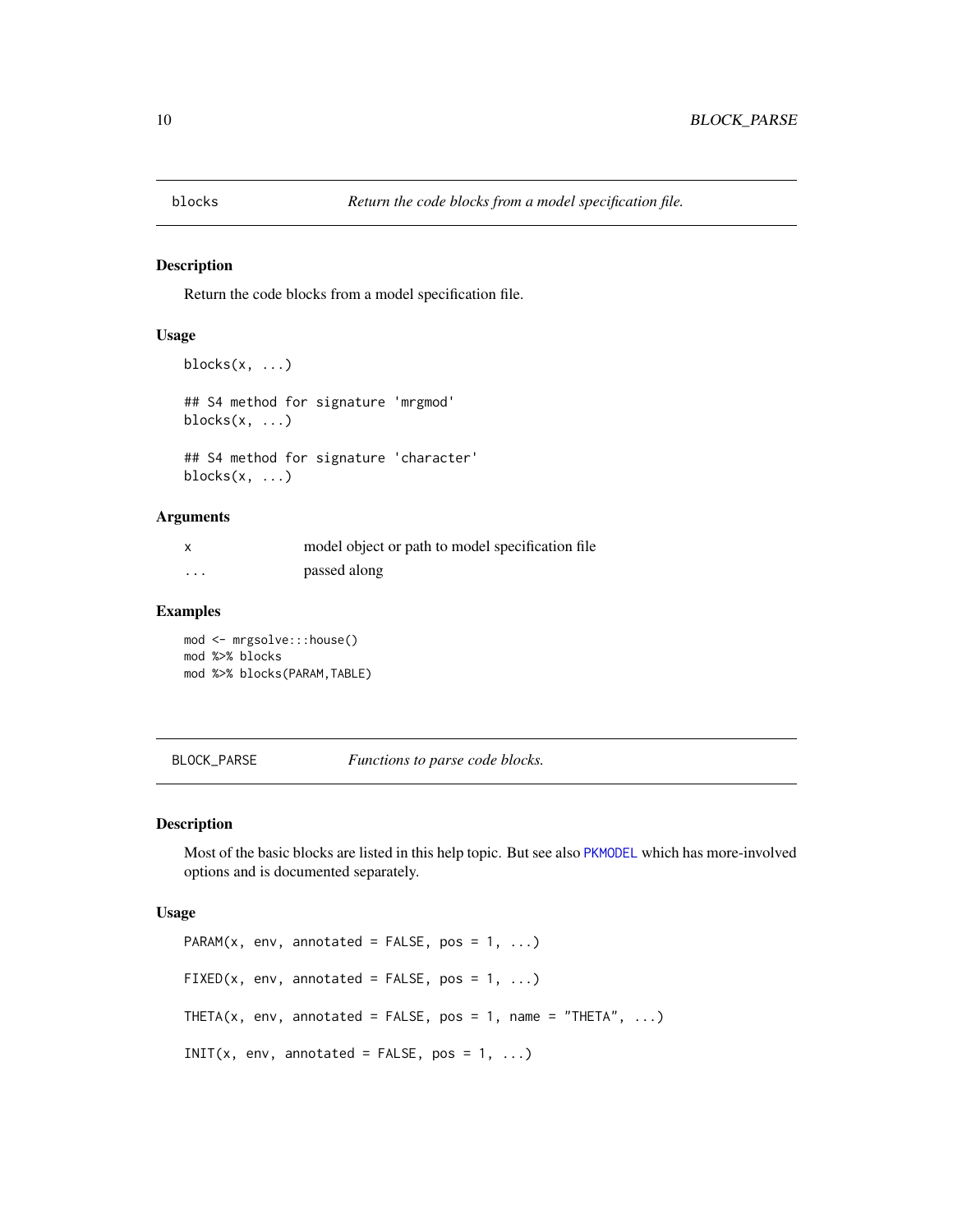#### <span id="page-10-0"></span>bmat 11

```
CMT(x, env, annotated = FALSE, pos = 1, ...)CAPTURE(x, env, annotated = FALSE, pos = 1, ...)
```
# Arguments

| х         | data              |
|-----------|-------------------|
| env       | parse environment |
| annotated | logical           |
| pos       | block position    |
|           | passed            |
| name      | block name        |

# See Also

[PKMODEL](#page-65-1)

<span id="page-10-1"></span>bmat *Create matrices from vector input.*

# <span id="page-10-2"></span>Description

Create matrices from vector input.

# Usage

```
bmat(..., correlation = FALSE, digits = -1)cmat(..., digits = -1)
dmat(...)
```
# Arguments

| .           | matrix data                                                                                              |
|-------------|----------------------------------------------------------------------------------------------------------|
| correlation | logical; if TRUE, off diagonal elements are assumed to be correlations and con-<br>verted to covariances |
| digits      | if greater than zero, matrix is passed to signif (along with digits) prior to return-<br>1ng             |

# Details

bmat makes a block matrix. cmat makes a correlation matrix. dmat makes a diagonal matrix.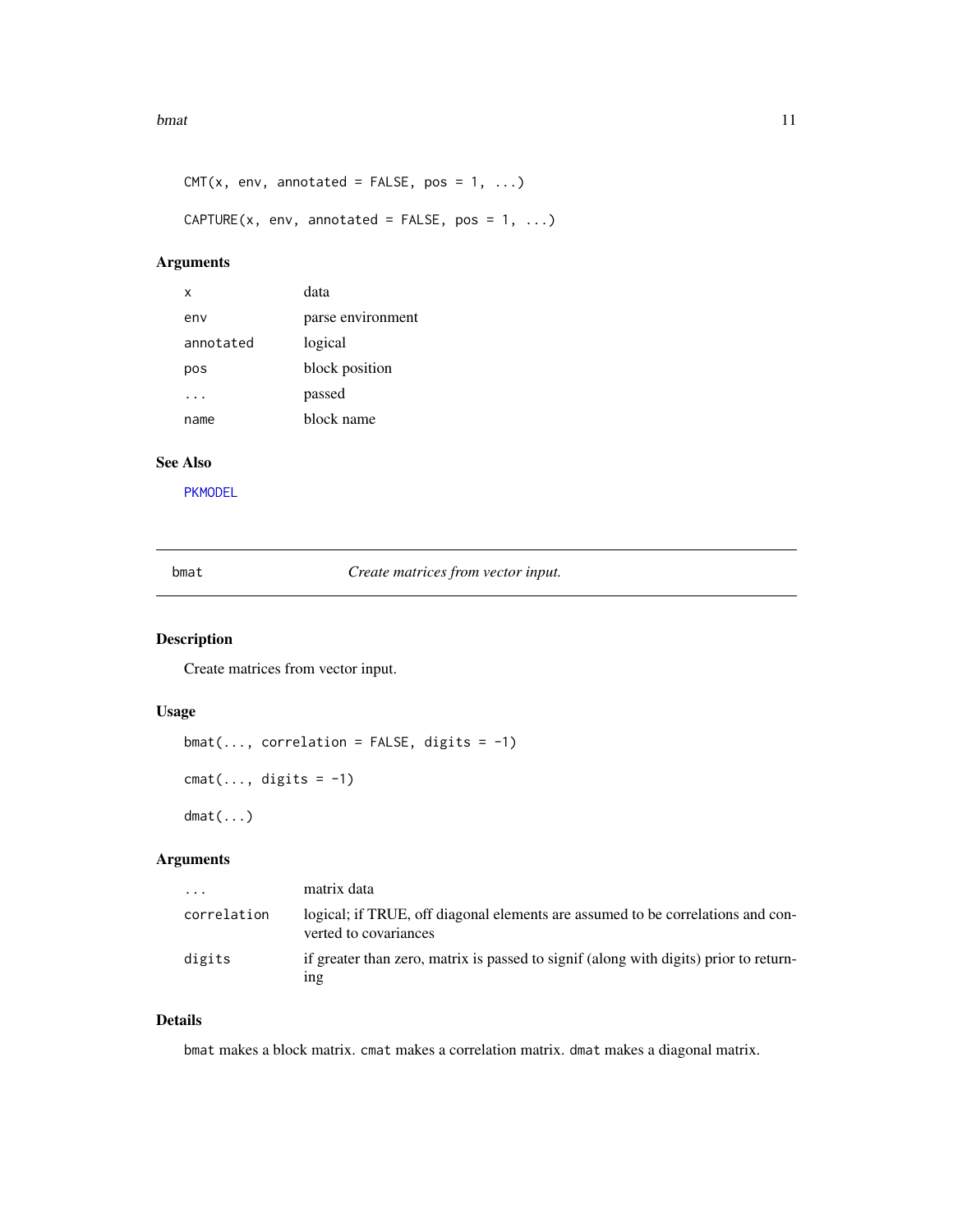# See Also

[as\\_bmat](#page-5-1)

[as\\_dmat](#page-5-2)

# Examples

dmat(1,2,3)/10 bmat(0.5,0.01,0.2) cmat(0.5, 0.87,0.2)

c,matlist-method *Operations with matlist objects.*

# Description

Operations with matlist objects.

# Usage

```
## S4 method for signature 'matlist'
c(x, \ldots, recursive = FALSE)
```
# Arguments

| $\times$             | a matlist object      |
|----------------------|-----------------------|
| $\sim$ $\sim$ $\sim$ | other matlist objects |
| recursive            | not used              |

c,tgrid-method *Operations with tgrid objects.*

# Description

Operations with tgrid objects.

<span id="page-11-0"></span>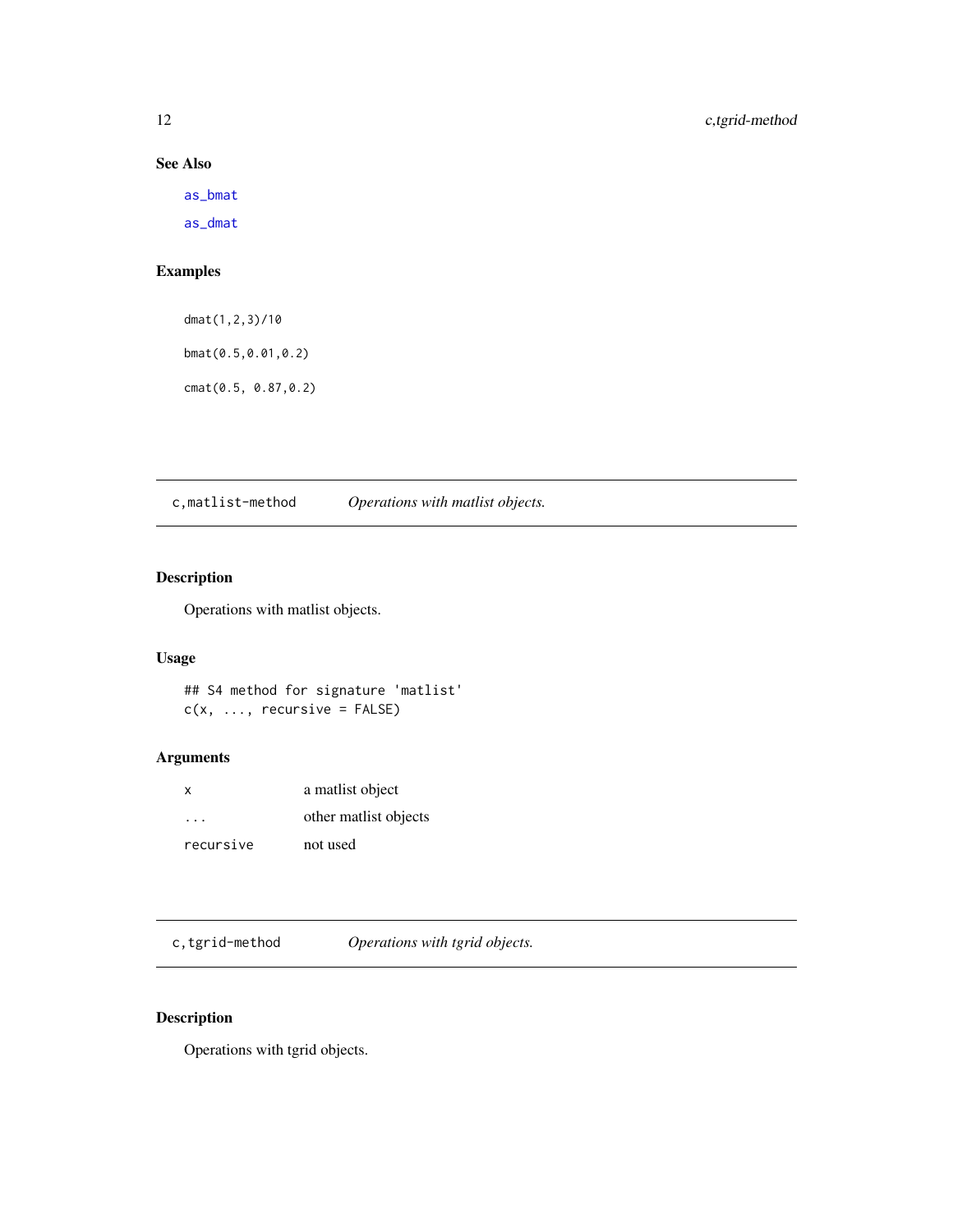<span id="page-12-0"></span>cama and the contract of the contract of the contract of the contract of the contract of the contract of the contract of the contract of the contract of the contract of the contract of the contract of the contract of the c

# Usage

```
## S4 method for signature 'tgrid'
c(x, \ldots, recursive = FALSE)
## S4 method for signature 'tgrids'
c(x, \ldots, recursive = FALSE)
## S4 method for signature 'tgrid,numeric'
e1 + e2
## S4 method for signature 'tgrid,numeric'
e1 * e2
## S4 method for signature 'tgrids,numeric'
e1 + e2
## S4 method for signature 'tgrids,numeric'
e1 * e2
```
# Arguments

| x         | mrgmod object                 |
|-----------|-------------------------------|
|           | passed along to other methods |
| recursive | not used                      |
| e1        | tgrid or tgrids object        |
| م -       | numeric value                 |
|           |                               |

cama *Run the model cama function.*

# Description

Run the model cama function.

#### Usage

 $cama(mod, fn = "cama", ...)$ 

### Arguments

| mod                     | model object     |
|-------------------------|------------------|
| fn                      | function name    |
| $\cdot$ $\cdot$ $\cdot$ | passed to update |

# Details

sah-mah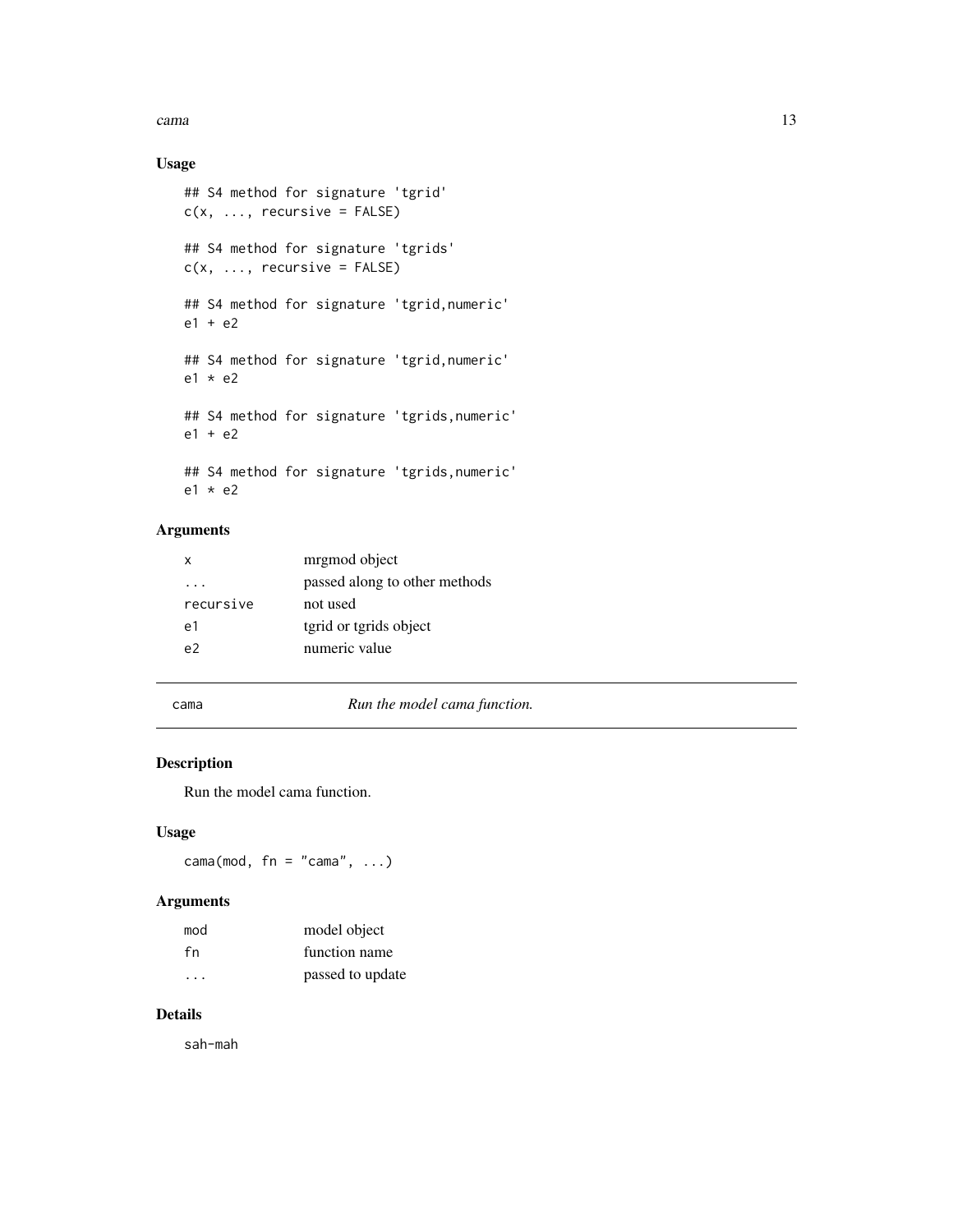<span id="page-13-0"></span>

When items named in this function are found in the input data set (either [data\\_set](#page-16-1) or [idata\\_set](#page-28-1)), they are copied into the simulated output. Special items like evid or amt or the like are not copied from the data set per se, but they are copied from datarecord objects that are created during the simulation.

#### Usage

carry\_out $(x, \ldots)$ carry.out $(x, \ldots)$ 

#### Arguments

| X        | model object |
|----------|--------------|
| $\cdots$ | passed along |

#### Details

There is also a carry. out argument to [mrgsim](#page-49-1) that can be set to accomplish the same thing as a call to carry\_out in the pipeline.

carry.out and carry\_out. Using the underscore version is now preferred.

chain *Functions for chaining commands together.*

#### Description

Use these functions with chaining commands togehter with the operator.

# Details

Other functions that may be used in the chain of commands include: [param](#page-85-1), [init](#page-29-1), [update](#page-83-1), [ev](#page-21-1). or any other function that will take the output of the preceeding command as it's first argument.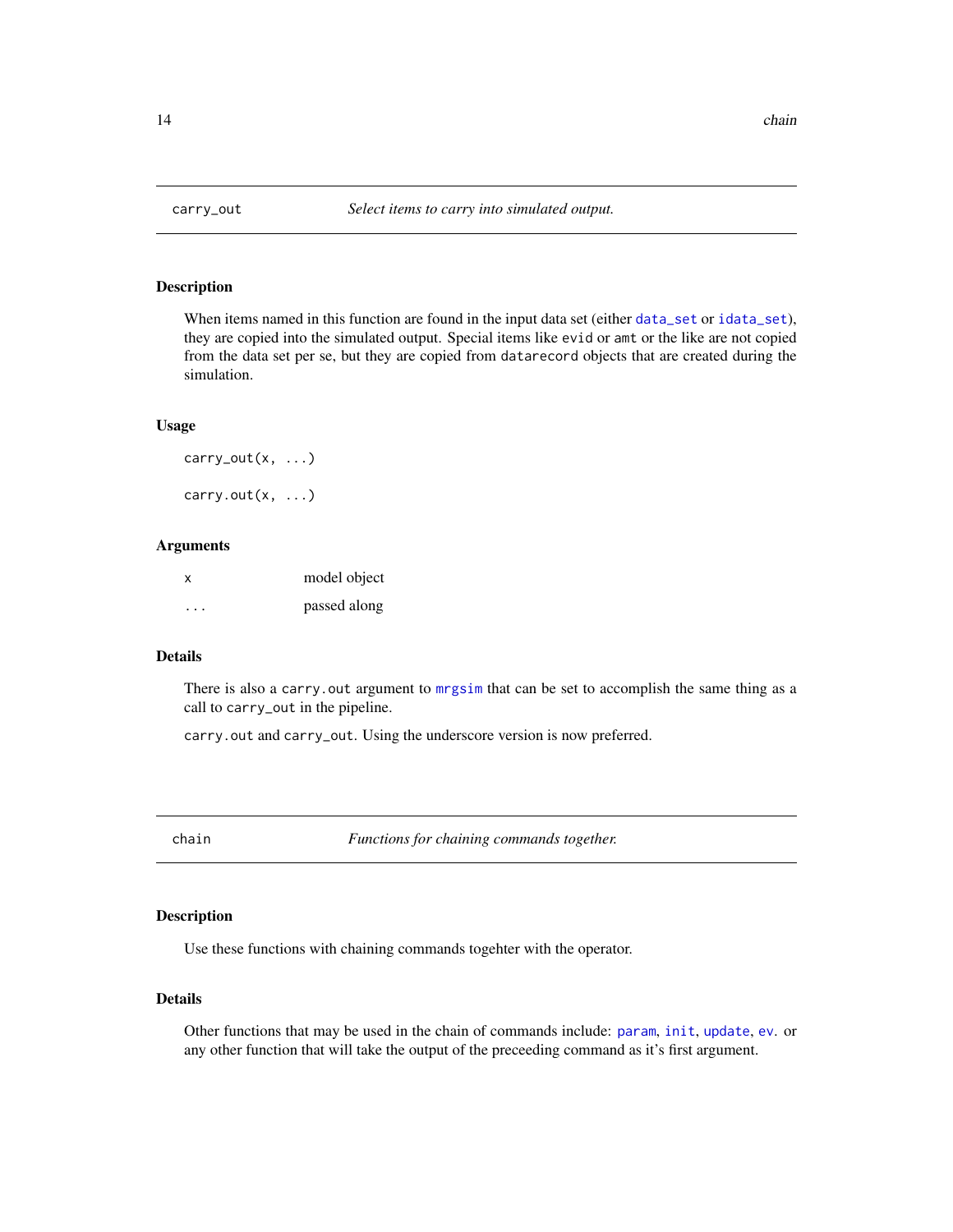#### <span id="page-14-0"></span>cmtn and the contract of the contract of the contract of the contract of the contract of the contract of the contract of the contract of the contract of the contract of the contract of the contract of the contract of the c

# Examples

```
mod <- mrgsolve:::house()
data(exidata)
data(exTheoph)
out <- mod %>% data_set(exTheoph) %>% mrgsim()
out <- mod %>% carry_out(evid) %>% ev(amt=100, cmt=1) %>% mrgsim()
out <- mod %>% Req(CP,RESP) %>% mrgsim()
```
cmtn *Get the compartment number from a compartment name.*

#### Description

Get the compartment number from a compartment name.

#### Usage

```
cmtn(x, \ldots)
```
## S4 method for signature 'mrgmod'  $cmin(x, tag, \ldots)$ 

#### Arguments

| x         | model object     |
|-----------|------------------|
| $\ddotsc$ | passed along     |
| tag       | compartment name |

# Examples

mod <- mrgsolve:::house() mod %>% cmtn("CENT")

cmt\_list-class *S4 cmt\_list class*

# Description

S4 cmt\_list class

#### Details

cmt\_list is a [numericlist-class](#page-62-1)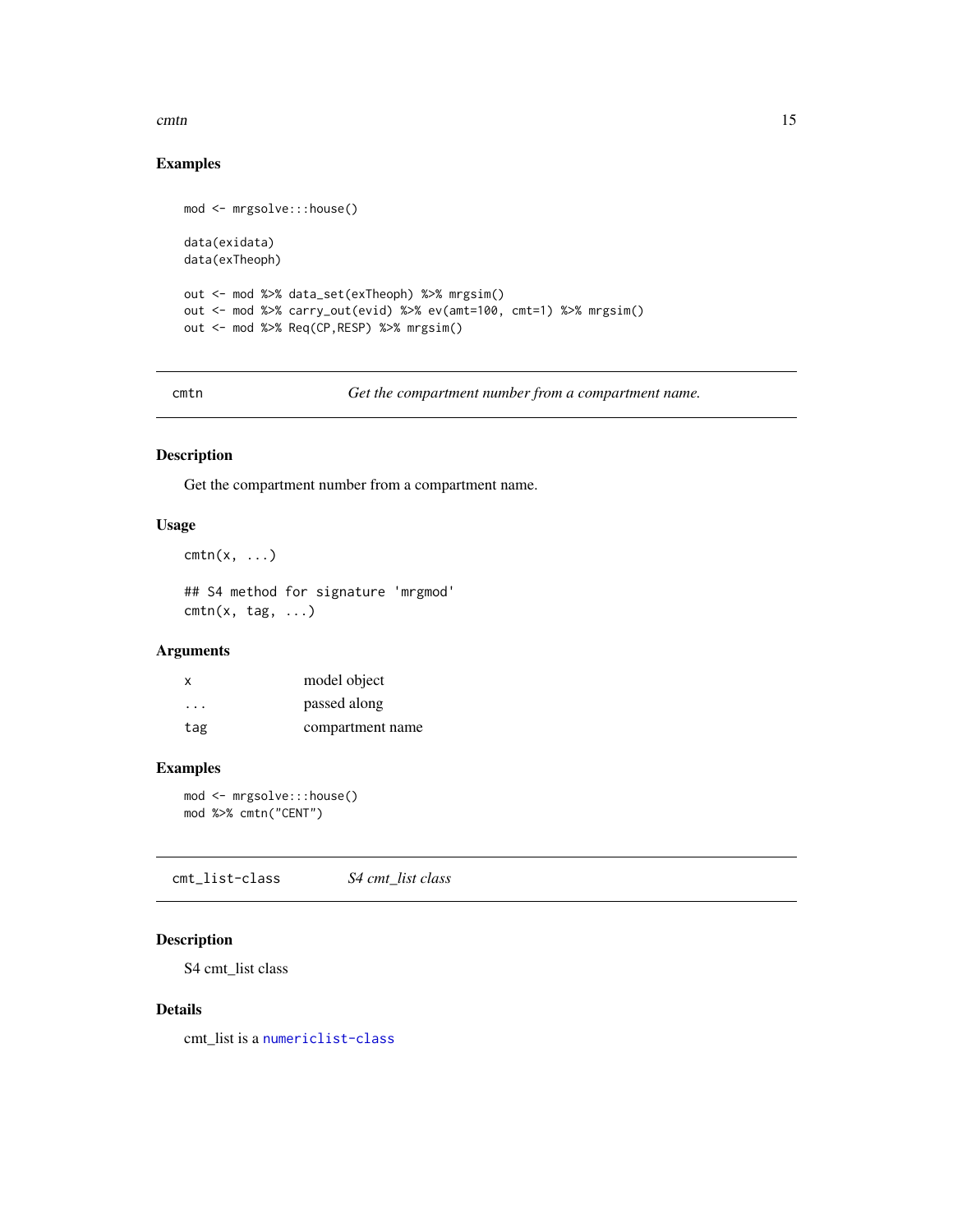<span id="page-15-0"></span>

Extract the code from a model.

# Usage

code(x)

# Arguments

x an mrgsolve model object

#### Value

a character vector of model code

#### cvec *Create create character vectors.*

# Description

Create create character vectors.

# Usage

 $cvec(x, \ldots)$ 

## S4 method for signature 'character' cvec(x)

ch(...)

 $s(\ldots)$ 

# Arguments

|          | comma-separated quoted string (for cvec) |
|----------|------------------------------------------|
| $\cdots$ | unquoted strings (for ch)                |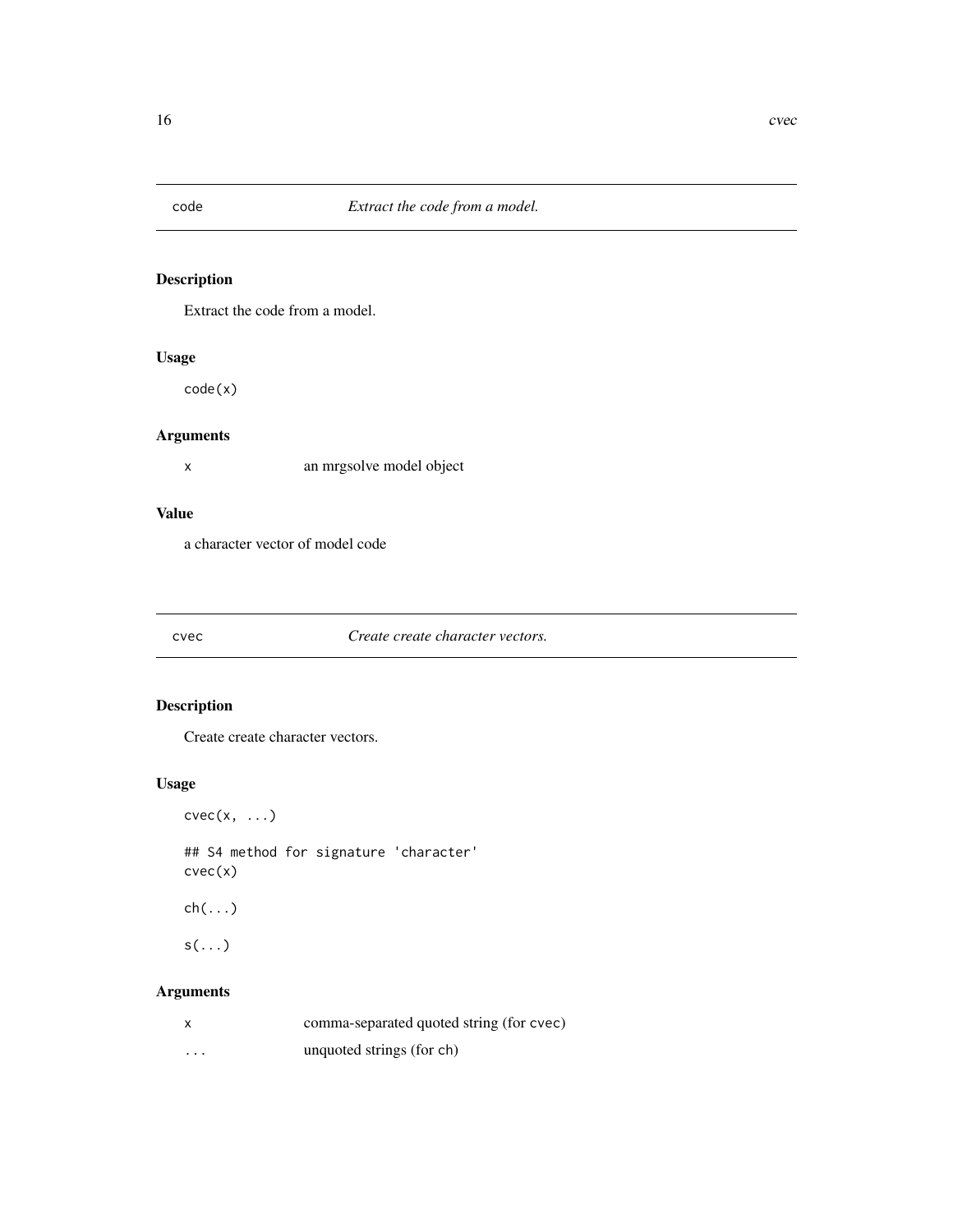#### <span id="page-16-0"></span>data\_set 17

#### Examples

```
cvec("A,B,C")
ch(A,B,C)
s(A,B,C)
```
<span id="page-16-1"></span>data\_set *Select and modify a data set for simulation.*

#### Description

Select and modify a data set for simulation.

#### Usage

```
data_set(x, data, ...)
## S4 method for signature 'mrgmod, data.frame'
data_set(x, data, subset = TRUE,select = TRUE, object = NULL, ...)## S4 method for signature 'mrgmod,ANY'
data_set(x, data, ...)
```

```
## S4 method for signature 'mrgmod,missing'
data_set(x, object, ...)
```
#### Arguments

| $\mathsf{x}$ | model object                                                          |
|--------------|-----------------------------------------------------------------------|
| data         | data set                                                              |
| .            | passed along                                                          |
| subset       | passed to dplyr::filter_; retain only certain rows in the data set    |
| select       | passed to dplyr::select_; retain only certain columns in the data set |
| object       | character name of an object existing in \$ENV to use for the data set |

#### Details

Input data sets are R data frames that can include columns with any valid name, however columns with selected names are treated specially by mrgsolve and incorporated into the simulation.

ID specifies the subject ID and is required for every input data set.

When columns have the same name as parameters (\$PARAM in the model specification file), the values in those columns will be used to update the corresponding parameter as the simulation progresses.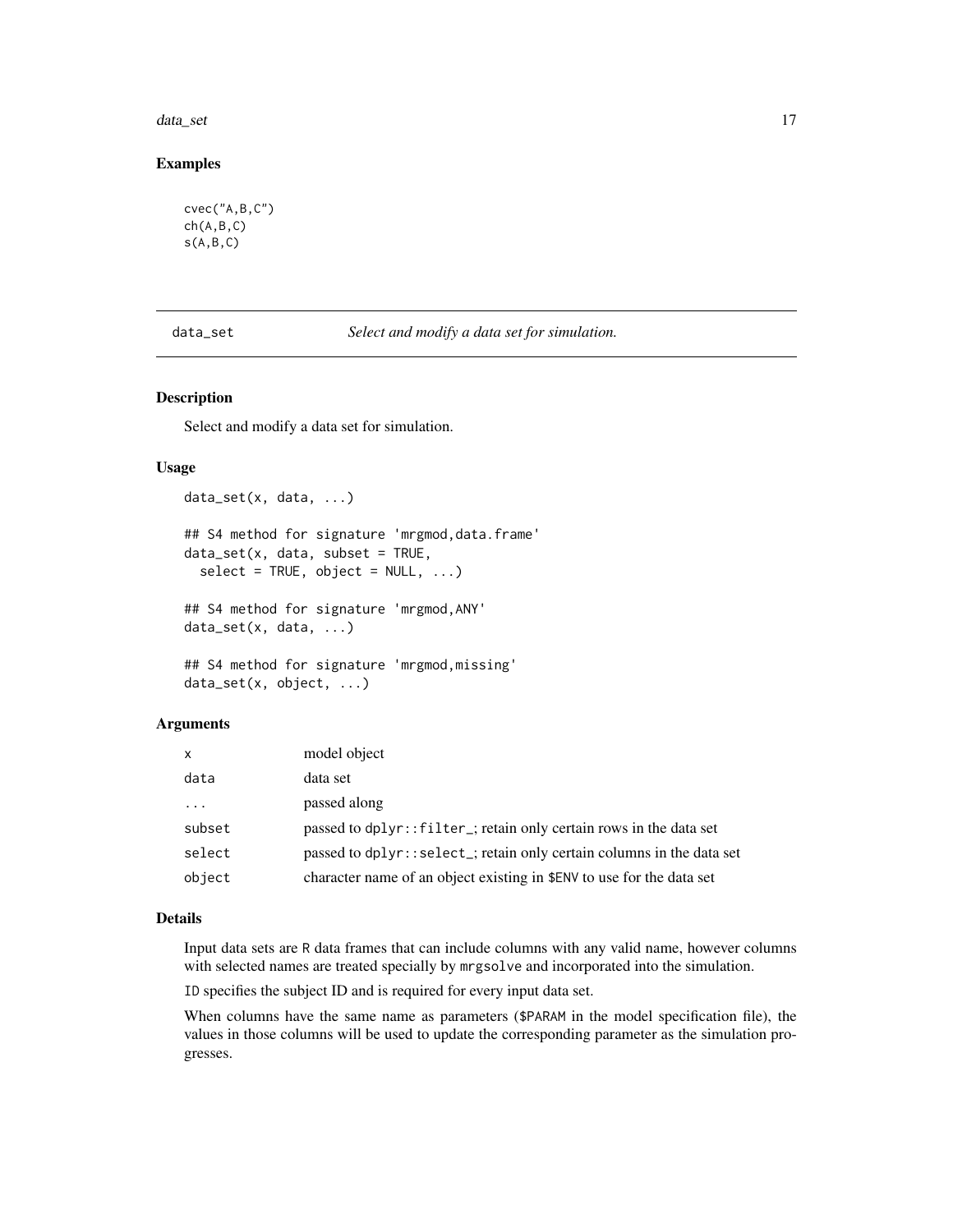Input data set may include the following columns related to PK dosing events: time, cmt, amt, rate, ii, addl, ss. time and cmt (and ID) are required columns in the input data set. time is the observation or event time, cmt is the compartment number (see [init](#page-29-1)), amt is the dosing amount, rate is the infusion rate, ii is the dosing interval, addl specifies additional doses to administer, and ss is a flag for steady state dosing. These column names operate similarly to other non-linear mixed effects modeling software. Upper case PK dosing column names including TIME, CMT, AMT, RATE, II, ADDL, SS are also recognized. However, an error will be generated if a mix of upper case and lower case columns are found.

Only numeric data can be brought in to the problem. Any non-numeric data columns will be dropped with warning.

See [exdatasets](#page-25-1) for different example data sets.

#### See Also

[idata\\_set](#page-28-1), [ev](#page-21-1), [valid\\_data\\_set](#page-84-1), [valid\\_idata\\_set](#page-84-1)

#### Examples

```
mod <- mrgsolve:::house()
data <- expand.ev(ID=1:3, amt=c(10,20))
mod %>% data_set(data, ID > 1) %>% mrgsim
data(extran1)
head(extran1)
mod %>% data_set(extran1) %>% mrgsim
mod %>% mrgsim(data=extran1)
```
design *Set observation designs for the simulation.*

#### Description

This function also allows you to assign different designs to different groups or individuals in a population.

#### Usage

```
design(x, deslist = list(), descol = character(0), ...)
```
<span id="page-17-0"></span>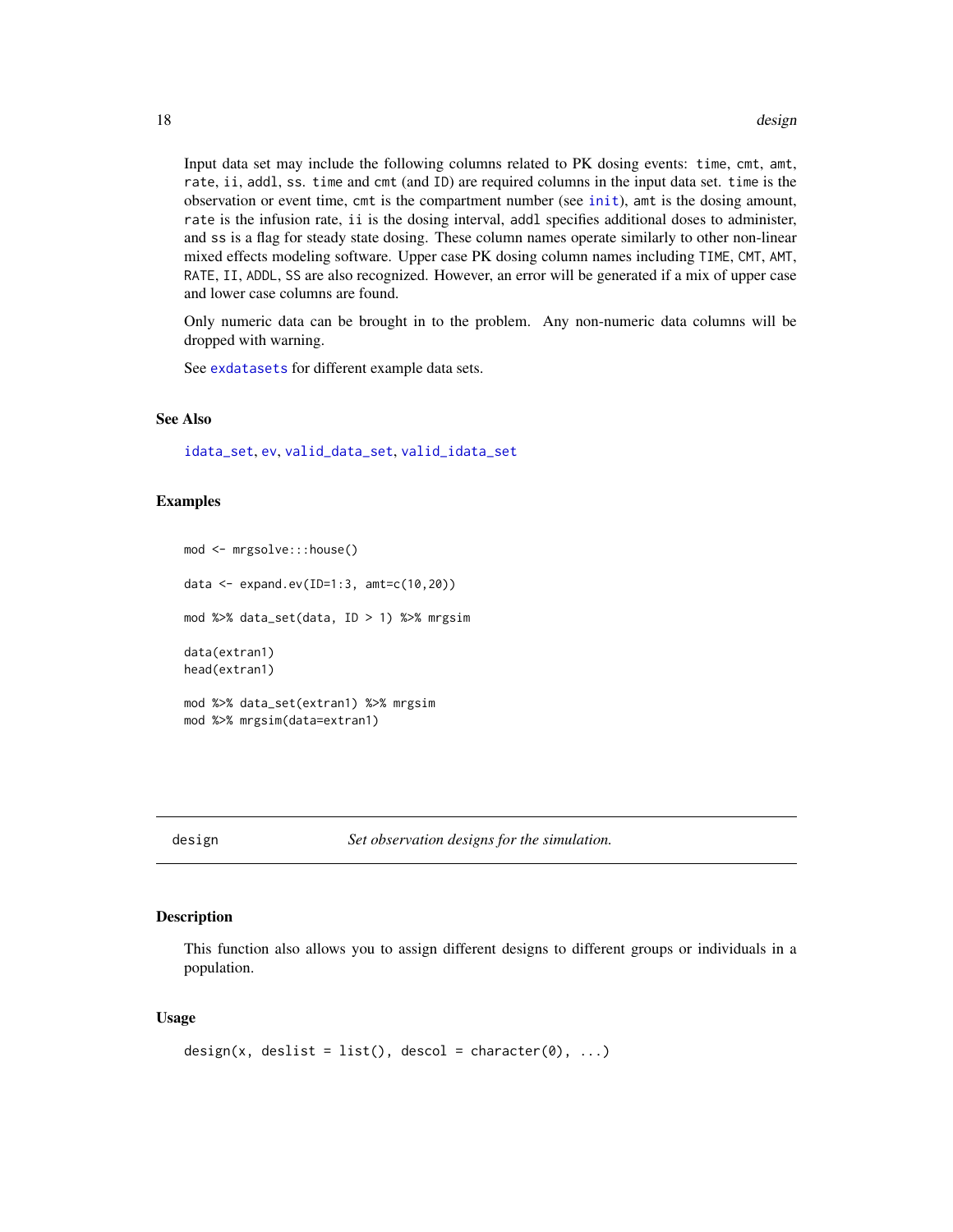#### <span id="page-18-0"></span>details and the contract of the contract of the contract of the contract of the contract of the contract of the contract of the contract of the contract of the contract of the contract of the contract of the contract of th

#### Arguments

| X       | model object                                                               |
|---------|----------------------------------------------------------------------------|
| deslist | a list of tgrid or tgrids objects or numeric vector to be used in place of |
| descol  | the idata column name (character) for design assignment                    |
| .       | not used                                                                   |

# Details

This setup requires the use of an idata\_set, with individual-level data passed in one ID per row. For each ID, specify a grouping variable in idata (descol). For each unique value of the grouping variable, make one [tgrid](#page-80-1) object and pass them in order as ... or form them into a list and pass as deslist.

You must assign the idata\_set before assigning the designs in the command chain (see the example below).

#### Examples

```
peak <- tgrid(0,6,0.1)
sparse <- tgrid(0, 24, 6)des1 <- c(peak,sparse)
des2 \leftarrow tgrid(0, 72, 4)data <- expand.ev(ID = 1:10, amt=c(100,300))
data$GRP <- data$amt/100
idata <- data[,c("ID", "amt")]
mod <- mrgsolve:::house()
mod %>%
  omat(dmat(1,1,1,1)) %>%
  carry_out(GRP) %>%
  idata_set(idata) %>%
  design(list(des1, des2),"amt") %>%
  data_set(data) %>%
  mrgsim %>%
  plot(RESP~time|GRP)
```
details *Extract model details.*

#### Description

Extract model details.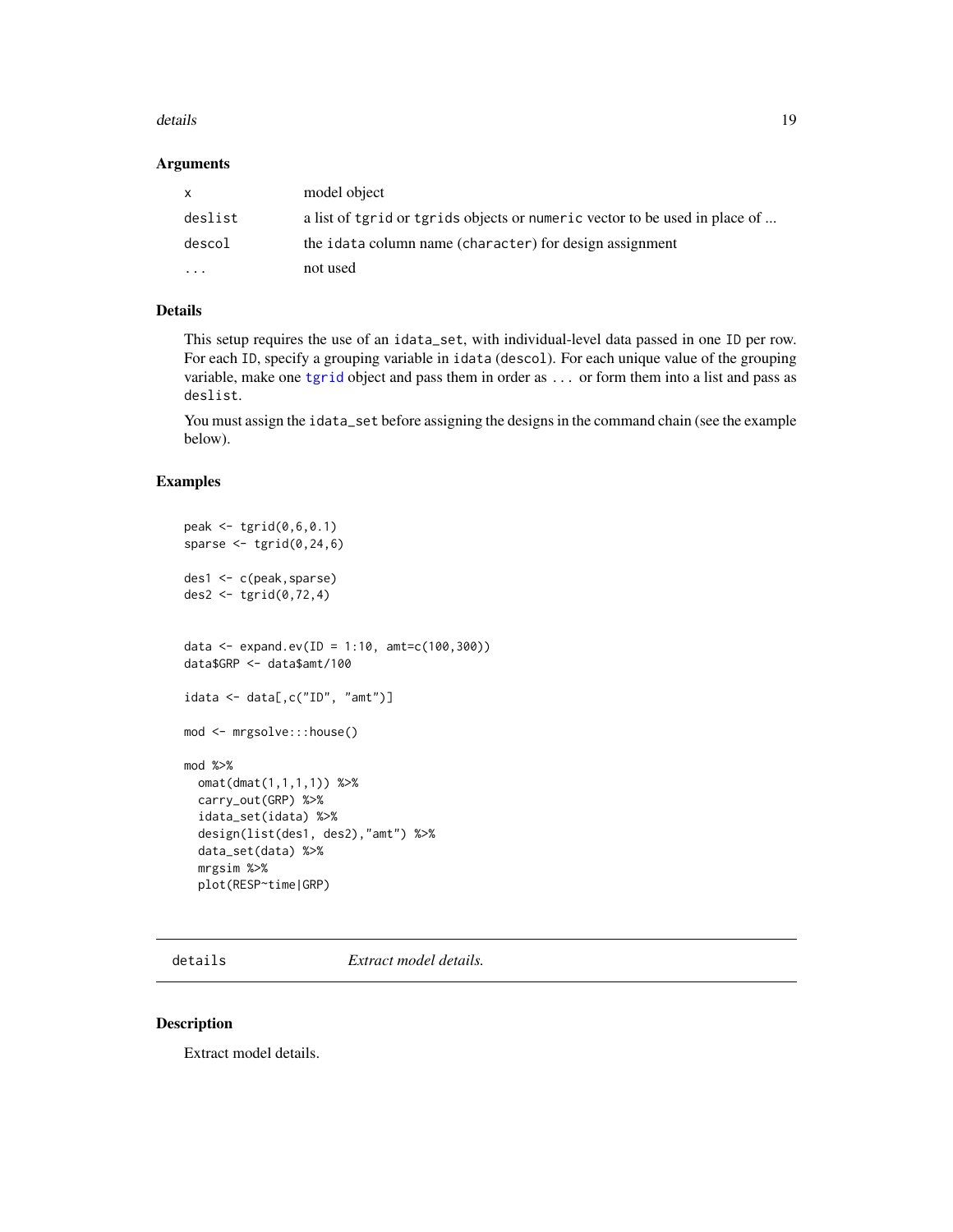#### Usage

 $details(x, complete = FALSE, values = FALSE, ...)$ 

# Arguments

| x        | a model object                                                                            |
|----------|-------------------------------------------------------------------------------------------|
| complete | logical; if TRUE, un-annotated parameters and compartments will be added to the<br>output |
| values   | logical; if TRUE, a values column will be added to the output                             |
| $\cdots$ | not used                                                                                  |
|          |                                                                                           |
|          |                                                                                           |

env\_eval *Re-evaluate the code in the ENV block.*

# Description

The \$ENV block is a block of R code that can realize any sort of R object that might be used in running a model.

# Usage

env\_eval(x, seed = NULL)

# Arguments

|      | model object                                       |
|------|----------------------------------------------------|
| seed | passed to set. seed if a numeric value is supplied |

#### See Also

[env\\_get](#page-19-1), [env\\_ls](#page-20-1)

<span id="page-19-1"></span>env\_get *Return model environment.*

# Description

Return model environment.

# Usage

 $env\_get(x, tolist = TRUE)$ 

# Arguments

| x      | model object                               |
|--------|--------------------------------------------|
| tolist | should the environment be coreced to list? |

<span id="page-19-0"></span>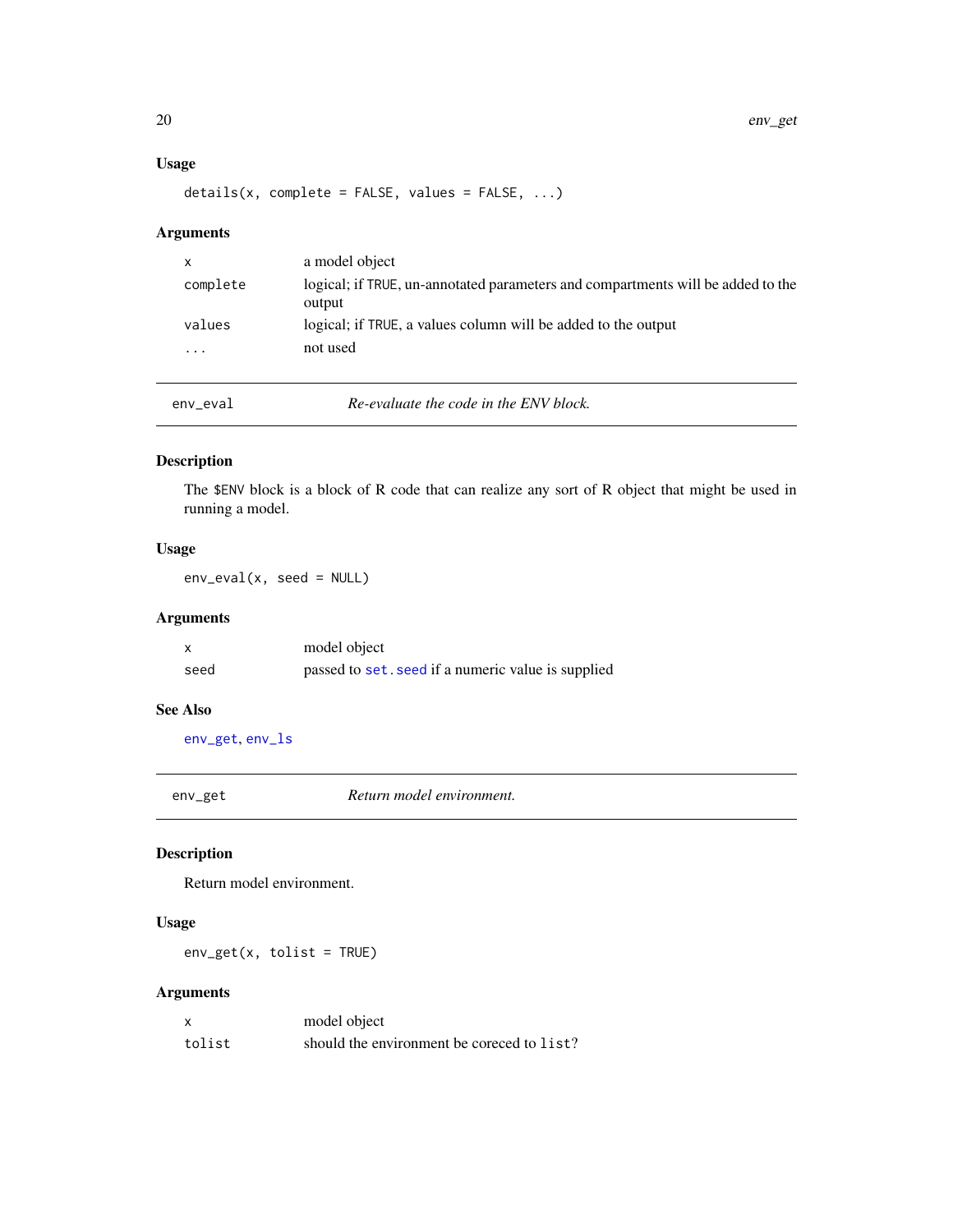<span id="page-20-1"></span><span id="page-20-0"></span>

Each model keeps an internal environment that allows the user to carry any R object along. Objects are coded in \$ENV.

# Usage

 $env_ls(x, \ldots)$ 

# Arguments

| model object<br>X       |              |
|-------------------------|--------------|
| $\cdot$ $\cdot$ $\cdot$ | passed to 1s |

| env_update |  |
|------------|--|
|------------|--|

Update *objects in model environment*.

# Description

Update objects in model environment.

#### Usage

 $env\_update(x, ..., dots = list())$ 

# Arguments

| . х                     | model object               |  |
|-------------------------|----------------------------|--|
| $\cdot$ $\cdot$ $\cdot$ | objects to update          |  |
| .dots                   | list of objects to updated |  |

```
ev-class S4 events class
```
# Description

S4 events class

#### Slots

data a data frame of events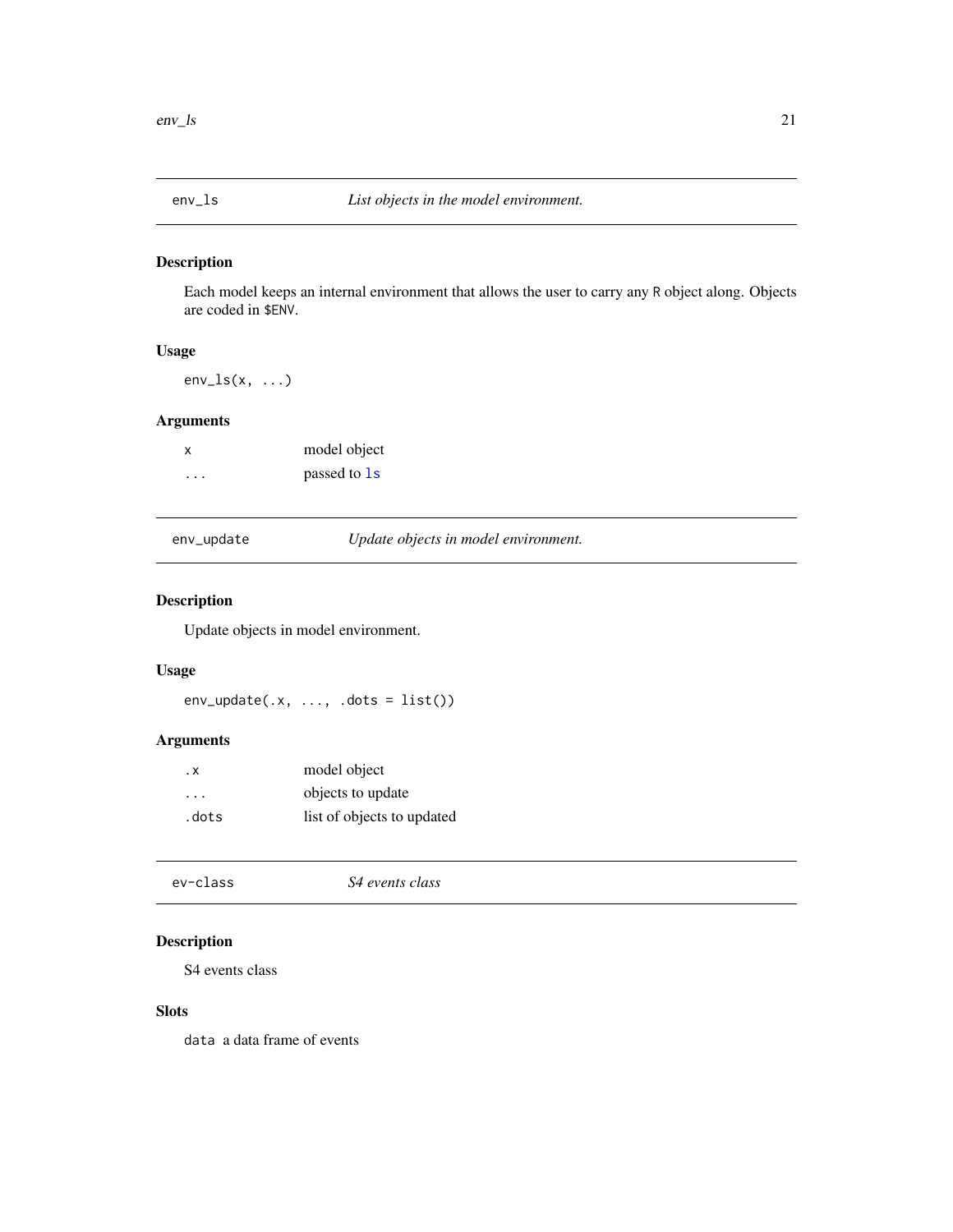<span id="page-21-1"></span><span id="page-21-0"></span>Events can either be specified when the model object is created (with mrgmod) or by updating an existing model object (with update).

#### Usage

```
events(x, ...)
ev(x, \ldots)as.ev(x, \ldots)## S4 method for signature 'mrgmod'
events(x, ...)
## S4 method for signature 'mrgmod'
ev(x, object = NULL, ...)## S4 method for signature 'missing'
ev(time = 0, evid = 1, ID = numeric(0), cmt = 1,replicate = TRUE, until = NULL, realize\_add1 = FALSE, ...)## S4 method for signature 'ev'
ev(x, realize\_add1 = FALSE, ...)## S4 method for signature 'data.frame'
as.ev(x, mid = 1, ...)
## S4 method for signature 'ev'
as.matrix(x, \ldots)## S4 method for signature 'ev'
as.data.frame(x, row.names = NULL, optional = FALSE, ...)
## S4 method for signature 'ev'
show(object)
## S4 method for signature 'mrgsims'
events(x, ...)
```
#### Arguments

x mrgmodel object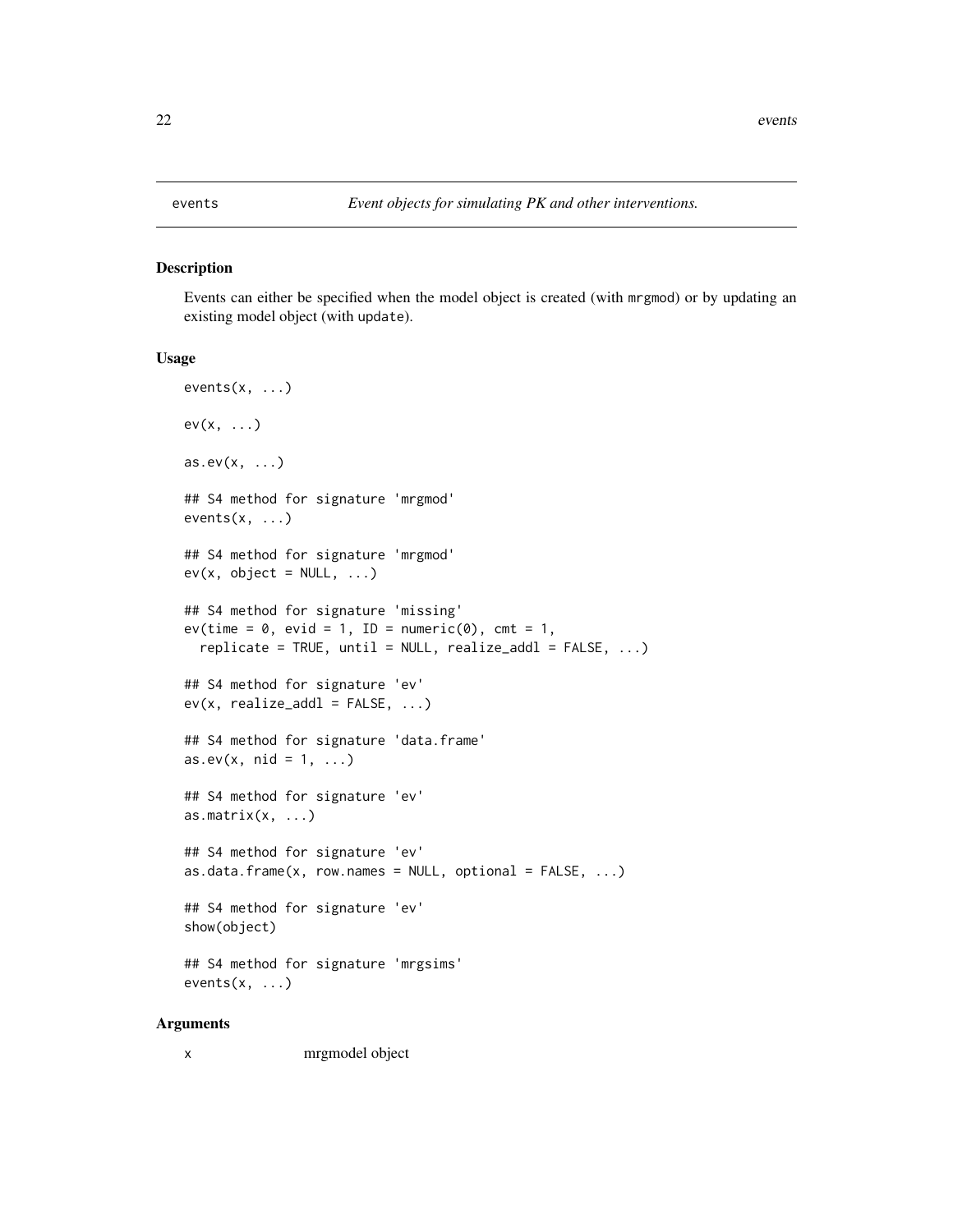events 23

| $\ddots$ .   | passed on                                                                                                |
|--------------|----------------------------------------------------------------------------------------------------------|
| object       | passed to show                                                                                           |
| time         | event time                                                                                               |
| evid         | event ID                                                                                                 |
| ID           | subject ID                                                                                               |
| cmt          | compartment                                                                                              |
| replicate    | logical; if TRUE, events will be replicated for each individual in ID                                    |
| until        | the expected maximum <b>observation</b> time for this regimen                                            |
| realize_addl | if FALSE (default), no change to addl doses. If TRUE, addl doses are made<br>explicit with realize_addl. |
| nid          | if greater than 1, will expand to the appropriate number of individuals                                  |
| row.names    | passed to as.data.frame                                                                                  |
| optional     | passed to as.data.frame                                                                                  |

#### Details

- Required input for creating events objects include time and cmt
- If not supplied, evid is assumed to be 1.
- If not supplied, cmt is assumed to be 1.
- If not supplied, time is assumed to be 0.
- ID may be specified as a vector.
- If replicate is TRUE (default), thenthe events regimen is replicated for each ID; otherwise, the number of event rows must match the number of IDs entered

# Value

Returns a user-defined data frame of events that should be suitable for passing into lsoda. If events are stored as a data frame, events returns the data frame. If events are stored as a function that generates the data frame, events calls the function and passes return back to the user. events object

#### Examples

```
mod <- mrgsolve:::house()
mod <- mod %>% ev(amt=1000, time=0, cmt=1)
events(mod)
loading <- ev(time=0, cmt=1, amt=1000)
maint <- ev(time=12, cmt=1, amt=500, ii=12, addl=10)
loading + maint
```
ev(ID=1:10, cmt=1, time=0, amt=100)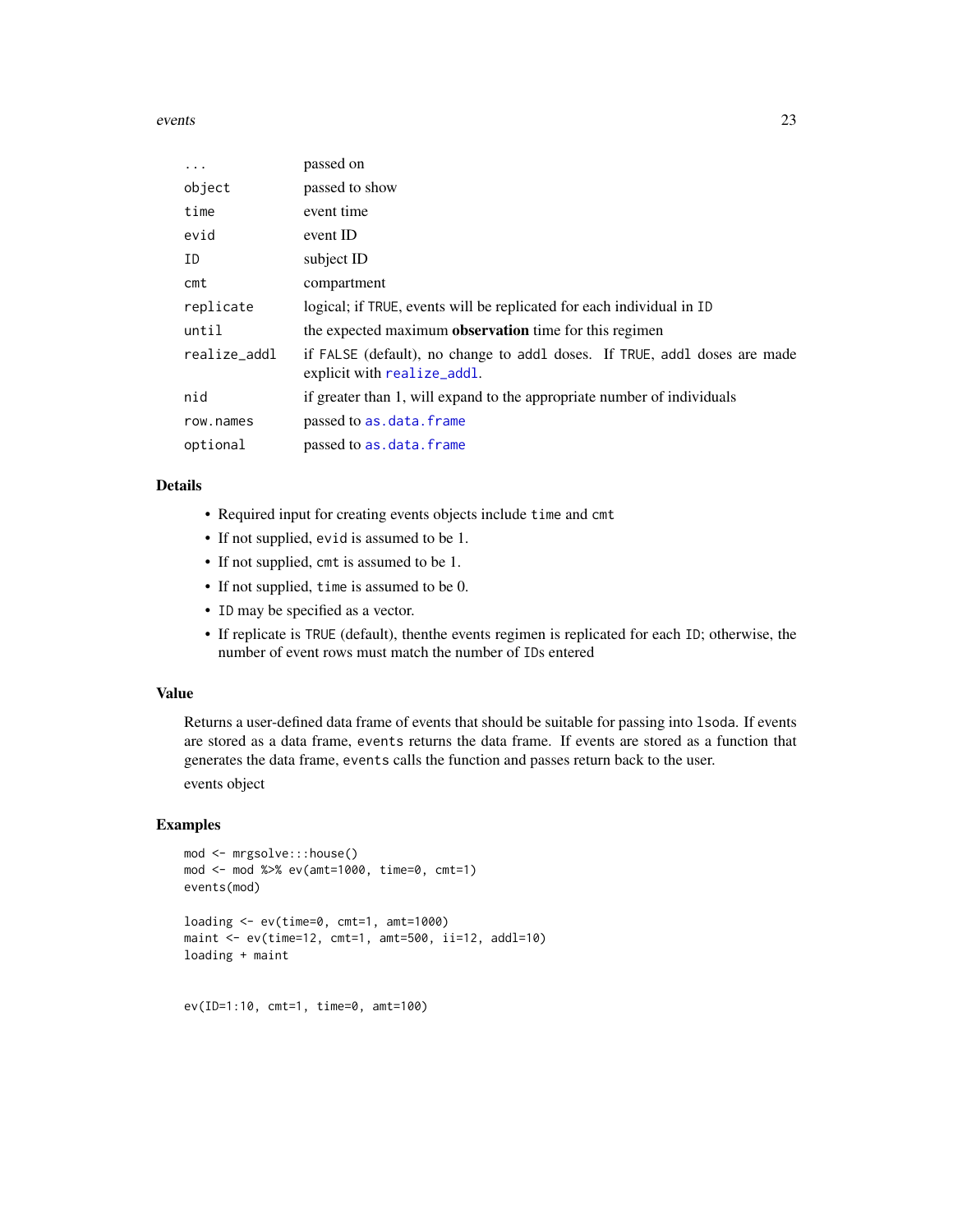<span id="page-23-0"></span>

This function lets you schedule doses on specific days of the week, allowing you to create dosing regimens on Monday/Wednesday/Friday, or Tuesday/Thursday, or every other day (however you want to define that) etc.

#### Usage

```
ev_days(ev = NULL, days = "", addl = 0, ii = 168, unit = c("hours","days"), ...)
```
# Arguments

| ev        | an event object                                                                           |
|-----------|-------------------------------------------------------------------------------------------|
| days      | comma- or space-separated character string of valid days of the the week (see<br>details) |
| addl      | additional doses to administer                                                            |
| ii        | inter-dose interval; intended use is to keep this at the default value                    |
| unit      | time unit; the function can only currently handle hours or days                           |
| $\ddotsc$ | event objects named by one the valid days of the week (see details)                       |

#### Details

Valid names of the week are:

- m for Monday
- t for Tuesday
- w for Wednesday
- th for Thursday
- f for Friday
- sa for Saturday
- s for Sunday

The whole purpose of this function is to schedule doses on specific days of the week, in a repeating weekly schedule. Please do use caution when changing ii from it's default value.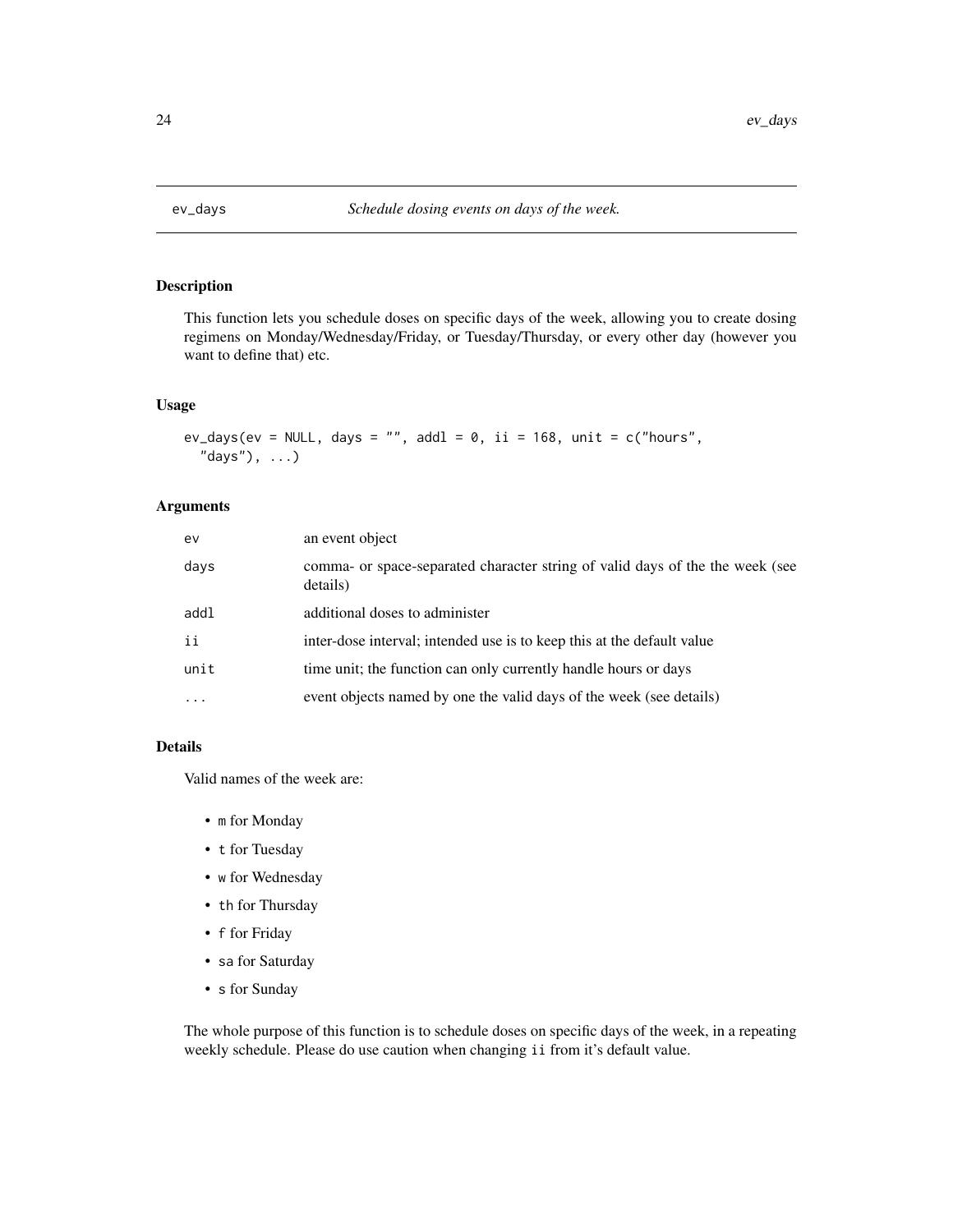#### <span id="page-24-0"></span>ev\_ops 25

# Examples

```
# Monday, Wednesday, Friday x 4 weeks
ev_days(ev(amt=100), days="m,w,f", addl=3)
# 50 mg Tuesdays, 100 mg Thursdays x 6 months
ev_days(t=ev(amt=50), th=ev(amt=100), addl=23)
```
#### ev\_ops *Operations for ev objects.*

# Description

Operations for ev objects.

# Usage

```
## S4 method for signature 'ev,ev'
e1 + e2
e1 %then% e2
## S4 method for signature 'ev,ev'
e1 %then% e2
## S4 method for signature 'ev,numeric'
e1 + e2
## S4 method for signature 'ev'
c(x, \ldots, recursive = TRUE)
```
# Arguments

| e1             | object on left hand side of operator (lhs)  |
|----------------|---------------------------------------------|
| e <sup>2</sup> | object on right hand side of operator (rhs) |
| x              | an ev object                                |
|                | other ev objects to collect                 |
| recursive      | not used                                    |

#### Details

All operations involving [mrgmod](#page-48-1) objects have been deprecated.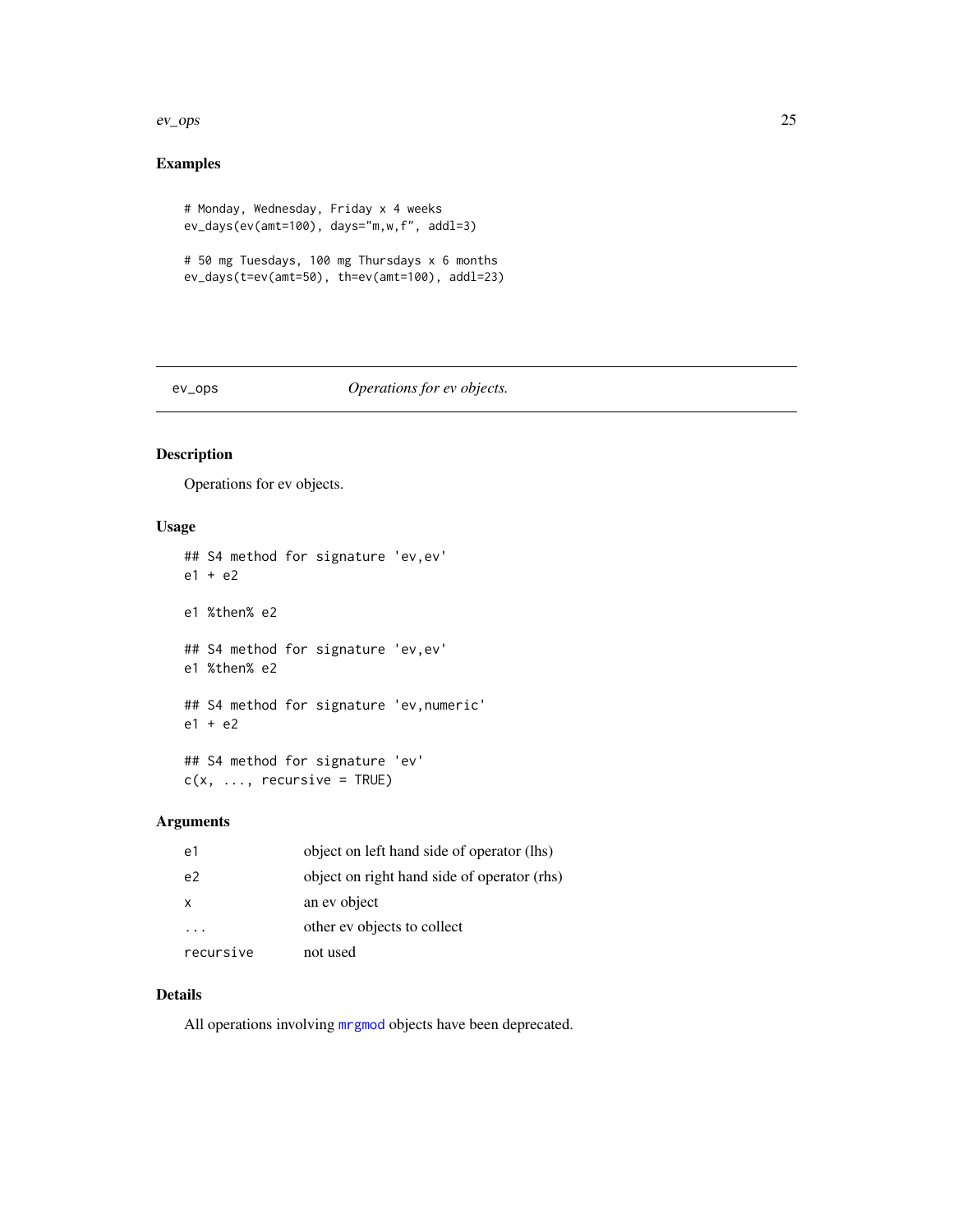<span id="page-25-1"></span><span id="page-25-0"></span>

Example input data sets.

#### Usage

data(exidata)

data(extran1)

data(extran2)

data(extran3)

data(exTheoph)

data(exBoot)

### Details

- exidata holds individual-level parameters and other data items, one per row
- extran1 is a "condensed" data set
- extran2 is a full dataset
- extran3 is a full dataset with parameters
- exTheoph is the theophylline data set, ready for input into mrgsolve
- exBoot a set of bootstrap parameter estimates

```
mod <- mrgsolve:::house() %>% update(end=240) %>% Req(CP)
## Full data set
data(exTheoph)
out <- mod %>% data_set(exTheoph) %>% mrgsim
out
plot(out)
## Condensed: mrgsolve fills in the observations
data(extran1)
out <- mod %>% data_set(extran1) %>% mrgsim
out
plot(out)
```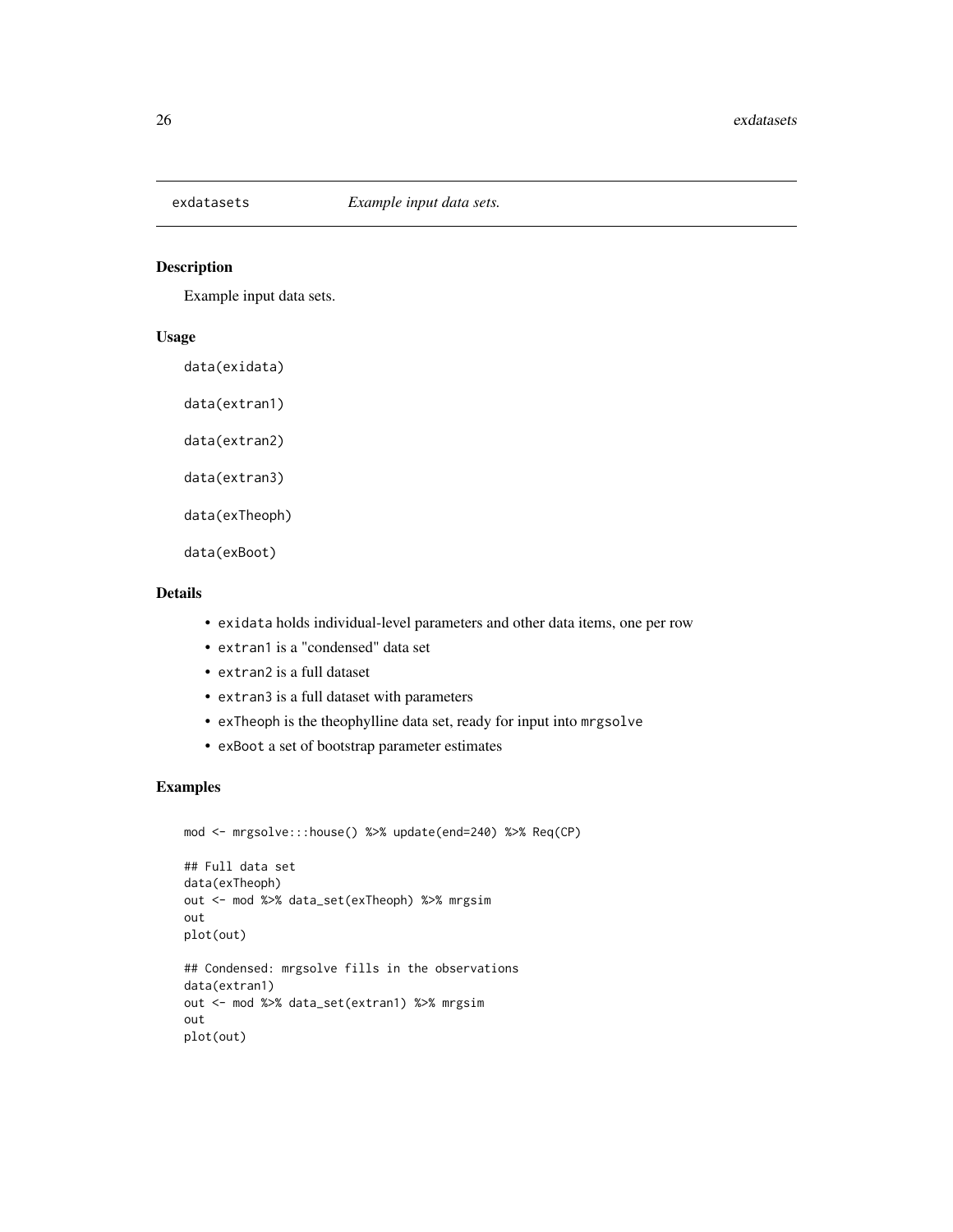# <span id="page-26-0"></span>expand.idata 27

```
## Add a parameter to the data set
stopifnot(require(dplyr))
data <- extran1 %>% distinct(ID) %>% select(ID) %>%
 mutate(CL=exp(log(1.5) + rnorm(nrow(.), 0,sqrt(0.1)))) %>%
 left_join(extran1,.)
data
out <- mod %>% data_set(data) %>% carry.out(CL) %>% mrgsim
out
plot(out)
## idata
data(exidata)
out <- mod %>% idata_set(exidata) %>% ev(amt=100,ii=24,addl=10) %>% mrgsim
plot(out, CP~time|ID)
```
expand.idata *Create template data sets for simulation.*

## <span id="page-26-1"></span>Description

Create template data sets for simulation.

#### Usage

```
expand.idata(...)
```
expand.ev(...)

#### Arguments

... passed to [expand.grid](#page-0-0)

# Details

An ID column is added as 1:nrow(ans) if not supplied by the user. For expand.ev, defaults also added:  $cmt = 1$ ,  $time = 0$ ,  $evid = 1$ .

```
idata \leq expand.idata(CL=c(1,2,3), VC=c(10,20,30))doses <- expand.ev(amt=c(300,100), ii=c(12,24), cmt=1)
```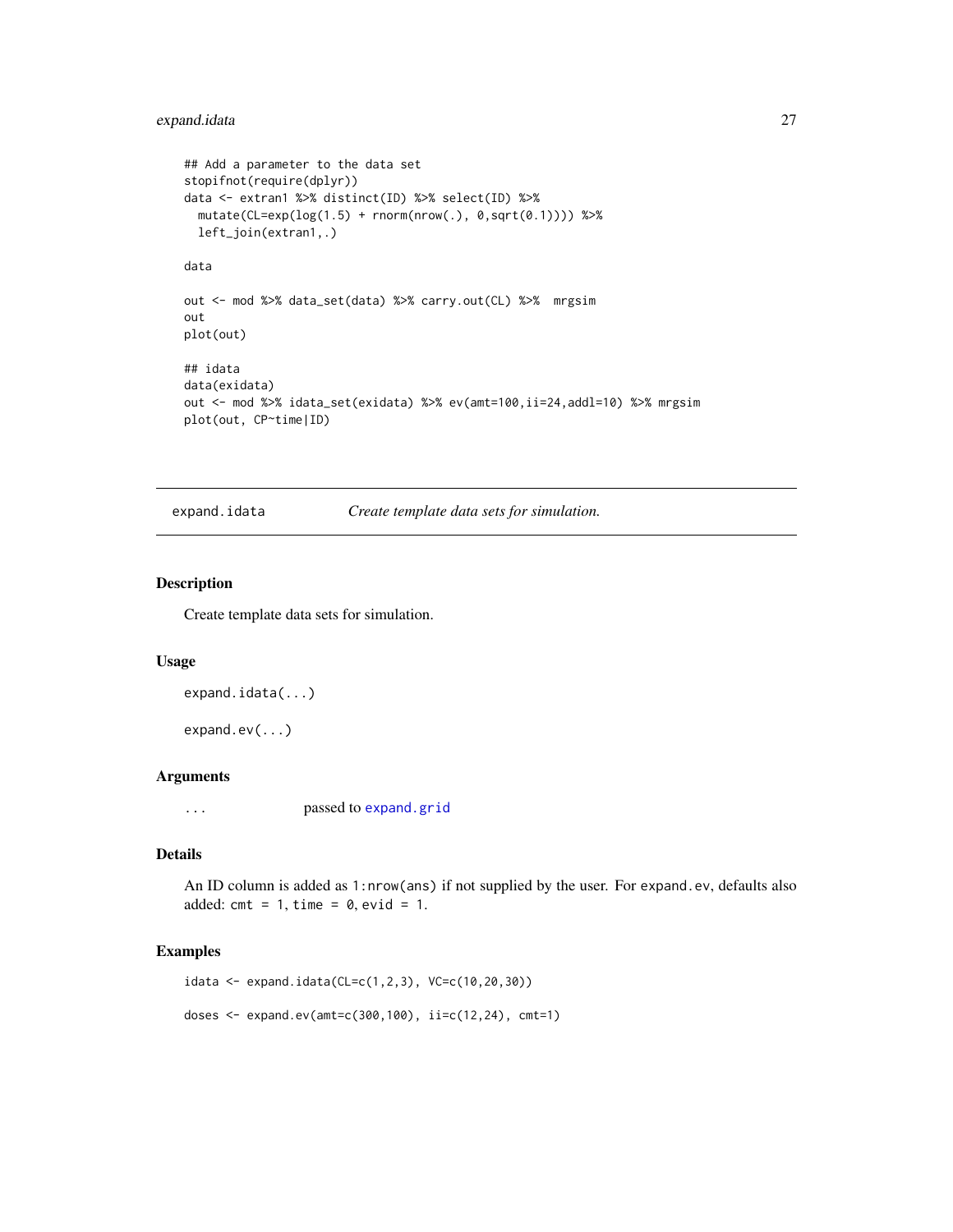<span id="page-27-0"></span>

Show model specification and C++ files.

# Usage

 $file\_show(x, spec = TRUE, source = TRUE, ...)$ 

# Arguments

| $\mathsf{x}$ | model object                                           |
|--------------|--------------------------------------------------------|
| spec         | logical; show the model specification file             |
| source       | logical; show the $C++$ file that is actually compiled |
| .            | not used                                               |

house *Return a pre-compiled, PK/PD model.*

# Description

Return a pre-compiled, PK/PD model.

# Usage

house(...)

# Arguments

... passed to update

#### Value

A packmod object, ready to simulate.

```
mod <- mrgsolve:::house()
see(mod)
mod %>% ev(amt=100) %>% mrgsim %>% plot
```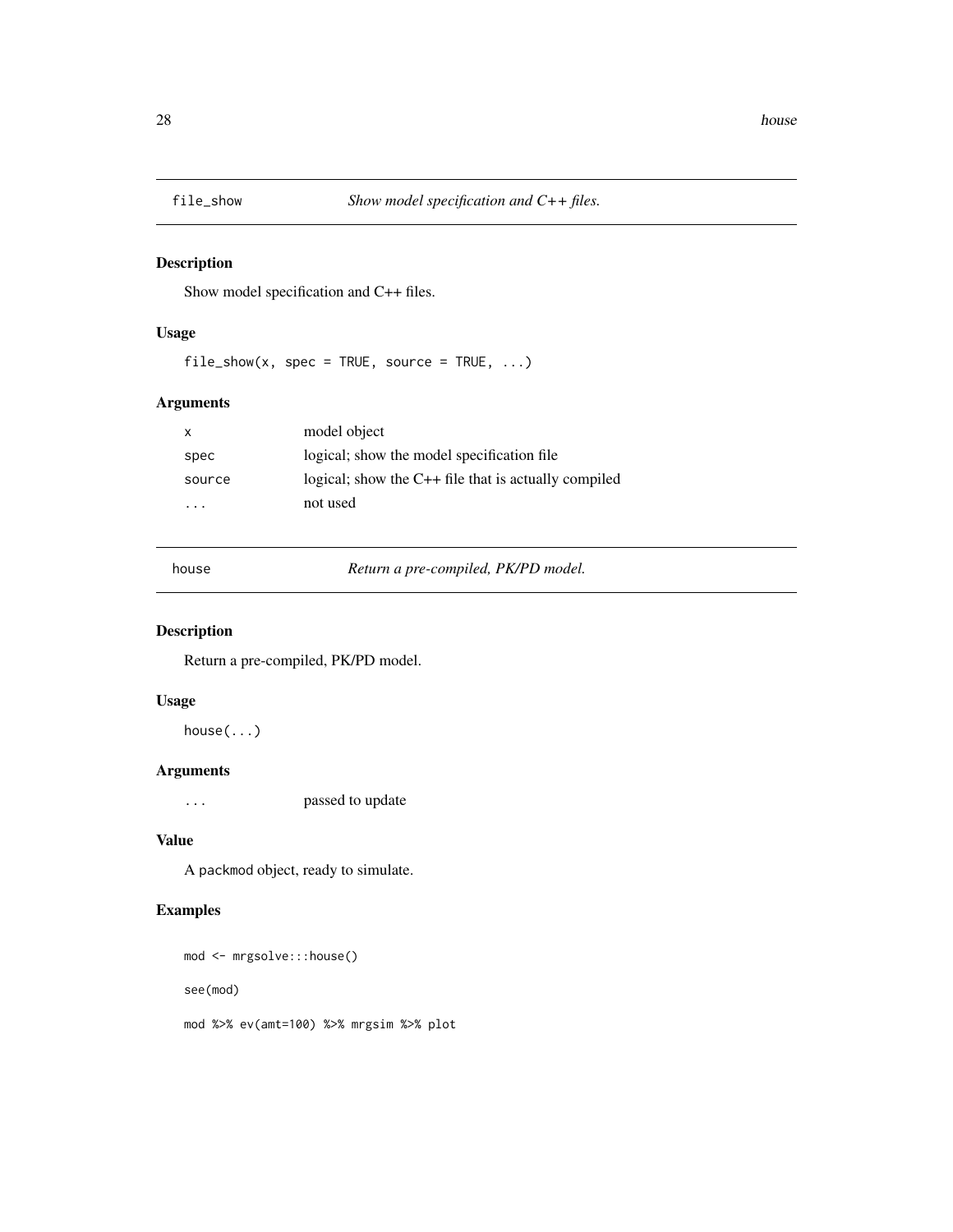<span id="page-28-1"></span><span id="page-28-0"></span>

Select and modify a idata set for simulation.

#### Usage

```
idata_set(x, data, ...)
## S4 method for signature 'mrgmod,data.frame'
idata_set(x, data, subset = TRUE,select = TRUE, object = NULL, ...)## S4 method for signature 'mrgmod,ANY'
idata_set(x, data, ...)
## S4 method for signature 'mrgmod,missing'
idata_set(x, object, ...)
```
#### **Arguments**

| X        | model object                                                          |
|----------|-----------------------------------------------------------------------|
| data     | a data set coercable to data frame                                    |
| $\cdots$ | passed along                                                          |
| subset   | passed to dplyr::filter_                                              |
| select   | passed to dplyr::select_                                              |
| object   | character name of an object existing in \$ENV to use for the data set |

#### Details

The idata\_set is a data.frame that specifies individual-level data for the problem. An ID column is required and there can be no more than one row in the data frame for each individual.

In most cases, the columns in the 'idata\_set' have the same names as [param](#page-85-1)eters in the param list. When this is the case, the parameter set is updated as the simulation proceeds once at the start of each individual. The 'idata\_set' can also be used to set initial conditions for each individual: for a compartment called CMT, make a column in idata\_set called CMT\_0 and make the value the desired initial value for that compartment. Note that this initial condition will be over-ridden if you also set the CMT\_0 in \$MAIN.

The most common application of idata\_set is to specify a population or bach of simulations to do. We commonly use idata\_set with an event object (see [ev](#page-21-1)). In that case, the event gets applied to each individual in the [idata\\_set](#page-28-1).

It is also possible to provide both a data\_set and a idata\_set. In this case, the idata\_set is used as a parameter lookup for IDs found in the data\_set. Remember in this case, it is the data\_set (not the idata\_set) that determines the number of individuals in the simulation.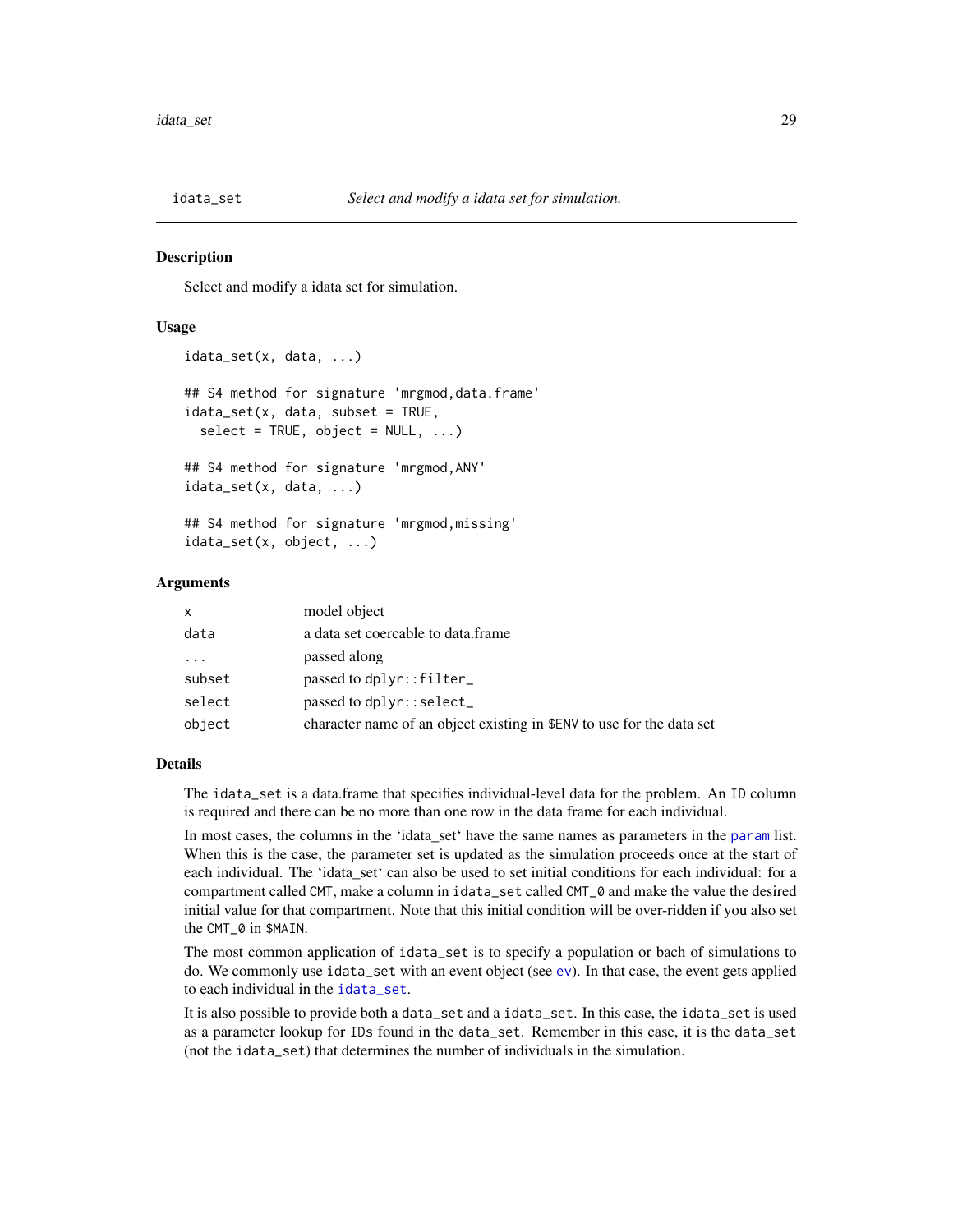<span id="page-29-0"></span>

#### See Also

[data\\_set](#page-16-1), [ev](#page-21-1)

# Examples

```
mod <- mrgsolve:::house()
data(exidata)
exidata
mod %>% idata_set(exidata, ID <= 2) %>% mrgsim %>% plot
mod %>% idata_set(exidata) %>% mrgsim
mod %>% mrgsim(idata=exidata)
```
<span id="page-29-1"></span>init *Methods for working with the model compartment list.*

# Description

Calling init with the model object as the first argument will return the model initial conditions as a numericlist object. See [numericlist](#page-61-1) for methods to deal with cmt\_list objects.

#### Usage

```
init(.x, \ldots)## S4 method for signature 'mrgmod'
init(.x, .y = list(), . . ., .pat = "*")## S4 method for signature 'mrgsims'
init(.x, ...)
## S4 method for signature 'missing'
init(.x, \ldots)## S4 method for signature 'list'
init(.x, ...)
## S4 method for signature 'ANY'
init(.x, \ldots)as.init(.x, ...)
```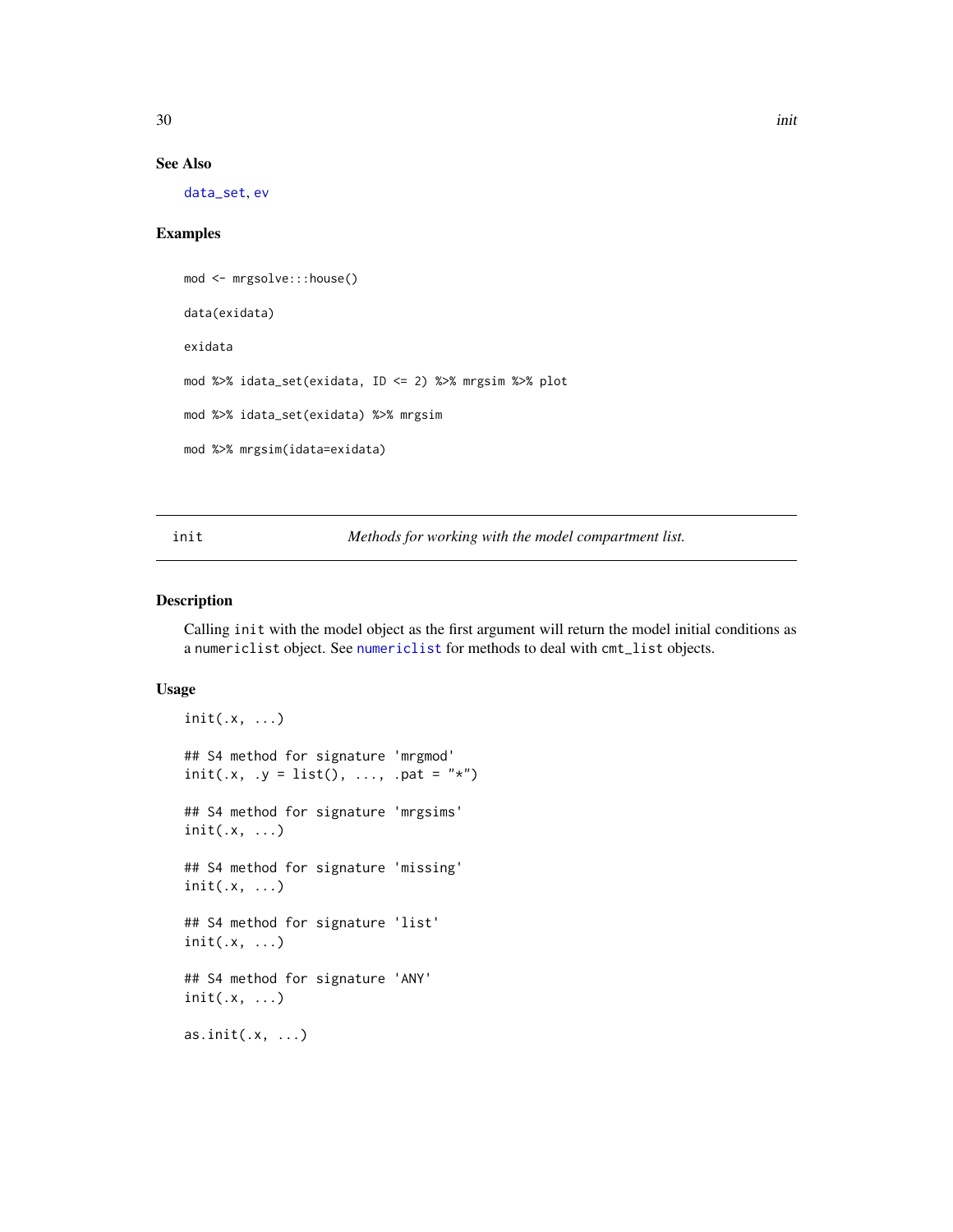```
## S4 method for signature 'list'
as.init(x, \ldots)## S4 method for signature 'numeric'
as.init(x, \ldots)## S4 method for signature 'cmt_list'
as.init(x, \ldots)## S4 method for signature 'missing'
as.init(.x, ...)
## S4 method for signature '`NULL`'
as.init(.x, ...)## S4 method for signature 'cmt_list'
show(object)
```
#### Arguments

| $\cdot$ X               | the model object                                                                                         |
|-------------------------|----------------------------------------------------------------------------------------------------------|
| $\cdot$ $\cdot$ $\cdot$ | passsed along                                                                                            |
| $\cdot$ y               | list to be merged into parameter list                                                                    |
| .pat                    | a regular expression (character) to be applied as a filter when printing compart-<br>ments to the screen |
| object                  | to show                                                                                                  |

## Details

Can be used to either get a compartment list object from a mrgmod model object or to update the compartment initial conditions in a model object. For both uses, the return value is a cmt\_list object. For the former use, init is usually called to print the compartment initial conditions to the screen, but the cmt\_list object can also be coreced to a list or numeric R object.

#### Value

an object of class cmt\_list (see [numericlist](#page-61-1))

```
## example("init")
mod <- mrgsolve:::house()
init(mod)
init(mod, .pat="^C") ## may be useful for large models
class(init(mod))
init(mod)$CENT
```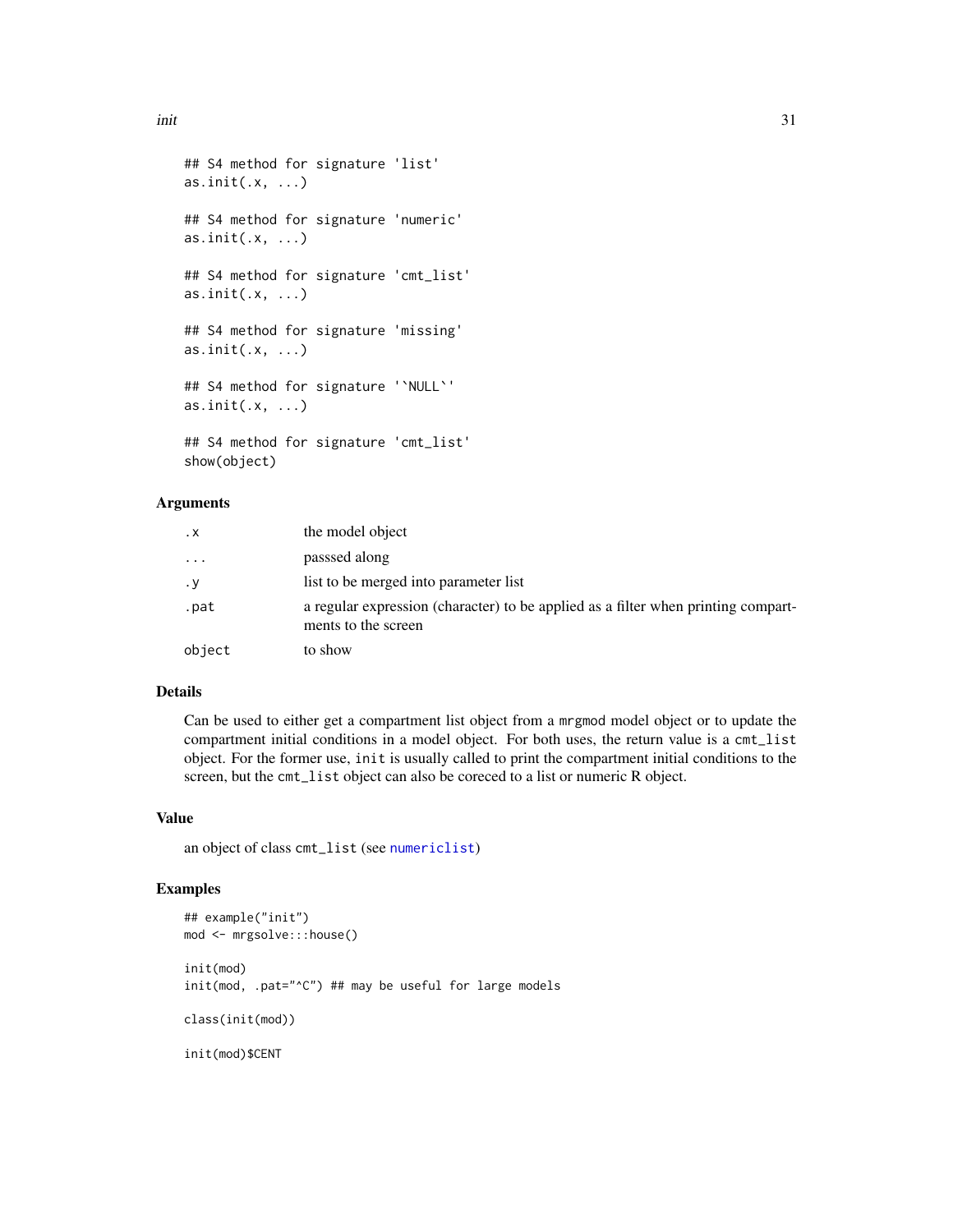```
as.list(init(mod))
as.data.frame(init(mod))
```
is.mrgmod *Check if an object is a model object.*

# Description

The function checks to see if the object is either mrgmod or packmod.

# Usage

is.mrgmod(x)

# Arguments

x any object

#### Value

TRUE if x inherits mrgsims.

is.mrgsims *Check if an object is mrgsim output.*

# Description

Check if an object is mrgsim output.

# Usage

is.mrgsims(x)

#### Arguments

x any object

#### Value

TRUE if x inherits mrgsims.

<span id="page-31-0"></span>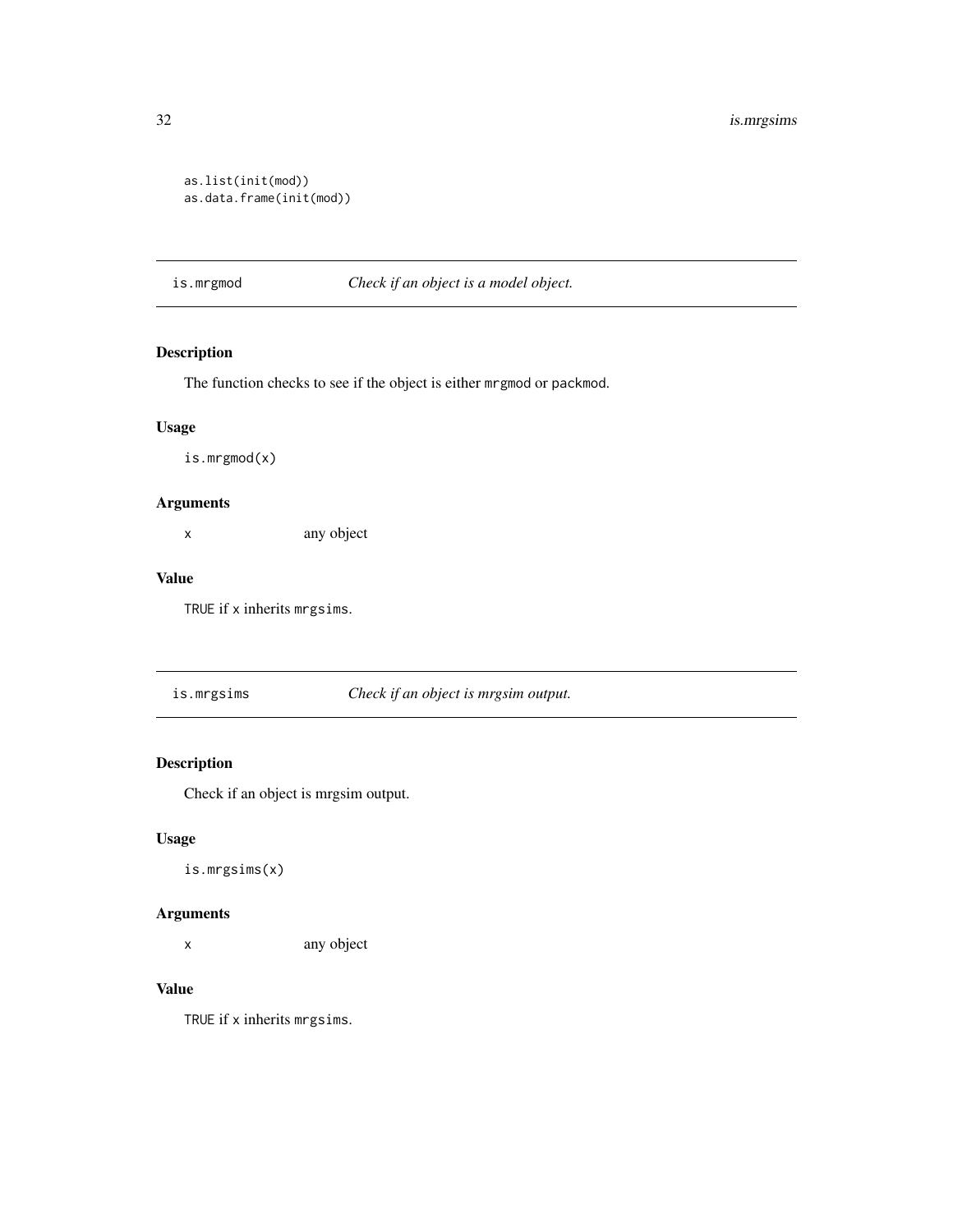<span id="page-32-0"></span>

Knobs can be parameter values or PK dosing items (e.g. amt). By design, all combinations of specified knob/values are simulated.

#### Usage

```
knots(x, y, \ldots)## S4 method for signature 'mrgmod,missing'
knobs(x, y, \ldots)## S4 method for signature 'mrgmod,batch_mrgsims'
knobs(x, y, ...)## S4 method for signature 'batch_mrgsims'
as.data.frame(x, row.name = NULL,optional = FALSE, ...)## S4 method for signature 'batch_mrgsims,ANY'
knobs(x, y, \ldots)## S4 method for signature 'batch_mrgsims'
show(object)
```
#### **Arguments**

| X         | the model object                                                                                       |
|-----------|--------------------------------------------------------------------------------------------------------|
| y         | a batch_mrgsims object                                                                                 |
| $\cdot$   | knobs: named numeric vectors that identify knob names and knob values for a<br>batch run. See details. |
| row.names | passed to as.data.frame                                                                                |
| optional  | passed to as.data.frame                                                                                |
| object    | passed to show                                                                                         |

# Details

Valid knob names include: any parameter name (in param(mod)), time variables (start, end, delta), PK dosing items (amt, ii, rate, and others ...), and solver settings (atol, hmax, etc...).

#### Value

An object of class batch\_mrgsims. Most methods for mrgsims objects also work on batch\_mrgsims object.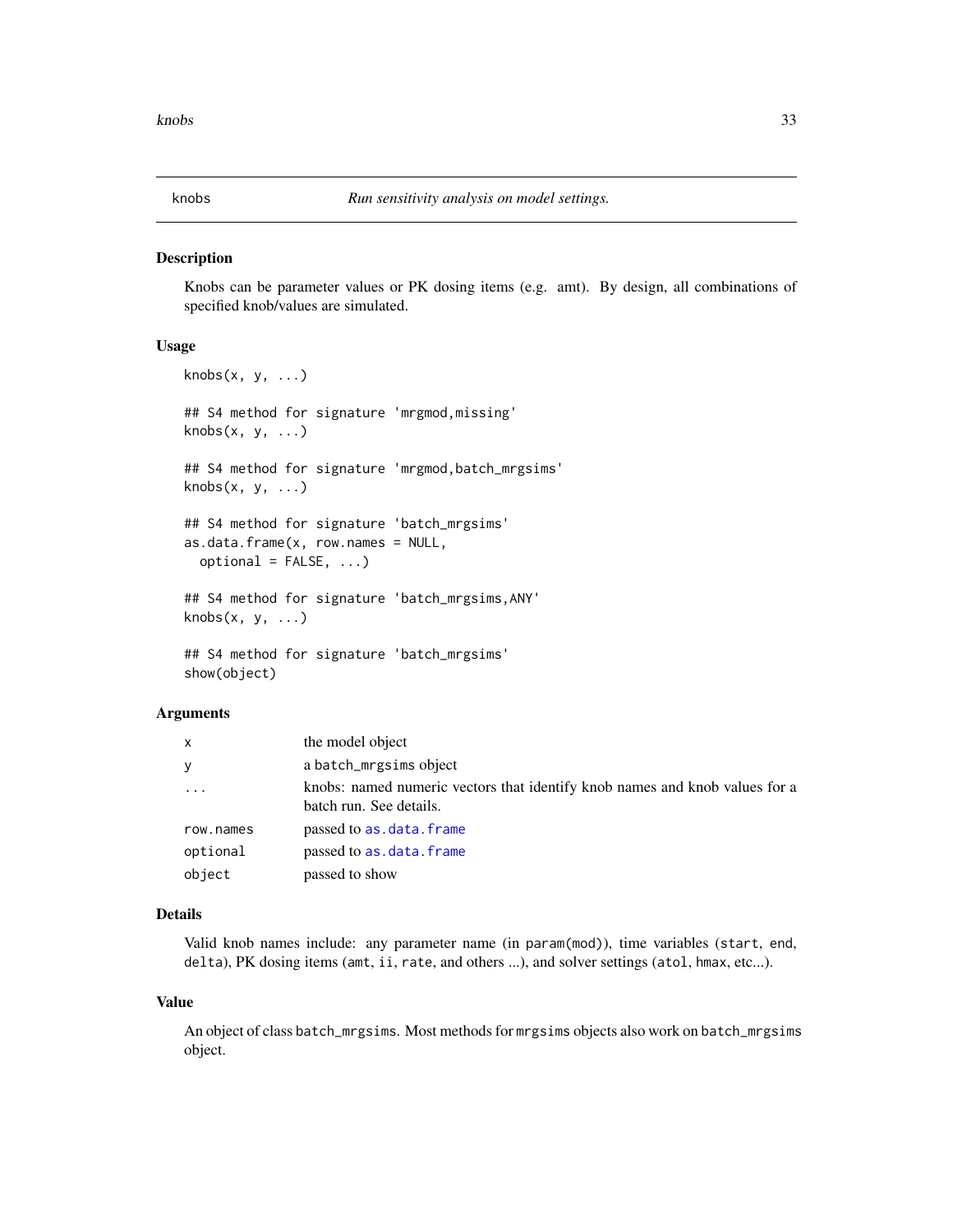#### Examples

```
## example("knobs")
mod <- mrgsolve:::house(end=72)
events <- ev(amt=1000, cmt=1, addl=3, ii=12)
out <- mod %>% ev(events) %>% knobs(CL=c(1,2,3))
plot(out)
out
out <- mod %>% ev(events) %>% knobs(CL=c(1,2,3), VC=c(5,20,50))
plot(out)
plot(out,CP~.)
plot(out, CP~time|VC, groups=CL, lty=2)
out <- knobs(mod, amt=c(100,300,500), cmt=1)
plot(out)
out <- mod %>% knobs(amt=c(100,300), CL=c(1,3), VC=c(5,20), cmt=1)
plot(out)
plot(out, CP~.)
out <- knobs(mod, CL=c(1,2,3))
out
out <- knobs(mod, CL=c(1,2,3))
out
```
lctran *Convert select upper case column names to lower case to conform to mrgsolve data expectations.*

# Description

Convert select upper case column names to lower case to conform to mrgsolve data expectations.

#### Usage

```
lctran(data)
```
#### **Arguments**

data an nmtran-like data frame

# Details

Columns that will be renamed with lower case versions: AMT, II, SS, CMT, ADDL, RATE, EVID, TIME. If a lower case version of these names exist in the data set, the column will not be renamed.

<span id="page-33-0"></span>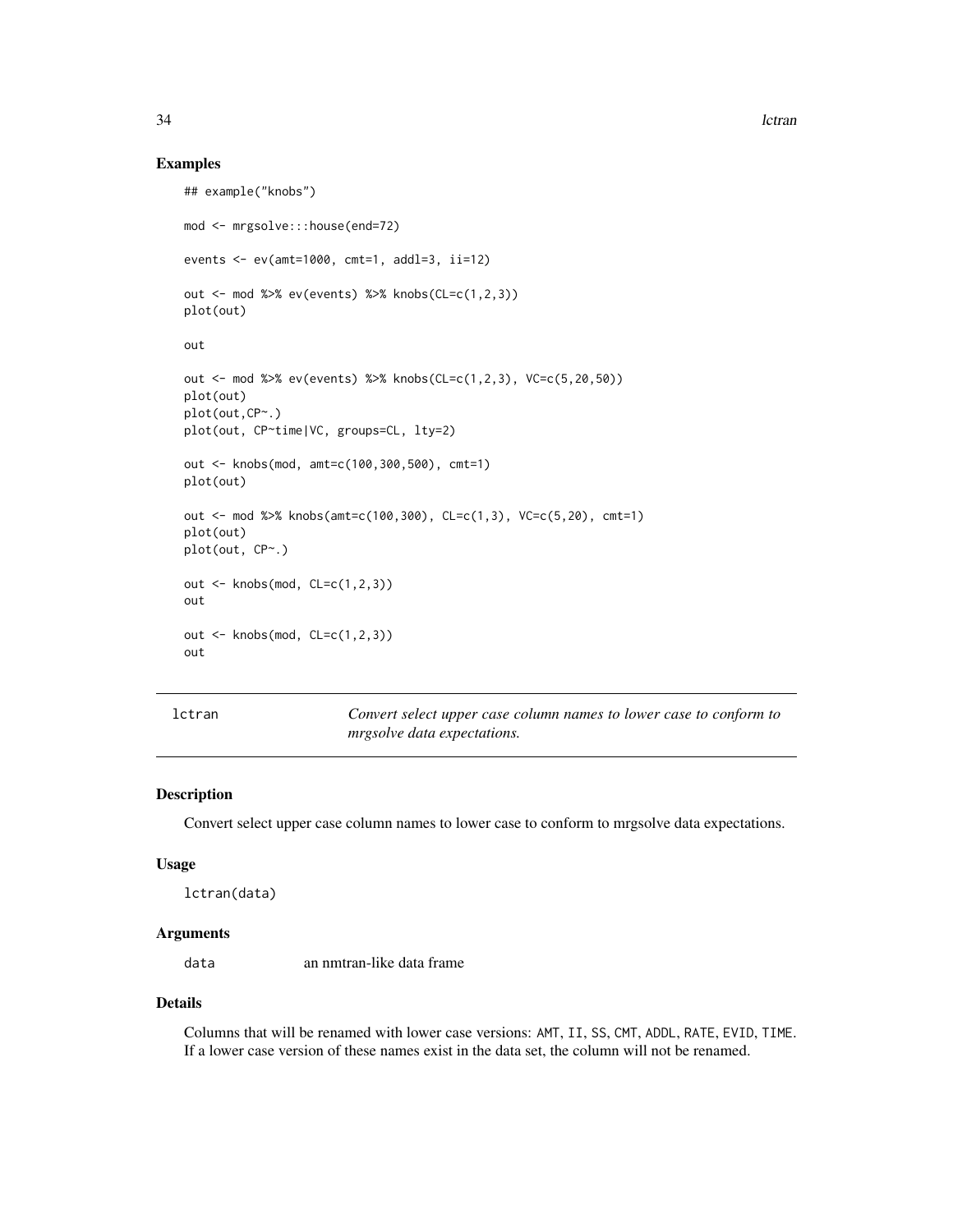#### <span id="page-34-0"></span>loadso 35

# Value

A data.frame with renamed columns.

# loadso *Load the model shared object.*

# Description

Load the model shared object.

# Usage

 $loadso(x, ...)$ 

## S4 method for signature 'mrgmod'  $loadso(x, ...)$ 

# Arguments

| x                    | the model object |
|----------------------|------------------|
| $\ddot{\phantom{0}}$ | passed along     |

| lower2matrix |  | Create a square numeric matrix from the lower-triangular elements. |
|--------------|--|--------------------------------------------------------------------|
|              |  |                                                                    |

# Description

Create a square numeric matrix from the lower-triangular elements.

# Usage

```
lower2matrix(x, context = NULL)
```
# Arguments

| x       | numeric data        |  |
|---------|---------------------|--|
| context | the working context |  |

# Value

a square symmetric numeric matrix with column names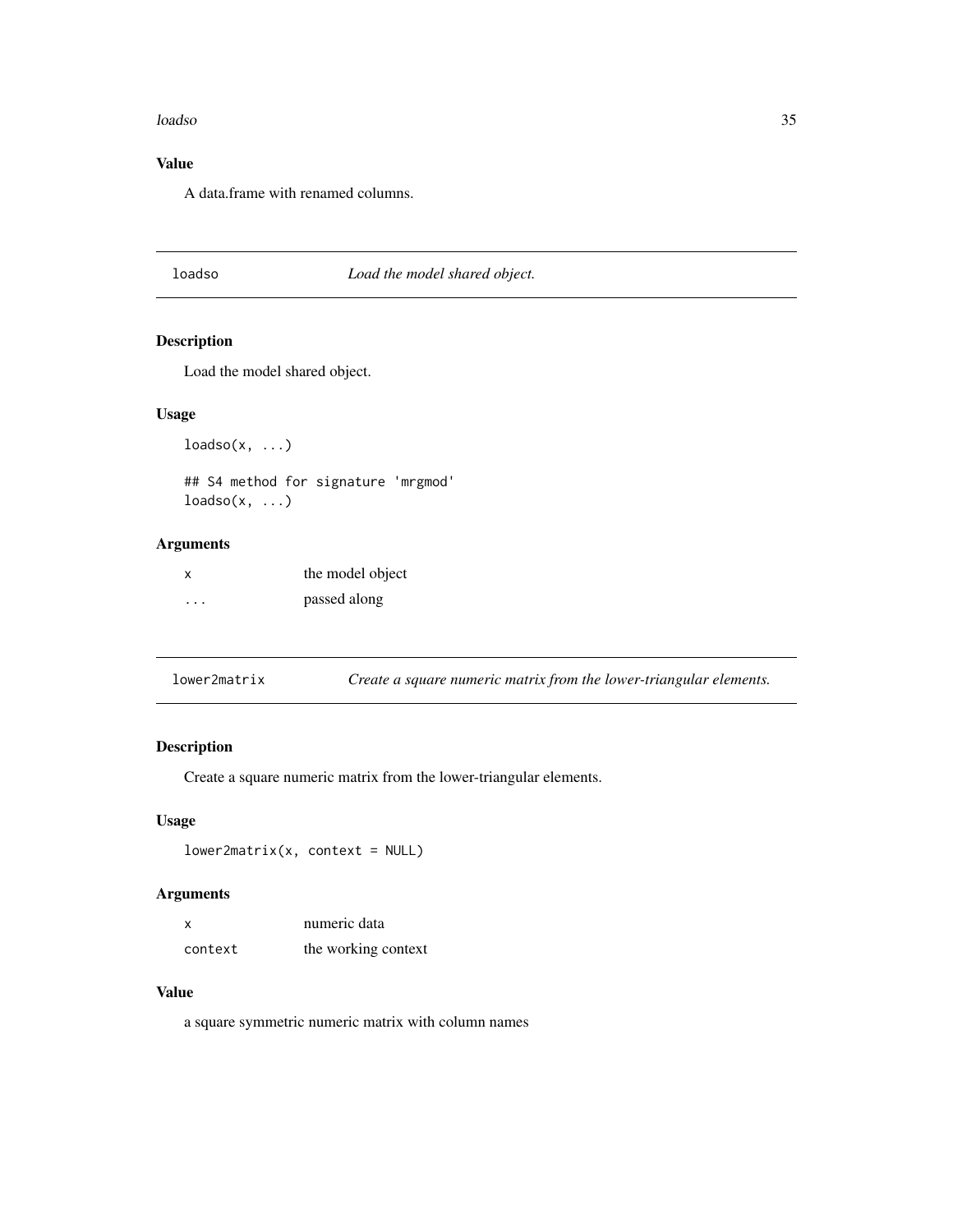<span id="page-35-0"></span>

Methods for working with matrix-list objects.

# Usage

```
zero.re(.x, \ldots)## S4 method for signature 'mrgmod'
zero.re(.x, ...)
zero_re(...)
drop.re(.x, ...)## S4 method for signature 'mrgmod'
drop.re(.x, ...)drop_re(...)
## S4 method for signature 'matlist'
as.list(x, \ldots)## S4 method for signature 'matlist'
as.matrix(x, ...)## S4 method for signature 'matlist'
names(x)
## S4 method for signature 'matlist'
length(x)
## S4 method for signature 'matlist'
labels(object, ...)
## S4 method for signature 'matlist'
dim(x)
## S4 method for signature 'matlist'
nrow(x)
## S4 method for signature 'matlist'
show(object)
```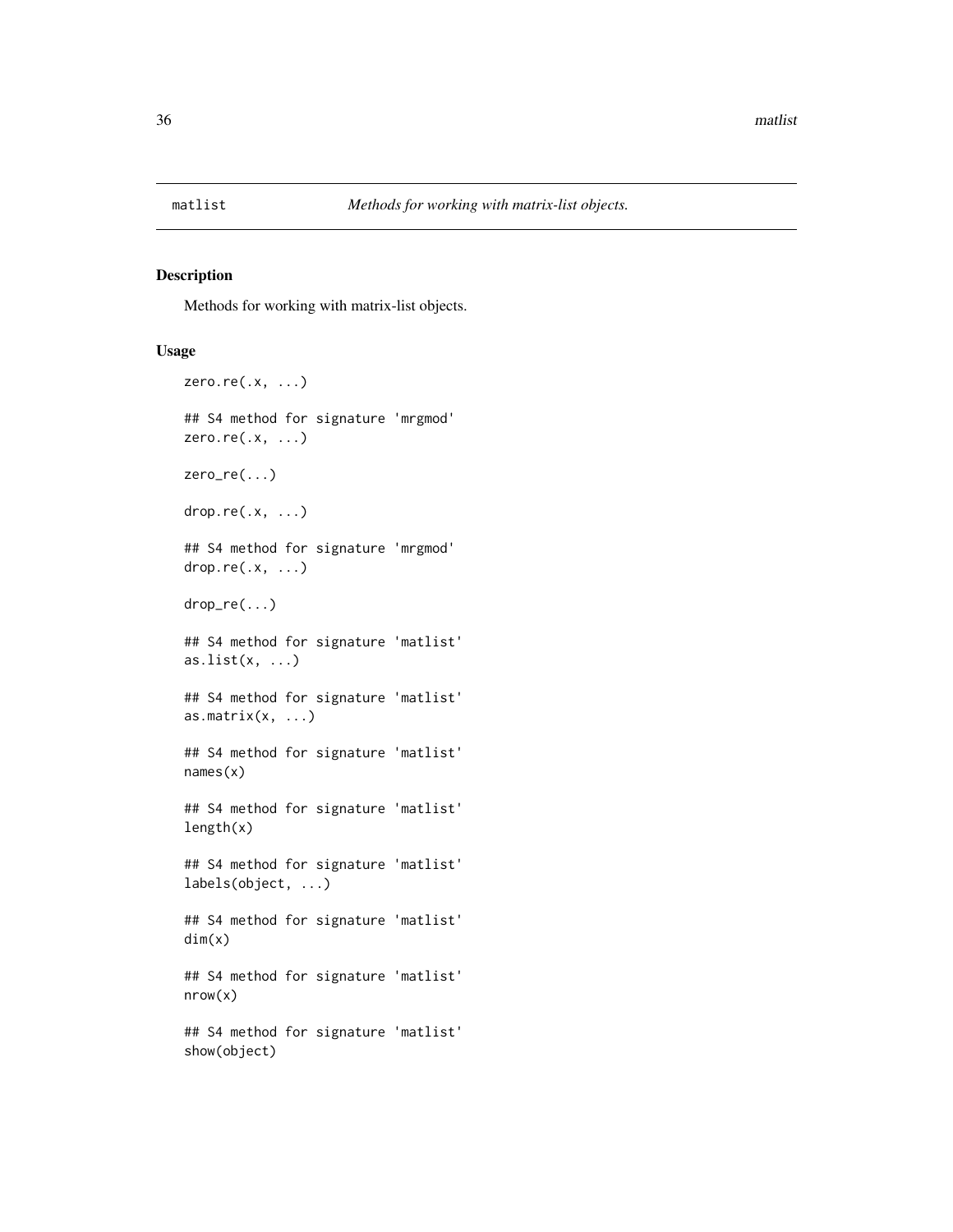### matlist-class 37

# Arguments

| . x    | a matlist object      |
|--------|-----------------------|
|        | passed along          |
| x      | a matlist object      |
| object | passed to showmatlist |

matlist-class *S4 class matlist.*

# Description

S4 class matlist.

mcode\_cache *Write, compile, and load model code.*

## Description

This is a convenience function that ultimately calls [mread](#page-46-0).

# Usage

mcode\_cache(model, code, project = tempdir(), ...) mcode(model, code, project = tempdir(), ...)

## Arguments

| model   | model name                                   |
|---------|----------------------------------------------|
| code    | character string specifying a mrgsolve model |
| project | project name                                 |
|         | passed to mread                              |

# Details

Note that the arguments are in slightly different order than [mread](#page-46-0). The default project is tempdir().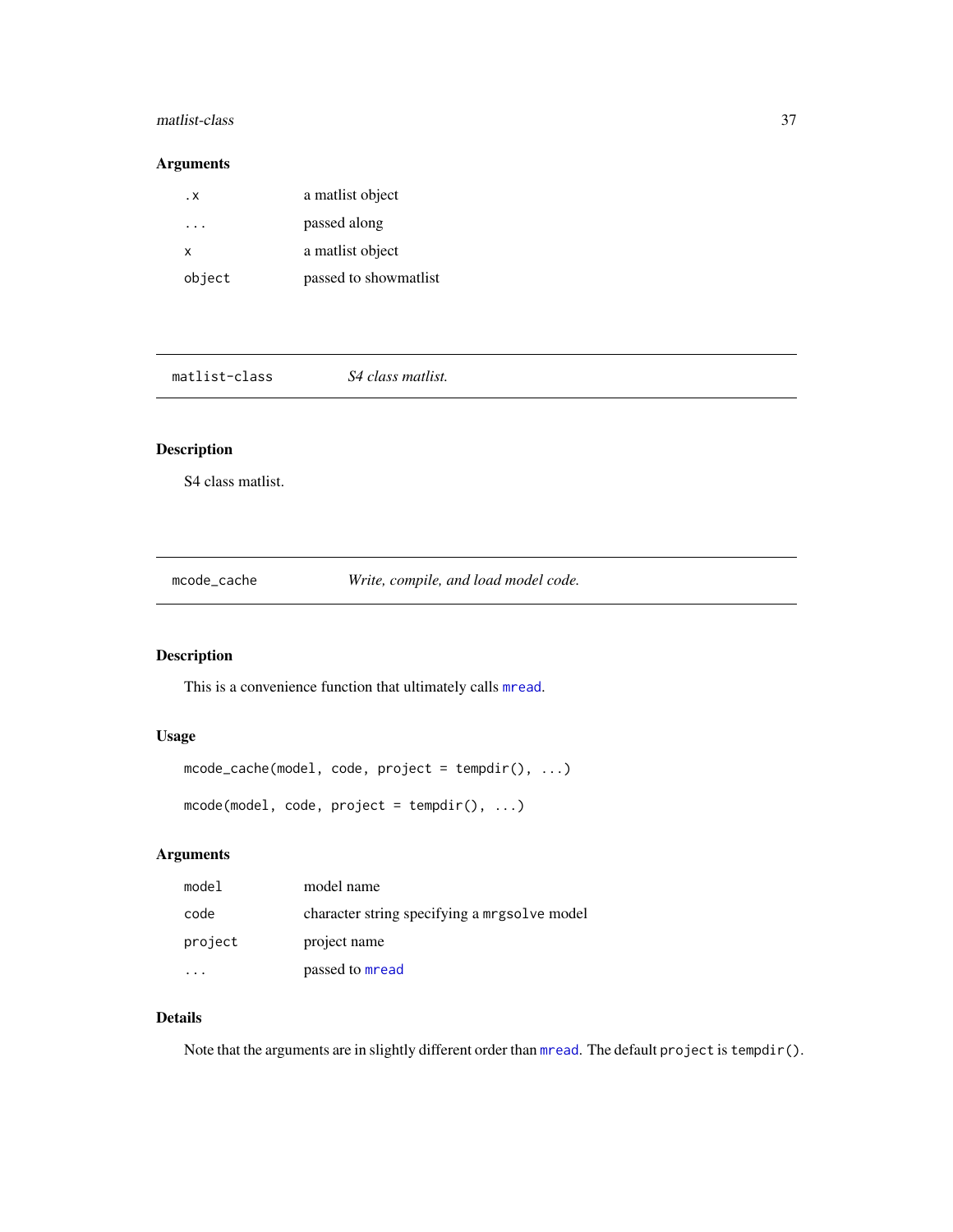# Examples

```
## Not run:
code <- '
$CMT DEPOT CENT
$PKMODEL ncmt=1, depot=TRUE
$MAIN
double CL = 1;
double V = 20;
double KA = 1;
mod <- mcode("example",code)
## End(Not run)
```
mcRNG *Set RNG to use L'Ecuyer-CMRG*.

# Description

Set RNG to use L'Ecuyer-CMRG.

#### Usage

mcRNG()

<span id="page-37-0"></span>merge.list *Merge two lists.*

# Description

Merge two lists.

## Usage

```
## S3 method for class 'list'
merge(x, y, \ldots, open = FALSE, warn = TRUE,context = "object", wild = ".."
```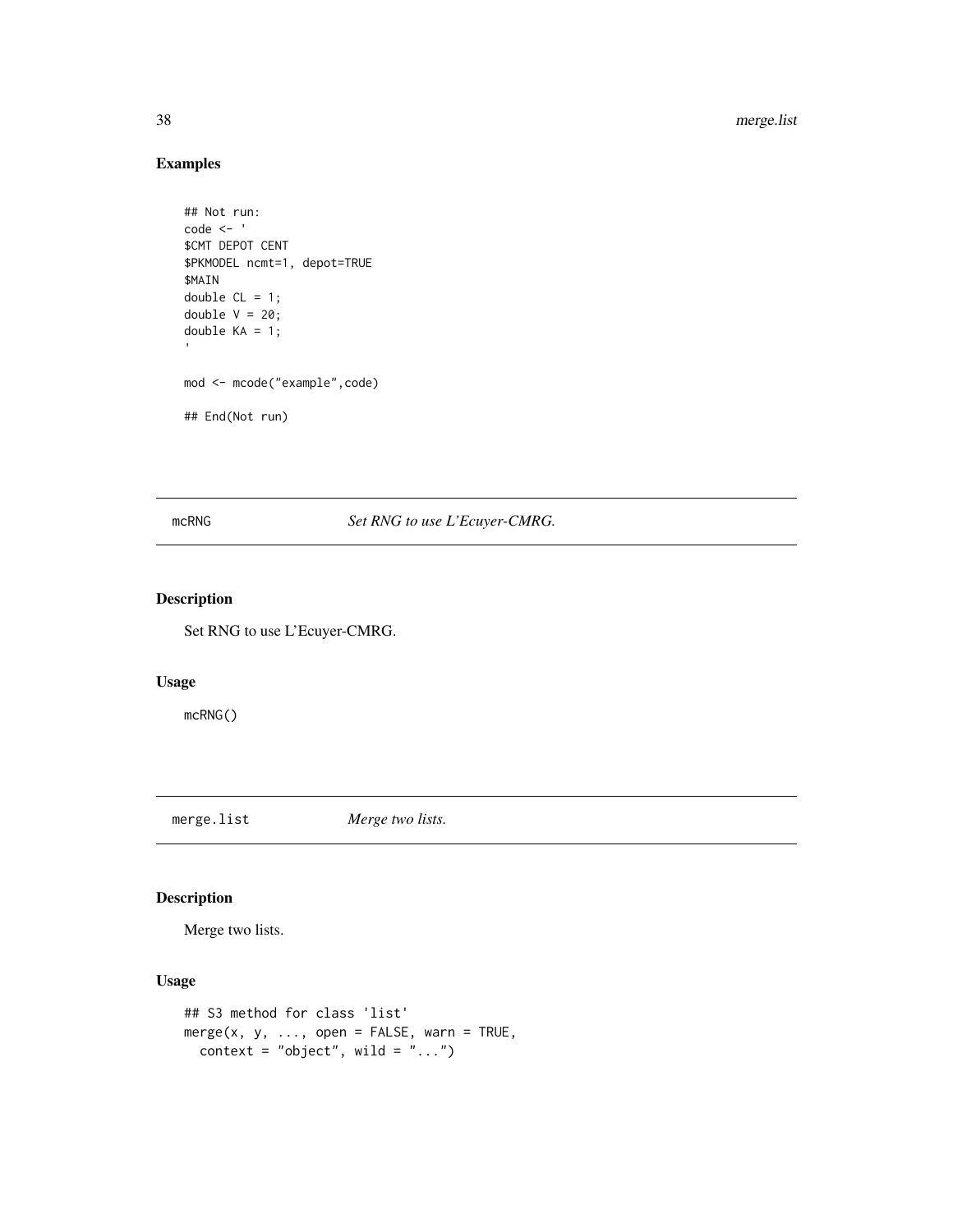#### mod 39

# Arguments

| X       | the original list                                                                          |
|---------|--------------------------------------------------------------------------------------------|
| У       | the new list for merging                                                                   |
| .       | not used                                                                                   |
| open    | logical indicating whether or not new items should be allowed in the list upon<br>merging. |
| warn    | issue warning if nothing found to update                                                   |
| context | description of usage context                                                               |
| wild    | wild-card name; see details                                                                |

## Details

Wild-card names (wild) are always retained in x and are brought along from y only when open.

mod *Return the model object.*

# Description

Return the model object.

# Usage

 $mod(x, \ldots)$ 

## S4 method for signature 'mrgsims'  $mod(x, \ldots)$ 

# Arguments

| x | mrgsims object |
|---|----------------|
| . | passed along   |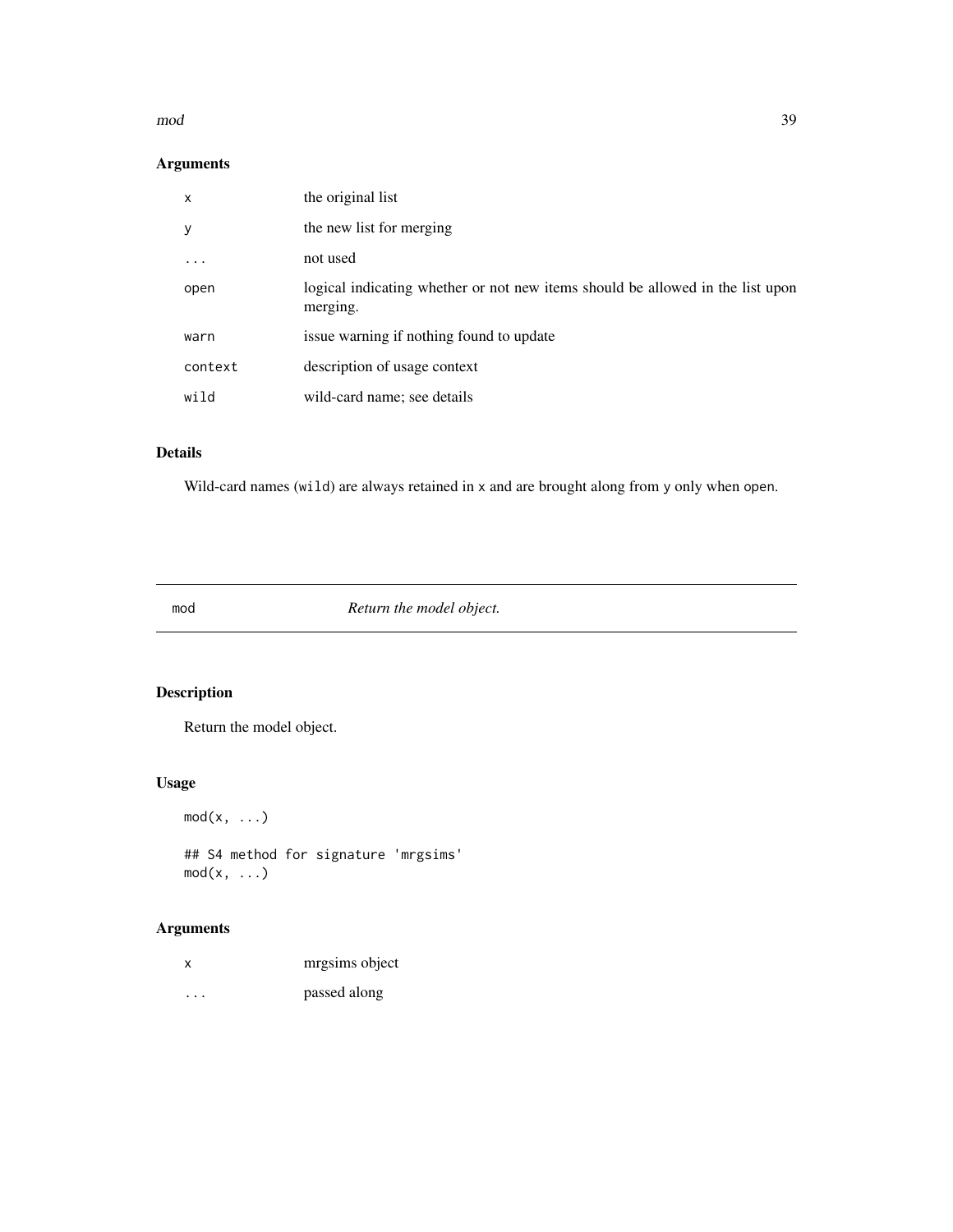Parse model specification text.

#### Usage

```
modelparse(txt, split = FALSE, drop_blank = TRUE, comment_re = c("//",
  "##"), ...)
```
## Arguments

| txt        | model specification text                       |
|------------|------------------------------------------------|
| split      | logical                                        |
| drop_blank | logical; TRUE if blank lines are to be dropped |
| comment_re | regular expression for comments                |
|            | arguments passed along                         |

<span id="page-39-0"></span>

| modlib | Internal model library. |  |
|--------|-------------------------|--|
|        |                         |  |

## Description

Internal model library.

## Usage

modlib(list = FALSE)

# Arguments

list list available models

### Details

See [modlib\\_details](#page-40-0), [modlib\\_pk](#page-41-0), [modlib\\_pkpd](#page-42-0), [modlib\\_tmdd](#page-43-0), [modlib\\_viral](#page-44-0) for details.

Call modlib(list=TRUE) to list available models. Once the model is loaded (see examples below), call mrgsolve:::code(mod) to see model code and equations.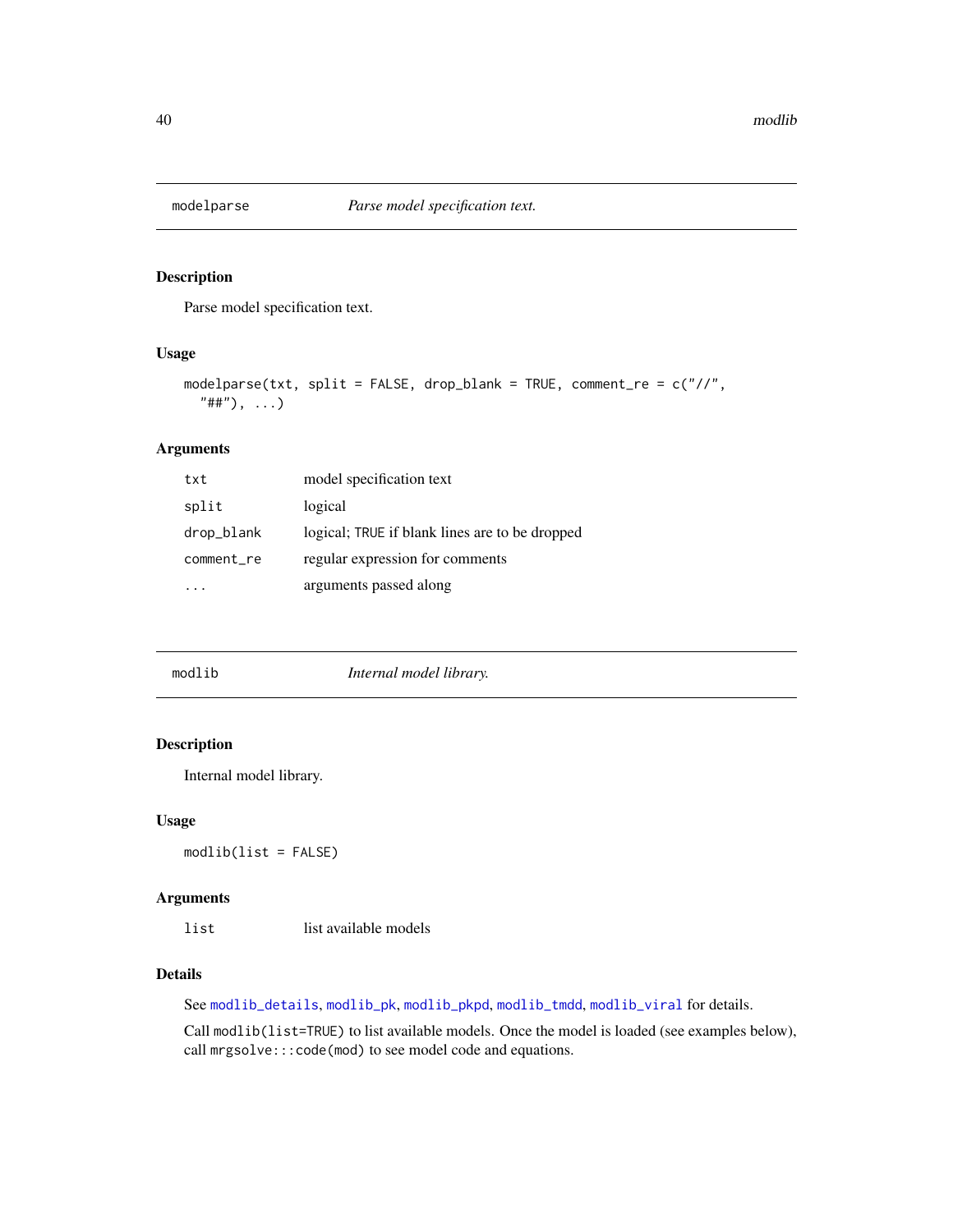modlib\_details 41

#### Examples

## Not run:

```
mod <- mread("pk1cmt", modlib())
mod <- mread("pk2cmt", modlib())
mod <- mread("pk3cmt", modlib())
mod <- mread("irm1", modlib())
mod <- mread("irm2", modlib())
mod <- mread("irm3", modlib())
mod <- mread("irm4", modlib())
mod <- mread("emax", modlib())
mod <- mread("effect", modlib())
mod <- mread("tmdd", modlib())
mod <- mread("viral1", modlib())
mod <- mread("viral2", modlib())
mrgsolve:::code(mod)
## End(Not run)
```
<span id="page-40-0"></span>modlib\_details *modlib: PK/PD Model parameters, compartments, and output variables.*

#### Description

modlib: PK/PD Model parameters, compartments, and output variables.

### **Compartments**

- EV1, EV2: extravasular dosing compartments
- CENT: central PK compartment
- PERIPH: peripheral PK compartment
- PERIPH2: peripheral PK compartment 2
- RESP: response PD compartment (irm models)

#### Output variables

- CP: concentration in the central compartment (CENT/VC)
- RESP: response (emax model)

#### PK parameters

- KA1, KA2: first order absorption rate constants from first and second extravascular compartment (1/time)
- CL: clearance (volume/time)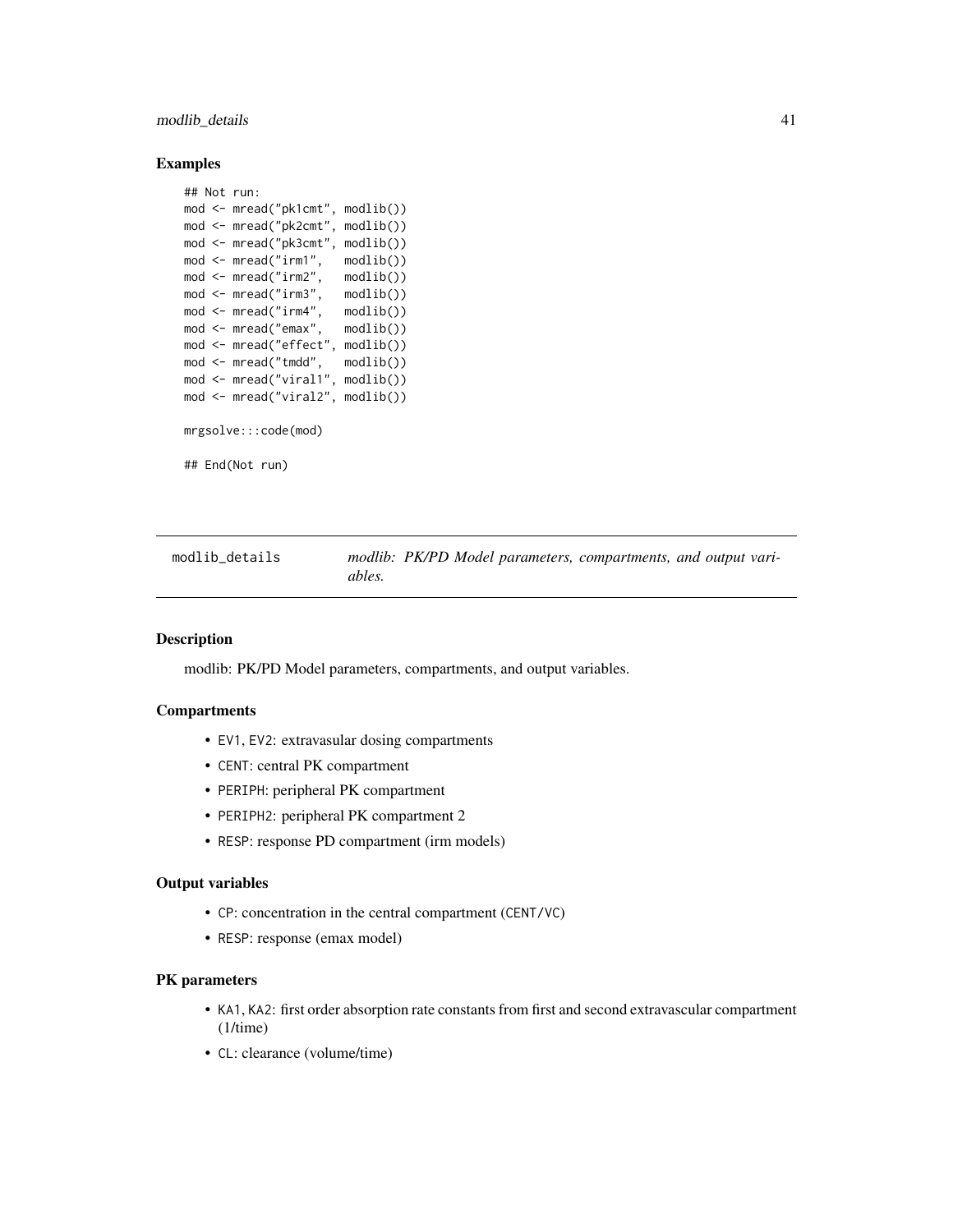- VC: volume of distribution, central compartment (volume)
- VP: volume of distribution, peripheral compartment (volume)
- VP2: volume of distribution, peripheral compartment 2 (volume)
- Q: intercompartmental clearance (volume/time)
- Q2: intercompartmental clearance 2 (volume/time)
- VMAX: maximum rate, nonlinear process (mass/time)
- KM: Michaelis constant (mass/volume)
- K10: elimination rate constant (1/time); CL/VC
- K12: rate constant for transfer to peripheral compartment from central (1/time); Q/VC
- K21: rate constant for transfer to central compartment from peripheral (1/time); Q/VP

#### PD parameters

- E0: baseline effect (emax model)
- EMAX, IMAX: maximum effect (response)
- EC50, IC50: concentration producing 50 percent of effect (mass/volume)
- KIN: zero-order response production rate (irm models) (response/time)
- KOUT: first-order response elimination rate (irm models) (1/time)
- n: sigmoidicity factor
- KEO: rate constant for transfer to effect compartment (1/time)

<span id="page-41-0"></span>modlib\_pk *modlib: Pharmacokinetic models.*

#### **Description**

modlib: Pharmacokinetic models.

## Arguments

... passed to update

#### Details

See [modlib\\_details](#page-40-0) for more detailed descriptions of parameters and compartments.

The pk1cmt model is parameterized in terms of CL, VC, KA1 and KA2 and uses compartments EV1, EV2, and CENT. The pk2cmt model adds a PERIPH compartment and parameters Q and VP to that of the one-compartment model. Likewise, the three-compartment model (pk3cmt) adds PERIPH2 and parameters Q2 and VP2 to that of the two-compartment models. All pk models also have parameters VMAX (defaulting to zero, no non-linear clearance) and KM.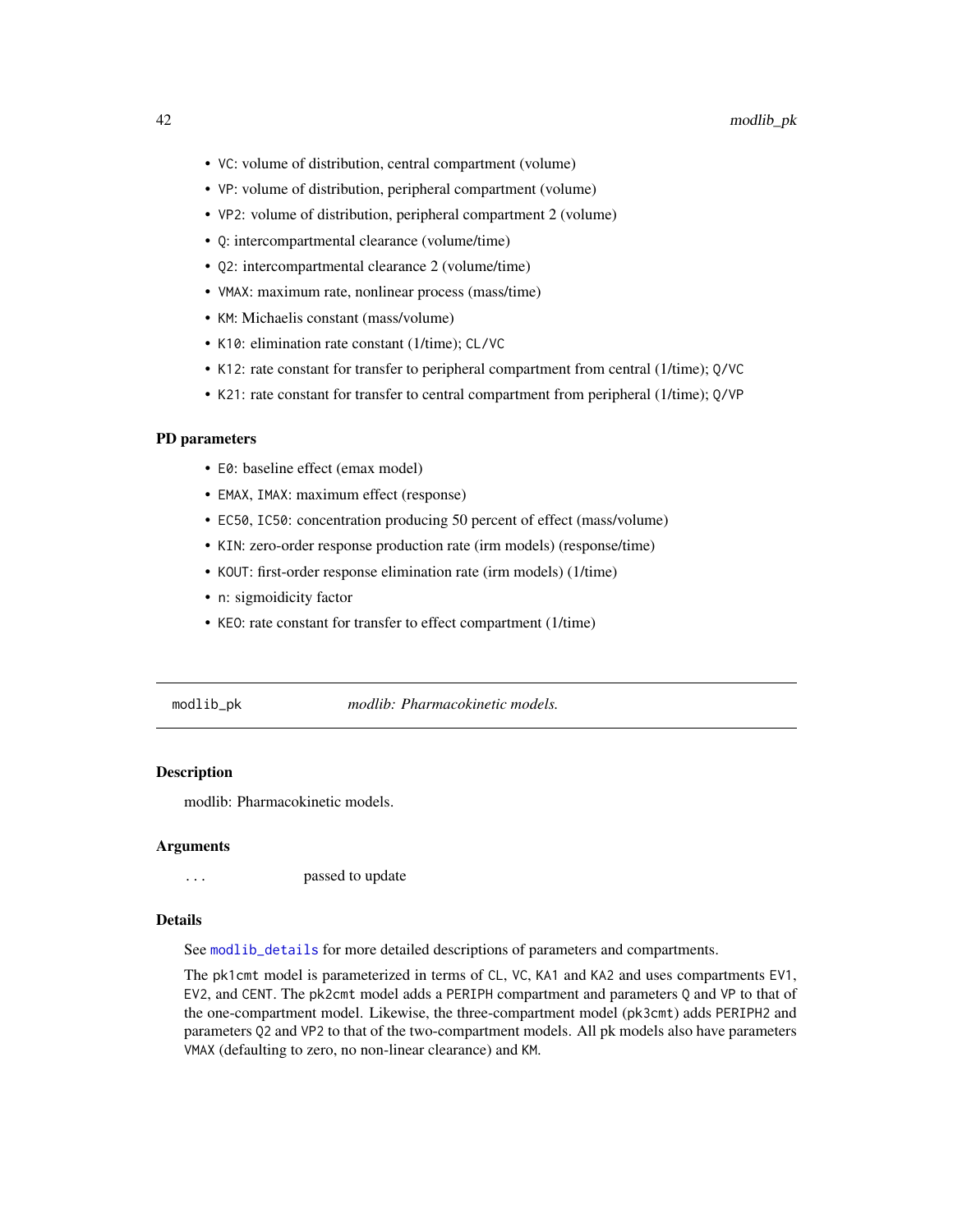## modlib\_pkpd 43

### Value

an object of class packmod

#### Model description

All pk models have two extravascular dosing compartments and potential for linear and nonlinear clearance.

- pk1cmt: one compartment pk model
- pk2cmt: two compartment pk model
- pk3cmt: three compartment pk model

<span id="page-42-0"></span>modlib\_pkpd *modlib: Pharmacokinetic / pharmacodynamic models.*

### Description

modlib: Pharmacokinetic / pharmacodynamic models.

### Details

See [modlib\\_details](#page-40-0) for more detailed descriptions of parameters and compartments.

All PK/PD models include 2-compartment PK model with absorption from 2 extravasular compartments and linear + nonlinear clearance. The PK models are parameterized with CL, VC, Q, VMAX, KM, KA1 and KA2 and implement compartments EV1, EV2, CENT, PERIPH . The indirect response models have compartment RESP and the emax model has output variable RESP. PD parameters include KIN, KOUT, IC50, EC50, IMAX, EMAX, E0, and n.

Also, once the model is loaded, use [see](#page-76-0) method for mrgmod to view the model code.

#### Model description

- irm1 inhibition of response production
- irm2 inhibition of response loss
- irm3 stimulation of response production
- irm4 stimulation of response loss
- pd\_effect effect compartment model
- emax sigmoid emax model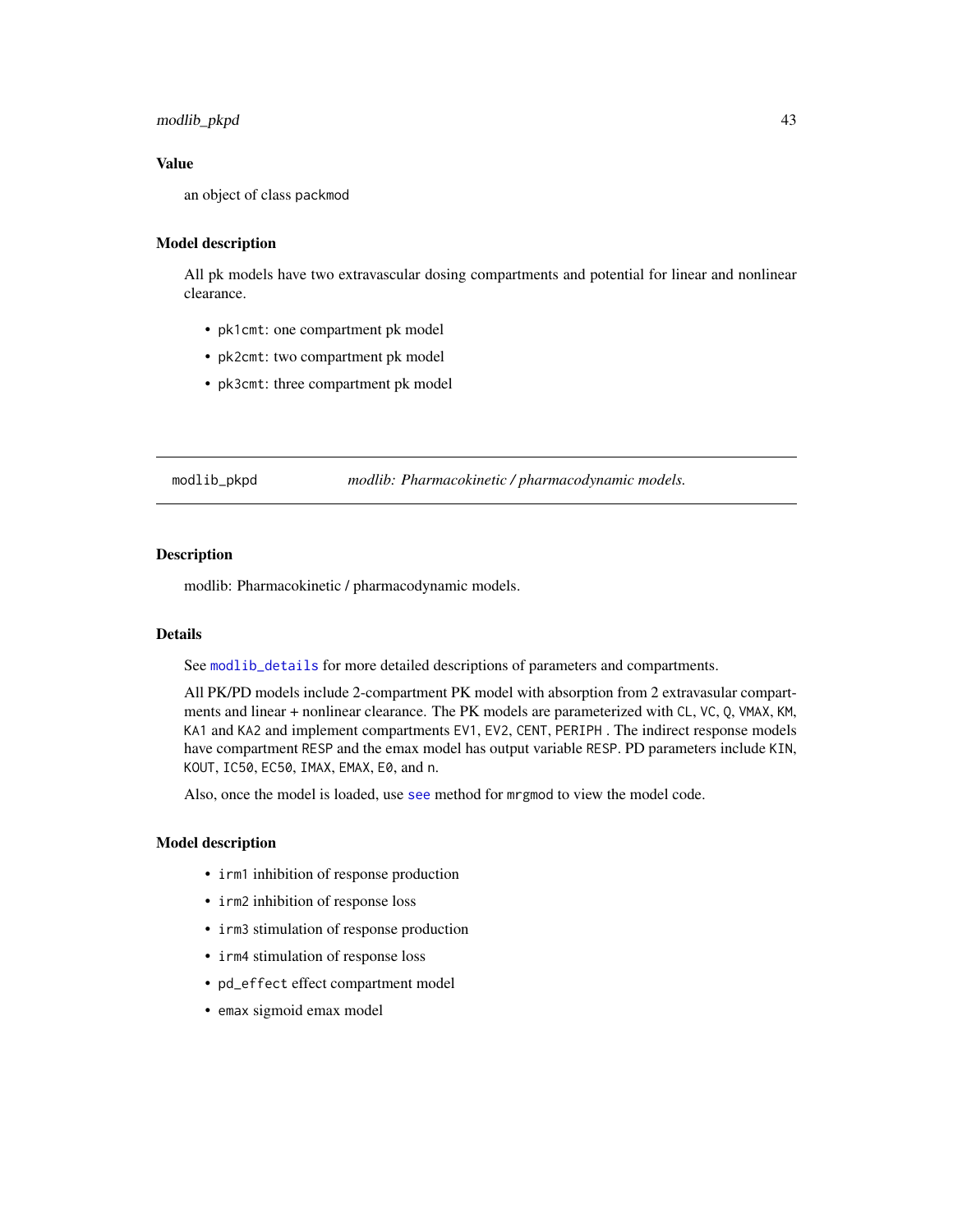<span id="page-43-0"></span>

modlib: Target mediated disposition model.

#### Arguments

... passed to update

## Parameters

- KEL: elimination rate constant
- KTP: tissue to plasma rate constant
- KPT: plasma to tissue rate constant
- VC: volume of distribution
- KA1, KA2: absorption rate constants
- KINT: internalization rate constant
- KON: association rate constant
- KOFF: dissociation rate constant
- KSYN: target systhesis rate
- KDEG: target degredation rate constant

### **Compartments**

- CENT: unbound drug in central compartment
- TISS: unbound drug in tissue compartment
- REC: concentration of target
- RC: concentration of drug-target complex
- EV1, EV2: extravascular dosing compartments

### Output variables

- CP: unbound drug in the central compartment
- TOTAL: total concentration of target (complexed and uncomplexed)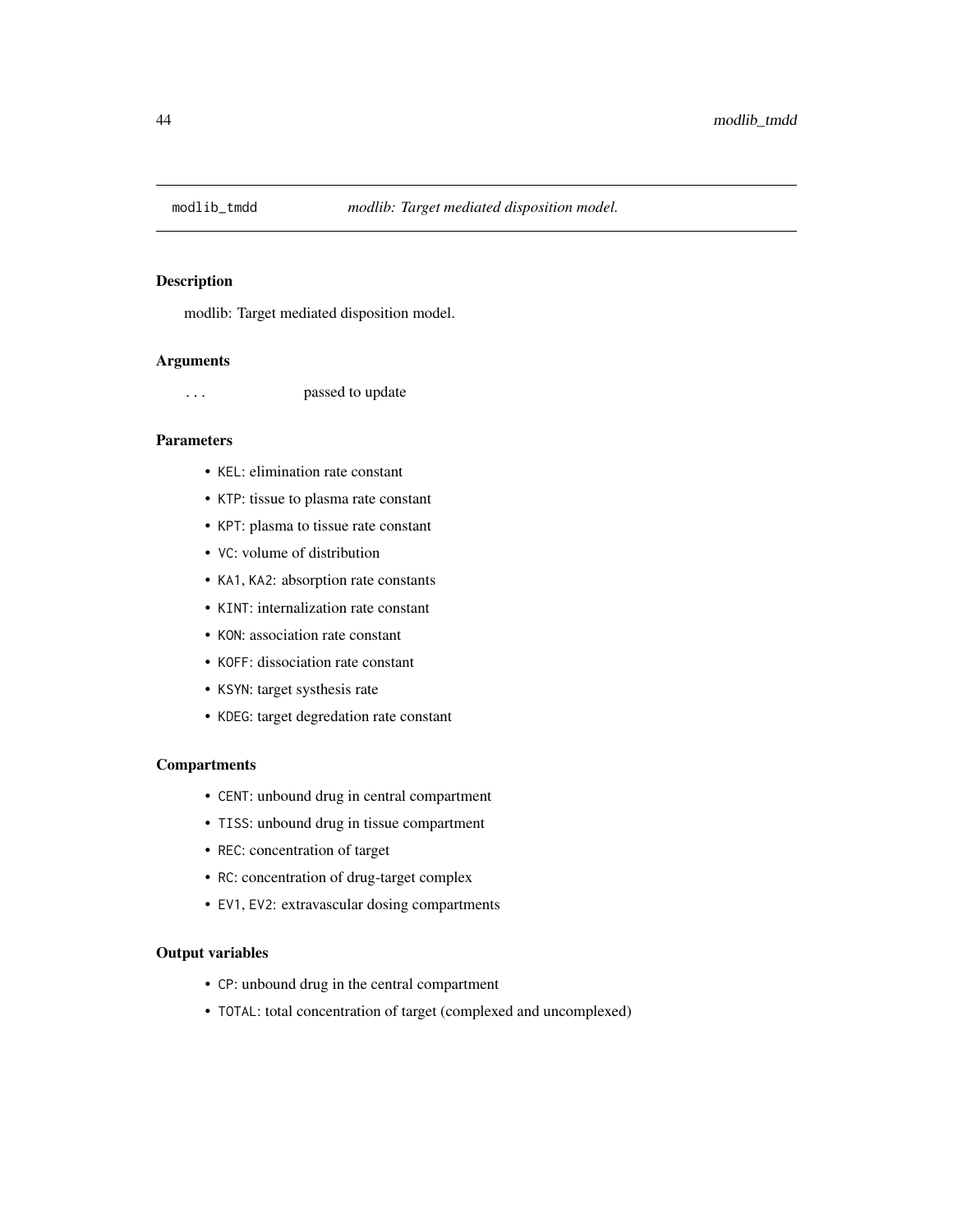<span id="page-44-0"></span>

modlib: HCV viral dynamics models.

# Models

- viral1: viral dynamics model with single HCV species
- viral2: viral dynamics model with wild-type and mutant HCV species

#### Parameters

- s: new hepatocyte synthesis rate (cells/ml/day)
- d: hepatocyte death rate constant (1/day)
- p: viral production rate constant (copies/cell/day)
- beta: new infection rate constant (ml/copy/day)
- delta: infected cell death rate constant (1/day)
- c: viral clearance rate constant (1/day)
- fit: mutant virus fitness
- N: non-target hepatocytes
- mu: forward mutation rate
- Tmax: maximum number of target hepatocytes (cells/ml)
- rho: maximum hepatocyte regeneration rate (1/day)

### **Compartments**

- T: uninfected target hepatocytes (cells/ml)
- I: productively infected hepatocytes (cells/ml)
- V: hepatitis C virus (copies/ml)
- IM: mutant infected hepatocytes (cells/ml)
- VM: mutant hepatitis C virus (copies/ml)
- expos: exposure metric to drive pharmacodynamic model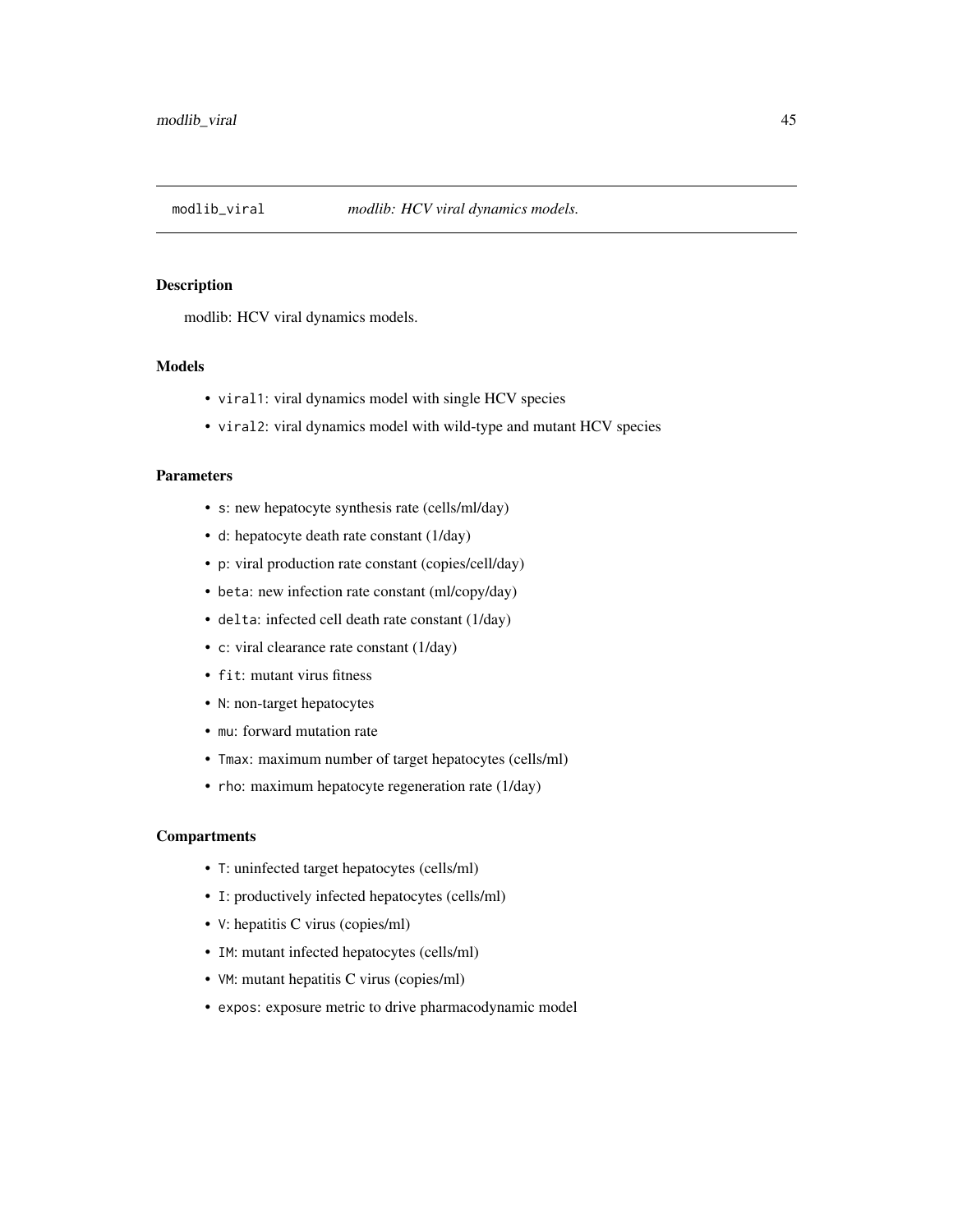Create a modlist object.

## Usage

```
modlist(project = ".", soloc = tempdir(), prefix = "",
 pattern = paste0(prefix, "*\\.cpp$"), index_file = "MODLIST")
```
# Arguments

| project    | file path to models                        |
|------------|--------------------------------------------|
| soloc      | directory where the models will be built   |
| prefix     | leading tag for models to process          |
| pattern    | a regular expression for models to get     |
| index file | name of file to look for registered models |

modlist-class *S4 class matlist.*

# Description

S4 class matlist.

#### Usage

```
## S4 method for signature 'modlist'
x$name
```
## Arguments

| x    | modlist object              |
|------|-----------------------------|
| name | model to take; used with \$ |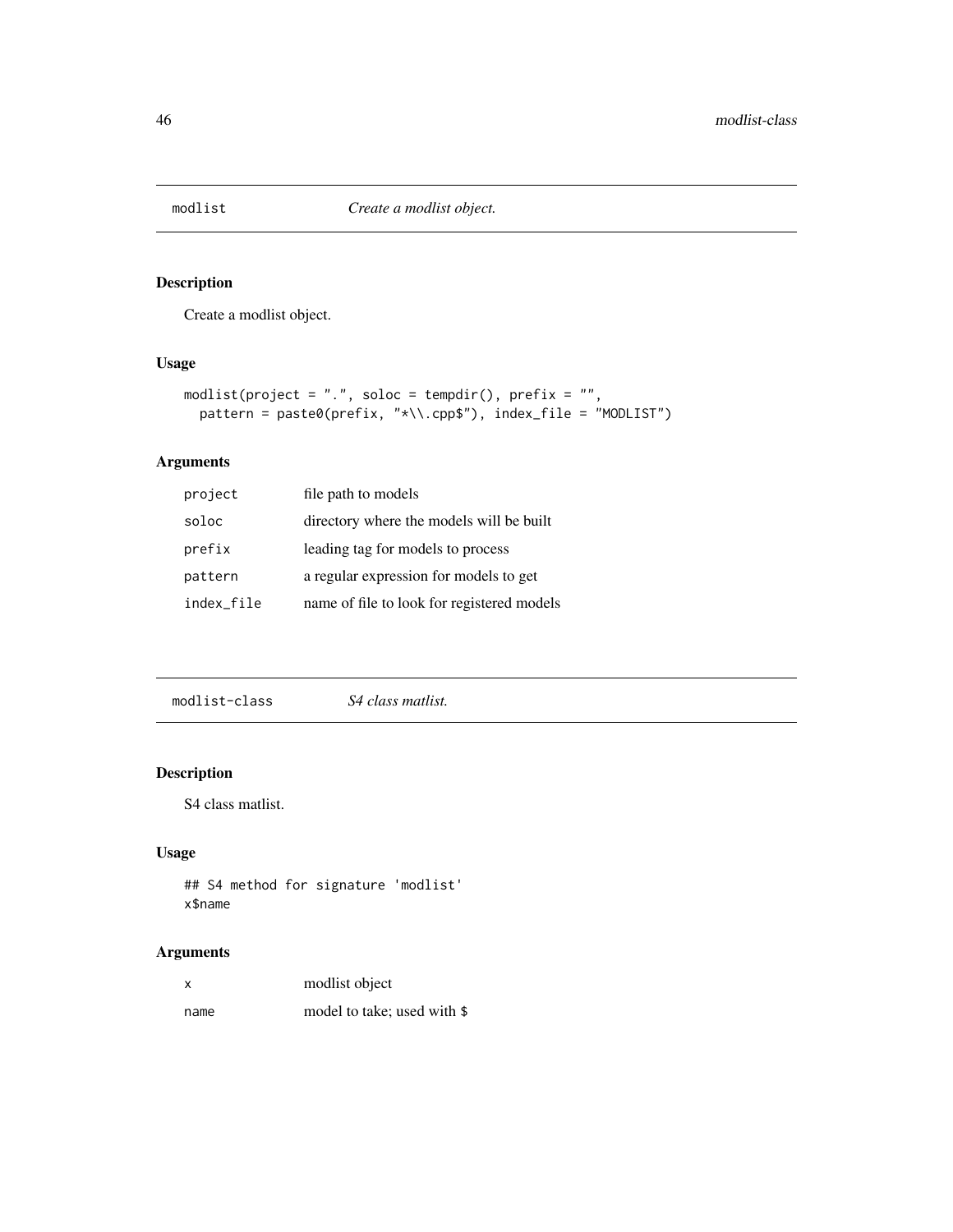<span id="page-46-1"></span>

Create a matrix.

## Usage

```
modMATRIX(x, use = TRUE, block = FALSE, correlation = FALSE,
  digits = -1, context = "matlist", ...)
```
### Arguments

| $\mathsf{x}$ | data for building the matrix. Data in x are assumed to be on-diagonal elements<br>if block is FALSE and lower-triangular elements if block is TRUE          |
|--------------|-------------------------------------------------------------------------------------------------------------------------------------------------------------|
| use          | logical; if FALSE, all matrix elements are set to 0                                                                                                         |
| block        | logical; if TRUE, try to make a block matrix; diagonal otherwise                                                                                            |
| correlation  | logical; if TRUE, off diagonal elements are assumed to be correlations and con-<br>verted to covariances; if correlation is TRUE, then block is set to TRUE |
| digits       | if value of this argument is greater than zero, the matrix is passed to signif (along<br>with digits) prior to returning                                    |
| context      | the working context                                                                                                                                         |
| $\ddots$ .   | passed along                                                                                                                                                |

## Examples

```
modMATRIX("1 2.2 333")
modMATRIX("1 1.1 2.2", block=TRUE)
modMATRIX("23 234 234 5234", use=FALSE)
ans <- modMATRIX("1.1 0.657 2.2", correlation=TRUE, block=TRUE)
ans
cov2cor(ans)
```
mread\_cache *Read a model specification file.*

### <span id="page-46-0"></span>Description

mread reads and parses a mrgsolve model specification file, builds the model, and returns a model object for simulation.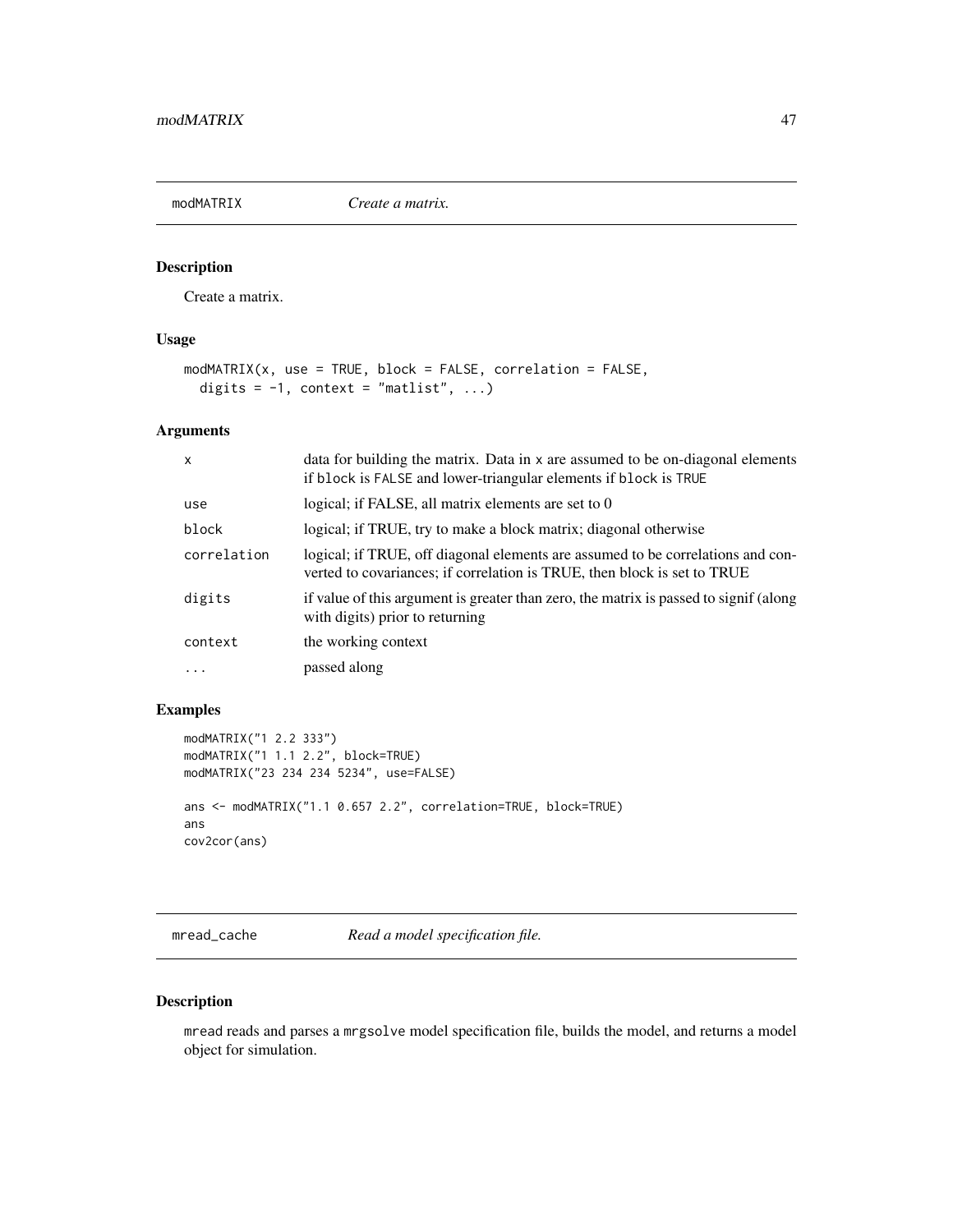#### Usage

```
mread_cache(model, project = getwd(), code = NULL, soloc = tempdir(),
 quiet = FALSE, preclean = FALSE, ...)
```

```
mread(model = character(0), project = getwd(), code = NULL, udl1 = TRUE,ignore.stdout = TRUE, raw = FALSE, compile = TRUE, audit = TRUE,
  quiet = getOption("mrgsolve_mread_quiet", FALSE), check.bounds = FALSE,
 warn = TRUE, soloc = tempdir(), preclean = FALSE, ...)
```
#### Arguments

| model         | model name                                                                             |
|---------------|----------------------------------------------------------------------------------------|
| project       | location of the model specification file an any headers to be included                 |
| code          | a character string with model specification code to be used instead of a model<br>file |
| soloc         | directory where model shared object is stored                                          |
| quiet         | don't print messages when compiling                                                    |
| preclean      | logical; if TRUE, compilation artifacts are cleaned up first                           |
| $\cdots$      | passed along                                                                           |
| udll          | use unique name for shared object                                                      |
| ignore.stdout | passed to system call for compiling model                                              |
| raw           | if TRUE, return a list of raw output                                                   |
| compile       | logical; if TRUE, the model will be built                                              |
| audit         | check the model specification file for errors                                          |
| check.bounds  | check boundaries of parameter list                                                     |
| warn          | logical; if TRUE, print warning messages that may arise                                |

#### Model Library

mrgsolve comes bundled with several precoded PK, PK/PD, and other systems models that are accessible via the mread interface.

Models available in the library include:

- PK models: pk1cmt, pk2cmt, pk3cmt, tmdd
- PKPD models: irm1, irm2, irm3, irm4, emax, effect
- Other models: viral1, viral2

When the library model is accessed, mrgsolve will compile and load the model as you would for any other model. It is only necessary to reference the correct model name and point the project argument to the mrgsolve model library location via [modlib](#page-39-0).

For more details, see [modlib\\_pk](#page-41-0), [modlib\\_pkpd](#page-42-0), [modlib\\_tmdd](#page-43-0), [modlib\\_viral](#page-44-0), and [modlib\\_details](#page-40-0) for more information about the state variables and parameters in each model.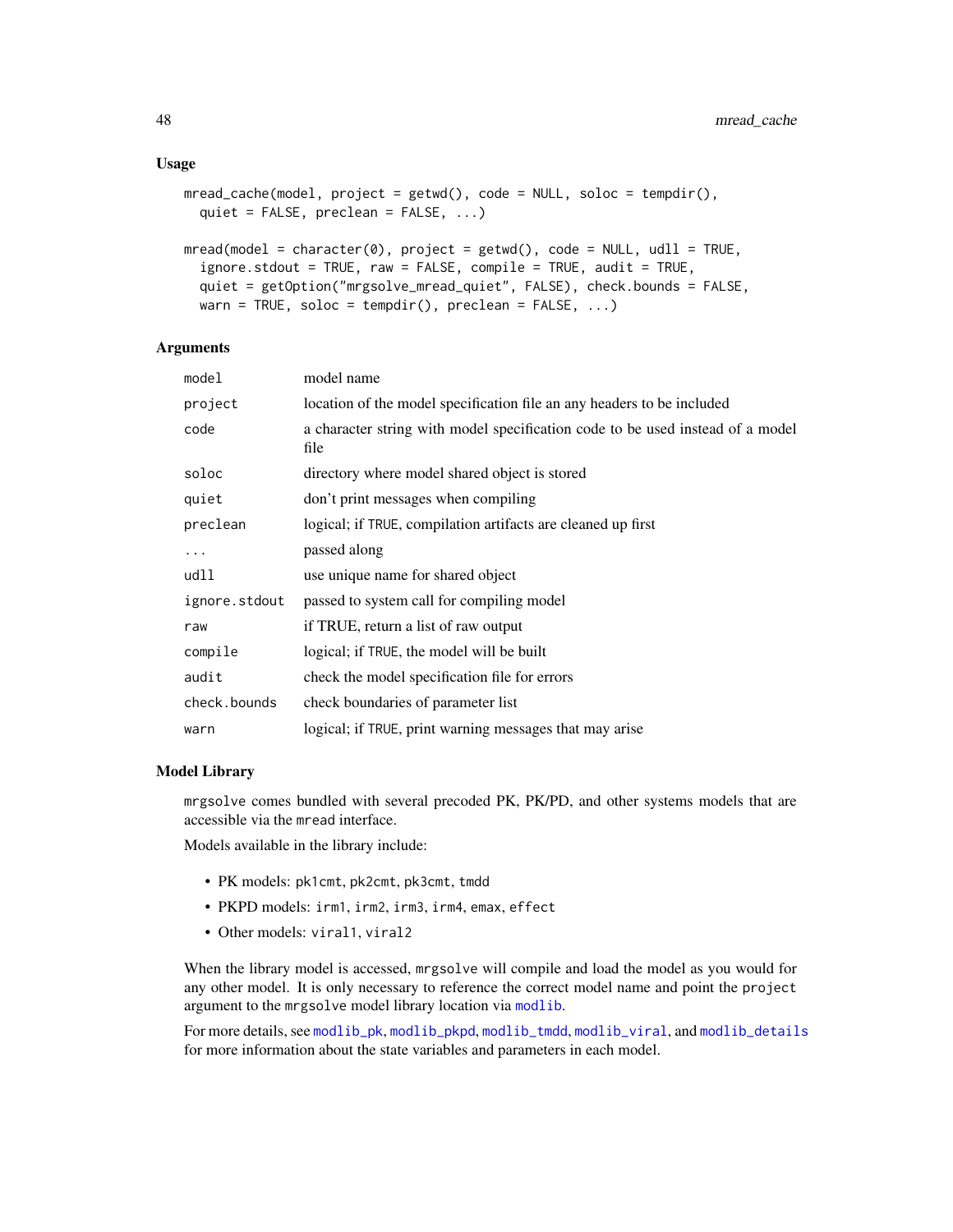## mrgmod-class 49

#### Examples

```
## Not run:
code <- '
$PARAM CL = 1, VC = 5$CMT CENT
$ODE dxdt_CENT = -(CL/VC)*CENT;
mod <- mcode("ex_mread",code)
mod
mod %>% init(CENT=1000) %>% mrgsim %>% plot
mod <- mread("irm3", modlib())
mod
## End(Not run)
```
<span id="page-48-0"></span>mrgmod-class *S4 class for mrgsolve model object.*

### Description

S4 class for mrgsolve model object.

#### Slots

model model name <character> project working directory; must be writeable with no spaces <character> start simulation start time <numeric> end simulation end time <numeric> delta simulation time interval <numeric> add additional simulation times <numeric-vector> param parameter\_list fixed a parameter\_list of fixed value parameters; these are not updatable from R init cmt\_list events [events](#page-21-0) object digits significant digits in simulated output; negative integer means ignore <numeric> hmin passed to dlsoda <numeric> hmax passed to dlsoda <numeric>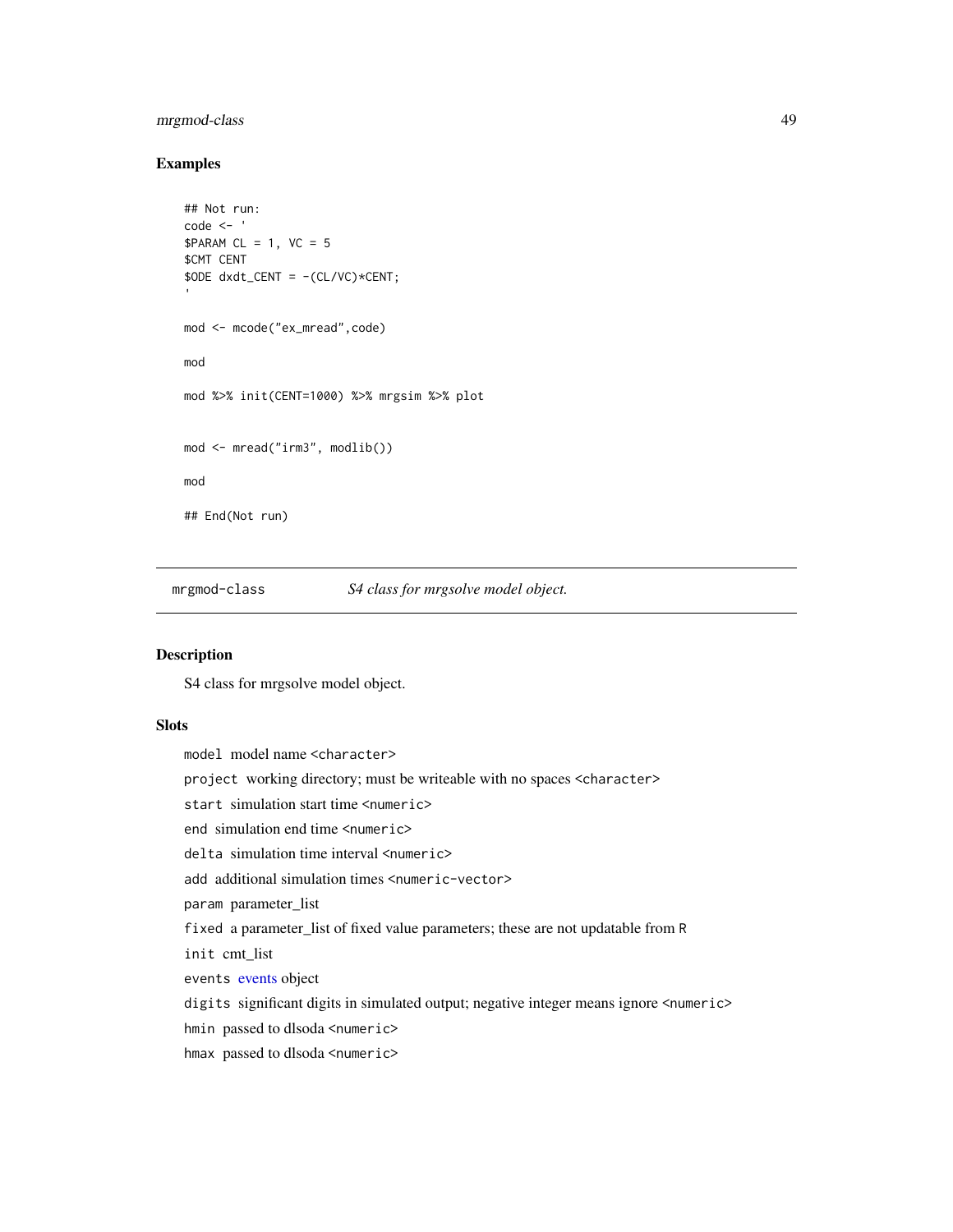#### 50 mrgsim

- mxhnil passed to dlsoda <numeric>
- ixpr passed to dlsoda <numeric>
- atol passed to dlsoda <numeric>
- rtol passed to dlsoda <numeric>
- maxsteps passed to dlsoda <numeric>
- preclean passed to R CMD SHLIB during compilation <logical>
- verbose print run information to screen <logical>
- tscale used to scale time in simulated output <numeric>
- omega [matlist](#page-35-0) for simulating individual-level random effects
- sigma [matlist](#page-35-0) for simulating residual error variates
- args <list> of arguments to be passed to [mrgsim](#page-49-0)
- advan either 2, 4, or 13 <numeric>
- trans either 1, 2, 4, or 11
- request vector of compartments to request <character>
- soloc directory path for storing the model shared object <character>
- code a character vector of the model code
- mindt minimum time between simulation records <numeric>
- envir internal model environment <environment>
- annot model annotations <list>
- plugin model plugins <character>

#### **Notes**

• Spaces in paths (project and soloc) are prohibited.

<span id="page-49-0"></span>

mrgsim *Simulate from a model object.*

### Description

This function sets up the simulation run from data stored in the model object as well as arguments passed in. Note that there are many non-formal arguments to this function that can be used to customize the simulation run and it's output.

### Usage

```
mrgsim(x, data = NULL, idata = NULL, nid = 1, ...)
```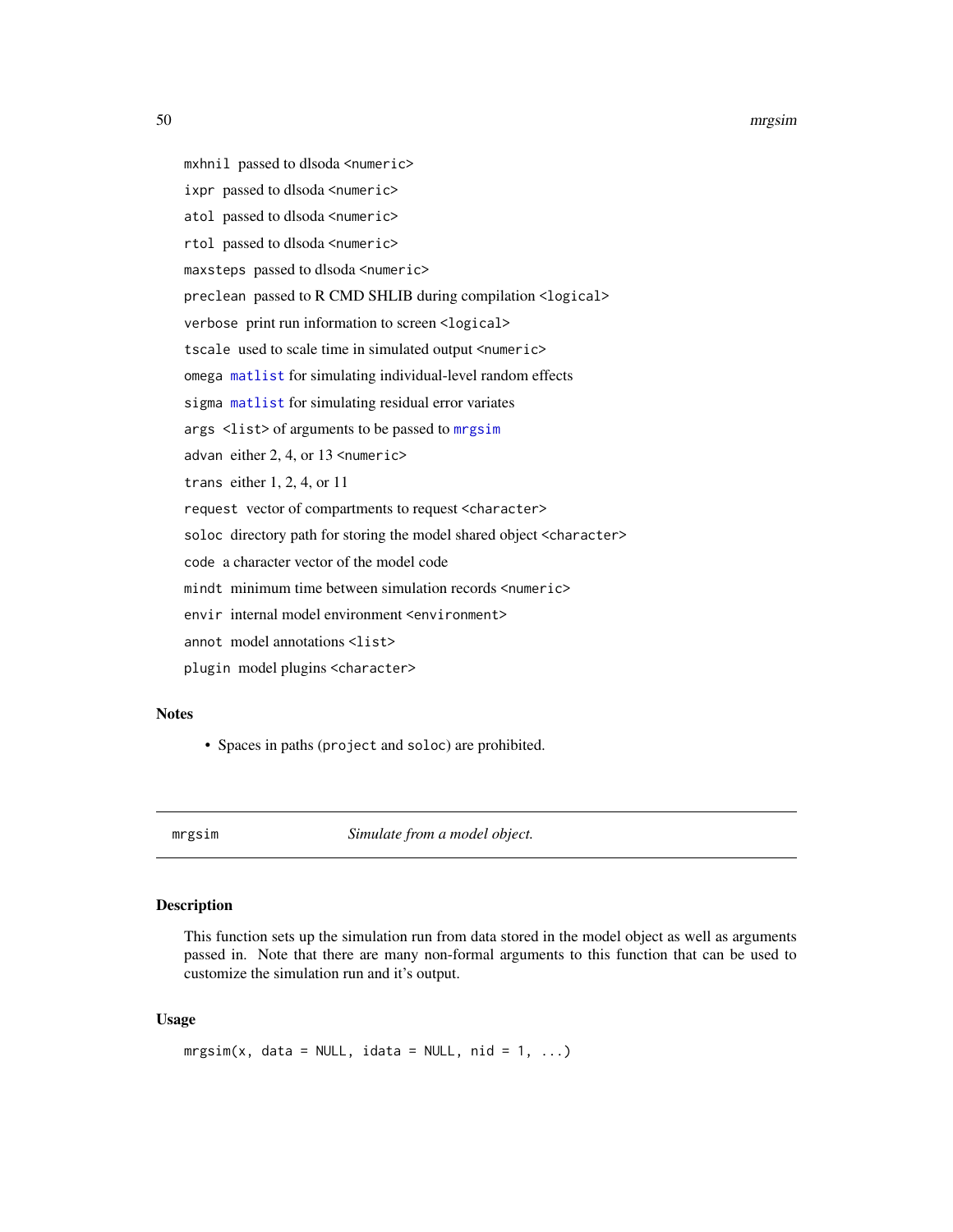#### mrgsim 51

#### Arguments

| <b>X</b> | the model objects                                                                  |
|----------|------------------------------------------------------------------------------------|
| data     | NMTRAN-like data set                                                               |
| idata    | a matrix or data frame of model parameters, one parameter per row                  |
| nid      | integer number of individuals to simulate; only used if idata and data are missing |
| $\cdots$ | passed to update                                                                   |

#### Details

- Both data and idata will be coreced to numeric matrix
- carry. out can be used to insert data columns into the output data set. This is partially dependent on the nature of the data brought into the problem.
- When using data and idata together, an error is generated if an ID occurs in data but not idata. Also, when looking up data in idata, ID in idata is assumed to be uniquely keyed to ID in data. No error is generated if ID is duplicated in data; parameters will be used from the first occurrence found in idata.
- carry.out: idata is assumed to be individual-level and variables that are carried from idata are repeated throughout the invidivual's simulated data. Variables carried from data are carried via last-observation carry forward. NA is returned from observations that are inserted into simulated output that occur prior to the first record in data.

#### Value

an object of class [mrgsims](#page-51-0)

#### Additional arguments

- mtime numeric vector of times where the model is evaluated (with solver reset), but results are not included in simulated output
- Request a vector of compartment or table names to take in simulated output; if this is specified, request is ignored
- obsonly omit records with evid  $!= 0$  from simulated output
- obsaug logical; when TRUE and a full data set is used, the simulated output is augmented with an observation at each time in [stime](#page-80-0)(). When using obsaug, a flag indicating augmented observations can be requested by including a.u.g in carry.out
- recsort Default value is 1. Possible values are 1,2,3,4: 1 and 2 put doses in a data set after padded observations at the same time; 3 and 4 put those doses before padded observations at the same time. 2 and 4 will put doses scheduled through addl after observations at the same time; 1 and 3 put doses scheduled through addl before observations at the same time. recsort will not change the order of your input data set if both doses and observations are given.
- filbak For each ID, carry the first record data backward to start of the simulation
- tad logical; when TRUE a column is added to simulated output is added showing the time since the last dose. Only data records with evid == 1 will be considered doses for the purposes of tad calculation.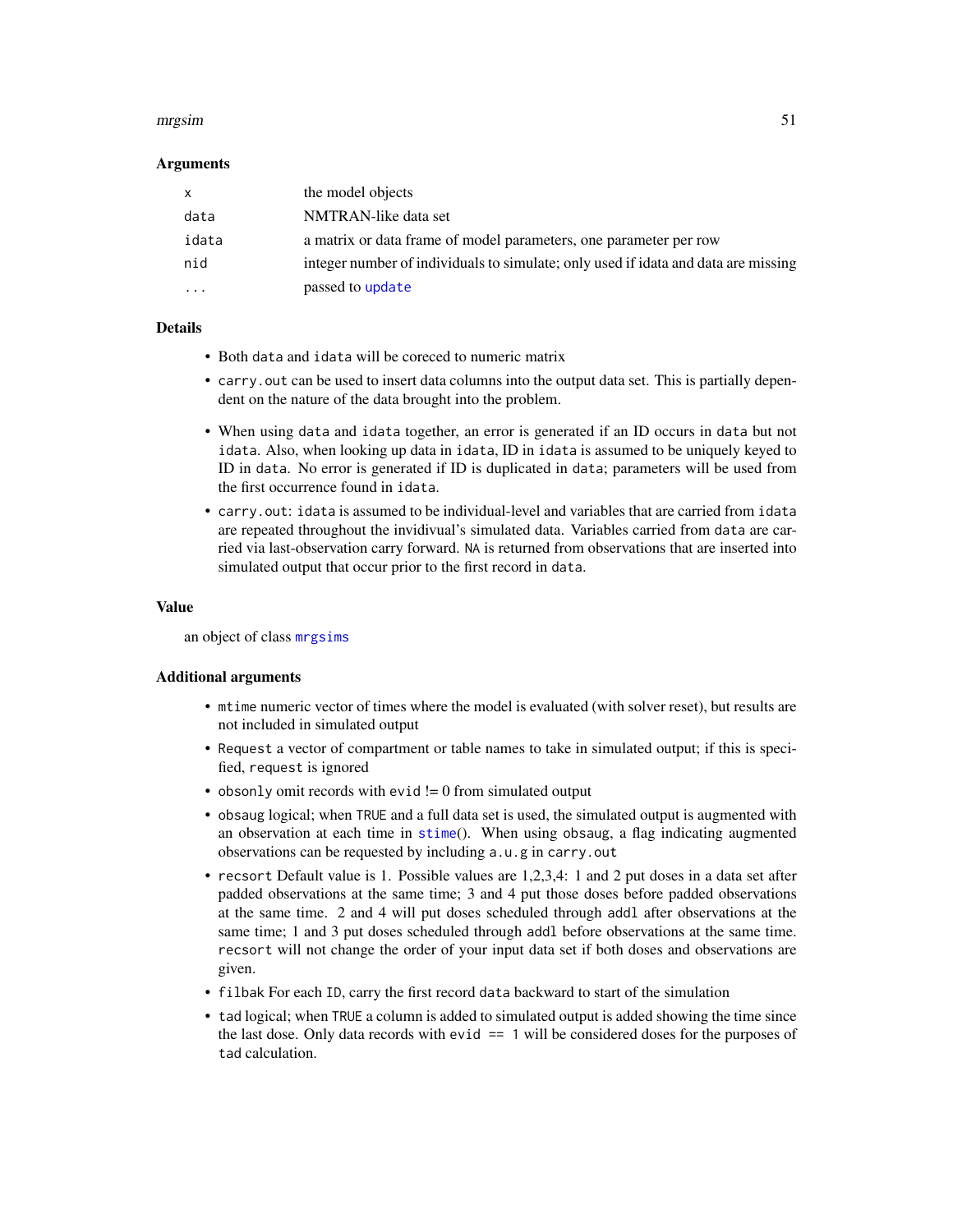#### 52 mrgsims and the contract of the contract of the contract of the contract of the contract of the contract of the contract of the contract of the contract of the contract of the contract of the contract of the contract of

### Examples

```
## example("mrgsim")
mod <- mrgsolve:::house() %>% ev(amt=1000, cmt=1)
out <- mod %>% mrgsim()
plot(out)
out <- mod %>% mrgsim(end=22)
out
data(exTheoph)
out <- mod %>% data_set(exTheoph) %>% mrgsim()
out
out <- mod %>% mrgsim(data=exTheoph)
out <- mrgsim(mod, data=exTheoph, obsonly=TRUE)
out
out <- mod %>% mrgsim(data=exTheoph, obsaug=TRUE, carry.out="a.u.g")
out
out <- mod %>% mrgsim(req="CENT")
out
out <- mrgsim(mod, Req="CP,RESP")
out
```
<span id="page-51-0"></span>mrgsims *Methods for working with* mrgsims *objects.*

#### Description

These methods help the user view simulation output and extract simulated data to work with further. The methods listed here for the most part have generics defined by R or other R packages. See the seealso section for other methods defined by mrgsolve that have their own documentation pages.

### Usage

```
## S4 method for signature 'mrgsims'
x$name
## S4 method for signature 'mrgsims'
tail(x, \ldots)
```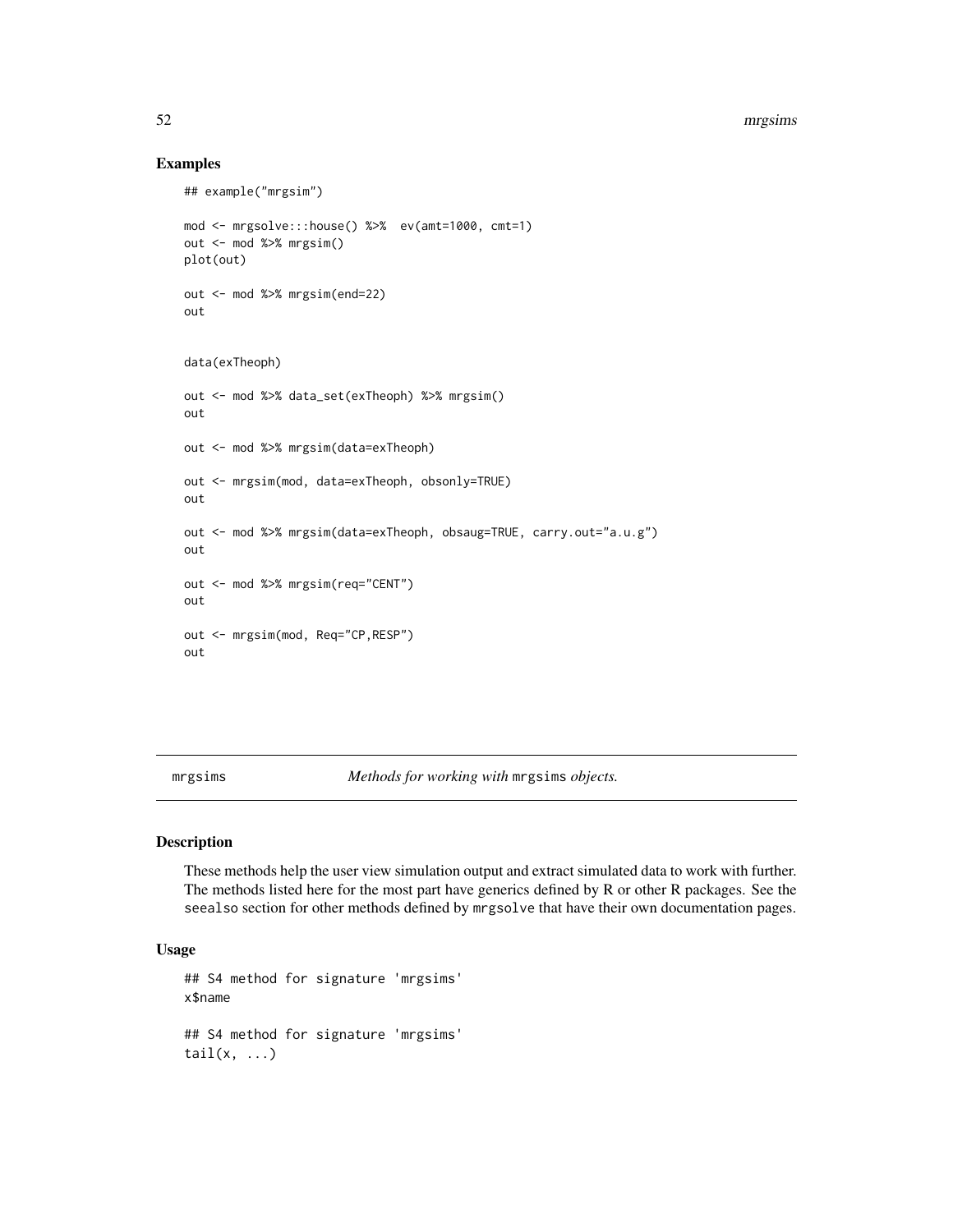```
## S4 method for signature 'mrgsims'
head(x, \ldots)## S4 method for signature 'mrgsims'
dim(x)
## S4 method for signature 'mrgsims'
names(x)
## S4 method for signature 'mrgsims'
as.data. frame(x, row. names = NULL, optional = FALSE,...)
## S4 method for signature 'mrgsims'
as.matrix(x, ...)## S4 method for signature 'mrgsims'
subset(x, \ldots)## S4 method for signature 'mrgsims'
summary(object, ...)
```
## S4 method for signature 'mrgsims' show(object)

### **Arguments**

| x         | mrgsims object                               |
|-----------|----------------------------------------------|
| name      | name of column of simulated output to retain |
|           | passed to other functions                    |
| row.names | passed to as.data.frame                      |
| optional  | passed to as.data.frame                      |
| object    | passed to show                               |

### Details

Most methods should behave as expected according to other method commonly used in R (e.g. head, tail, as.data.frame, etc ...)

- subset coreces simulated output to data.frame and passes to subset.data.frame
- \$ selects a column in the simulated data and returns numeric
- head see [head.matrix](#page-0-0); returns simulated data
- tail see [tail.matrix](#page-0-0); returns simulated data
- dim, nrow, ncol returns dimensions, number of rows, and number of columns in simulated data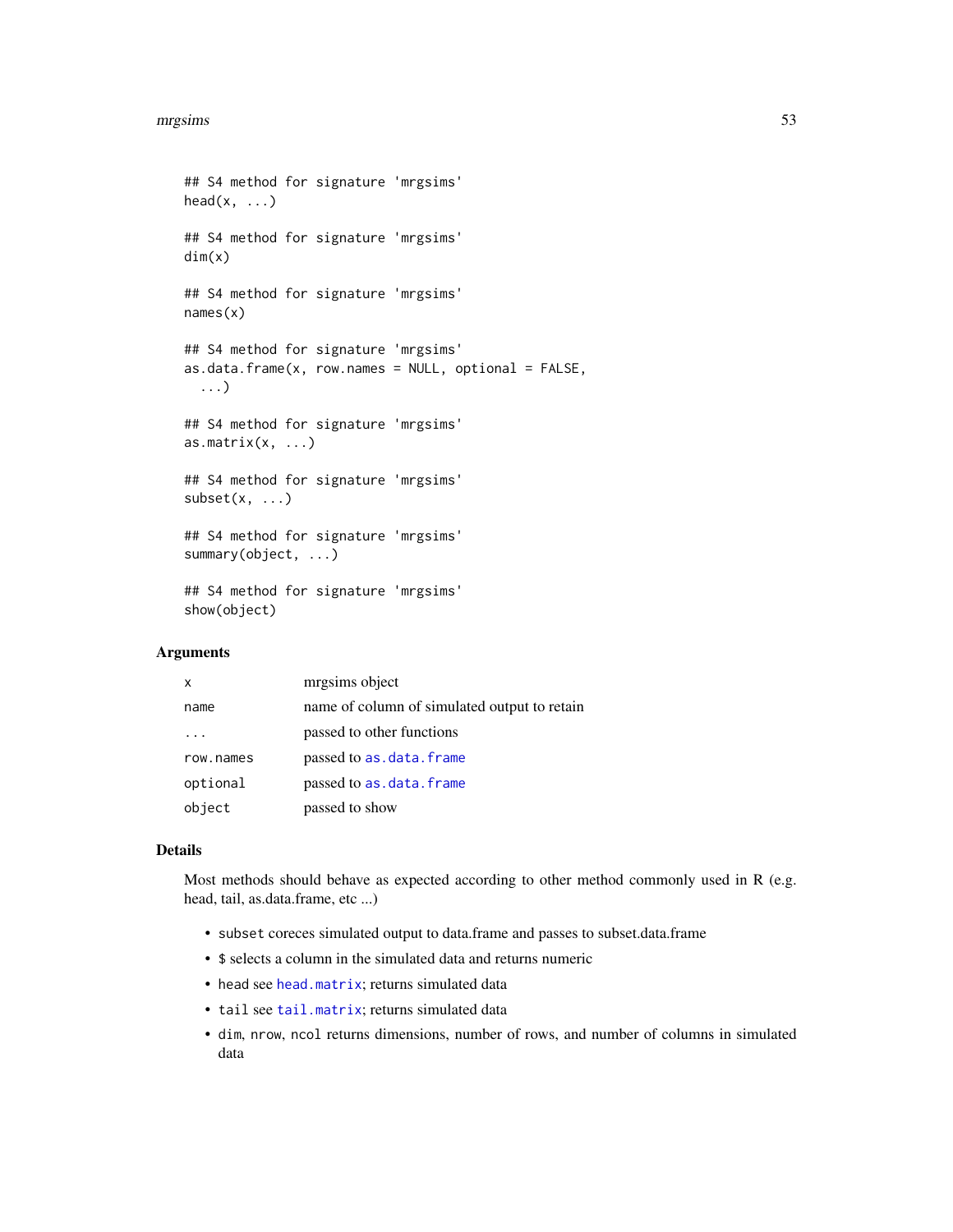- as.data.frame coreces simulated data to data.frame and returns the data.frame
- as.matrix returns matrix of simulated data
- as.tbl coreces simulated to tbl\_df; requires dplyr
- summary coreces simulated data to data.frame and passes to [summary.data.frame](#page-0-0)
- plot plots simulated data; see [plot\\_mrgsims](#page-68-0)

### See Also

[stime](#page-80-0)

### Examples

```
## example("mrgsims")
mod <- mrgsolve:::house() %>% init(GUT=100)
out <- mrgsim(mod)
class(out)
out
head(out)
tail(out)
mrgsolve:::mod(out)
dim(out)
names(out)
mat <- as.matrix(out)
df <- as.data.frame(out)
df <- subset(out, time < 12) ## a data frame
out$CP
plot(out)
plot(out, CP~.)
plot(out, CP+RESP~time, scales="same", xlab="Time", main="Model sims")
```
mrgsims-class *S4 class for mrgsolve simulation output.*

### Description

S4 class for mrgsolve simulation output.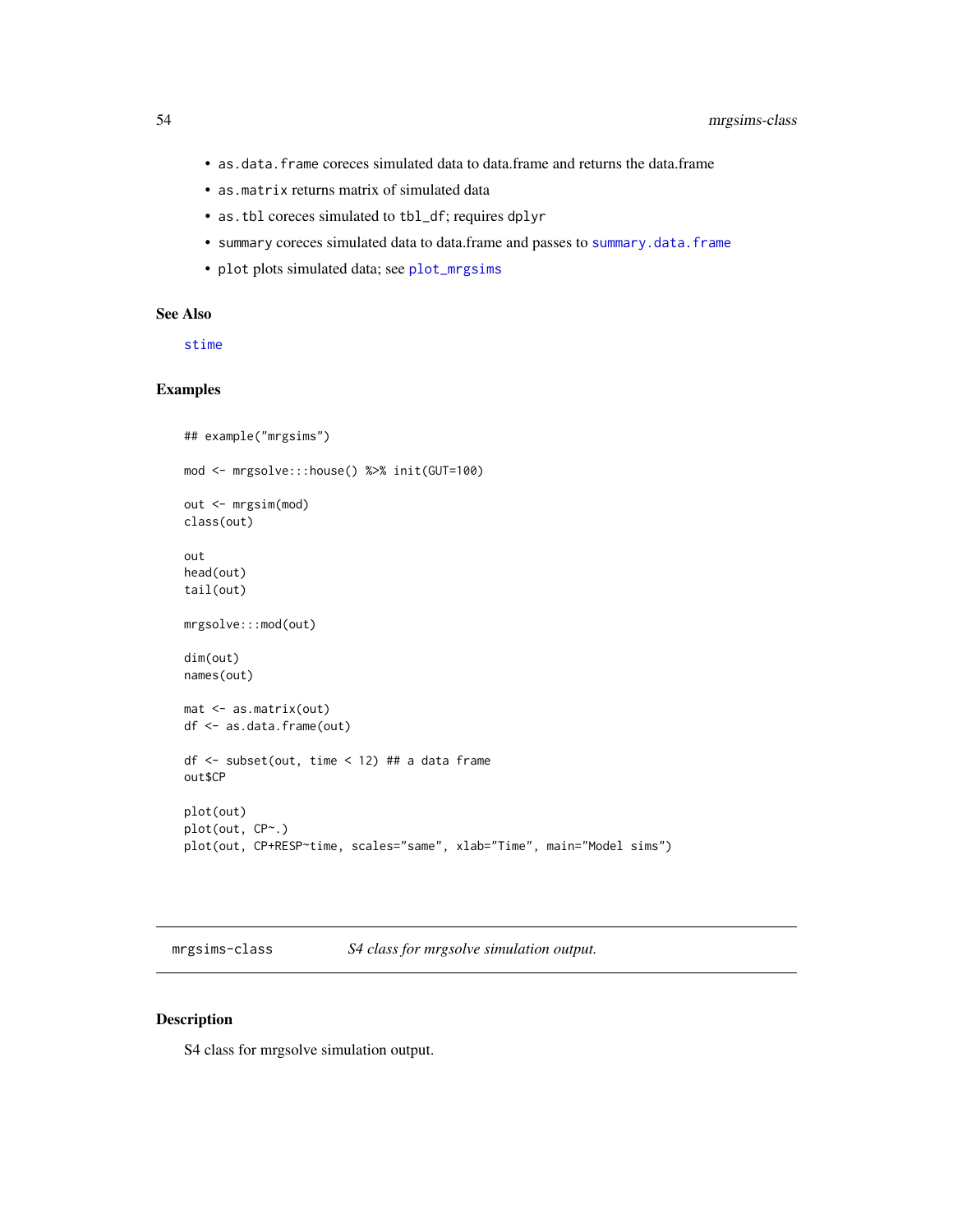### Slots

request character vector of compartments requested in simulated output outnames character vector of column names in simulated output coming from table step data matrix of simulated data mod the mrgmod model object

mrgsims\_dplyr *Methods for handling output with dplyr verbs.*

#### Description

Methods for handling output with dplyr verbs.

#### Usage

```
## S3 method for class 'mrgsims'
as.tbl(x, \ldots)## S3 method for class 'mrgsims'
filter_(.data, ..., .dots)
## S3 method for class 'mrgsims'
group_by_(.data, ..., .dots, add = FALSE)
## S3 method for class 'mrgsims'
distinct_(.data, \dots, .dots, .keep_all = FALSE)
## S3 method for class 'mrgsims'
mutate_(.data, ..., .dots)
summarise.each(.data, funs, ...)
## S3 method for class 'mrgsims'
summarise_(.data, ..., .dots)
## S3 method for class 'mrgsims'
do_(.data, ..., .dots)
## S3 method for class 'mrgsims'
select_(.data, ..., .dots)
## S3 method for class 'mrgsims'
slice_(.data, ...)
## S3 method for class 'mrgsims'
as_data_frame(.data_, ...)
```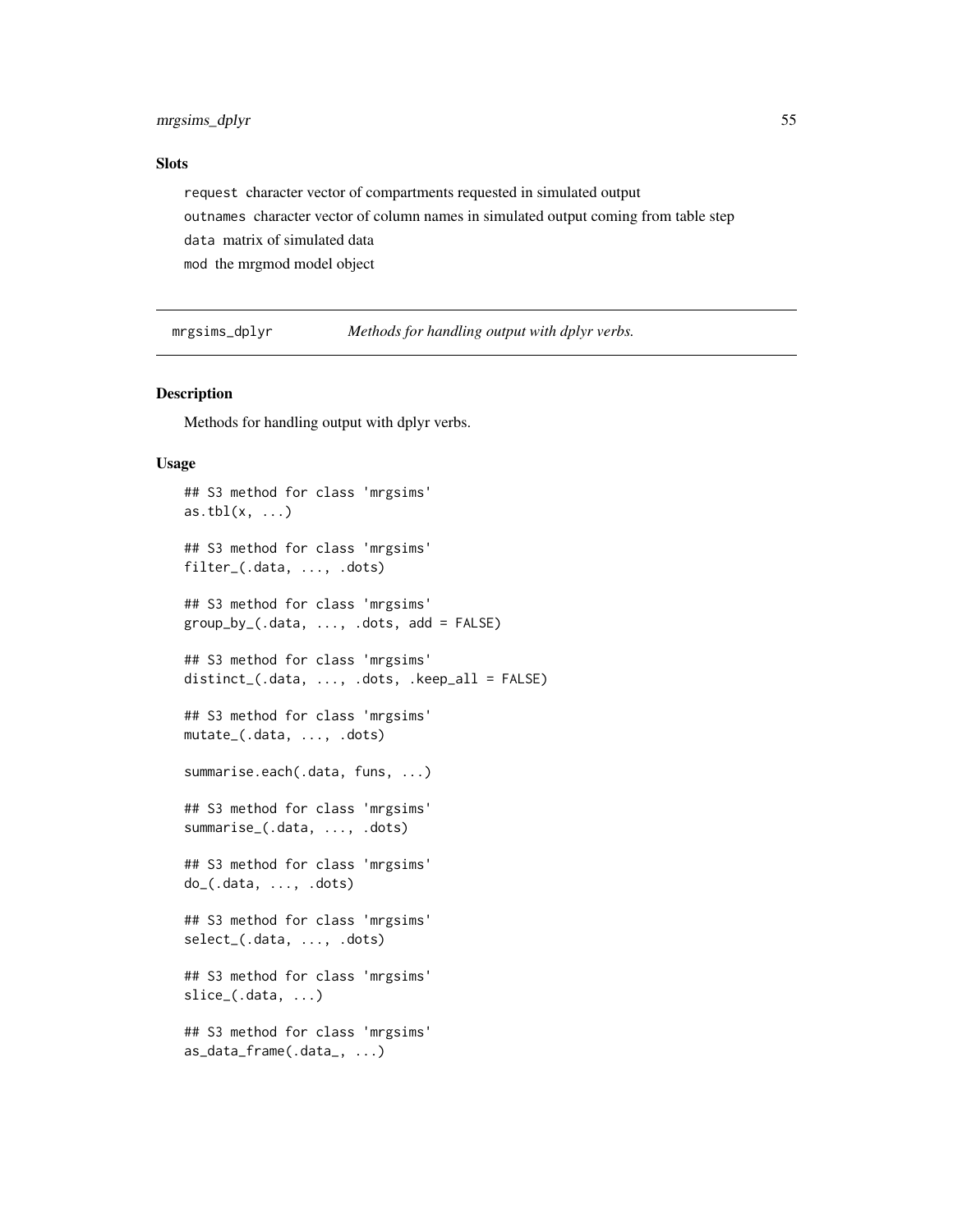#### 56 mrgsolve

#### **Arguments**

| x         | mrgsims object                    |
|-----------|-----------------------------------|
| $\ddotsc$ | passed to other methods           |
| data      | passed to various dplyr functions |
| . dots    | passed to various dplyr functions |
| add       | passed to $dplyr$ : : $group_by$  |
| .keep_all | passed to dplyr:: distinct        |
| funs      | passed to dplyr::summarise_each   |
| .data     | mrgsims object                    |
|           |                                   |
|           |                                   |

mrgsolve *mrgsolve*

#### Description

mrgsolve is an R package maintained under the auspices of Metrum Research Group, LLC, that facilitates simulation from models based on systems of ordinary differential equations (ODE) that are typically employed for understanding pharmacokinetics, pharmacodynamics, and systems biology and pharmacology. mrgsovle consists of computer code written in the R and C++ languages, providing an interface to the DLSODA differential equation solver (written in FORTRAN) provided through ODEPACK - A Systematized Collection of ODE Solvers.

### Example models

See [mrgsolve\\_example](#page-57-0) to export example models into your own, writeable project directory.

#### Input data sets

See [data\\_set](#page-16-0) for help creating input data sets. See [exdatasets](#page-25-0) for example input data sets.

#### Package help

- Package [index,](00Index.html) including a listing of all functions
- Reserved words in mrgsolve: [reserved](#page-74-0)

### About the model object

The model object has class [mrgmod](#page-48-0).

#### Handling simulated output

See [mrgsims](#page-51-0) for methods to use with simulated output.

#### About the solver used by mrgsolve

See: [aboutsolver](#page-3-0)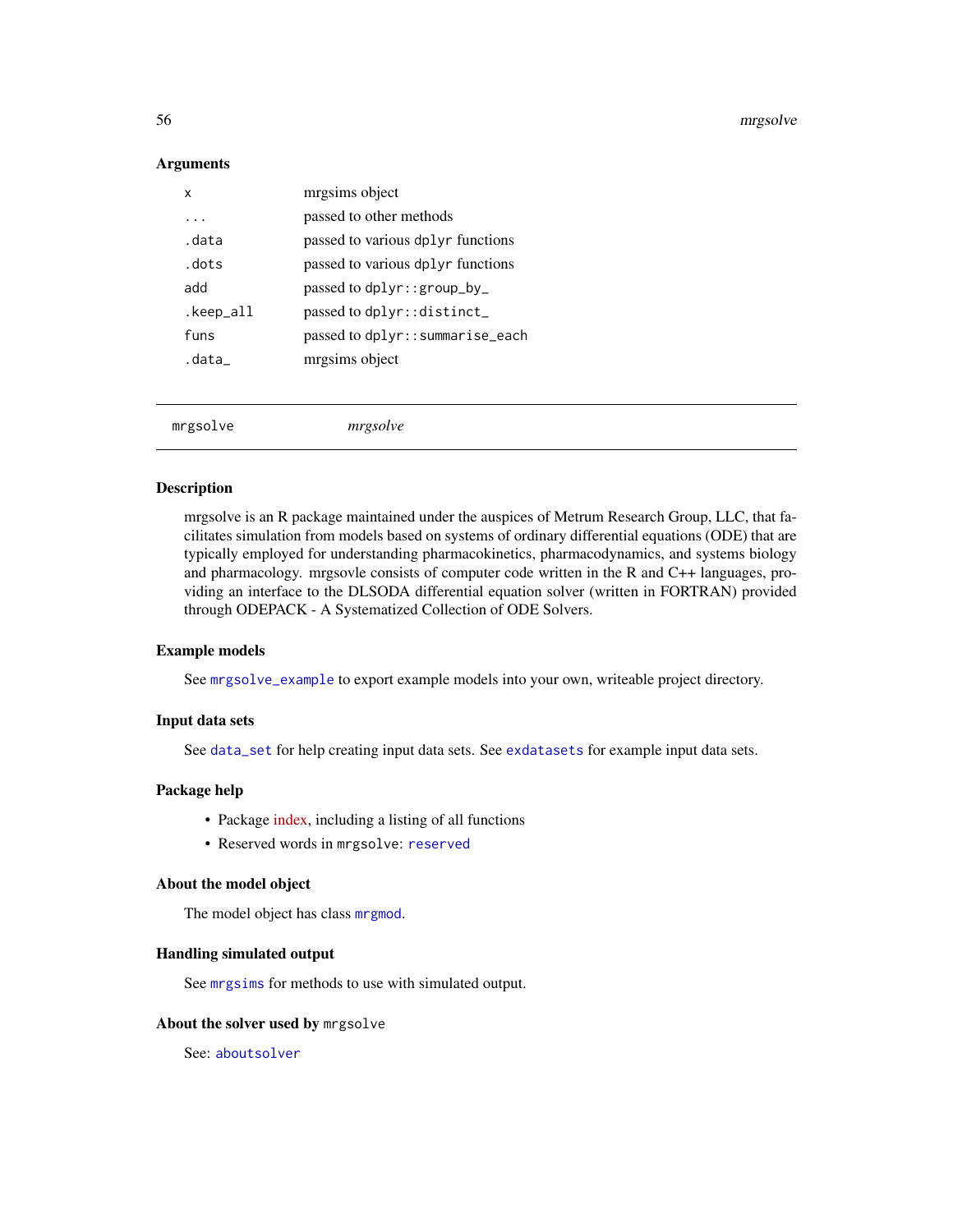#### mrgsolve 57

## Examples

```
## example("mrgsolve")
mod <- mrgsolve:::house(delta=0.1) %>% param(CL=0.5)
events <- ev(amt=1000, cmt=1, addl=5, ii=24)
events
mod
see(mod)
stime(mod)
param(mod)
init(mod)
out <- mod %>% ev(events) %>% mrgsim(end=168)
out
head(out)
tail(out)
dim(out)
plot(out, GUT+CP~.)
sims <- as.data.frame(out)
t72 <- subset(sims, time==72)
str(t72)
idata <- data.frame(ID=c(1,2,3), CL=c(0.5,1,2),VC=12)
out <- mod %>% ev(events) %>% mrgsim(end=168, idata=idata, req="")
plot(out)
out <- mod %>% ev(events) %>% mrgsim(carry.out="amt,evid,cmt,CL")
head(out)
out <-
  mod %>%
  ev() %>%
  knobs(CL=c(0.5, 1,2), amt=c(100,300,1000), cmt=1,end=48)
plot(out, CP~., scales="same")
plot(out, RESP+CP~time|amt,groups=CL)
ev1 <- ev(amt=500, cmt=2,rate=10)
ev2 <- ev(amt=100, cmt=1, time=54, ii=8, addl=10)
```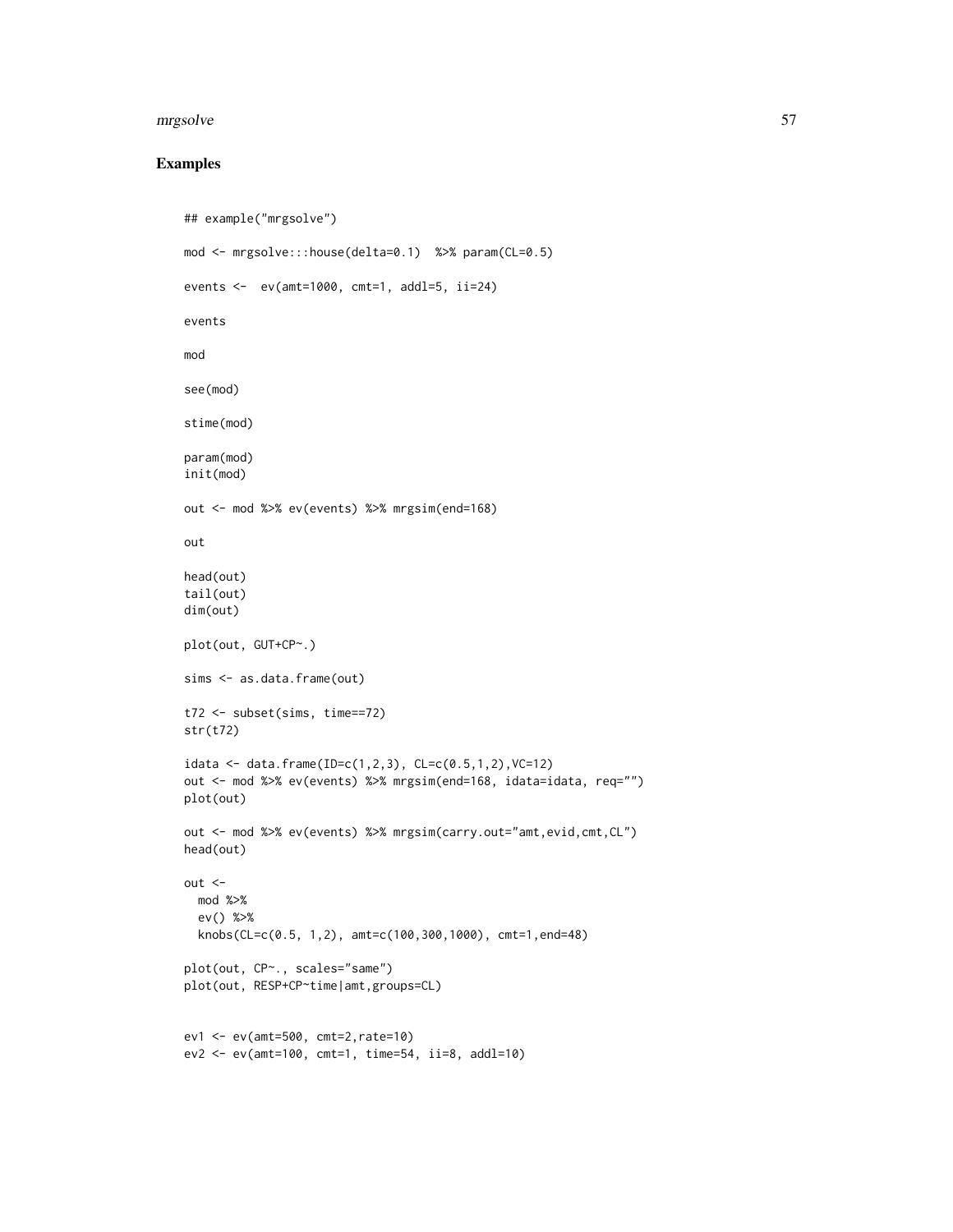```
events <- ev1+ev2
events
out <- mod %>% ev(ev1+ev2) %>% mrgsim(end=180, req="")
plot(out)
## "Condensed" data set
data(extran1)
extran1
out <- mod %>% data_set(extran1) %>% mrgsim(end=200)
plot(out,CP~time|factor(ID))
## idata
data(exidata)
exidata
out <-
  mod %>%
  ev(amt=1000, cmt=1) %>%
  idata_set(exidata) %>%
  mrgsim(end=72)
plot(out, CP~., as="log10")
# Internal model library
## Not run:
mod <- mread("irm1", modlib())
mod
mod %>% ev(amt=300, ii=12, addl=3) %>% mrgsim
## End(Not run)
```
<span id="page-57-0"></span>mrgsolve\_example *Extract example model from system library*

## Description

Extract example model from system library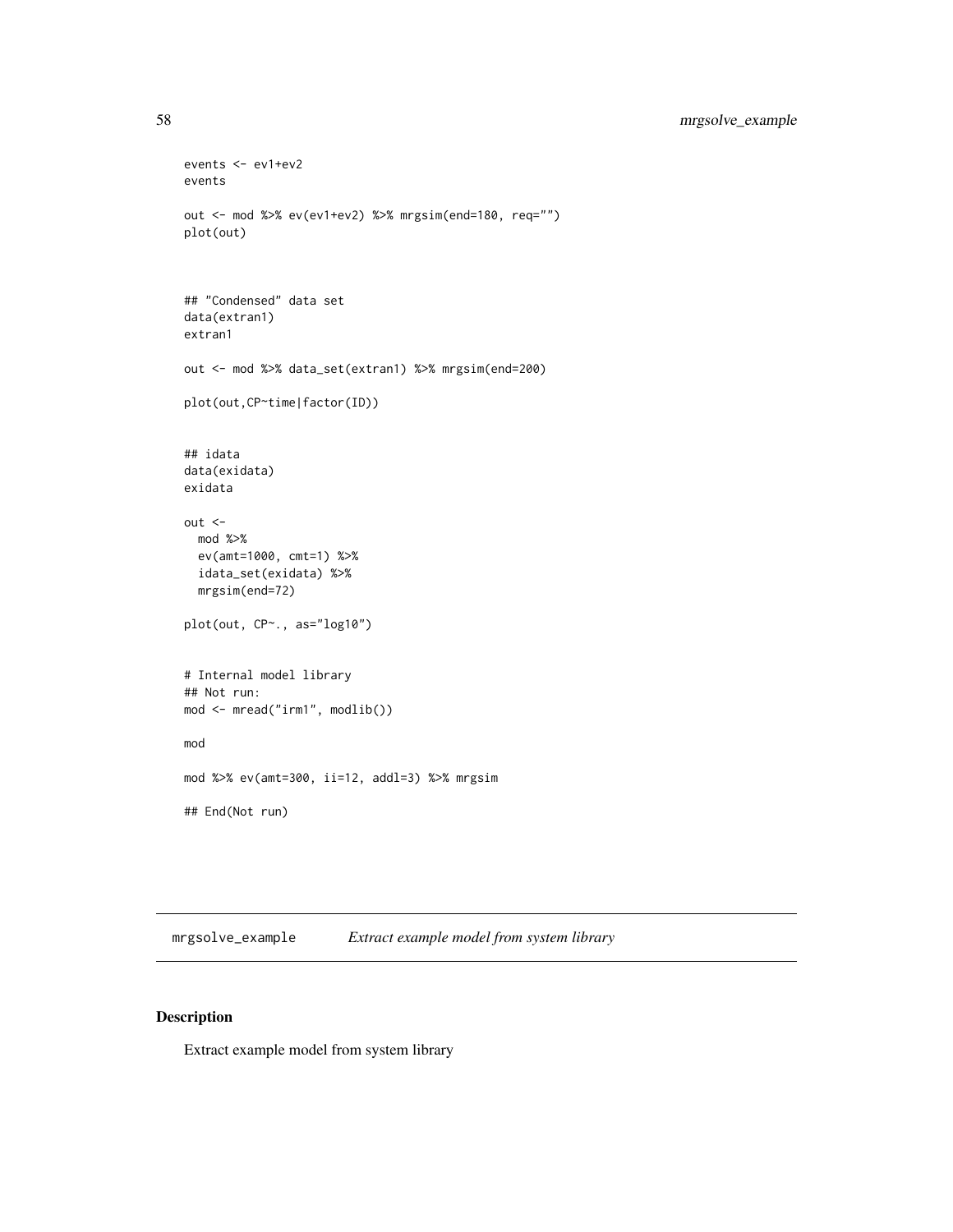## mrgsolve\_template 59

# Usage

```
mrgsolve_example(model = c("pkExample", "pkpdExample", "firstmodeExample",
  "viralExample", "popExample"), project = getwd(), overwrite = FALSE,
 quiet = FALSE, ...)
```
# Arguments

| model     | name of model                                 |
|-----------|-----------------------------------------------|
| project   | working directory                             |
| overwrite | passed to file.copy                           |
| quiet     | don't print any status messages to the screen |
|           | additional arguments                          |

mrgsolve\_template *Create model specification file from template*

### Description

Create model specification file from template

# Usage

```
mrgsolve_template(model = "template", project = getwd(),
 writeable = FALSE, overwrite = FALSE)
```
## Arguments

| model     | name of the model to create                                           |
|-----------|-----------------------------------------------------------------------|
| project   | working directory                                                     |
| writeable | logical; if TRUE, parameters may be overwritten in the main block     |
| overwrite | logical; if TRUE, an existing file with same stem will be overwritten |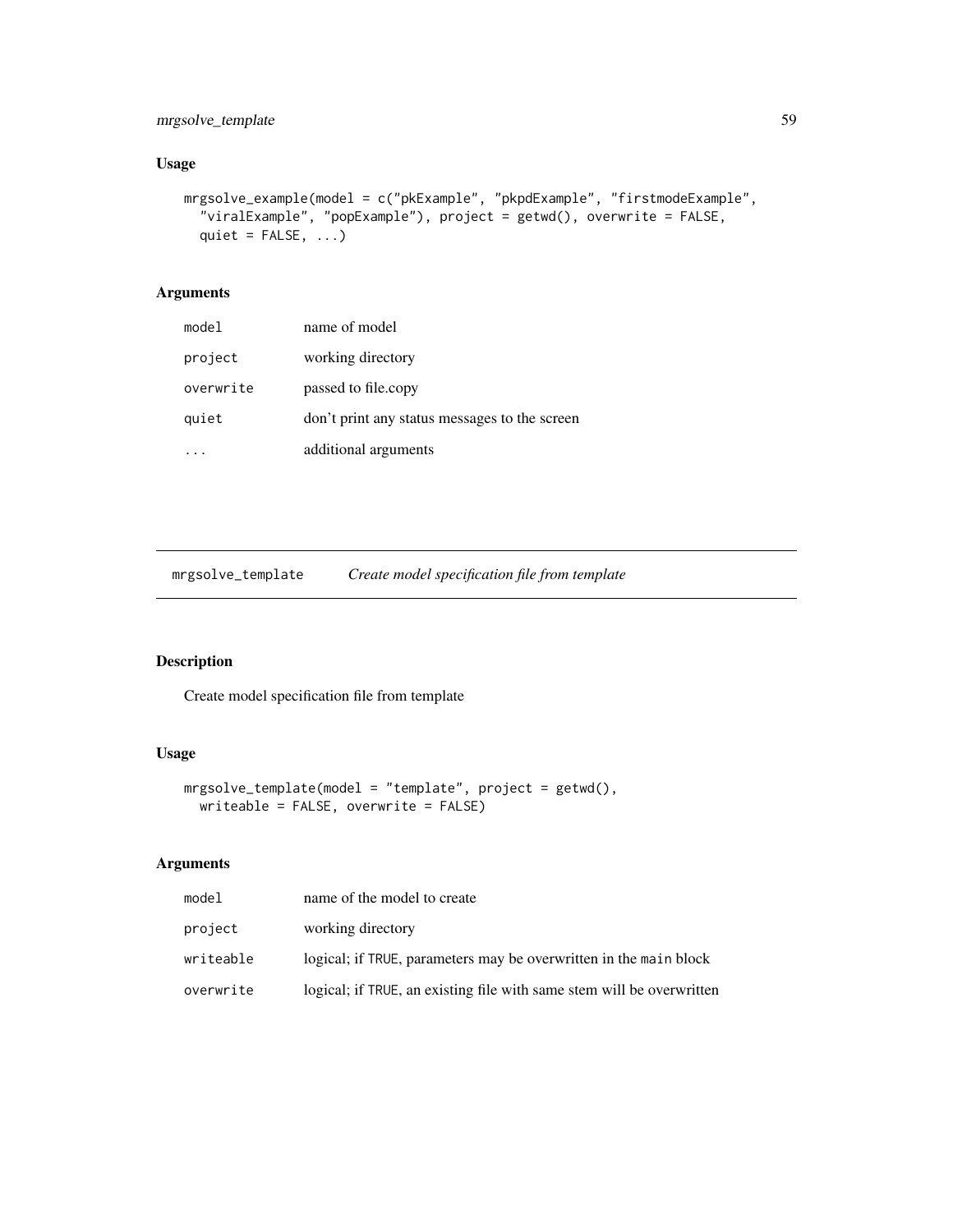Simulate from a multivariate normal distribution with mean zero.

### Usage

 $mvgauss(mat, n = 10, seed = NULL)$ 

#### Arguments

| mat  | a positive-definite matrix      |
|------|---------------------------------|
| n    | number of variates to simulate  |
| seed | if not null, passed to set.seed |

nmxml *Get THETA, OMEGA and SIGMA from a completed NONMEM run*

#### Description

Get THETA, OMEGA and SIGMA from a completed NONMEM run

#### Usage

```
nmxml(run = numeric(0), project = character(0), file = character(0),
  theta = TRUE, omega = FALSE, sigma = FALSE, olabels = NULL,
  slabels = NULL, oprefix = "", sprefix = "", tname = "THETA",oname = " \dots", sname = " \dots", \dots)
```
### Arguments

| run     | run number                                       |
|---------|--------------------------------------------------|
| project | project directory                                |
| file    | the complete path to the run. xml file           |
| theta   | logical; if TRUE, the \$THETA vector is returned |
| omega   | logical; if TRUE, the \$0MEGA matrix is returned |
| sigma   | logical; if TRUE, the \$SIGMA matrix is returned |
| olabels | labels for \$0MEGA                               |
| slabels | labels for \$SIGMA                               |
| oprefix | prefix for \$0MEGA labels                        |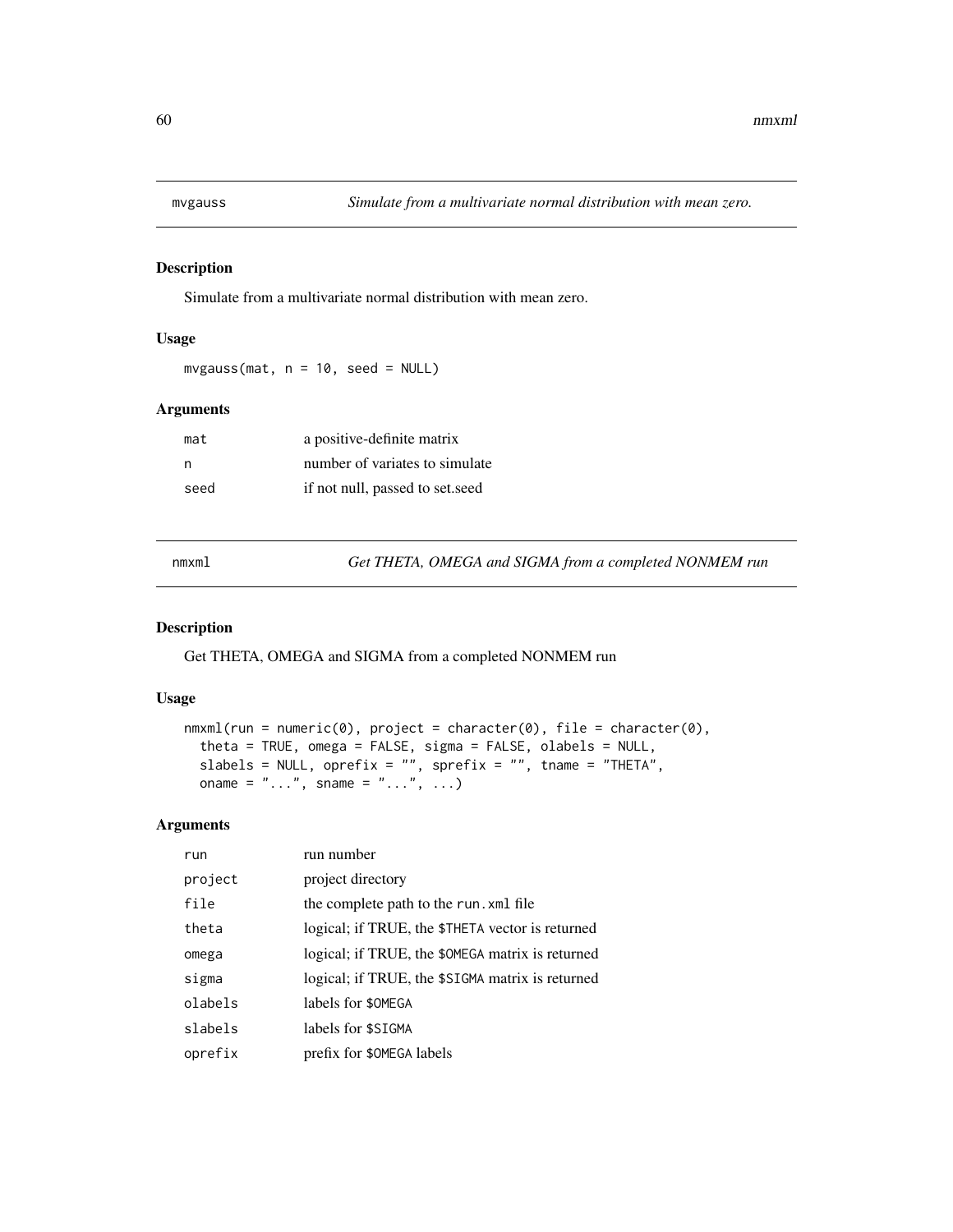## numeric2diag 61

| sprefix | prefix for \$SIGMA labels |
|---------|---------------------------|
| tname   | name for \$THETA          |
| oname   | name for \$0MEGA          |
| sname   | name for \$SIGMA          |
|         | passed along              |

# Details

If run and project are supplied, the .xml file is assumed to be located in run.xml, in directory run off the project directory. If file is supplied, run and project arguments are ignored.

# Value

a list with theta, omega and sigma elements, depending on what was requested

numeric2diag *Create a diagonal numeric matrix from diagonal elements.*

# Description

Create a diagonal numeric matrix from diagonal elements.

#### Usage

numeric2diag(x, context = NULL)

# Arguments

| x       | numeric data                  |
|---------|-------------------------------|
| context | used to generate column names |

# Value

a numeric diagonal matrix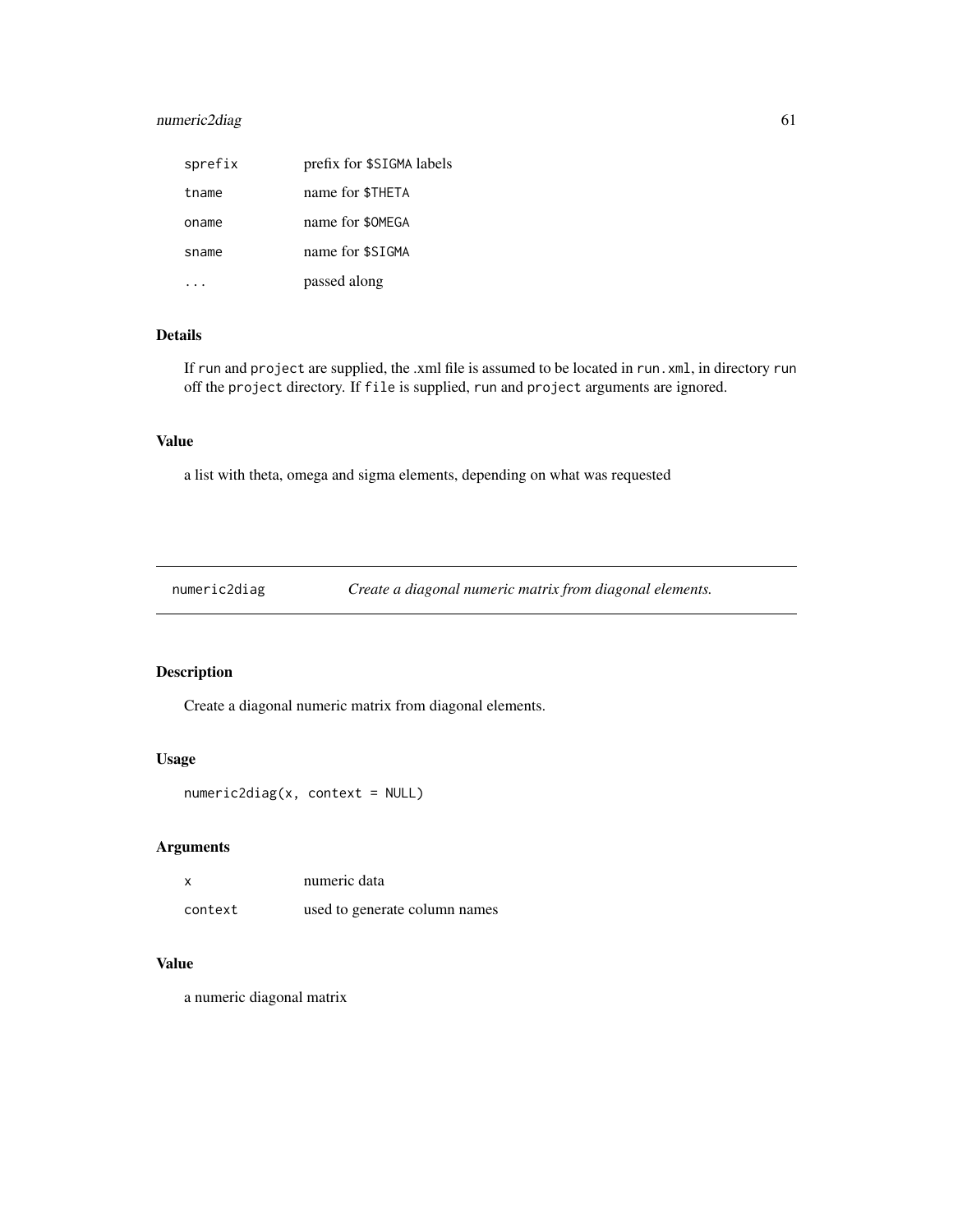These methods can be used to corece param and init objects into common R data structures, extract elements from numericlists, or get attributes from numericlists.

#### Usage

```
## S4 method for signature 'numericlist'
as.list(x, \ldots)## S4 method for signature 'numericlist'
as.numeric(x)
## S4 method for signature 'numericlist'
as.data.frame(x, row.names = NULL, optional = FALSE,
  ...)
## S4 method for signature 'numericlist'
length(x)
## S4 method for signature 'numericlist'
names(x)
## S4 method for signature 'numericlist'
x$name
## S4 method for signature 'numericlist'
```
#### Arguments

| x         | object                        |
|-----------|-------------------------------|
|           | passed along to other methods |
| row.names | passed to as.data.frame       |
| optional  | passed to as.data.frame       |
| name      | column to take                |
| i         | elements to keep              |
| İ         | not used                      |
| drop      | not used                      |

 $x[i, j, ..., drop = TRUE]$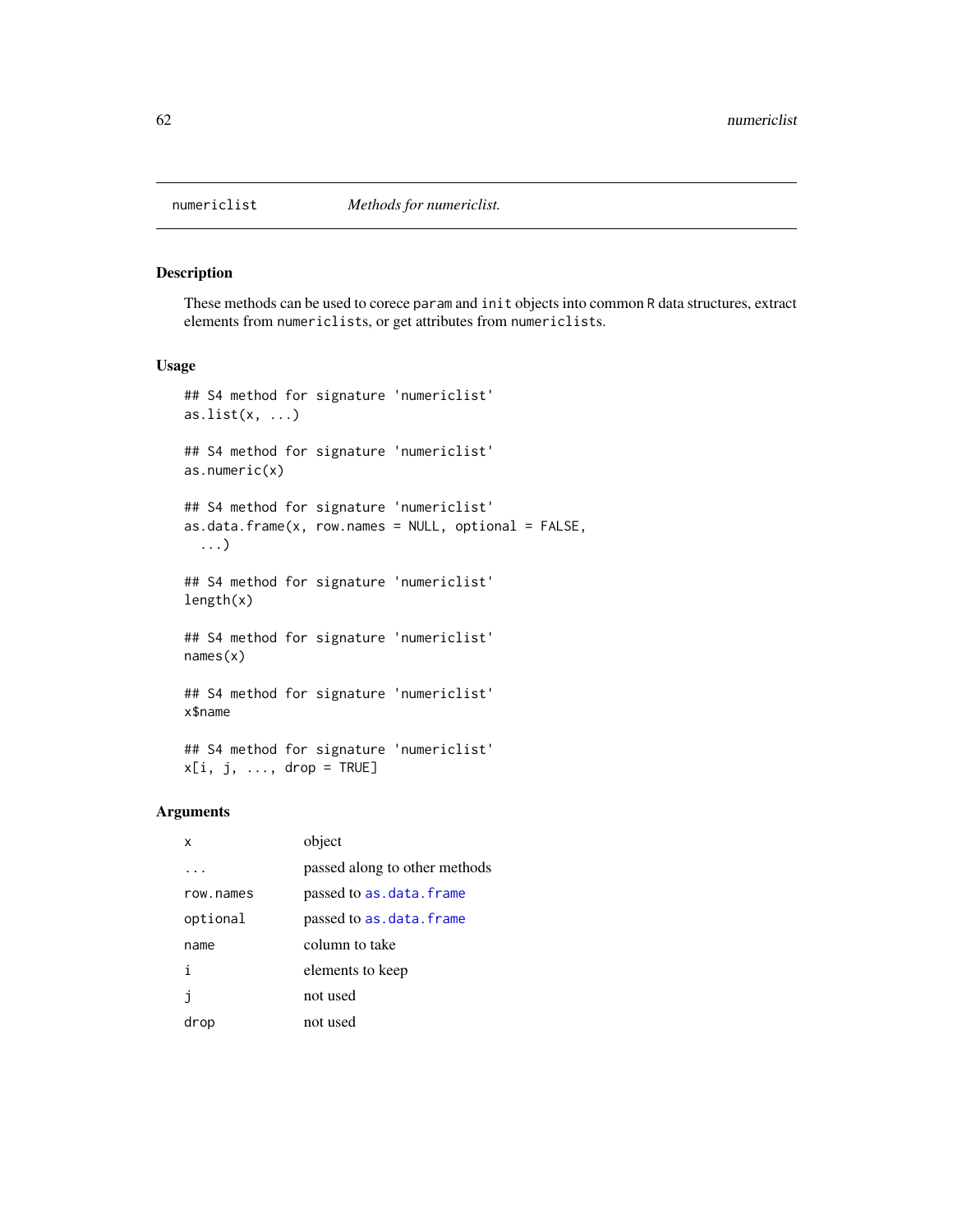<span id="page-62-0"></span>numericlist-class *S4 class numeric list.*

# Description

S4 class numeric list.

# Arguments

| data    | list of data                                                                                                    |
|---------|-----------------------------------------------------------------------------------------------------------------|
| pattern | character of length 1 containing regular expression to be used as a filter when<br>printing data to the console |

obsaug *Augment observations in the simulated output.*

# Description

Augment observations in the simulated output.

## Usage

 $obsaug(x, value = TRUE, ...)$ 

# Arguments

| X        | model object                                                                                                                                |
|----------|---------------------------------------------------------------------------------------------------------------------------------------------|
| value    | the value for obsaug                                                                                                                        |
| $\cdots$ | passed along There is also a obsaug argument to mrgsim that can be set to<br>accomplish the same thing as a call to obsaug in the pipeline. |

| obsonly | Collect only observations in the simulated output. |  |
|---------|----------------------------------------------------|--|
|         |                                                    |  |

# Description

Collect only observations in the simulated output.

# Usage

obsonly(x, value =  $TRUE$ , ...)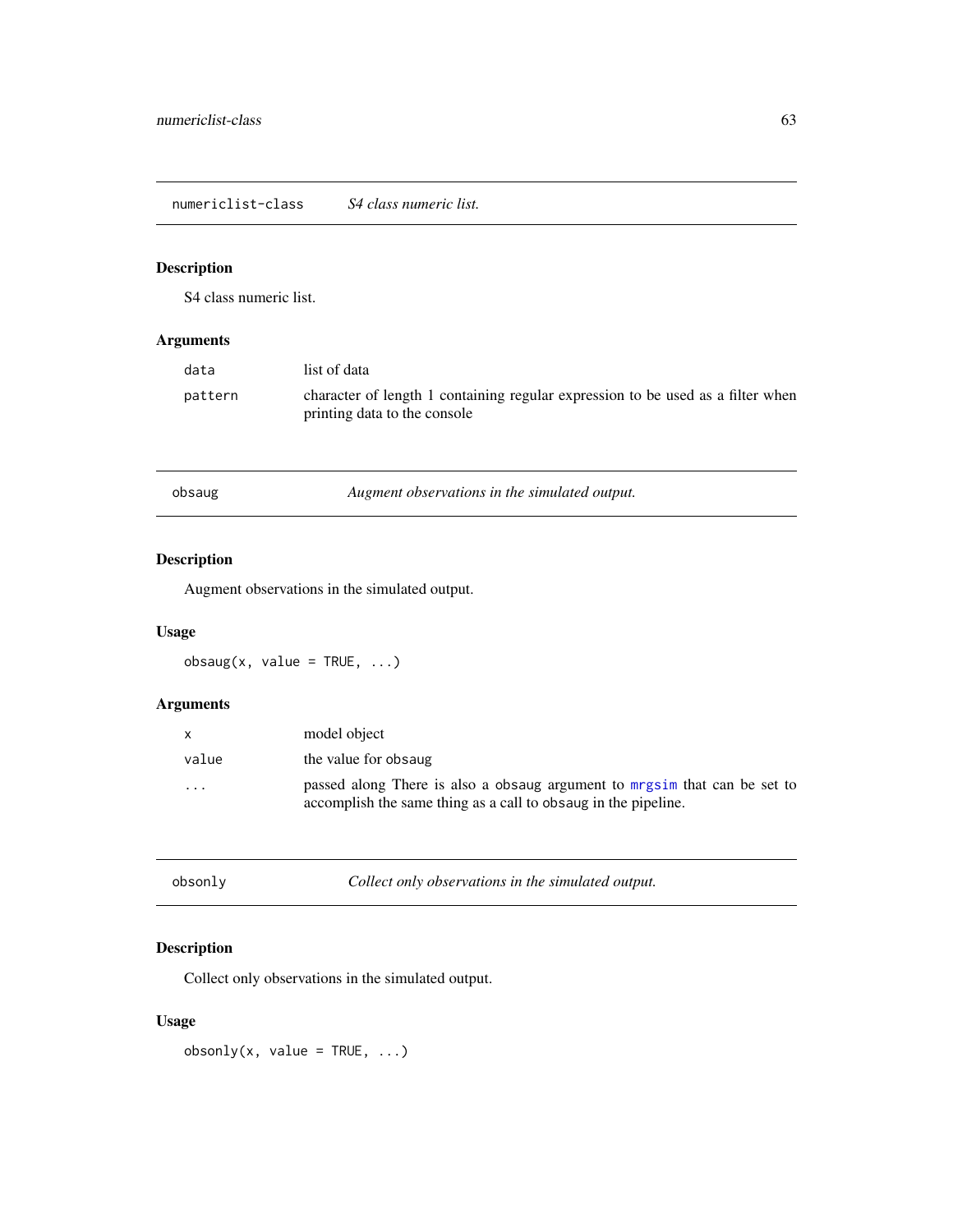64 omega

#### Arguments

| x     | model object          |
|-------|-----------------------|
| value | the value for obsonly |
| .     | passed along          |

# Details

There is also a obsonly argument to [mrgsim](#page-49-0) that can be set to accomplish the same thing as a call to obsonly in the pipeline.

omega *Manipulate OMEGA matrices.*

#### <span id="page-63-0"></span>Description

The primary function is omat that can be used to both get the \$OMEGA matrices out of a model object and to update \$OMEGA matrices in a model object.

#### Usage

```
omat(.x, \ldots)## S4 method for signature 'missing'
omat(.x, ...)
## S4 method for signature 'matrix'
omat(x, ..., labels = list())## S4 method for signature '`NULL`'
omat(.x, ...)
## S4 method for signature 'list'
omat(.x, \ldots)## S4 method for signature 'omegalist'
omat(.x, \ldots)## S4 method for signature 'mrgmod'
omat(.x, ..., make = FALSE, open = FALSE)
## S4 method for signature 'mrgsims'
omat(x, make = FALSE, ...)
```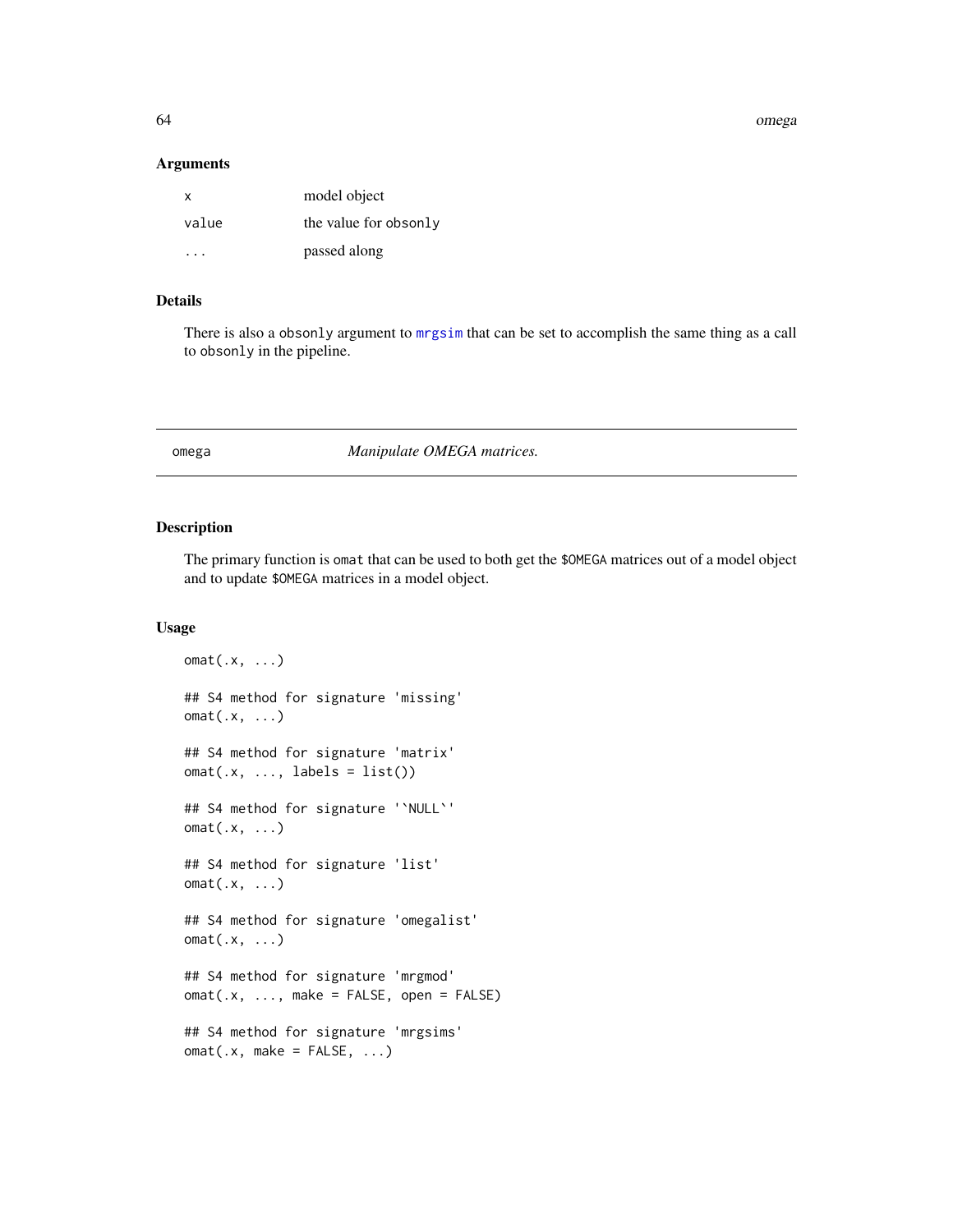#### omega 65

### Arguments

| $\cdot$ X  | a matrix, list of matrices or matrist object                                                             |
|------------|----------------------------------------------------------------------------------------------------------|
| $\ddots$ . | passed to other functions, including modMATRIX                                                           |
| labels     | character vector of names for \$0MEGA elements; must be equal to number of<br>rows/columns in the matrix |
| make       | logical; if TRUE, matrix list is rendered into a single matrix                                           |
| open       | passed to merge. list                                                                                    |
| x          | matlist object                                                                                           |

## Examples

```
## example("omega")
mat1 <- matrix(1)mat2 < - diag(c(1, 2, 3))mat3 <- matrix(c(0.1, 0.002, 0.002, 0.5), 2,2)
mat4 <- dmat(0.1, 0.2, 0.3, 0.4)
omat(mat1)
omat(mat1, mat2, mat3)
omat(A=mat1, B=mat2, C=mat3)
mod <- mrgsolve:::house() %>% omat(mat4)
omat(mod)
omat(mod, make=TRUE)
## Not run:
$OMEGA
1 2 3
$OMEGA @block
1 0.1 2
$OMEGA \@cor
\@ prefix ETA_
\@ labels CL VC KA
0.1
0.67 0.2
0 0 0.3
## End(Not run)
```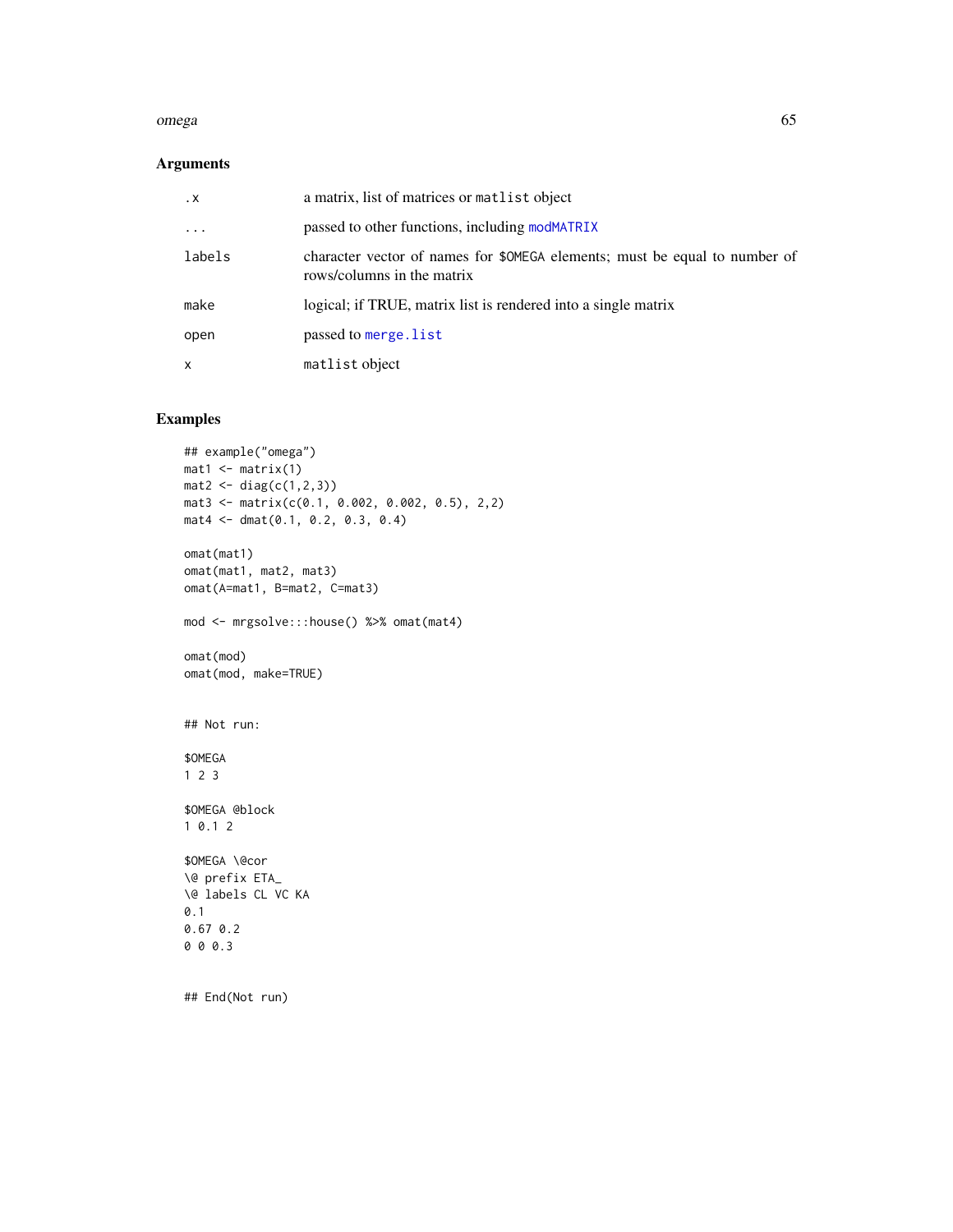parameter\_list-class *S4 parameter\_list class*

## Description

S4 parameter\_list class

### Details

parameter\_list is a [numericlist-class](#page-62-0)

<span id="page-65-0"></span>PKMODEL *Parse PKMODEL BLOCK data.*

### Description

Parse PKMODEL BLOCK data.

### Usage

```
PKMODEL(ncmt = 1, depot = FALSE, cmt = NULL, trans = pick_trans(ncmt,
  depot), env = list(), pos = 1, ...)
```
#### Arguments

| ncmt            | number of compartments; must be 1 (one-compartment, not including a depot<br>dosing compartment) or 2 (two-compartment model, not including a depot dos-<br>ing compartment) |
|-----------------|------------------------------------------------------------------------------------------------------------------------------------------------------------------------------|
| depot           | logical indicating whether to add depot compartment                                                                                                                          |
| $\mathsf{c}$ mt | compartment names as comma-delimited character                                                                                                                               |
| trans           | the parameterization for the PK model; must be $1, 2, 4$ , or $11$                                                                                                           |
| env             | parse environment                                                                                                                                                            |
| pos             | block position number                                                                                                                                                        |
| $\ddotsc$       | not used                                                                                                                                                                     |

### Details

When using \$PKMODEL, certain symbols must be defined in the model specification depending on the value of ncmt, depot and trans.

- ncmt 1, depot FALSE, trans 2: CL, V
- ncmt 1, depot TRUE , trans 2: CL, V, KA
- ncmt 2, depot FALSE, trans 4: CL, V1, Q, V2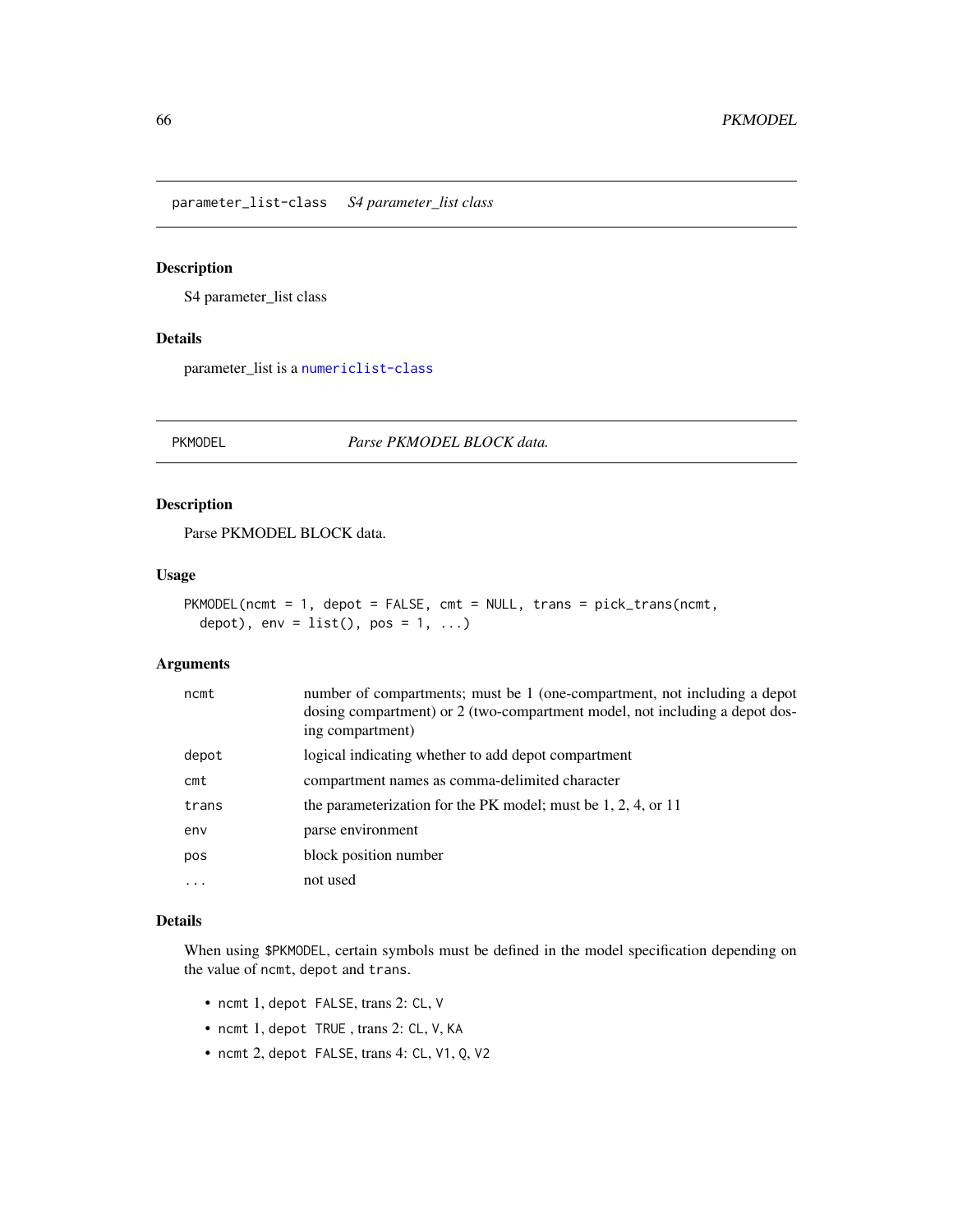#### pkmodel 67 and 67 and 67 and 67 and 67 and 67 and 67 and 67 and 67 and 67 and 67 and 67 and 67 and 67 and 67 and 67 and 67 and 67 and 67 and 67 and 67 and 67 and 67 and 67 and 67 and 67 and 67 and 67 and 67 and 67 and 67 a

• ncmt 2, depot TRUE , trans 4: CL, V2, Q, V3, KA

If trans=11 is specfied, use the symbols listed above for the ncmt / depot combination, but append i at the end (e.g. CLi or Qi or KAi).

If trans=1, the user must utilize the following symbols:

- pred\_CL for clearance
- pred\_V or pred\_V2 for central compartment volume of distribution
- pred\_Q for intercompartmental clearance
- pred\_V3 for for peripheral compartment volume of distribution
- pred\_KA for absorption rate constant

#### See Also

[BLOCK\\_PARSE](#page-9-0)

pkmodel *Simulate from 1- or 2-compartment PK model.*

#### Description

This is an R function that returns model objects based on \$PKMODEL.

### Usage

 $pkmodel(ncnt = 1, depot = FALSE, ...)$ 

#### Arguments

| ncmt  | passed to PKMODEL |
|-------|-------------------|
| depot | passed to PKMODEL |
|       | passed to update  |

### Details

Once the model object is generated, use [param](#page-85-0) to check names of the parameters in the model and [init](#page-29-0) to check the names of the compartments in the model. Calculations for the amounts in each compartment are done via analytical solutions, not differential equations. A subject-level random effect is also provided for each PK parameter; use [omat](#page-63-0) to see the names of those random effects. All random effect variances have initial value of zero and may be updated via [omat](#page-63-0).

### Value

An object of class [mrgmod-class](#page-48-0)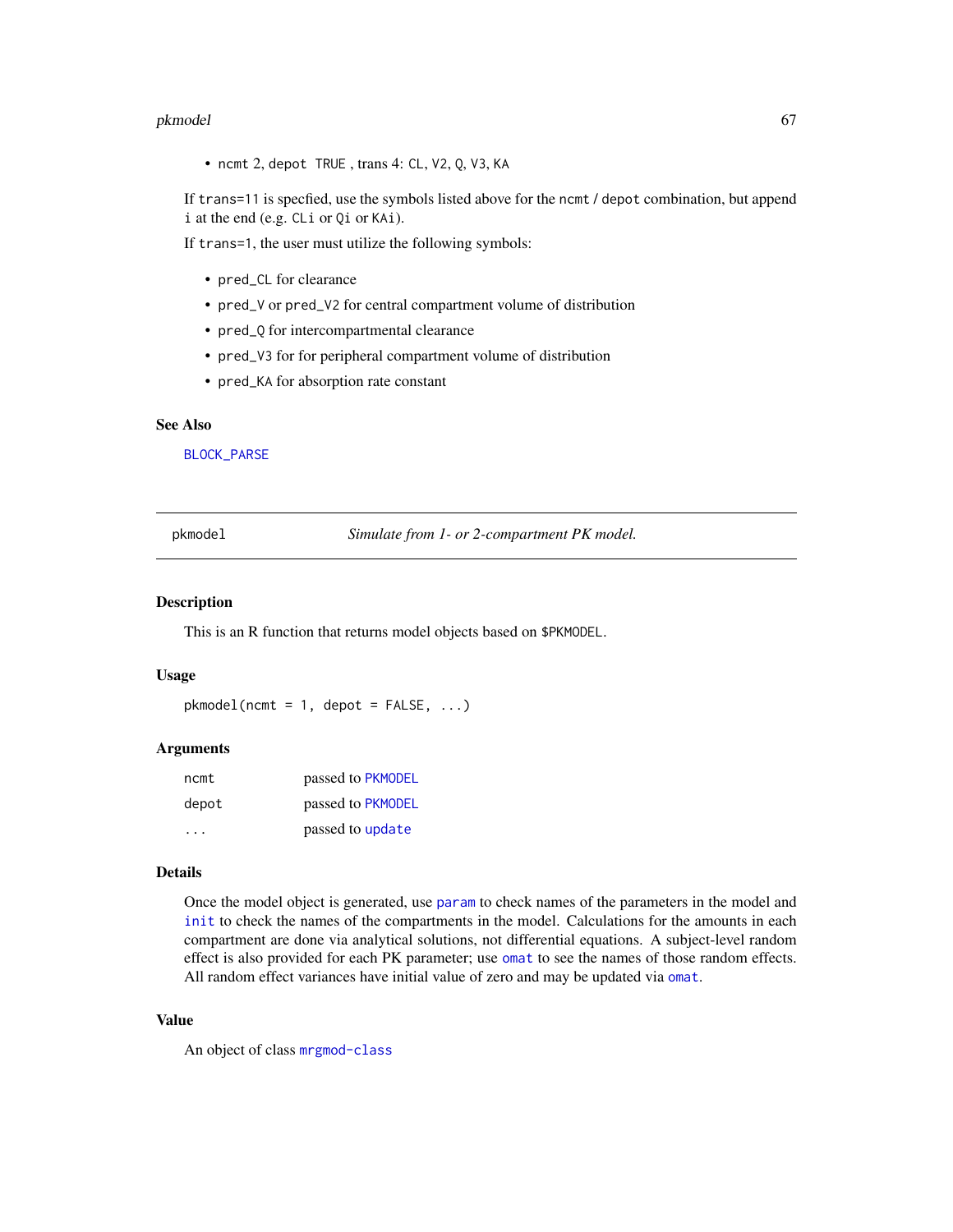# Examples

```
## Not run:
mod < -pkmodel(1)
mod %>% ev(amt=1000, ii=24, addl=3) %>% mrgsim(end=120)
mod <- pkmodel(1,TRUE)
mod <- pkmodel(2)
mod <- pkmodel(2,TRUE)
```
## End(Not run)

plot,batch\_mrgsims,missing-method *Plot method for mrgsims objects.*

## Description

Plot method for mrgsims objects.

#### Usage

```
## S4 method for signature 'batch_mrgsims,missing'
plot(x, yval = variables(x),auto.key = list(), mincol = 3, ...)
## S4 method for signature 'batch_mrgsims,formula'
plot(x, y, show.grid = TRUE, lwd = 2,type = "l", yval = variables(x), auto.key = list(columns = 1),
```
scales =  $list(y = list(relation = "free"))$ , ...)

#### Arguments

| x         | mrsims object                    |
|-----------|----------------------------------|
| yval      | y varialbes to plot              |
| auto.key  | passed to xyplot                 |
| mincol    | minimum number of columns in key |
|           | arguments passed to xyplot       |
|           | a formula passed to xyplot       |
| show.grid | print grid in the plot           |
| lwd       | passed to xyplot                 |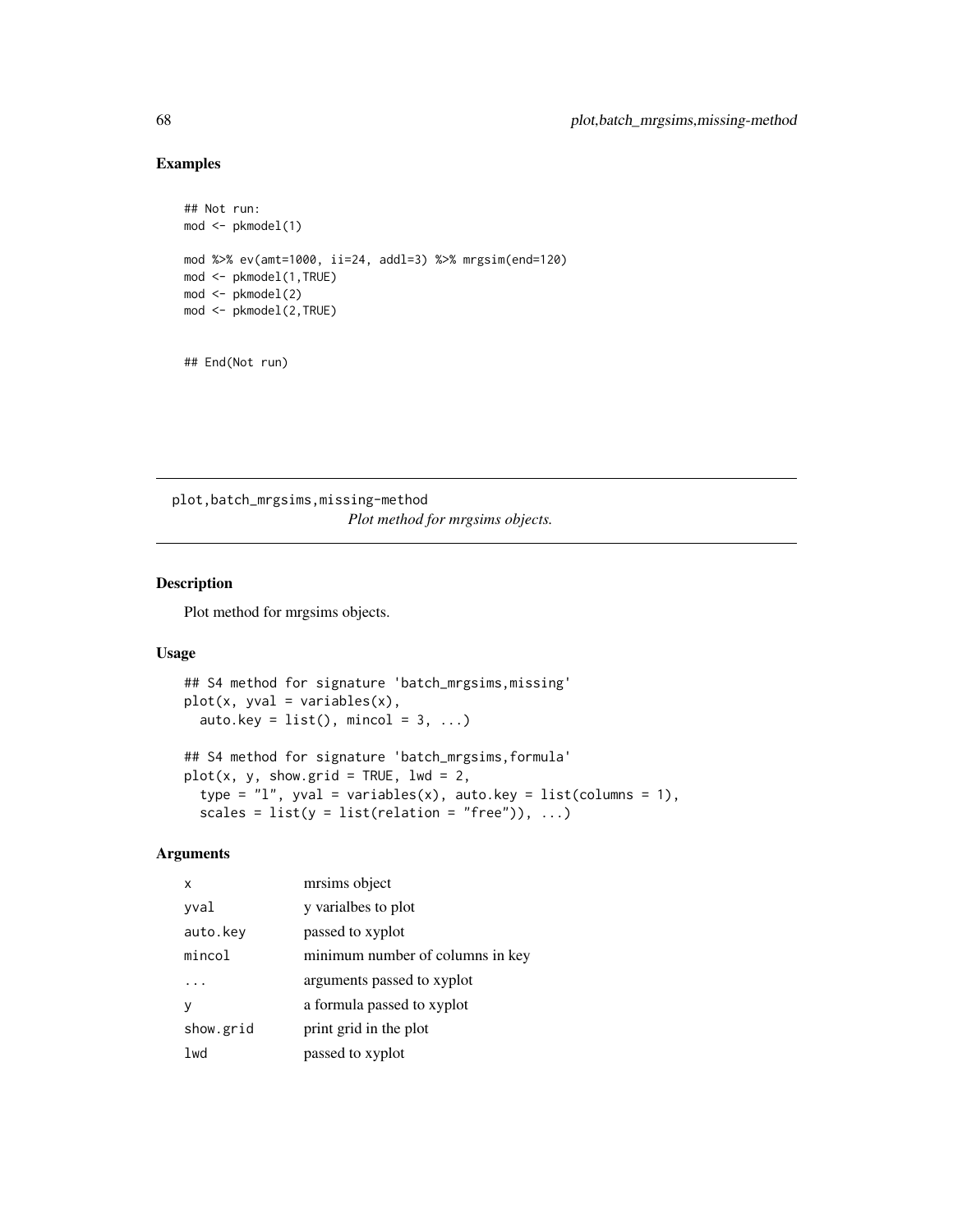## plot\_mrgsims 69

type passed to xyplot scales passed to xyplot

<span id="page-68-0"></span>plot\_mrgsims *Generate a quick plot of simulated data.*

## Description

Generate a quick plot of simulated data.

### Usage

```
## S4 method for signature 'mrgsims,missing'
plot(x, limit = 16, ...)## S4 method for signature 'mrgsims,formula'
plot(x, y, limit = 16, show.grid = TRUE,outer = TRUE, type = "l", lwd = 2, ylab = "value", groups = ID,
  scales = list(y = list(relation = "free")), ...)
```
### Arguments

| X         | mrgsims object                                       |
|-----------|------------------------------------------------------|
| limit     | limit the the number of panels to create             |
|           | other arguments passed to xyplot                     |
| y         | formula used for plotting                            |
| show.grid | logical indicating whether or not to draw panel.grid |
| outer     | passed to xyplot                                     |
| type      | passed to xyplot                                     |
| lwd       | passed to xyplot                                     |
| ylab      | passed to xyplot                                     |
| groups    | passed to xyplot                                     |
| scales    | passed to xyplot                                     |

### Details

Values for as argument: ; raw: raw simulated output;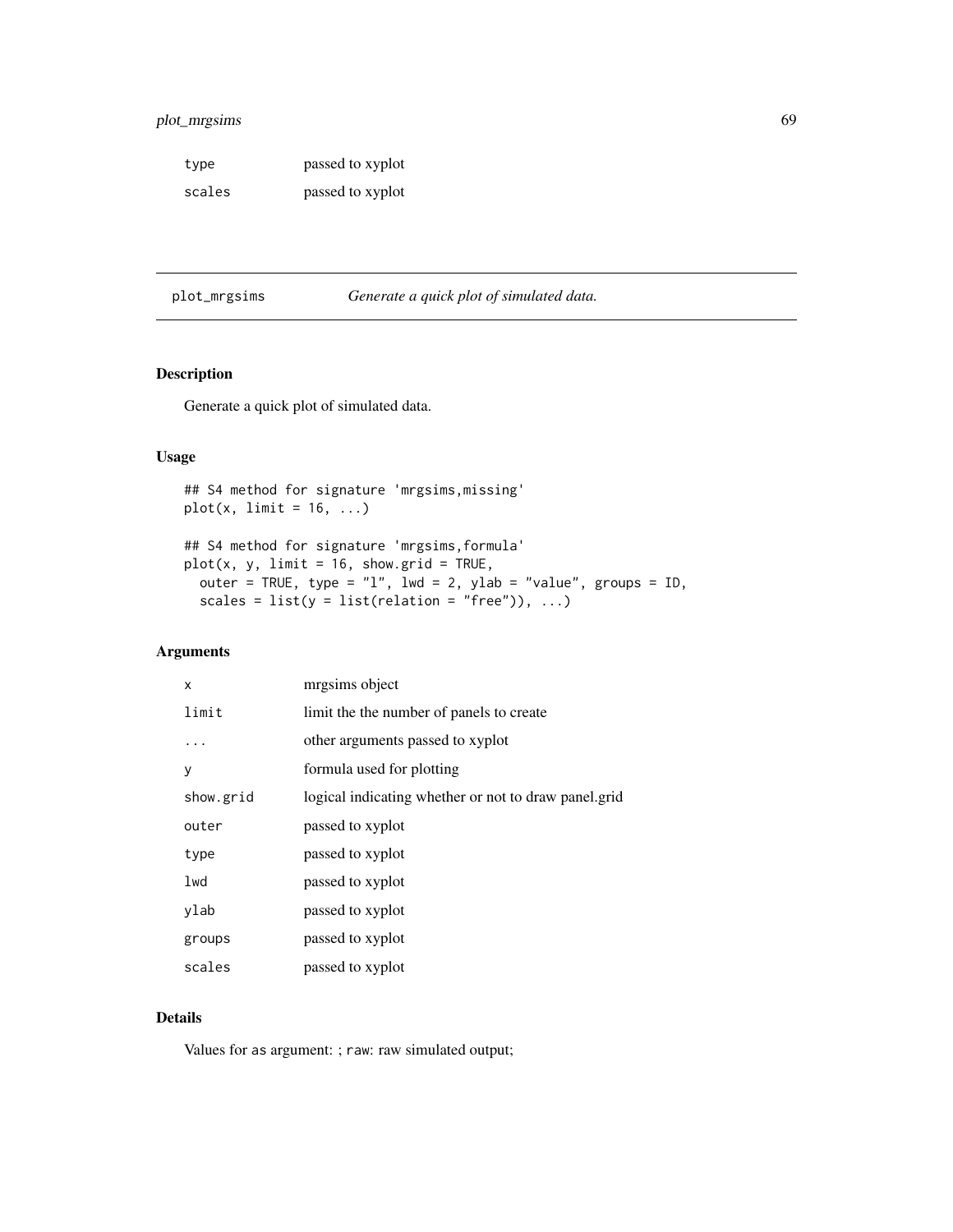# Examples

```
mod <- mrgsolve:::house(end=48, delta=0.2) %>% init(GUT=1000)
out <- mrgsim(mod)
plot(out)
plot(out, subset=time <=24)
plot(out, GUT+CP~.)
plot(out, CP+RESP~time, col="black", scales="same", lty=2)
```
## <span id="page-69-0"></span>qsim *A quick simulation function.*

## Description

A quick simulation function.

### Usage

qsim(x, e, idata, req = NULL, tgrid = NULL)

#### Arguments

| $\mathsf{x}$ | model object                            |
|--------------|-----------------------------------------|
| e            | event object                            |
| idata        | individual data set                     |
| reg          | compartments to request                 |
| tgrid        | tgrid object; used if e is an ev object |

## Examples

```
mod <- mrgsolve:::house()
des <- tgrid(0,2400,1)
data <- recmatrix(ev(amt=1000, ii=24, addl=100),des)
out <- mod %>% qsim(data)
```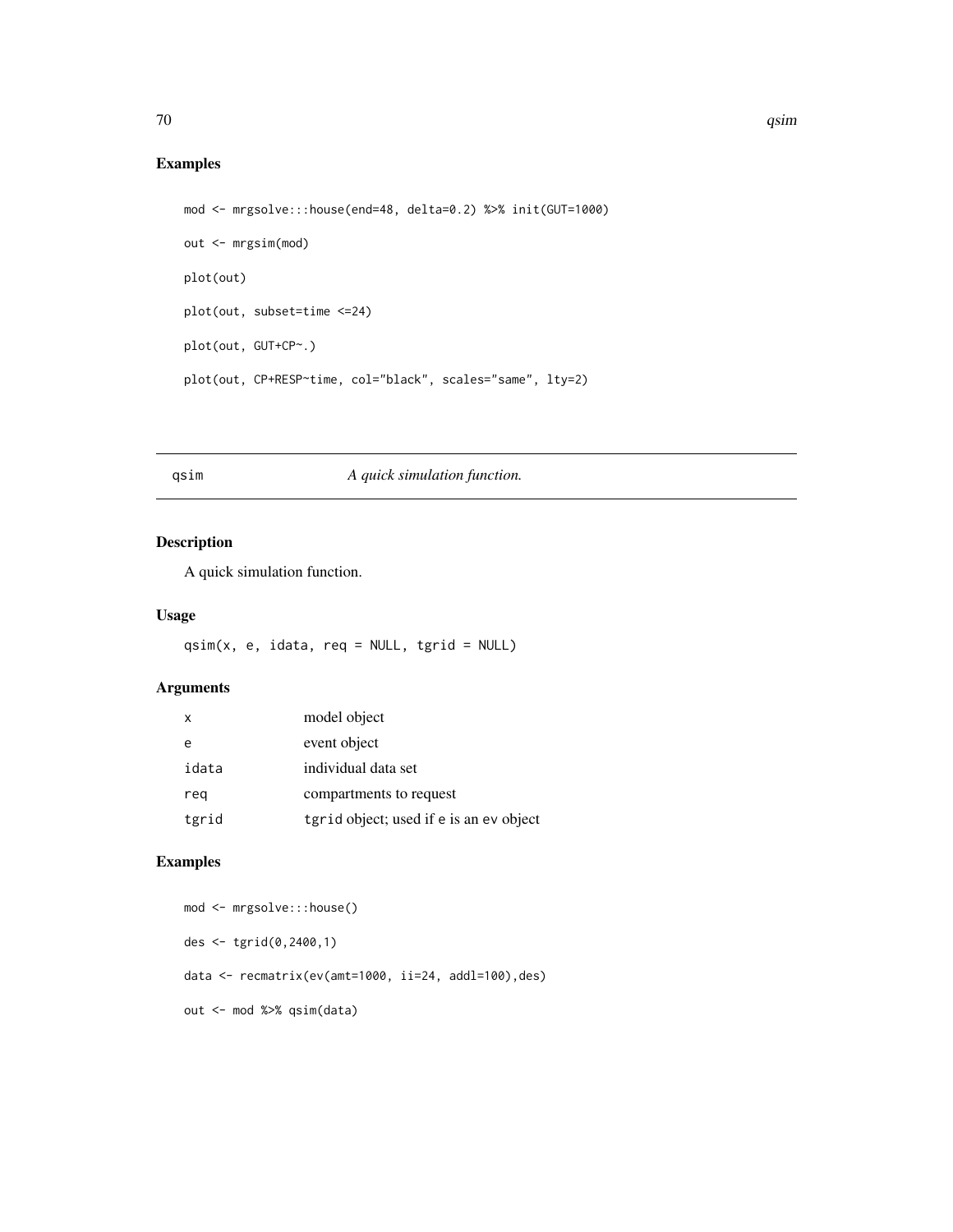Make addl doses explicit in an event object or data set.

# Usage

```
realize_addl(x, ...)
## S3 method for class 'data.frame'
realize_addl(x, ...)
## S3 method for class 'ev'
realize_addl(x, ...)
```
## Arguments

|          | a data_set data frame or an ev object (see details) |
|----------|-----------------------------------------------------|
| $\cdots$ | not used                                            |

#### Details

Required data elements: addl and ii.

recmatrix *Create a matrix of events for simulation.*

## Description

This function is for use with [qsim](#page-69-0) only.

## Usage

```
recmatrix(x, times, c_indexing = TRUE)
```
### Arguments

|            | an events object                                      |
|------------|-------------------------------------------------------|
| times      | object that can be coerced to numeric with stime      |
| c_indexing | if TRUE, compartment numbers will be decremented by 1 |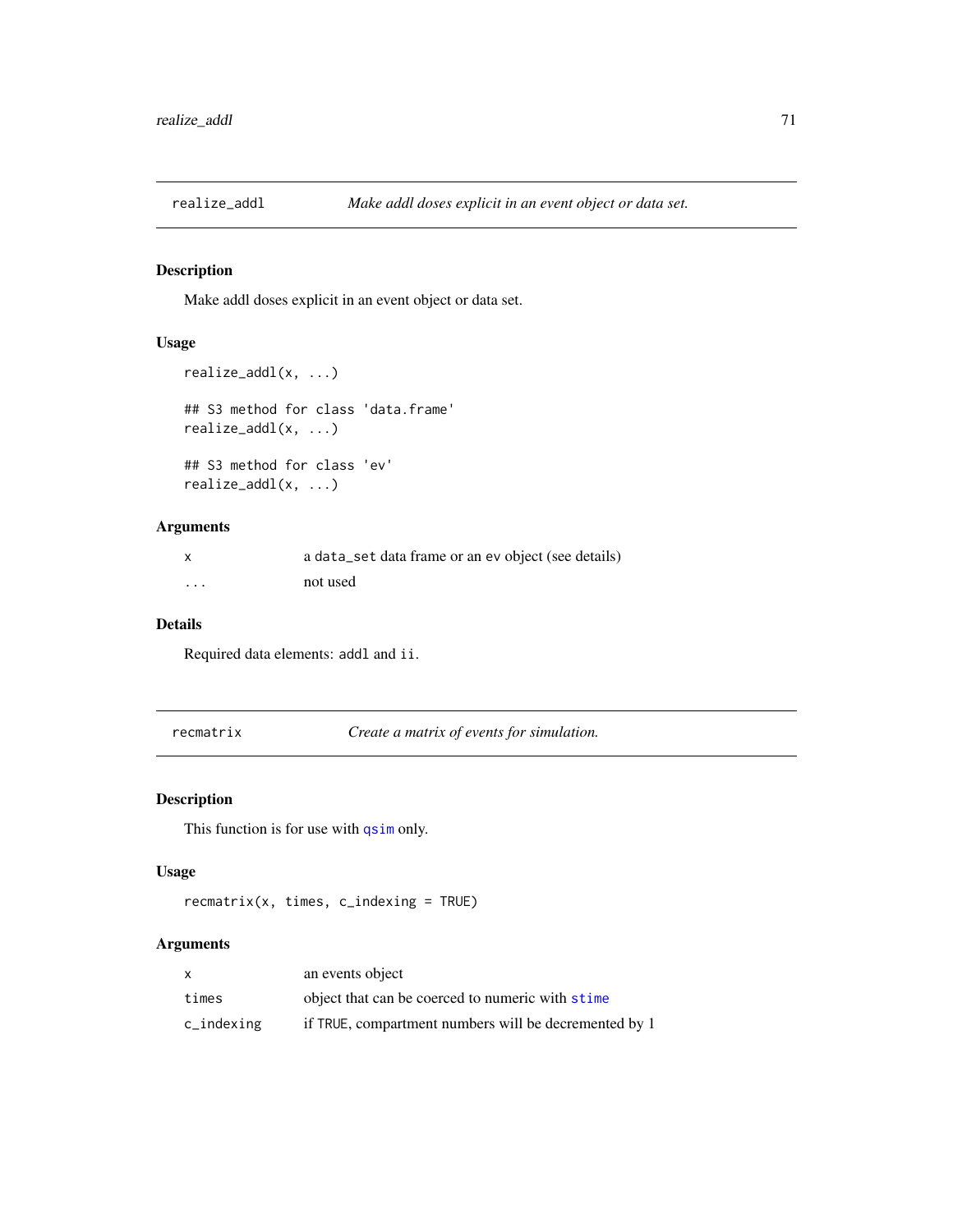Update model or project in an model object.

### Usage

```
relocate(x, ...)
## S4 method for signature 'mrgmod'
```

```
relocate(x, model = NULL, project = NULL)
```
# Arguments

| X       | mrgmod object     |
|---------|-------------------|
| .       | passed along      |
| model   | model name        |
| project | project directory |

### Value

updated model object

rename\_cols *rename columns from vector for new names*

# Description

rename columns from vector for new names

## Usage

rename\_cols(.df, new\_names)

### Arguments

| .df       | dataframe to rename                                                         |
|-----------|-----------------------------------------------------------------------------|
| new names | vector of names using syntax " <newname>" = "<oldname>"</oldname></newname> |

### Examples

rename\_cols(Theoph, c("dv" = "conc", "ID" = "Subject"))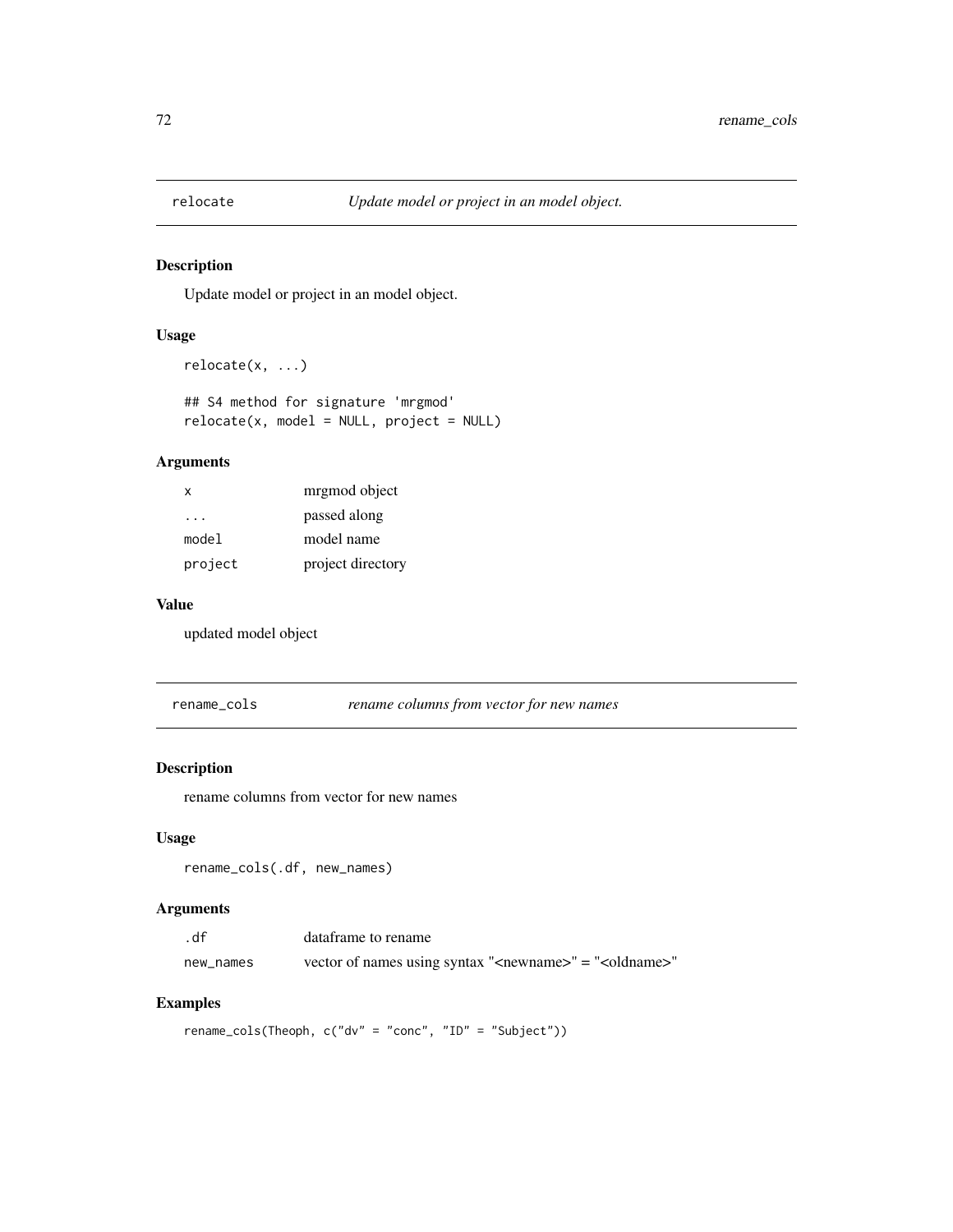<span id="page-72-0"></span>

Render a model to a document.

# Usage

```
render(x, ...)
## S4 method for signature 'character'
render(x, project, ...)
## S4 method for signature 'mrgmod'
render(x, ...)dorender(model, project, template = NULL, compile = TRUE, ...)
```
## Arguments

| $\boldsymbol{\mathsf{x}}$ | model object or the model name                      |
|---------------------------|-----------------------------------------------------|
|                           | passed to rmarkdown:: render                        |
| project                   | the directory containing the .cpp model file        |
| model                     | model name                                          |
| template                  | template document                                   |
| compile                   | logical; if true, the model will be compiled to run |

## Examples

```
## Not run:
mod <- mrgsolve:::house()
mrgsolve:::render(mod)
mrgsolve:::render("irm2", modlib())
```
## End(Not run)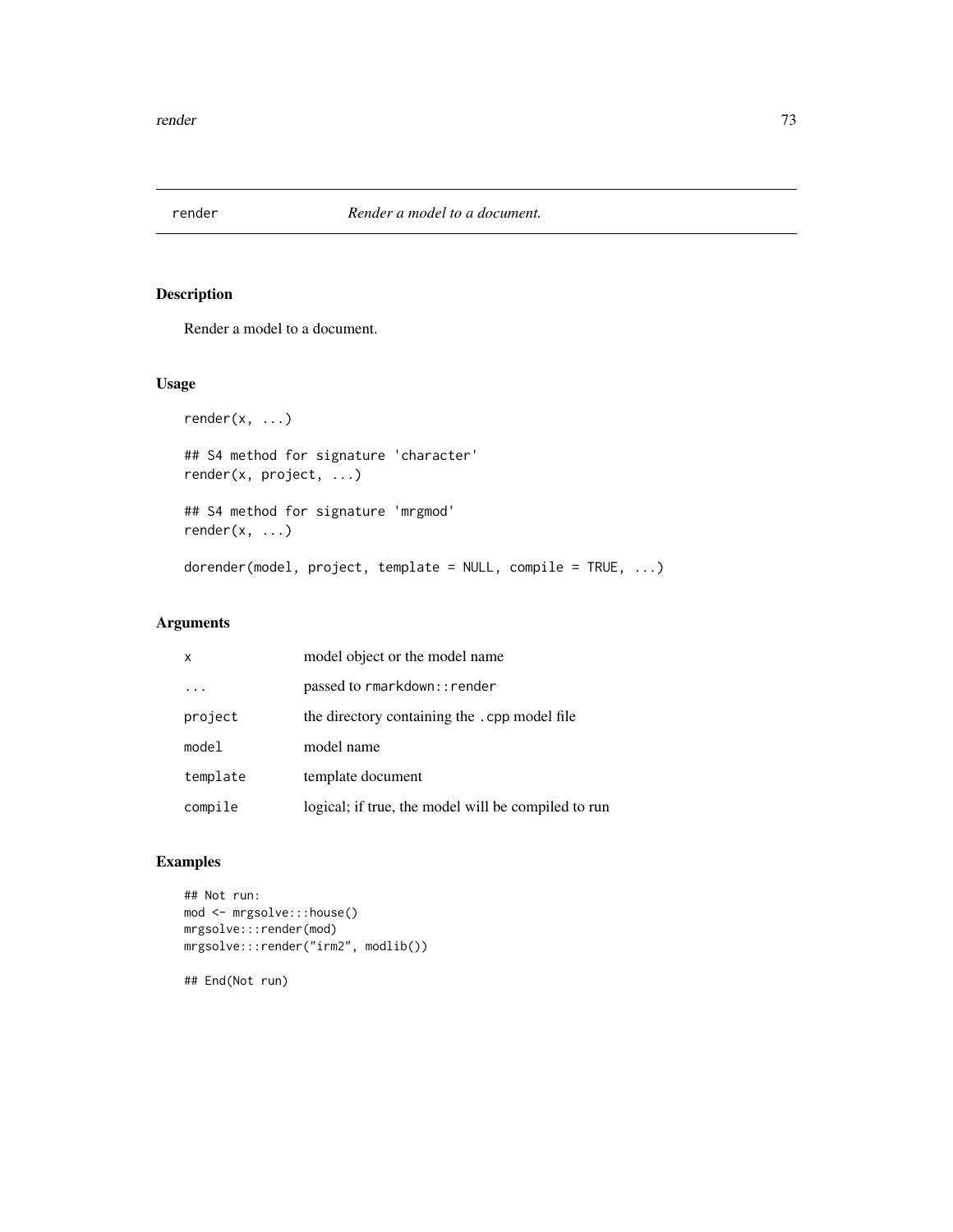Use this function to select, by name, either compartments or derived variables that have been captured (see [CAPTURE](#page-9-0)).

# Usage

```
Req(x, \ldots)## S4 method for signature 'mrgmod'
Req(x, ...)req(x, \ldots)## S4 method for signature 'mrgmod'
req(x, ...)
```
## Arguments

| $\mathsf{x}$      | model object                                                                                                                                                                                                                                                                                                                                                                                                                                              |
|-------------------|-----------------------------------------------------------------------------------------------------------------------------------------------------------------------------------------------------------------------------------------------------------------------------------------------------------------------------------------------------------------------------------------------------------------------------------------------------------|
| $\cdot\cdot\cdot$ | unquoted names of compartments or tabled items                                                                                                                                                                                                                                                                                                                                                                                                            |
|                   | There is also a Req argument to mrgsim that can be set to accomplish the same<br>thing as a call to Req in the pipeline.                                                                                                                                                                                                                                                                                                                                  |
|                   | Note the difference between req and Req: the former only selects compart-<br>ments to appear in output while the latter selects both compartments and cap-<br>tured items. Also, when there are items are explicitly listed in Req, all other<br>compartments or captured items not listed there are ignored. But when compart-<br>ments are selected with req all of the captured items are returned. Remember<br>that req is strictly for compartments. |

# Examples

```
mod <- mrgsolve:::house()
mod %>% Req(CP,RESP) %>% ev(amt=1000) %>% mrgsim
```
<span id="page-73-0"></span>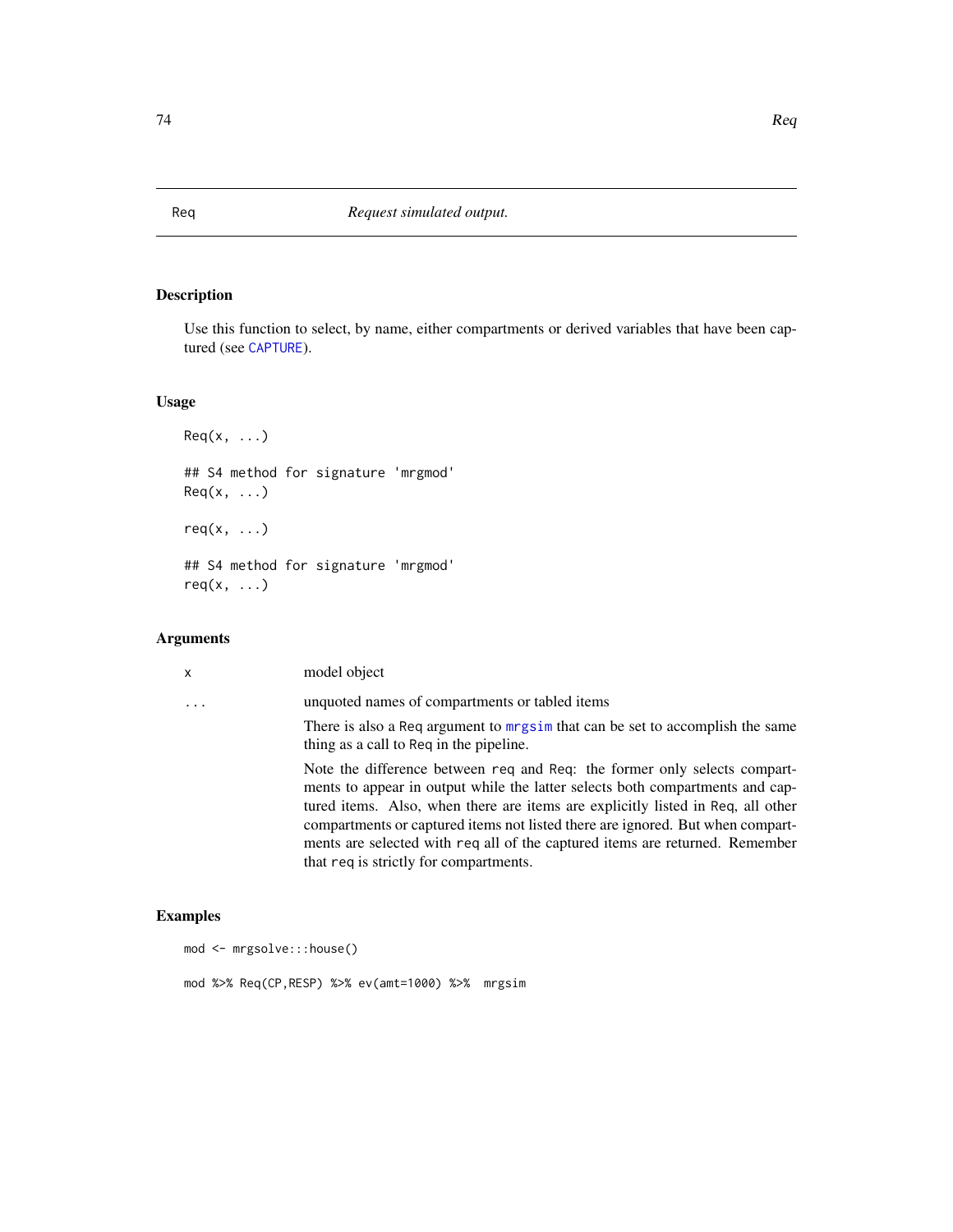<span id="page-74-0"></span>reserved *Reserved words.*

## Description

Reserved words.

## Usage

reserved()

# Details

Note: this function is not exported; you must go into the mrgsolve namespace by using the mrgsolve::: prefix.

# Examples

mrgsolve:::reserved()

revar *Get model random effect variances and covariances.*

## Description

Get model random effect variances and covariances.

# Usage

 $revar(x, \ldots)$ 

## S4 method for signature 'mrgmod' revar(x, ...)

## Arguments

| x | model object |
|---|--------------|
| . | passed along |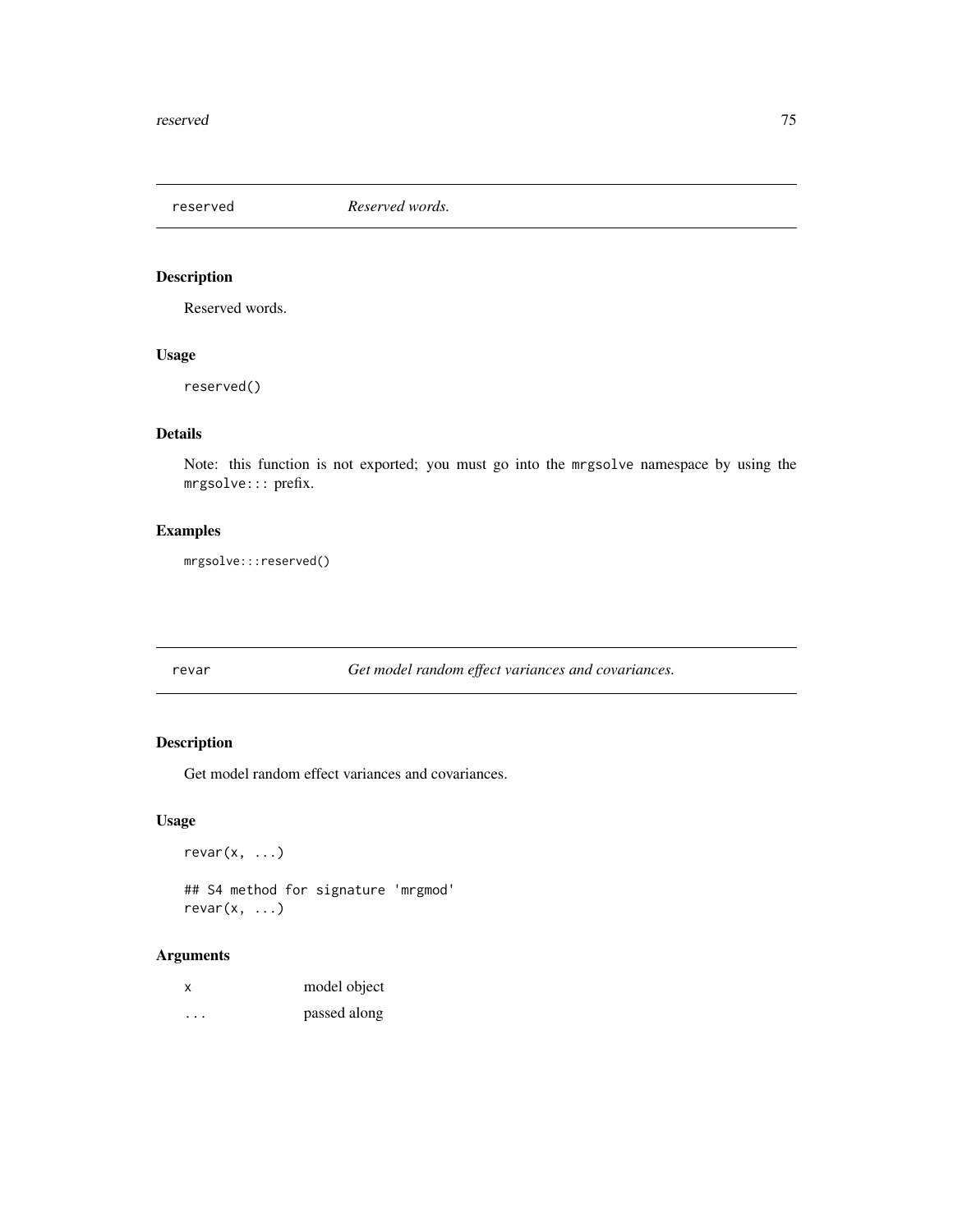<span id="page-75-0"></span>

Scrape options and pass to function.

## Usage

```
scrape_and_call(x, env, pass, ...)
```
## Arguments

| x    | data              |
|------|-------------------|
| env  | parse environment |
| pass | function to call  |
|      | dots              |

## Details

Attributes of x are also scraped and merged with options.

| scrape_opts | Scrape options from a code block. |
|-------------|-----------------------------------|
|             |                                   |

## Description

Scrape options from a code block.

## Usage

```
scrape_opts(x, envir = list(), def = list(), all = TRUE, marker = "=",
 narrow = TRUE)
```
## Arguments

| $\mathsf{x}$ | data                                                         |
|--------------|--------------------------------------------------------------|
| envir        | environment from \$ENV                                       |
| def          | default values                                               |
| a11          | return all options, even those that are not in def           |
| marker       | assignment operator; used to locate lines with options       |
| narrow       | logical; if TRUE, only get options on lines starting with >> |

## Value

list with elements x (the data without options) and named options as specified in the block.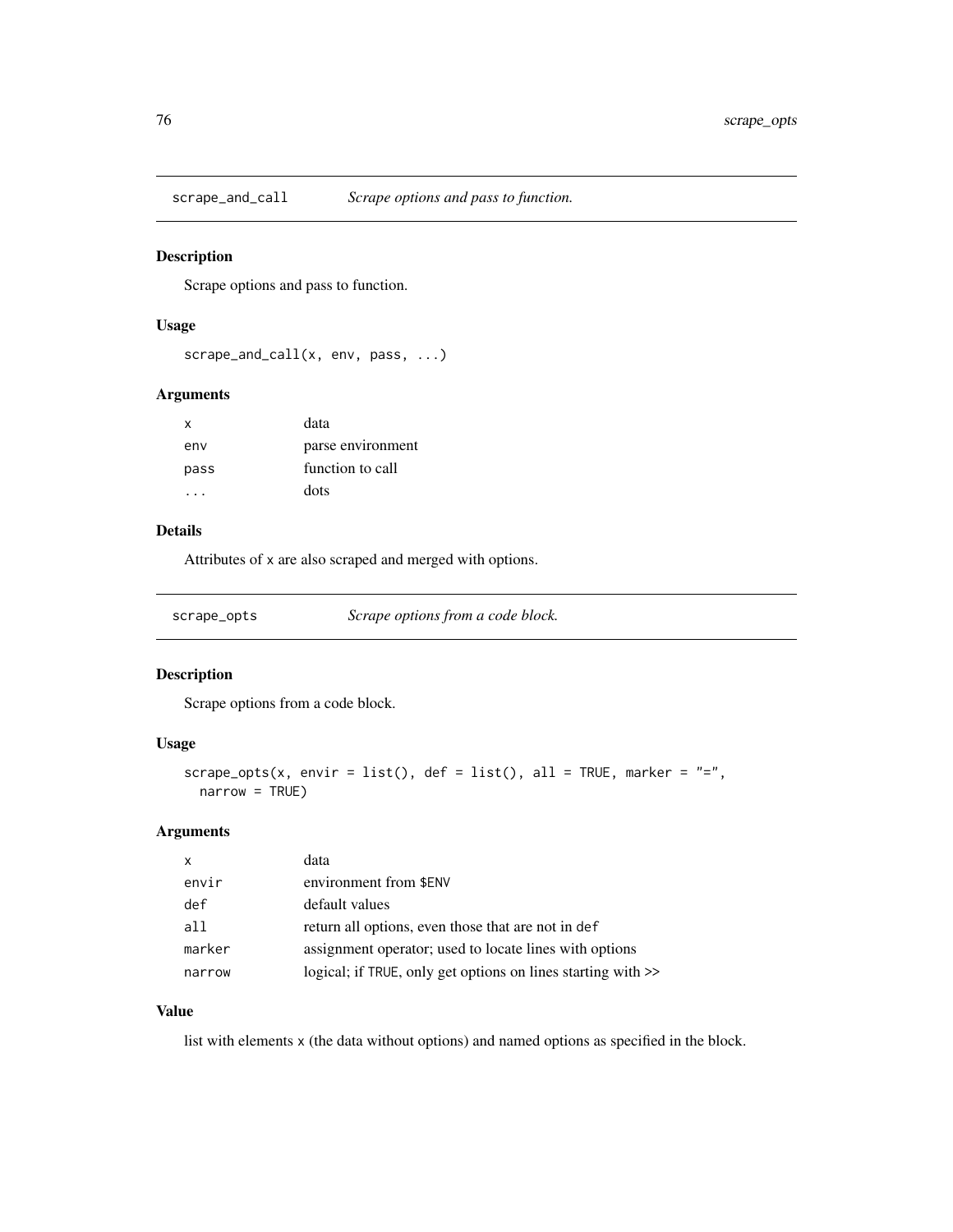<span id="page-76-0"></span>

Print model code to the console.

## Usage

 $see(x, \ldots)$ 

## S4 method for signature 'mrgmod'  $see(x, raw = FALSE, ...)$ 

## Arguments

| X   | model object        |
|-----|---------------------|
| .   | passed along        |
| raw | return the raw code |

## Value

invisible NULL

show,modlist-method *Show a modlist object.*

## Description

Show a modlist object.

#### Usage

## S4 method for signature 'modlist' show(object)

## Arguments

object modlist object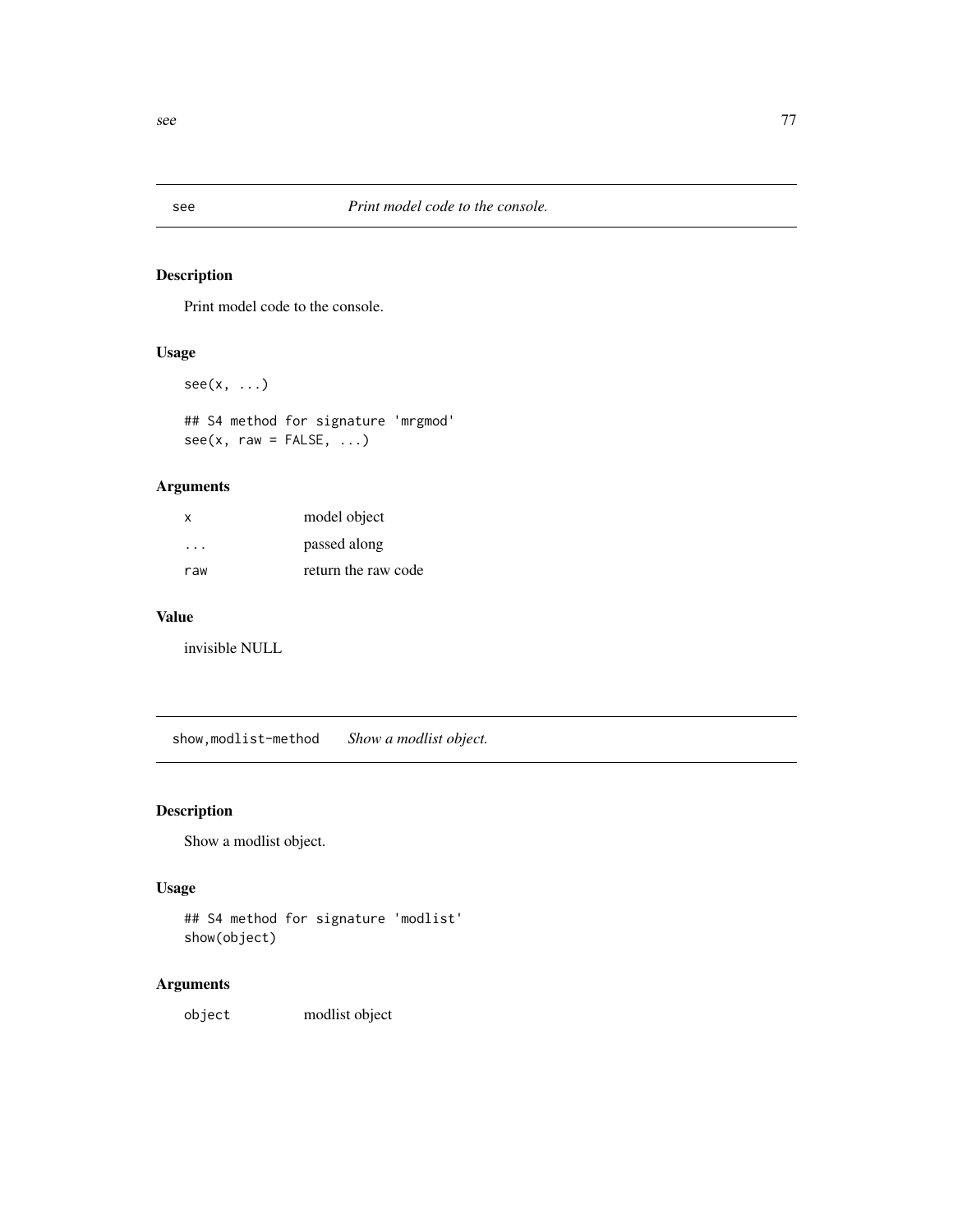<span id="page-77-0"></span>show,mrgmod-method *Print model details.*

## Description

Print model details.

#### Usage

## S4 method for signature 'mrgmod' show(object)

#### Arguments

object the model object

sigma *Manipulate SIGMA matrices.*

### Description

The primary function is smat that can be used to both get the \$SIGMA matrices out of a model object and to update \$SIGMA matrices in a model object.

#### Usage

```
smat(.x, \ldots)## S4 method for signature 'missing'
smat(.x, \ldots)## S4 method for signature 'matrix'
smat(x, ..., labels = list())## S4 method for signature 'list'
smat(.x, \ldots)## S4 method for signature 'sigmalist'
smat(.x, \ldots)## S4 method for signature 'mrgmod'
smat(x, ..., make = FALSE, open = FALSE)## S4 method for signature '`NULL`'
smat(.x, \ldots)
```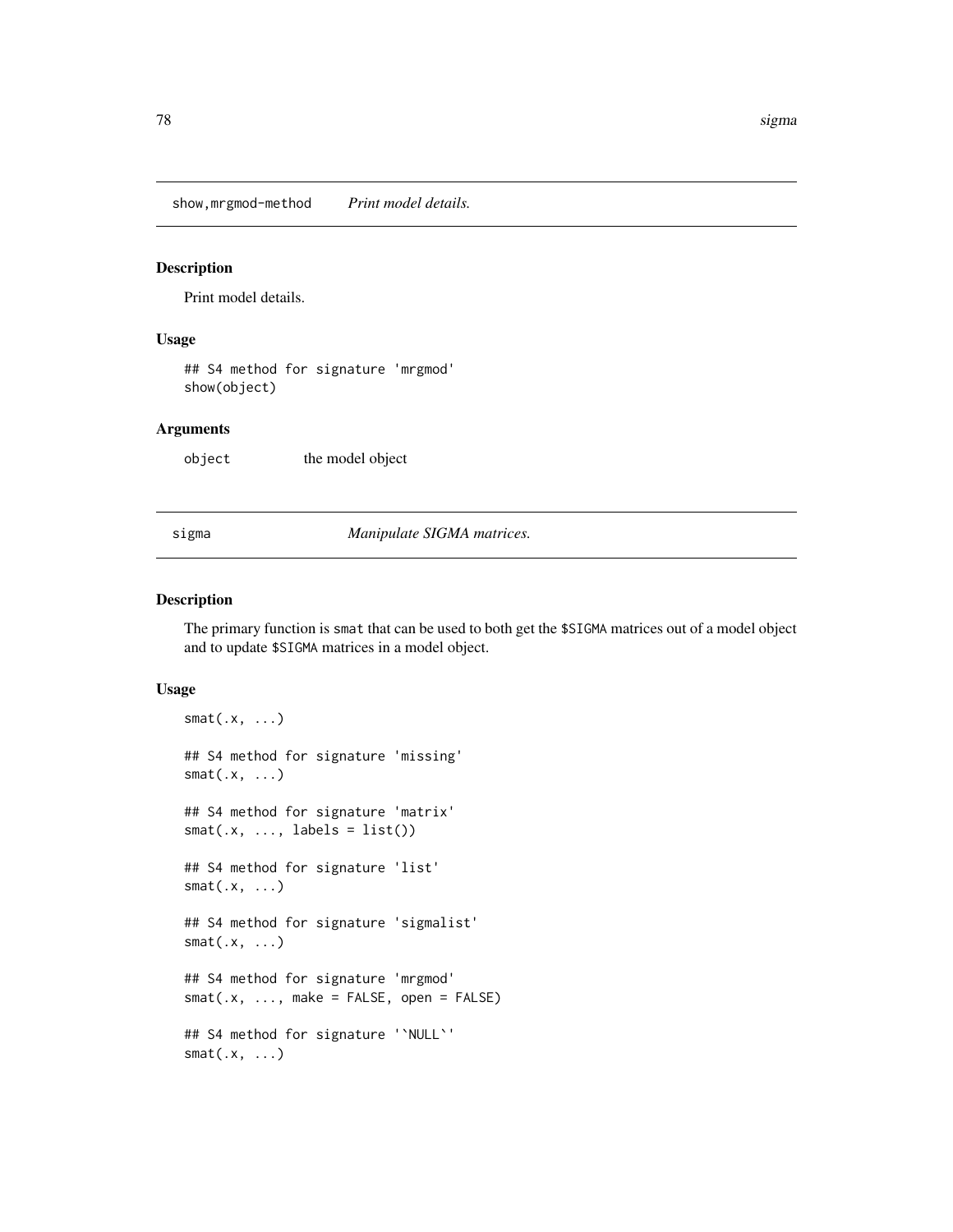#### <span id="page-78-0"></span>simargs **79**

```
## S4 method for signature 'mrgsims'
smat(x, make = FALSE, ...)
```
## Arguments

| $\cdot$ X | a matrix, list of matrices or matrix object                                                              |
|-----------|----------------------------------------------------------------------------------------------------------|
| $\cdots$  | passed to other functions, including modMATRIX                                                           |
| labels    | character vector of names for \$SIGMA elements; must be equal to number of<br>rows/columns in the matrix |
| make      | logical; if TRUE, matrix list is rendered into a single matrix                                           |
| open      | passed to merge. list                                                                                    |
| x         | matlist object                                                                                           |
|           |                                                                                                          |

## Examples

```
## example("sigma")
mat1 <- matrix(1)mat2 < - diag(c(1,2))mat3 <- matrix(c(0.1, 0.002, 0.002, 0.5), 2,2)
mat4 <- dmat(0.1, 0.2, 0.3, 0.4)
smat(mat1)
smat(mat1, mat2, mat3)
smat(A=mat1, B=mat2, C=mat3)
mod <- mrgsolve:::house() %>% smat(mat1)
smat(mod)
smat(mod, make=TRUE)
```
simargs *Access or clear arguments for calls to mrgsim.*

## Description

Access or clear arguments for calls to mrgsim.

#### Usage

simargs(x, ...) ## S3 method for class 'mrgmod'  $simargs(x, clear = FALSE, ...)$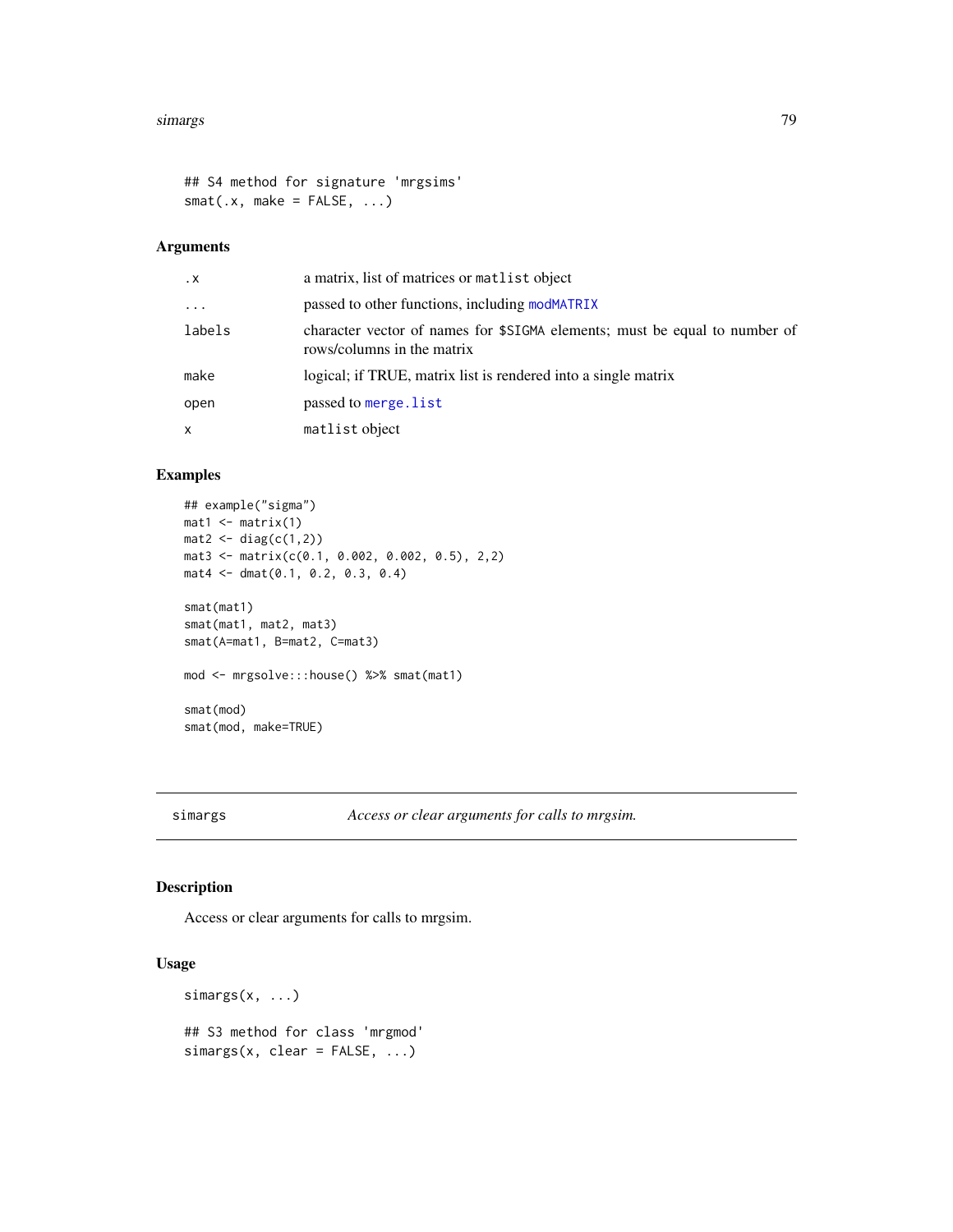<span id="page-79-0"></span>80 solocides and the solocides of the solocides of the solocides of the solocides of the solocides of the solocides of the solocides of the solocides of the solocides of the solocides of the solocides of the solocides of t

#### Arguments

| $\mathsf{X}$            | model object                                                       |
|-------------------------|--------------------------------------------------------------------|
| $\cdot$ $\cdot$ $\cdot$ | passed along                                                       |
| clear                   | logical indicating whether or not clear args from the model object |

## Value

If clear is TRUE, the argument list is cleared and the model object is returned. Otherwise, the argument list is returned.

## Examples

```
mod <- mrgsolve:::house()
mod %>% Req(CP,RESP) %>% carry_out(evid,WT,FLAG) %>% simargs
```
soloc *Return the location of the model shared object.*

## Description

Return the location of the model shared object.

## Usage

 $soloc(x, short = FALSE)$ 

## Arguments

| $\mathsf{x}$ | model object                                                    |
|--------------|-----------------------------------------------------------------|
| short        | logical; if TRUE, soloc will be rendered with a short path name |

## Examples

mod <- mrgsolve:::house() soloc(mod)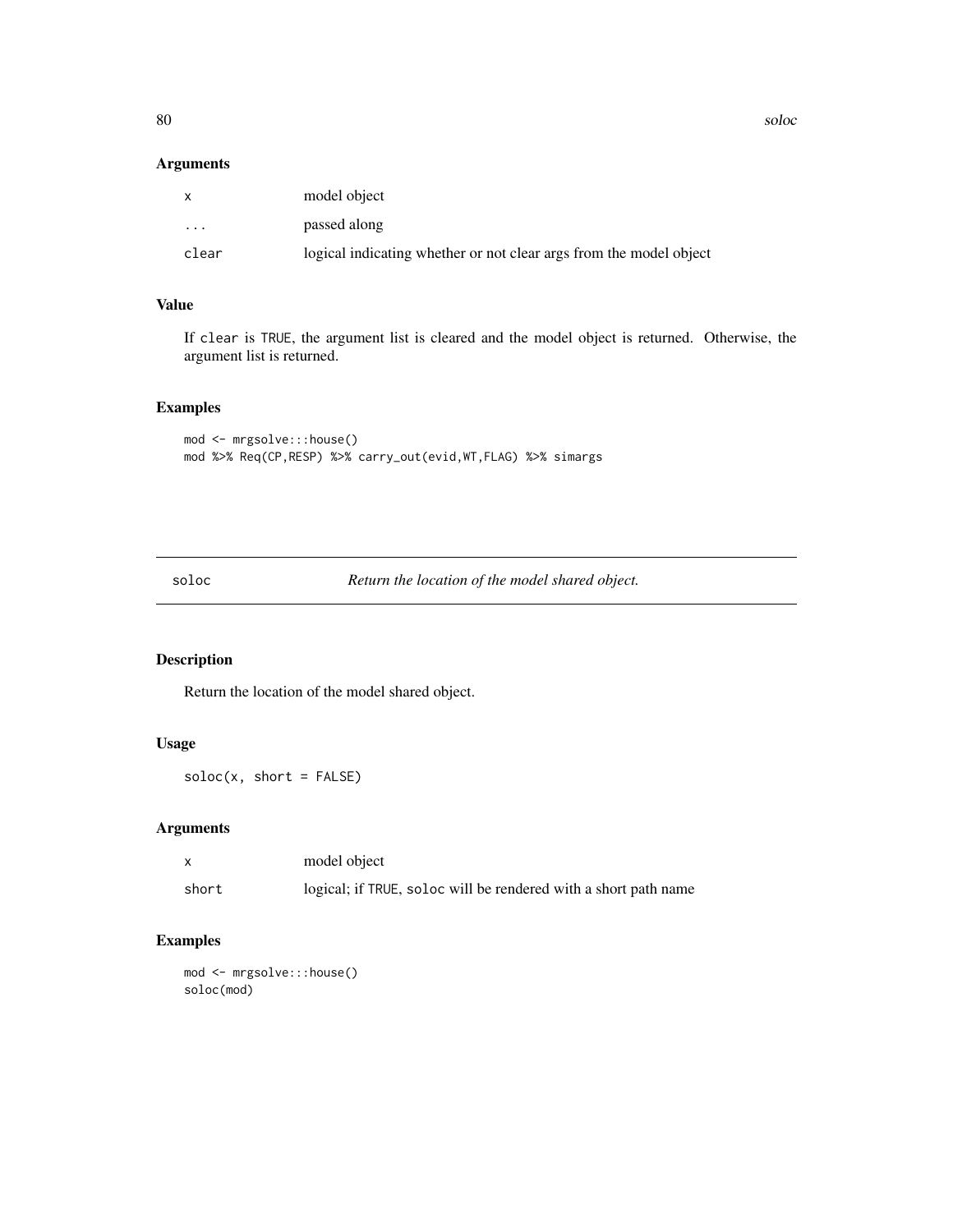<span id="page-80-0"></span>

Get the times at which the model will be evaluated.

## Usage

stime $(x, \ldots)$ 

## Arguments

| x                    | object of class mrgmod |
|----------------------|------------------------|
| $\ddot{\phantom{0}}$ | passed on              |

### Details

Simulation times include the sequence of times created from start, end, and delta and the vector of times found in add. Making end negative will omit any start / end / delta sequence. Negative values are discarded from the result.

## Value

a sorted vector of unique times

## Examples

```
## example("stime", package="mrgsolve")
mod <- mrgsolve:::house(end=12, delta=2, add=c(11,13,15))
stime(mod)
```
stime,mrgmod-method *Create a simtime object.*

## Description

simtime objects allow the user to specify simulation start and end times, along with the simulation time step.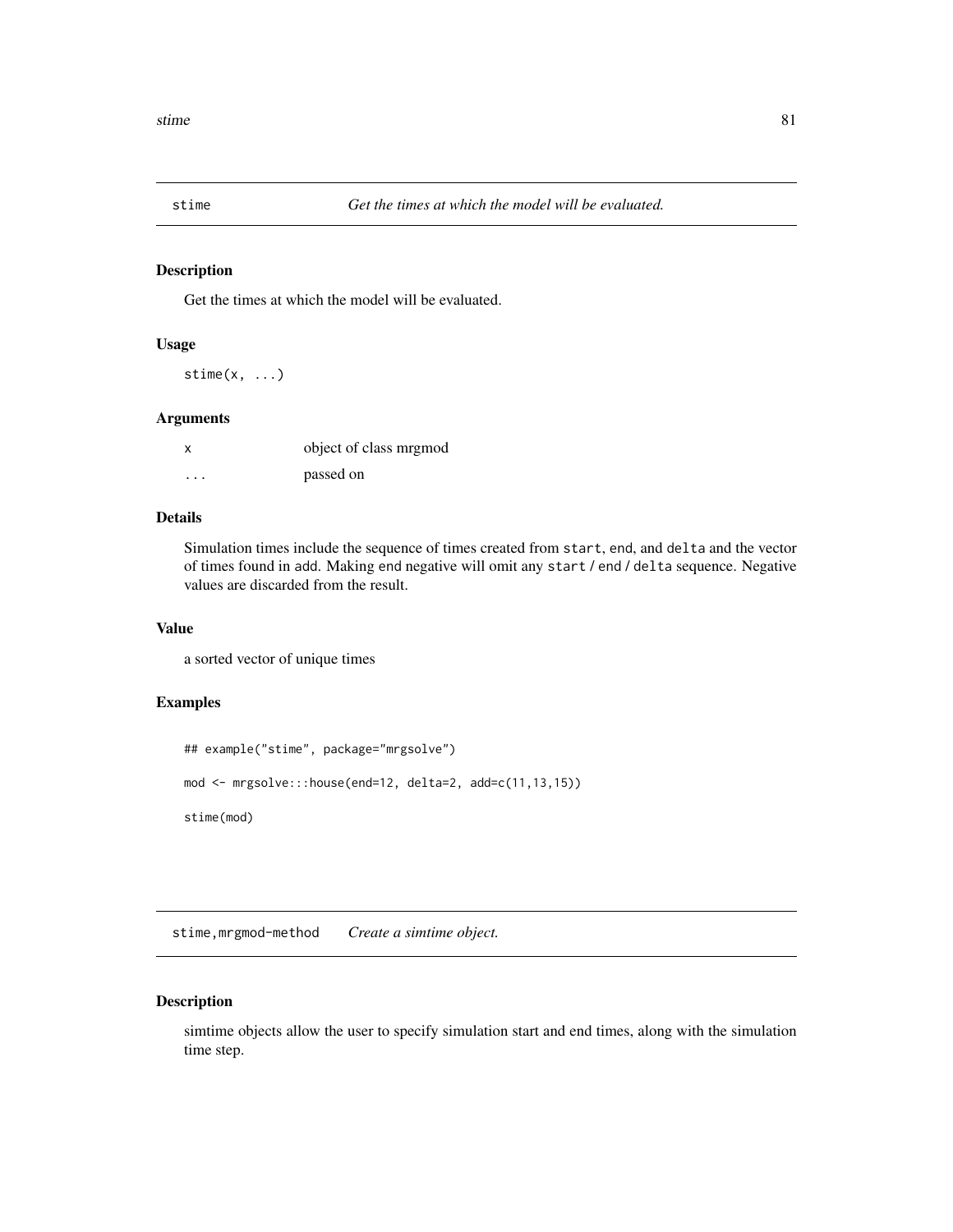## Usage

```
## S4 method for signature 'mrgmod'
stime(x, \ldots)tgrid(start = 0, end = 24, delta = 1, add = numeric(0), .offset = 0,
  scale = 1, ...## S4 method for signature 'tgrid'
stime(x, \ldots)## S4 method for signature 'tgrids'
stime(x, \ldots)## S4 method for signature 'numeric'
stime(x, \ldots)## S4 method for signature 'tgrid'
show(object)
## S4 method for signature 'tgrids'
show(object)
```
### Arguments

| X       | tgrid object                                               |
|---------|------------------------------------------------------------|
|         | passed on to other methods                                 |
| start   | simulation start time                                      |
| end     | simulation end time                                        |
| delta   | simulation time step                                       |
| add     | addition simulation times                                  |
| .offset | the resulting set of times will be adjusted by this amount |
| scale.  | the resulting set of times will be scaled by this factor   |
| object  | passed to show                                             |

## Examples

```
peak <- tgrid(0,6,0.2)
sparse \leq tgrid(0, 24, 4)day1 <- c(peak,sparse)
design <- c(day1, day1+72, day1+240)
## Not run:
mod <- mrgsolve:::house()
```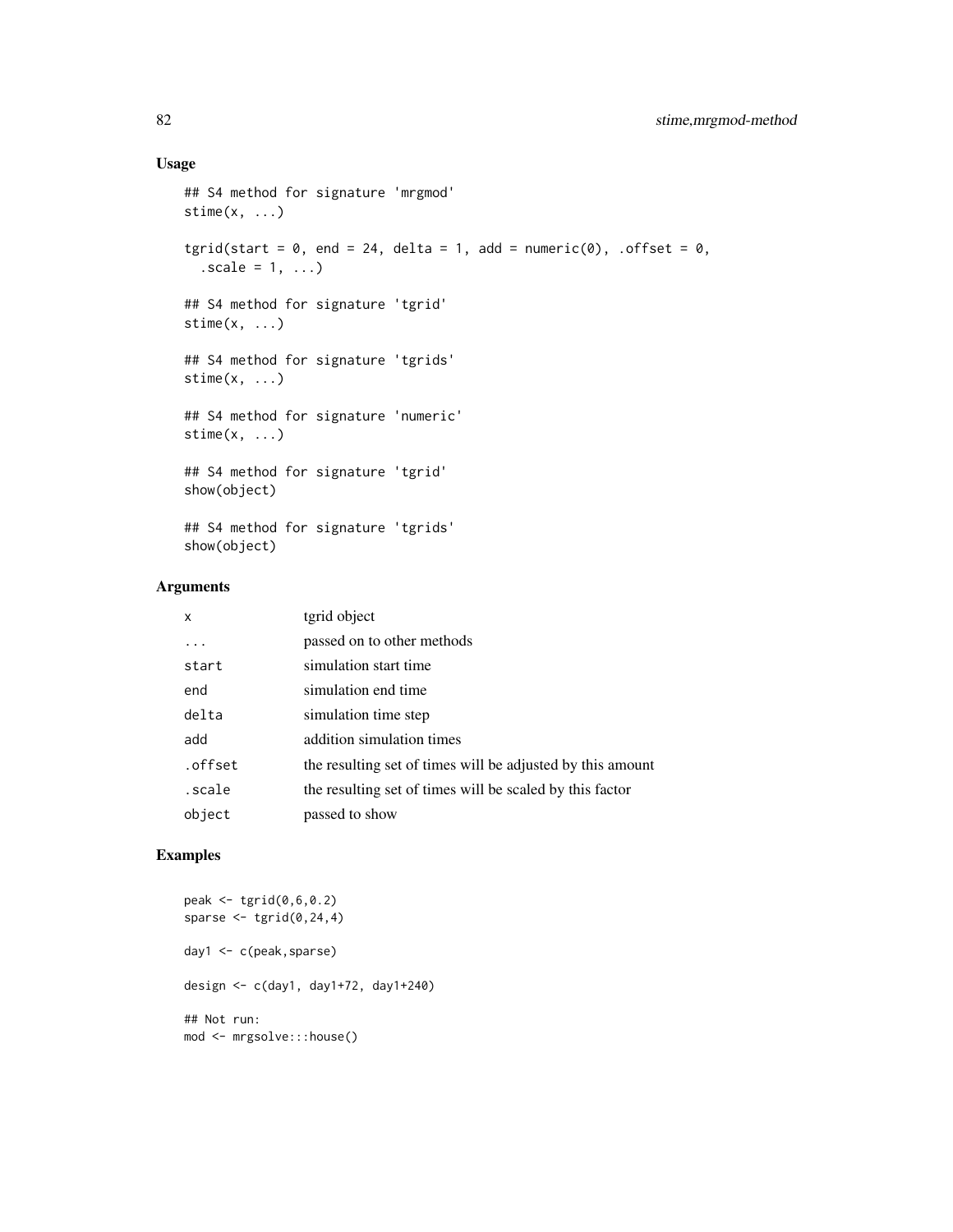## <span id="page-82-0"></span>touch\_funs 83

out <- mod %>% ev(amt=1000, ii=24, addl=10) %>% mrgsim(tgrid=design) plot(out,CP~., type='b') ## End(Not run)

touch\_funs *Get inits from compiled function.*

# Description

Get inits from compiled function.

## Usage

```
touch_funs(x, keep_pointers = TRUE)
```
## Arguments

| mrgmod model object                                 |
|-----------------------------------------------------|
| keep_pointers should function pointers be returned? |

|--|

## e Rescale *time in the simulated output.*

## Description

Rescale time in the simulated output.

#### Usage

 $tscale(x, value = 1, ...)$ 

#### Arguments

| X     | model object                       |
|-------|------------------------------------|
| value | value by which time will be scaled |
|       | passed along                       |

## Details

There is also a tscale argument to [mrgsim](#page-49-0) that can be set to accomplish the same thing as a call to tscale in the pipeline.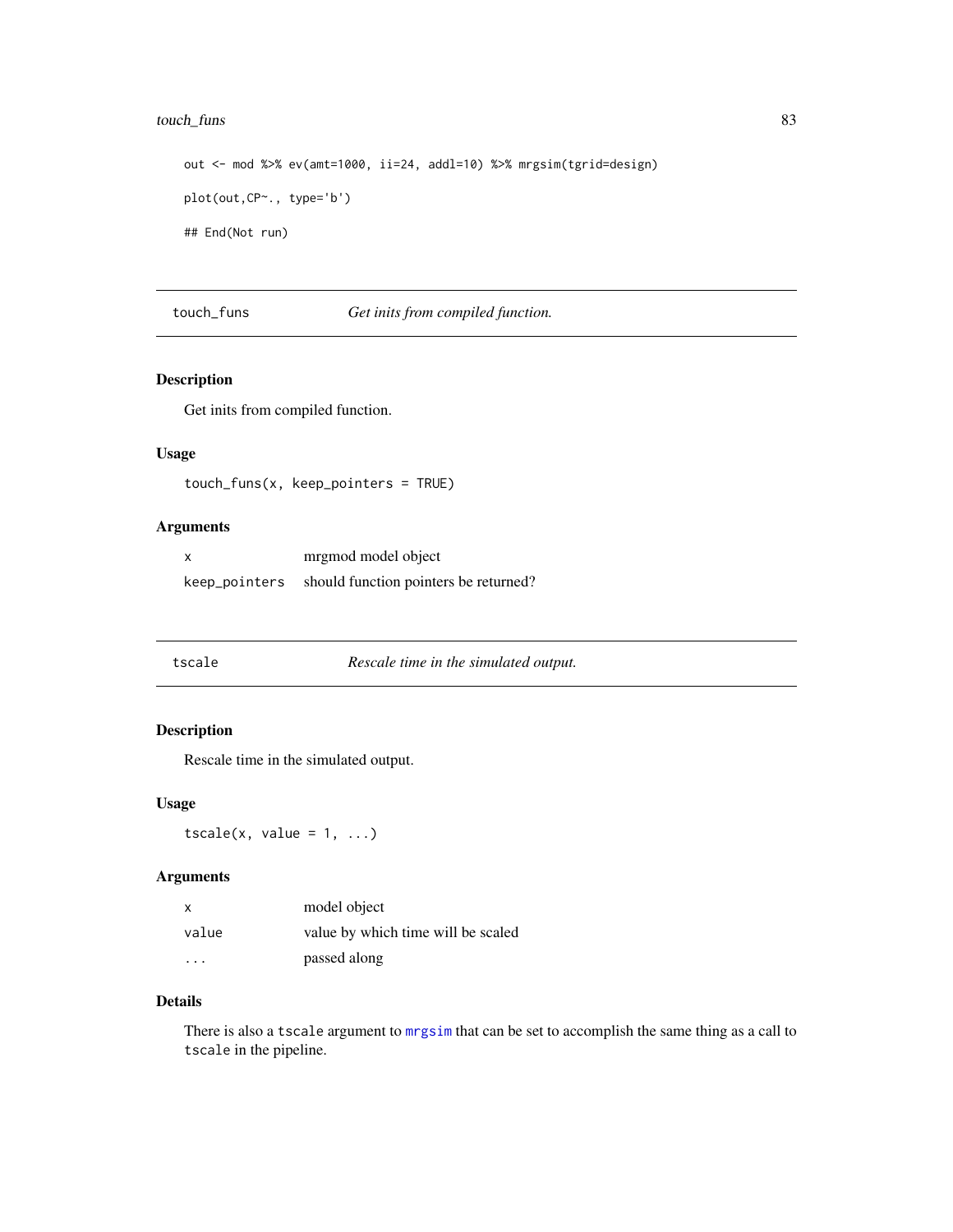## Examples

```
# The model is in hours:
mod <- mrgsolve:::house()
# The output is in days:
mod %>% tscale(1/24) %>% mrgsim
```
update *Get all names from a model object.*

## Description

Get all names from a model object.

After the model object is created, update various attributes.

## Usage

```
## S4 method for signature 'mrgmod'
names(x)
## S4 method for signature 'mrgmod'
update(object, ..., merge = TRUE, open = FALSE,
 data = list()## S4 method for signature 'omegalist'
update(object, y, ...)
## S4 method for signature 'sigmalist'
update(object, y, ...)
## S4 method for signature 'parameter_list'
update(object, y, ...)
## S4 method for signature 'ev'
update(object, y, ...)
```
## Arguments

| x        | the model object                                                                                                                                                                          |
|----------|-------------------------------------------------------------------------------------------------------------------------------------------------------------------------------------------|
| object   | a model object                                                                                                                                                                            |
| $\cdots$ | passed to other functions                                                                                                                                                                 |
| merge    | logical indicating to merge (rather than replace) new and existing attributes.                                                                                                            |
| open     | logical; used only when merge is TRUE and parameter list or initial conditions list<br>is being updated; if FALSE, no new items will be added; if TRUE, the parameter<br>list may expand. |

<span id="page-83-0"></span>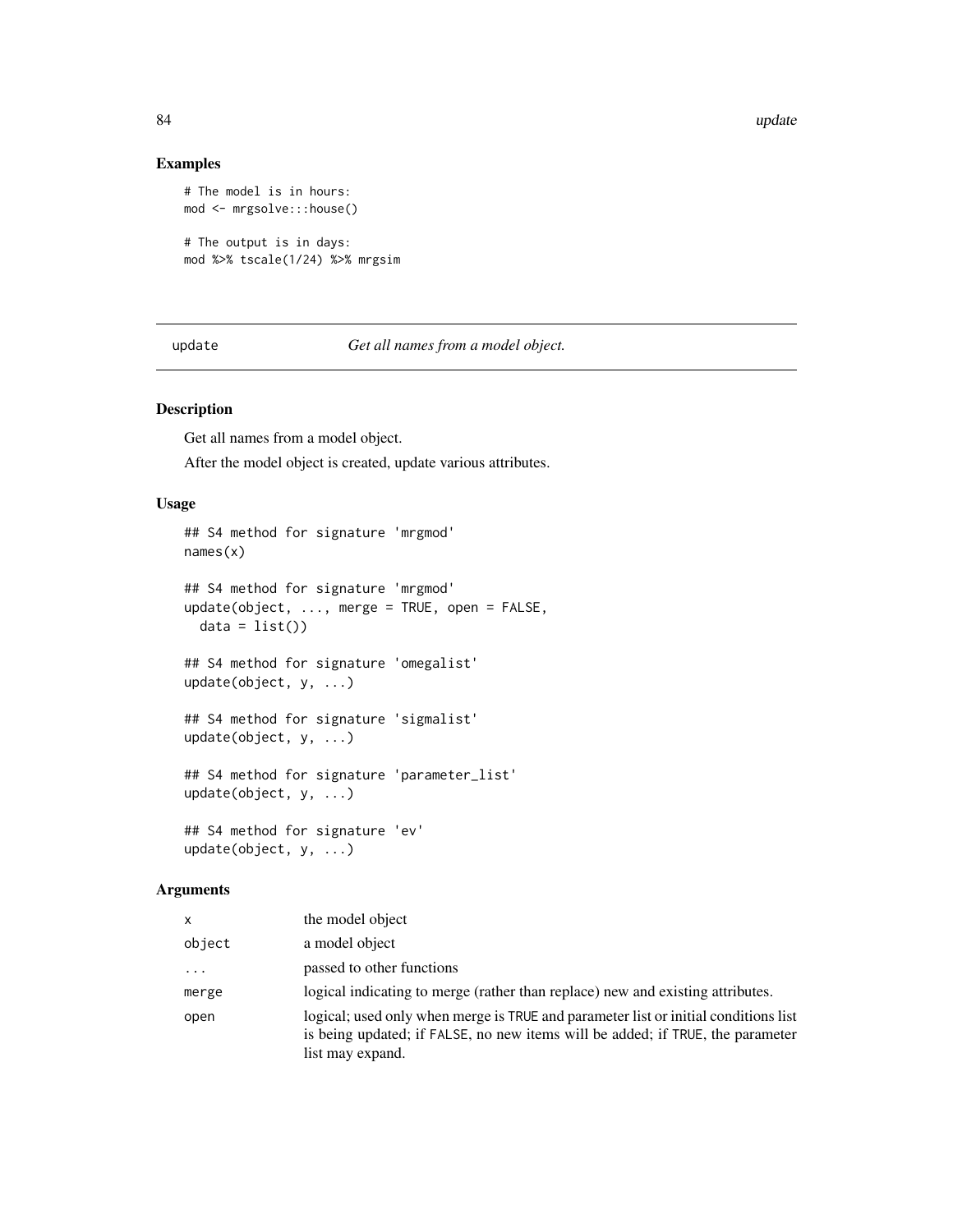## <span id="page-84-1"></span>valid\_data 85

| data | a list of items to update; not used for now |
|------|---------------------------------------------|
|      | another object involved in update           |

## Value

The updated model object is returned.

#### Examples

```
mod <- mrgsolve:::house()
names(mod)
## Not run:
mod <- mrgsolve:::house()
 mod <- update(mod, end=120, delta=4, param=list(CL=19.1))
## End(Not run)
```
valid\_data *Validate and prepare data sets for simulation.*

#### <span id="page-84-0"></span>Description

Validate and prepare data sets for simulation.

Validate and prepare idata data sets for simulation.

#### Usage

```
valid_data_set(x, ...)
## Default S3 method:
valid_data_set(x, ...)
## S3 method for class 'data.frame'
valid\_data\_set(x, m = NULL, verbose = FALSE,quiet = FALSE, ...)valid_idata_set(x, verbose = FALSE, quiet = FALSE, \ldots)
## S3 method for class 'matrix'
valid_data_set(x, verbose = FALSE, ...)
```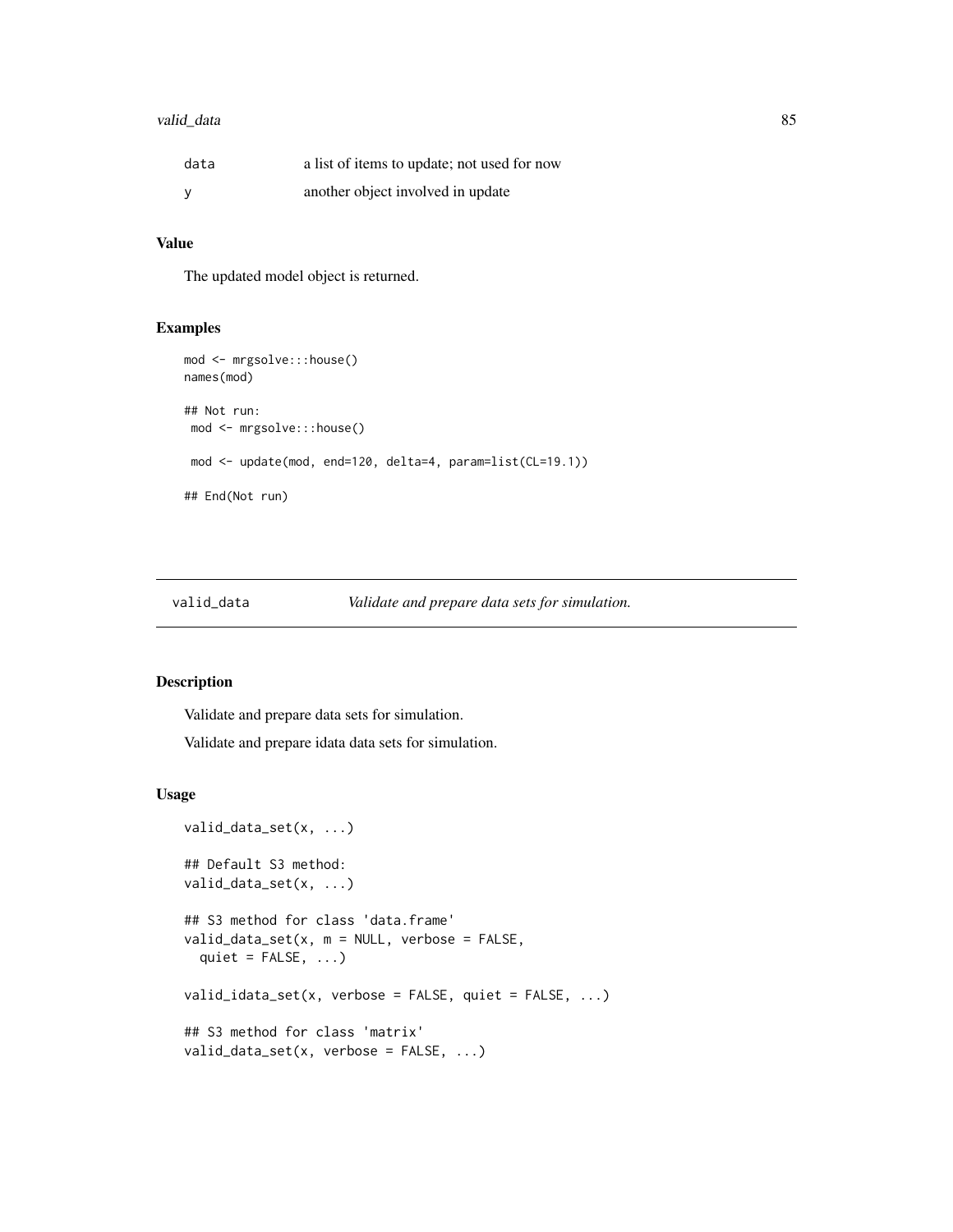#### <span id="page-85-0"></span>Arguments

| x       | data.frame or matrix                 |
|---------|--------------------------------------|
|         | additional arguments                 |
| m       | a model object                       |
| verbose | logical                              |
| quiet   | if TRUE, messages will be suppressed |

#### Value

a matrix with non-numeric columns dropped; if x is a data.frame with character cmt column comprised of valid compartment names and m is a model object, the cmt column will be converted to the corresponding compartment number.

A numeric matrix with class valid\_idata\_set.

#### See Also

[idata\\_set](#page-28-0), [data\\_set](#page-16-0), [valid\\_data\\_set](#page-84-0)

\$,mrgmod-method *Create and work with parameter objects.*

#### Description

See [numericlist](#page-61-0) for methods to deal with parameter\_list objects.

#### Usage

```
## S4 method for signature 'mrgmod'
x$name
param(x, \ldots)## S4 method for signature 'mrgmod'
param(x, y = list(), ..., part = "*",.strict = FALSE)
## S4 method for signature 'mrgsims'
param(x, ...)## S4 method for signature 'missing'
param(..., .strict = TRUE)## S4 method for signature 'list'
param(.x, ...)
```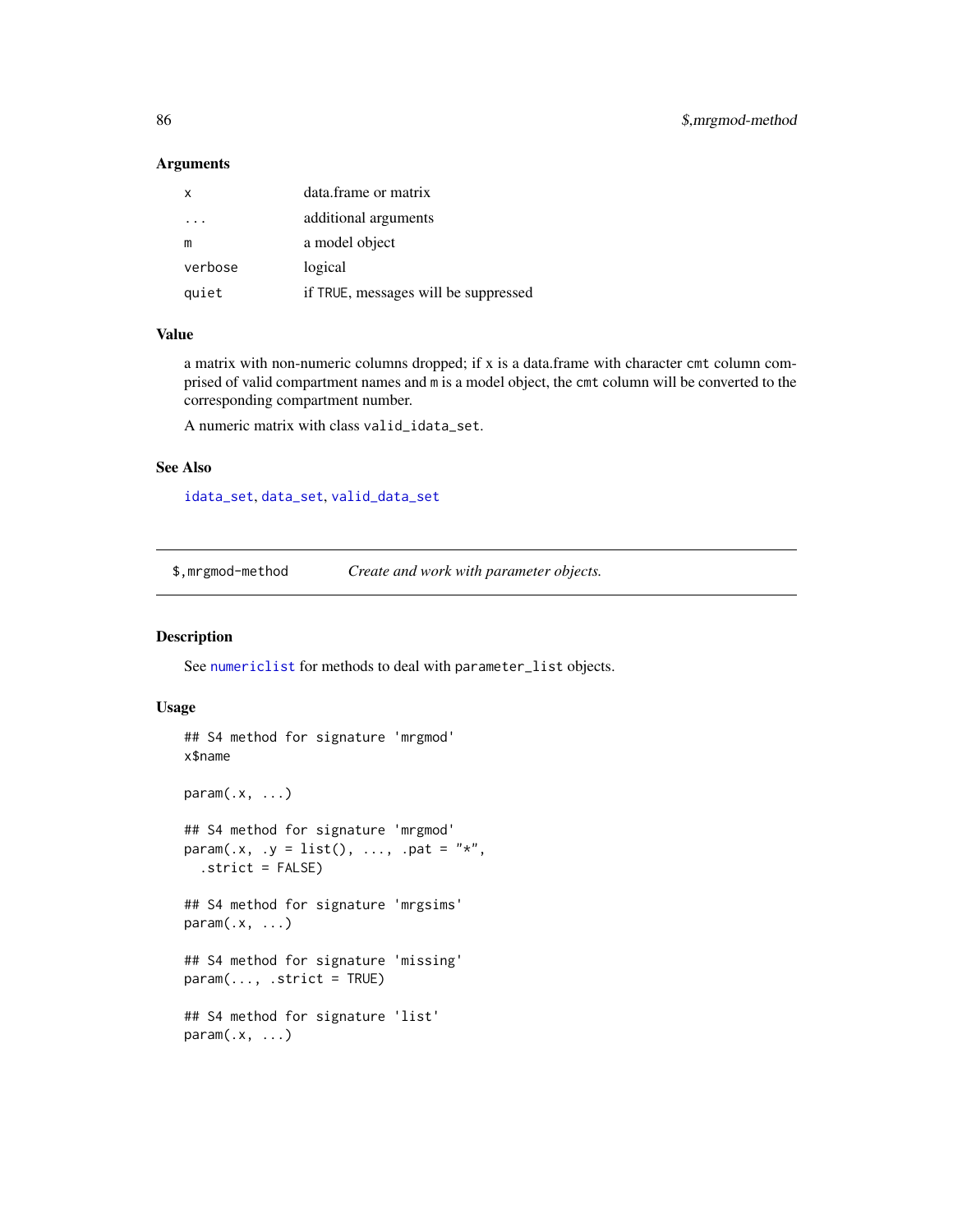```
## S4 method for signature 'ANY'
param(x, \ldots)as.param(.x, ...)## S4 method for signature 'list'
as.param(.x, ...)## S4 method for signature 'numeric'
as.param(.x, ...)## S4 method for signature 'parameter_list'
as.param(.x, ...)## S4 method for signature 'missing'
as.param(.x, ...)## S4 method for signature 'parameter_list'
show(object)
```
allparam(.x)

#### Arguments

| X                 | mrgmod object                                                                                            |
|-------------------|----------------------------------------------------------------------------------------------------------|
| name              | parameter to take                                                                                        |
| $\cdot$ X         | the model object                                                                                         |
| $\cdot\cdot\cdot$ | passed along or name/value pairs to update the parameters in a model object                              |
| $\cdot y$         | list to be merged into parameter list                                                                    |
| .pat              | a regular expression (character) to be applied as a filter for which parameters to<br>show when printing |
| .strict           | if TRUE, all names to be updated must be found in the parameter list                                     |
| object            | passed to show                                                                                           |

## Details

Can be used to either get a parameter list object from a mrgmod model object or to update the parameters in a model object. For both uses, the return value is a parameter\_list object. For the former use, param is usually called to print the parameters to the screen, but the parameter\_list object can also be coreced to a list or numeric R object.

## Value

An object of class parameter\_list (see [numericlist](#page-61-0)).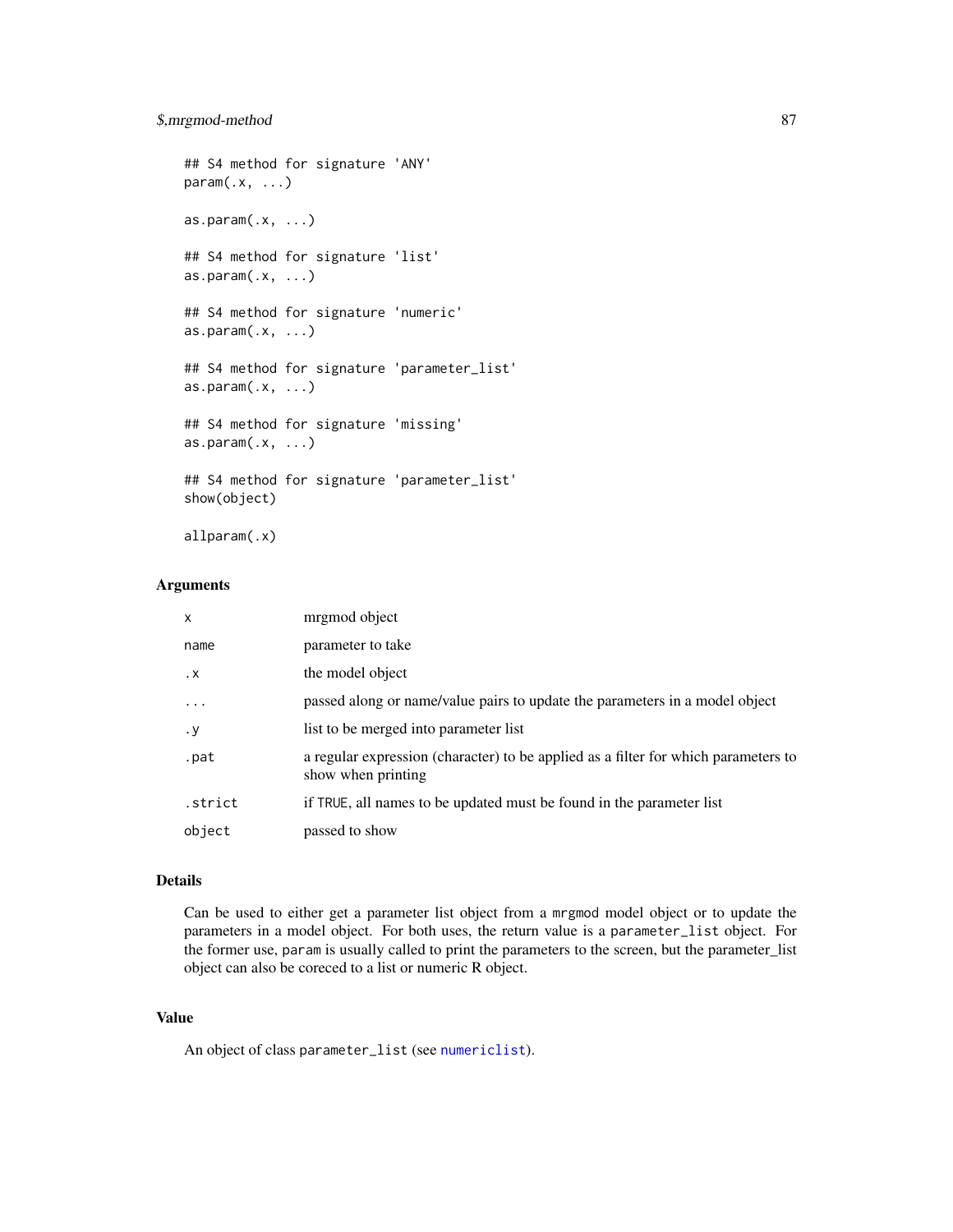## Examples

```
## example("param")
mod <- mrgsolve:::house()
param(mod)
param(mod, .pat="^(C|F)") ## may be useful when large number of parameters
class(param(mod))
param(mod)$KA
as.list(param(mod))
as.data.frame(param(mod))
```
%>% *Forward pipe.*

# Description

Forward pipe. Tee.

<span id="page-87-0"></span>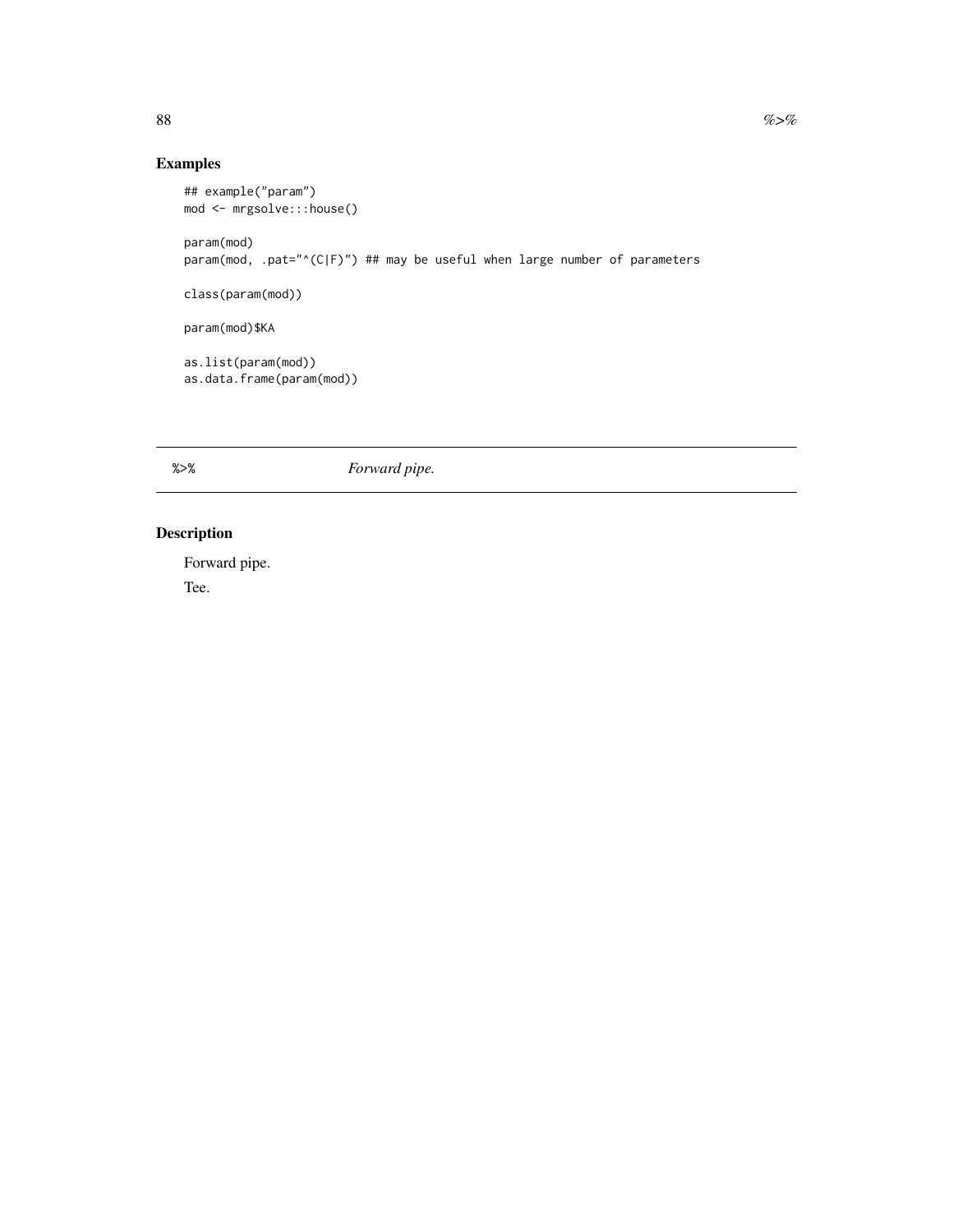# **Index**

∗Topic datasets exdatasets, [26](#page-25-0) ∗Topic param \$,mrgmod-method, [86](#page-85-0) \*,tgrid,numeric-method *(*c,tgrid-method*)*, [12](#page-11-0) \*,tgrids,numeric-method *(*c,tgrid-method*)*, [12](#page-11-0) +,ev,ev-method *(*ev\_ops*)*, [25](#page-24-0) +,ev,numeric-method *(*ev\_ops*)*, [25](#page-24-0) +,tgrid,numeric-method *(*c,tgrid-method*)*, [12](#page-11-0) +,tgrids,numeric-method *(*c,tgrid-method*)*, [12](#page-11-0) [,numericlist-method *(*numericlist*)*, [62](#page-61-1) \$,modlist-method *(*modlist-class*)*, [46](#page-45-0) \$,mrgmod-method, [86](#page-85-0) \$,mrgsims-method *(*mrgsims*)*, [52](#page-51-0) \$,numericlist-method *(*numericlist*)*, [62](#page-61-1) %T>% *(*%>%*)*, [88](#page-87-0) %then% *(*ev\_ops*)*, [25](#page-24-0) %then%,ev,ev-method *(*ev\_ops*)*, [25](#page-24-0) %>%, [88](#page-87-0) aboutsolver, [4,](#page-3-0) *[56](#page-55-0)* allparam *(*\$,mrgmod-method*)*, [86](#page-85-0) as.data.frame, *[23](#page-22-0)*, *[33](#page-32-0)*, *[53](#page-52-0)*, *[62](#page-61-1)* as.data.frame,batch\_mrgsims-method *(*knobs*)*, [33](#page-32-0) as.data.frame,ev-method *(*events*)*, [22](#page-21-0) as.data.frame,mrgsims-method *(*mrgsims*)*, [52](#page-51-0) as.data.frame,numericlist-method *(*numericlist*)*, [62](#page-61-1) as.ev *(*events*)*, [22](#page-21-0) as.ev,data.frame-method *(*events*)*, [22](#page-21-0) as.init *(*init*)*, [30](#page-29-0)

as.init,cmt\_list-method *(*init*)*, [30](#page-29-0)

```
as.init,list-method (init), 30
```

```
as.init,missing-method (init), 30
```
as.init,NULL-method *(*init*)*, [30](#page-29-0) as.init,numeric-method *(*init*)*, [30](#page-29-0) as.list,matlist-method *(*matlist*)*, [36](#page-35-0) as.list,mrgmod-method, [5](#page-4-0) as.list,numericlist-method *(*numericlist*)*, [62](#page-61-1) as.matrix,ev-method *(*events*)*, [22](#page-21-0) as.matrix,matlist-method *(*matlist*)*, [36](#page-35-0) as.matrix,mrgsims-method *(*mrgsims*)*, [52](#page-51-0) as.numeric,numericlist-method *(*numericlist*)*, [62](#page-61-1) as.param *(*\$,mrgmod-method*)*, [86](#page-85-0) as.param,list-method *(*\$,mrgmod-method*)*, [86](#page-85-0) as.param,missing-method *(*\$,mrgmod-method*)*, [86](#page-85-0) as.param,numeric-method *(*\$,mrgmod-method*)*, [86](#page-85-0) as.param,parameter\_list-method *(*\$,mrgmod-method*)*, [86](#page-85-0) as.tbl.mrgsims *(*mrgsims\_dplyr*)*, [55](#page-54-0) as\_bmat, [6,](#page-5-0) *[12](#page-11-0)* as\_bmat,ANY-method *(*as\_bmat*)*, [6](#page-5-0) as\_bmat,data.frame-method *(*as\_bmat*)*, [6](#page-5-0) as\_bmat,list-method *(*as\_bmat*)*, [6](#page-5-0) as\_bmat,numeric-method *(*as\_bmat*)*, [6](#page-5-0) as\_data\_frame.mrgsims *(*mrgsims\_dplyr*)*, [55](#page-54-0) as\_data\_set, [8](#page-7-0) as\_data\_set,ev-method *(*as\_data\_set*)*, [8](#page-7-0) as\_deslist, [9](#page-8-0) as\_dmat, *[12](#page-11-0)* as\_dmat *(*as\_bmat*)*, [6](#page-5-0) as\_dmat,ANY-method *(*as\_bmat*)*, [6](#page-5-0) as\_dmat,data.frame-method *(*as\_bmat*)*, [6](#page-5-0) as\_dmat,list-method *(*as\_bmat*)*, [6](#page-5-0) as\_dmat,numeric-method *(*as\_bmat*)*, [6](#page-5-0) assign\_ev, [6](#page-5-0)

BLOCK\_PARSE, [10,](#page-9-1) *[67](#page-66-0)*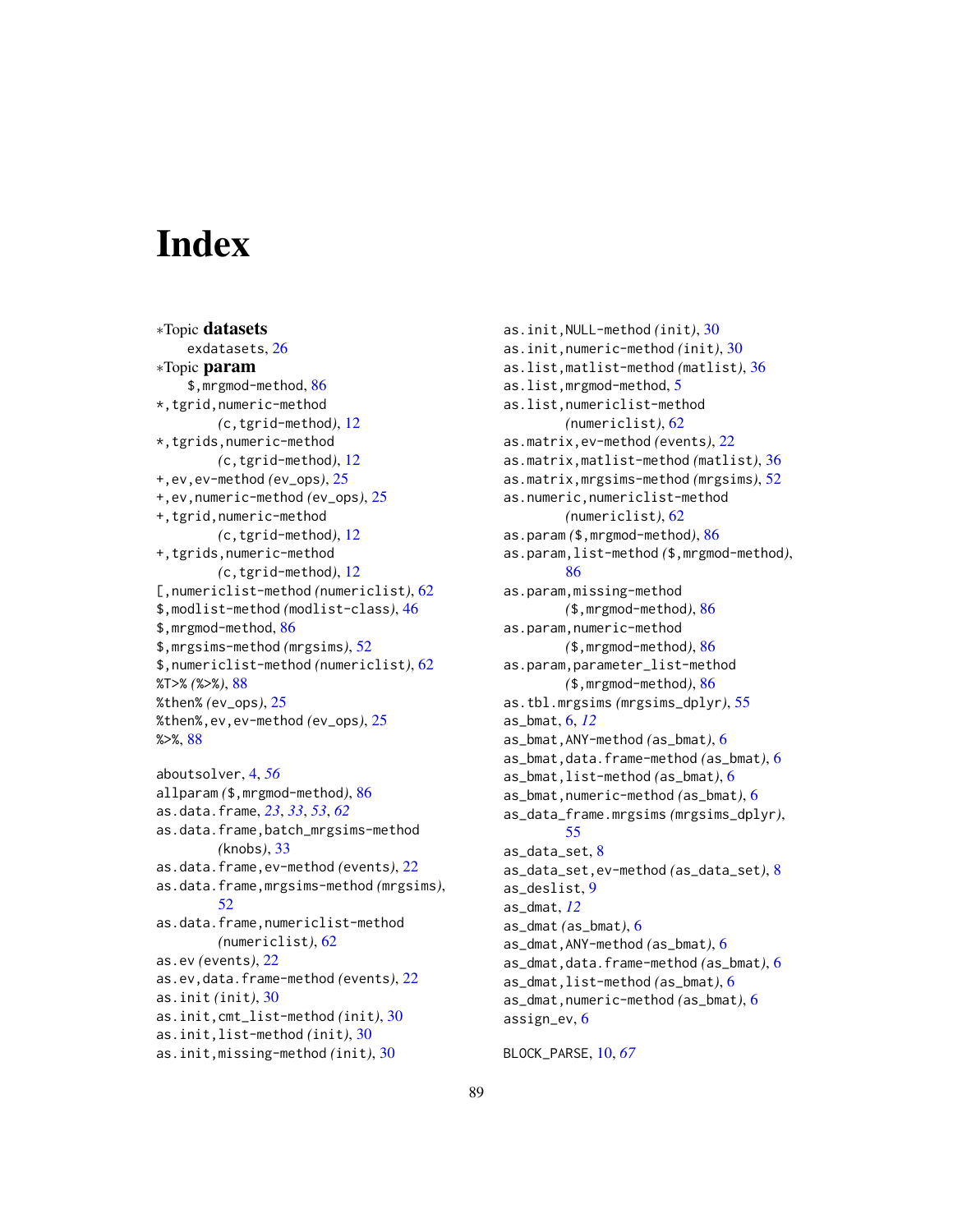blocks, [10](#page-9-1) blocks,character-method *(*blocks*)*, [10](#page-9-1) blocks,mrgmod-method *(*blocks*)*, [10](#page-9-1) bmat, *[7](#page-6-0)*, [11](#page-10-0) c,ev-method *(*ev\_ops*)*, [25](#page-24-0) c,matlist-method, [12](#page-11-0)

c,tgrid-method, [12](#page-11-0) c,tgrids-method *(*c,tgrid-method*)*, [12](#page-11-0) cama, [13](#page-12-0) CAPTURE, *[74](#page-73-0)* CAPTURE *(*BLOCK\_PARSE*)*, [10](#page-9-1) carry.out *(*carry\_out*)*, [14](#page-13-0) carry\_out, [14](#page-13-0) ch *(*cvec*)*, [16](#page-15-0) chain, [14](#page-13-0) cmat *(*bmat*)*, [11](#page-10-0) CMT *(*BLOCK\_PARSE*)*, [10](#page-9-1) cmt\_list-class, [15](#page-14-0) cmtn, [15](#page-14-0) cmtn,mrgmod-method *(*cmtn*)*, [15](#page-14-0) code, [16](#page-15-0) cvec, [16](#page-15-0) cvec,character-method *(*cvec*)*, [16](#page-15-0)

data\_set, *[8](#page-7-0)*, *[14](#page-13-0)*, [17,](#page-16-1) *[30](#page-29-0)*, *[56](#page-55-0)*, *[86](#page-85-0)* data\_set,mrgmod,ANY-method *(*data\_set*)*, [17](#page-16-1) data\_set,mrgmod,data.frame-method *(*data\_set*)*, [17](#page-16-1) data\_set,mrgmod,missing-method *(*data\_set*)*, [17](#page-16-1) design, [18](#page-17-0) details, [19](#page-18-0) dim,matlist-method *(*matlist*)*, [36](#page-35-0) dim,mrgsims-method *(*mrgsims*)*, [52](#page-51-0) distinct\_.mrgsims *(*mrgsims\_dplyr*)*, [55](#page-54-0) dmat, *[7](#page-6-0)* dmat *(*bmat*)*, [11](#page-10-0) do\_.mrgsims *(*mrgsims\_dplyr*)*, [55](#page-54-0) dorender *(*render*)*, [73](#page-72-0) drop.re *(*matlist*)*, [36](#page-35-0) drop.re,mrgmod-method *(*matlist*)*, [36](#page-35-0) drop\_re *(*matlist*)*, [36](#page-35-0)

env\_eval, [20](#page-19-0) env\_get, *[20](#page-19-0)*, [20](#page-19-0) env\_ls, *[20](#page-19-0)*, [21](#page-20-0) env\_update, [21](#page-20-0)

ev, *[8](#page-7-0)*, *[14](#page-13-0)*, *[18](#page-17-0)*, *[29,](#page-28-1) [30](#page-29-0)* ev *(*events*)*, [22](#page-21-0) ev,ev-method *(*events*)*, [22](#page-21-0) ev,missing-method *(*events*)*, [22](#page-21-0) ev,mrgmod-method *(*events*)*, [22](#page-21-0) ev-class, [21](#page-20-0) ev\_days, [24](#page-23-0) ev\_ops, [25](#page-24-0) events, [22,](#page-21-0) *[49](#page-48-0)* events,mrgmod-method *(*events*)*, [22](#page-21-0) events,mrgsims-method *(*events*)*, [22](#page-21-0) exBoot *(*exdatasets*)*, [26](#page-25-0) exdatasets, *[18](#page-17-0)*, [26,](#page-25-0) *[56](#page-55-0)* exidata *(*exdatasets*)*, [26](#page-25-0) expand.ev, *[8](#page-7-0)* expand.ev *(*expand.idata*)*, [27](#page-26-0) expand.grid, *[27](#page-26-0)* expand.idata, [27](#page-26-0) exTheoph *(*exdatasets*)*, [26](#page-25-0) extran1 *(*exdatasets*)*, [26](#page-25-0) extran2 *(*exdatasets*)*, [26](#page-25-0) extran3 *(*exdatasets*)*, [26](#page-25-0)

file\_show, [28](#page-27-0) filter\_.mrgsims *(*mrgsims\_dplyr*)*, [55](#page-54-0) FIXED *(*BLOCK\_PARSE*)*, [10](#page-9-1)

group\_by\_.mrgsims *(*mrgsims\_dplyr*)*, [55](#page-54-0)

head,mrgsims-method *(*mrgsims*)*, [52](#page-51-0) head.matrix, *[53](#page-52-0)* house, [28](#page-27-0)

idata\_set, *[14](#page-13-0)*, *[18](#page-17-0)*, *[29](#page-28-1)*, [29,](#page-28-1) *[86](#page-85-0)* idata\_set,mrgmod,ANY-method *(*idata\_set*)*, [29](#page-28-1) idata\_set,mrgmod,data.frame-method *(*idata\_set*)*, [29](#page-28-1) idata\_set,mrgmod,missing-method *(*idata\_set*)*, [29](#page-28-1) INIT *(*BLOCK\_PARSE*)*, [10](#page-9-1) init, *[14](#page-13-0)*, *[18](#page-17-0)*, [30,](#page-29-0) *[67](#page-66-0)* init,ANY-method *(*init*)*, [30](#page-29-0) init,list-method *(*init*)*, [30](#page-29-0) init,missing-method *(*init*)*, [30](#page-29-0) init,mrgmod-method *(*init*)*, [30](#page-29-0) init,mrgsims-method *(*init*)*, [30](#page-29-0) is.mrgmod, [32](#page-31-0) is.mrgsims, [32](#page-31-0)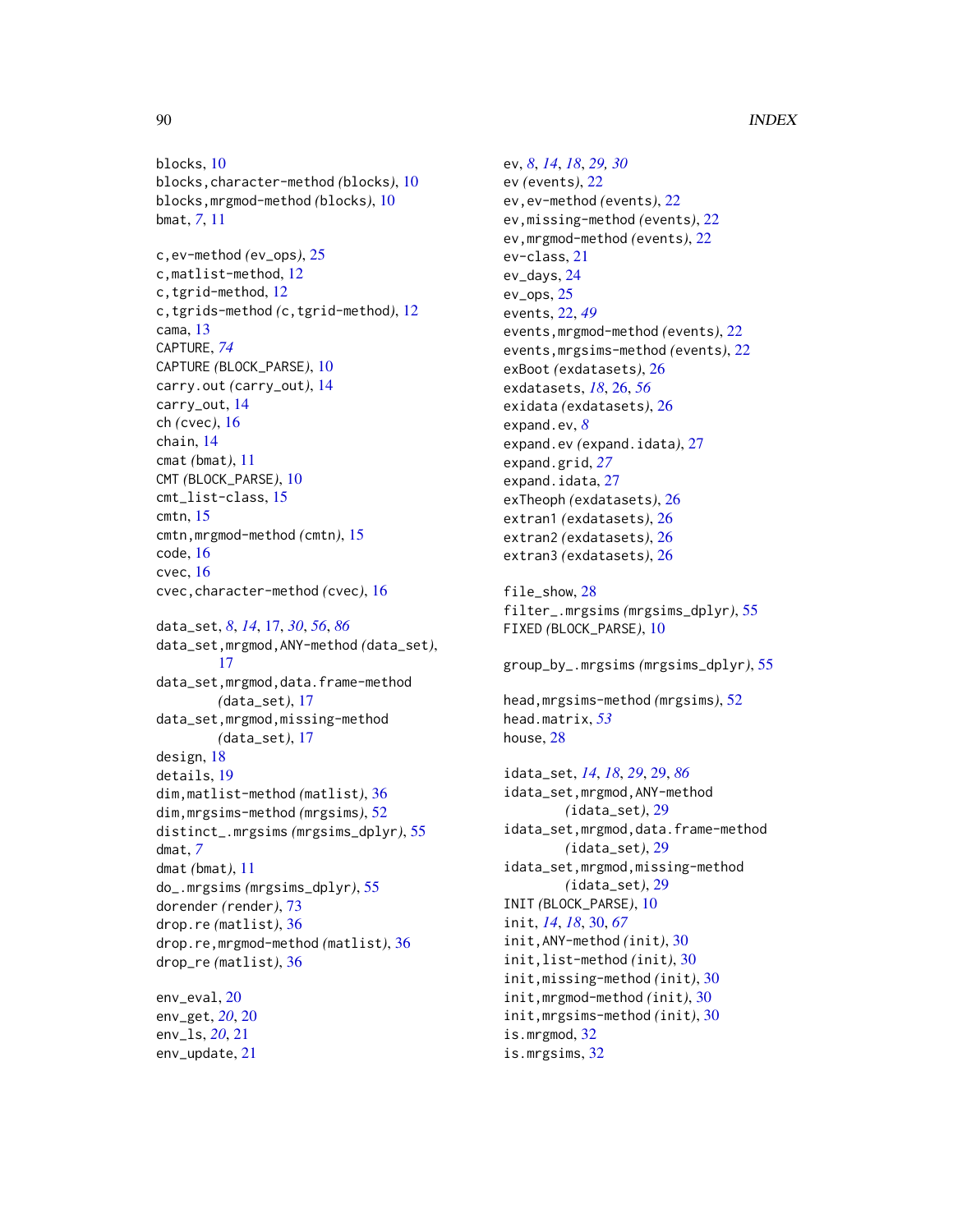#### INDEX  $91$

knobs, [33](#page-32-0) knobs,batch\_mrgsims,ANY-method *(*knobs*)*, [33](#page-32-0) knobs,mrgmod,batch\_mrgsims-method *(*knobs*)*, [33](#page-32-0) knobs,mrgmod,missing-method *(*knobs*)*, [33](#page-32-0) labels,matlist-method *(*matlist*)*, [36](#page-35-0) lctran, [34](#page-33-0) length,matlist-method *(*matlist*)*, [36](#page-35-0) length, numericlist-method *(*numericlist*)*, [62](#page-61-1) loadso, [35](#page-34-0) loadso,mrgmod-method *(*loadso*)*, [35](#page-34-0) lower2matrix, [35](#page-34-0) ls, *[21](#page-20-0)* matlist, [36,](#page-35-0) *[50](#page-49-1)* matlist-class, [37](#page-36-0) mcode *(*mcode\_cache*)*, [37](#page-36-0) mcode\_cache, [37](#page-36-0) mcRNG, [38](#page-37-1) merge.list, [38,](#page-37-1) *[65](#page-64-0)*, *[79](#page-78-0)* mod, [39](#page-38-0) mod,mrgsims-method *(*mod*)*, [39](#page-38-0) modelparse, [40](#page-39-0) modlib, [40,](#page-39-0) *[48](#page-47-0)* modlib\_details, *[40](#page-39-0)*, [41,](#page-40-0) *[42,](#page-41-0) [43](#page-42-0)*, *[48](#page-47-0)* modlib\_pk, *[40](#page-39-0)*, [42,](#page-41-0) *[48](#page-47-0)* modlib\_pkpd, *[40](#page-39-0)*, [43,](#page-42-0) *[48](#page-47-0)* modlib\_tmdd, *[40](#page-39-0)*, [44,](#page-43-0) *[48](#page-47-0)* modlib\_viral, *[40](#page-39-0)*, [45,](#page-44-0) *[48](#page-47-0)* modlist, [46](#page-45-0) modlist-class, [46](#page-45-0) modMATRIX, [47,](#page-46-1) *[65](#page-64-0)*, *[79](#page-78-0)* mread, *[37](#page-36-0)* mread *(*mread\_cache*)*, [47](#page-46-1) mread\_cache, [47](#page-46-1) mrgmod, *[25](#page-24-0)*, *[56](#page-55-0)* mrgmod-class, [49](#page-48-0) mrgsim, *[14](#page-13-0)*, *[50](#page-49-1)*, [50,](#page-49-1) *[63,](#page-62-0) [64](#page-63-0)*, *[74](#page-73-0)*, *[83](#page-82-0)* mrgsims, *[51](#page-50-0)*, [52,](#page-51-0) *[56](#page-55-0)* mrgsims-class, [54](#page-53-0) mrgsims\_dplyr, [55](#page-54-0) mrgsolve, [56](#page-55-0) mrgsolve-package *(*mrgsolve*)*, [56](#page-55-0) mrgsolve\_example, *[56](#page-55-0)*, [58](#page-57-0) mrgsolve\_template, [59](#page-58-0) mutate\_.mrgsims *(*mrgsims\_dplyr*)*, [55](#page-54-0)

# mvgauss, [60](#page-59-0) names,matlist-method *(*matlist*)*, [36](#page-35-0) names,mrgmod-method *(*update*)*, [84](#page-83-0) names,mrgsims-method *(*mrgsims*)*, [52](#page-51-0) names,numericlist-method *(*numericlist*)*, [62](#page-61-1) NMXML *(*nmxml*)*, [60](#page-59-0) nmxml, [60](#page-59-0) nrow,matlist-method *(*matlist*)*, [36](#page-35-0) numeric2diag, [61](#page-60-0) numericlist, *[30,](#page-29-0) [31](#page-30-0)*, [62,](#page-61-1) *[86,](#page-85-0) [87](#page-86-0)* numericlist-class, [63](#page-62-0) obsaug, [63](#page-62-0) obsonly, [63](#page-62-0) omat, *[67](#page-66-0)* omat *(*omega*)*, [64](#page-63-0) omat,list-method *(*omega*)*, [64](#page-63-0) omat,matrix-method *(*omega*)*, [64](#page-63-0) omat,missing-method *(*omega*)*, [64](#page-63-0) omat,mrgmod-method *(*omega*)*, [64](#page-63-0) omat,mrgsims-method *(*omega*)*, [64](#page-63-0) omat,NULL-method *(*omega*)*, [64](#page-63-0) omat,omegalist-method *(*omega*)*, [64](#page-63-0) OMEGA *(*omega*)*, [64](#page-63-0) omega, [64](#page-63-0) omegalist-class *(*matlist-class*)*, [37](#page-36-0) PARAM *(*BLOCK\_PARSE*)*, [10](#page-9-1) param, *[14](#page-13-0)*, *[29](#page-28-1)*, *[67](#page-66-0)* param *(*\$,mrgmod-method*)*, [86](#page-85-0) param,ANY-method *(*\$,mrgmod-method*)*, [86](#page-85-0) param,list-method *(*\$,mrgmod-method*)*, [86](#page-85-0) param,missing-method *(*\$,mrgmod-method*)*, [86](#page-85-0) param,mrgmod-method *(*\$,mrgmod-method*)*, [86](#page-85-0) param,mrgsims-method *(*\$,mrgmod-method*)*, [86](#page-85-0) parameter\_list-class, [66](#page-65-0) PKMODEL, *[10,](#page-9-1) [11](#page-10-0)*, [66,](#page-65-0) *[67](#page-66-0)* pkmodel, [67](#page-66-0) plot,batch\_mrgsims,formula-method *(*plot,batch\_mrgsims,missing-method*)*, [68](#page-67-0) plot,batch\_mrgsims,missing-method, [68](#page-67-0) plot,mrgsims,formula-method

*(*plot\_mrgsims*)*, [69](#page-68-0)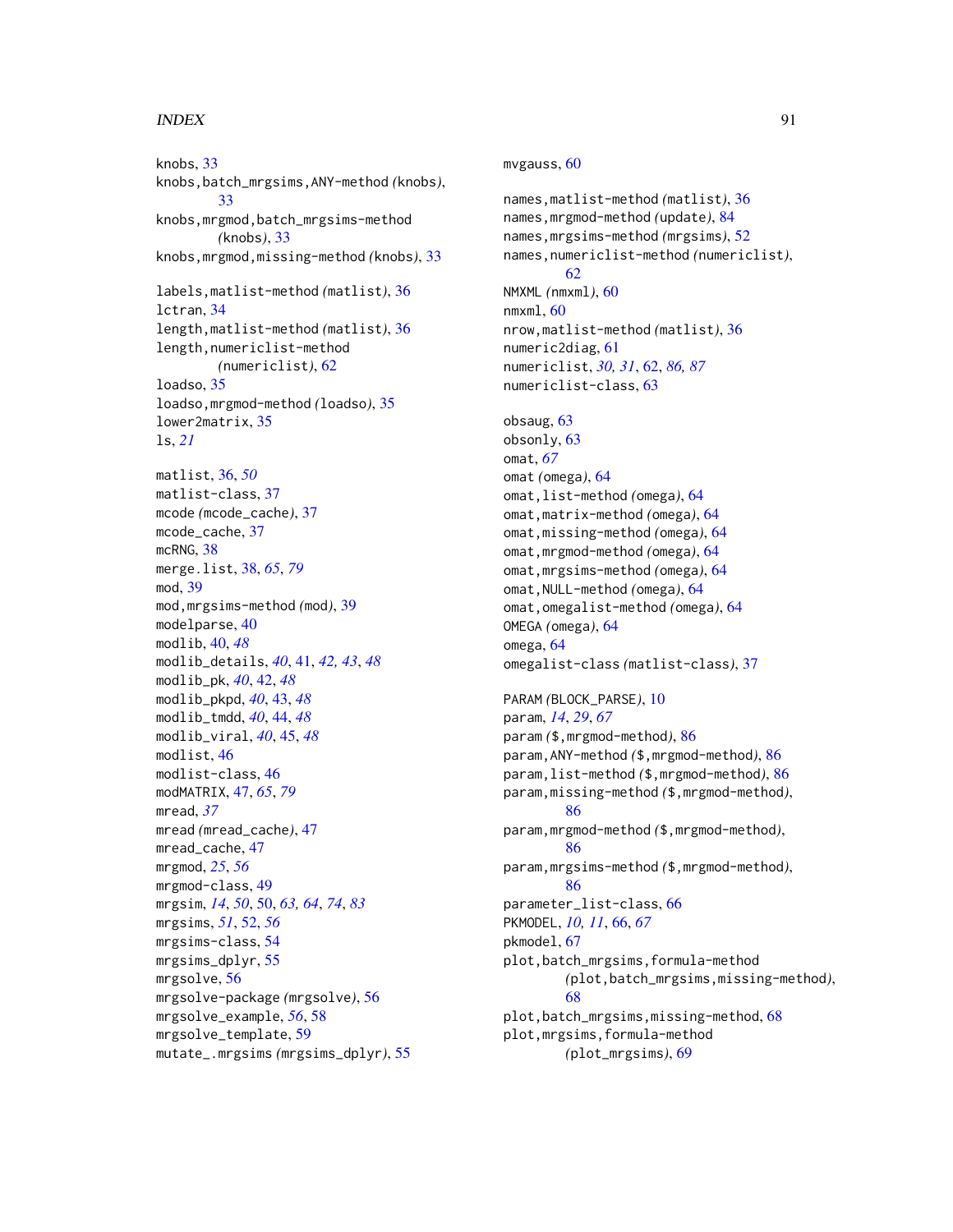```
plot,mrgsims,missing-method
        (plot_mrgsims), 69
plot_mrgsims, 54, 69
```
qsim, [70,](#page-69-0) *[71](#page-70-0)*

realize\_addl, *[23](#page-22-0)*, [71](#page-70-0) recmatrix, [71](#page-70-0) relocate, [72](#page-71-0) relocate,mrgmod-method *(*relocate*)*, [72](#page-71-0) rename\_cols, [72](#page-71-0) render, [73](#page-72-0) render,character-method *(*render*)*, [73](#page-72-0) render,mrgmod-method *(*render*)*, [73](#page-72-0) Req, [74](#page-73-0) req *(*Req*)*, [74](#page-73-0) Req,mrgmod-method *(*Req*)*, [74](#page-73-0) req,mrgmod-method *(*Req*)*, [74](#page-73-0) reserved, *[56](#page-55-0)*, [75](#page-74-0) revar, [75](#page-74-0) revar,mrgmod-method *(*revar*)*, [75](#page-74-0)

s *(*cvec*)*, [16](#page-15-0) scrape\_and\_call, [76](#page-75-0) scrape\_opts, [76](#page-75-0) see, *[43](#page-42-0)*, [77](#page-76-0) see,mrgmod-method *(*see*)*, [77](#page-76-0) select\_.mrgsims *(*mrgsims\_dplyr*)*, [55](#page-54-0) set.seed, *[20](#page-19-0)* show,batch\_mrgsims-method *(*knobs*)*, [33](#page-32-0) show,cmt\_list-method *(*init*)*, [30](#page-29-0) show,ev-method *(*events*)*, [22](#page-21-0) show,matlist-method *(*matlist*)*, [36](#page-35-0) show,modlist-method, [77](#page-76-0) show,mrgmod-method, [78](#page-77-0) show,mrgsims-method *(*mrgsims*)*, [52](#page-51-0) show,parameter\_list-method *(*\$,mrgmod-method*)*, [86](#page-85-0) show,tgrid-method *(*stime,mrgmod-method*)*, [81](#page-80-0) show,tgrids-method *(*stime,mrgmod-method*)*, [81](#page-80-0) SIGMA *(*sigma*)*, [78](#page-77-0) sigma, [78](#page-77-0) sigmalist-class *(*matlist-class*)*, [37](#page-36-0) simargs, [79](#page-78-0) slice\_.mrgsims *(*mrgsims\_dplyr*)*, [55](#page-54-0) smat *(*sigma*)*, [78](#page-77-0) smat,list-method *(*sigma*)*, [78](#page-77-0)

smat,matrix-method *(*sigma*)*, [78](#page-77-0) smat,missing-method *(*sigma*)*, [78](#page-77-0) smat,mrgmod-method *(*sigma*)*, [78](#page-77-0) smat,mrgsims-method *(*sigma*)*, [78](#page-77-0) smat,NULL-method *(*sigma*)*, [78](#page-77-0) smat,sigmalist-method *(*sigma*)*, [78](#page-77-0) soloc, [80](#page-79-0) stime, *[51](#page-50-0)*, *[54](#page-53-0)*, *[71](#page-70-0)*, [81](#page-80-0) stime, mrgmod-method, [81](#page-80-0) stime, numeric-method *(*stime,mrgmod-method*)*, [81](#page-80-0) stime, tgrid-method *(*stime,mrgmod-method*)*, [81](#page-80-0) stime, tgrids-method *(*stime,mrgmod-method*)*, [81](#page-80-0) subset,mrgsims-method *(*mrgsims*)*, [52](#page-51-0) summarise.each *(*mrgsims\_dplyr*)*, [55](#page-54-0) summarise\_.mrgsims *(*mrgsims\_dplyr*)*, [55](#page-54-0) summary,mrgsims-method *(*mrgsims*)*, [52](#page-51-0) summary.data.frame, *[54](#page-53-0)* tail,mrgsims-method *(*mrgsims*)*, [52](#page-51-0) tail.matrix, *[53](#page-52-0)* tgrid, *[19](#page-18-0)* tgrid *(*stime,mrgmod-method*)*, [81](#page-80-0) tgrid-class *(*stime*)*, [81](#page-80-0) tgrid\_\*\_numeric *(*c,tgrid-method*)*, [12](#page-11-0) tgrid\_+\_numeric *(*c,tgrid-method*)*, [12](#page-11-0) tgrids-class *(*stime*)*, [81](#page-80-0) tgrids\_\*\_numeric *(*c,tgrid-method*)*, [12](#page-11-0) tgrids\_+\_numeric *(*c,tgrid-method*)*, [12](#page-11-0) THETA *(*BLOCK\_PARSE*)*, [10](#page-9-1) touch\_funs, [83](#page-82-0) tscale, [83](#page-82-0) update, *[14](#page-13-0)*, *[51](#page-50-0)*, *[67](#page-66-0)*, [84](#page-83-0) update,ev-method *(*update*)*, [84](#page-83-0) update,mrgmod-method *(*update*)*, [84](#page-83-0)

```
update,omegalist-method (update), 84
update,parameter_list-method (update),
        84
update,sigmalist-method (update), 84
valid_data, 85
valid_data_set, 18, 86
valid_data_set (valid_data), 85
valid_idata_set, 18
valid_idata_set (valid_data), 85
zero.re (matlist), 36
```